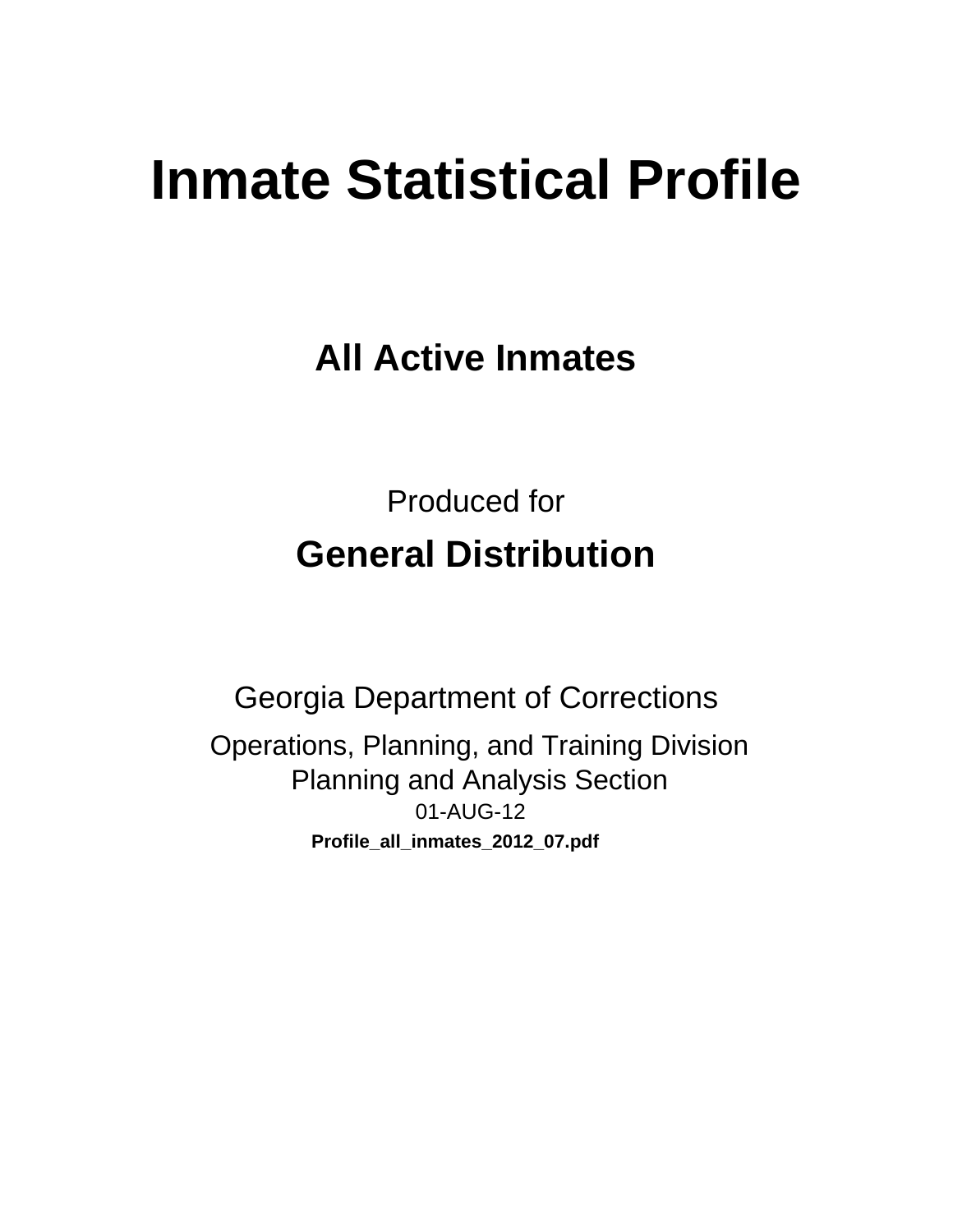#### **Inmate Statistical Profile 01-AUG-12** Contents

**All Active Inmates** 

Produced for General Distribution

# **Table of Contents**

| <b>Demographic information</b>                                       |
|----------------------------------------------------------------------|
| 5 Current age, broken out in ten year age groups                     |
| 6 Race group                                                         |
| 7 Marital status, self-reported at entry to prison                   |
| 8 Number of children, self-reported at entry to prison               |
| 9 Religious affiliation, self-reported at entry to prison            |
| 10 Home county - self-reported at entry to prison                    |
| 15 Socioeconomic class, self-reported at entry to prison             |
| 16 Environment to age 16, self-reported at entry to prison           |
| 17 Guardian status to age 16, self-reported at entry to prison       |
| 18 Employment status before prison, self-reported at entry to prison |
| 19 Age at admission                                                  |
| 21 Height, measured at entry to prison                               |
| 22 Weight, measured at entry to prison                               |
| 24 Military service                                                  |
| <b>Correctional information</b>                                      |
| 25 Type of admission to prison                                       |
| 26 Current / last security status                                    |
| 27 Current / last institution type                                   |
| 28 Institution type - transitional centers                           |
| 29 Institution type - county prisons                                 |
| 30 Institution type - state prisons                                  |
| 31 Institution type - private prisons                                |
| 32 Institution type - pre-release centers                            |
| 33 Institution type - inmate boot camp                               |
| 34 Number of disciplinary reports                                    |
| 35 Number of transfers                                               |
| 36 Number of escapes                                                 |
| 38 Probable future release type of still active inmates              |
| 39 Time served in current (or last) institution                      |
| Educational, psychological and physical information                  |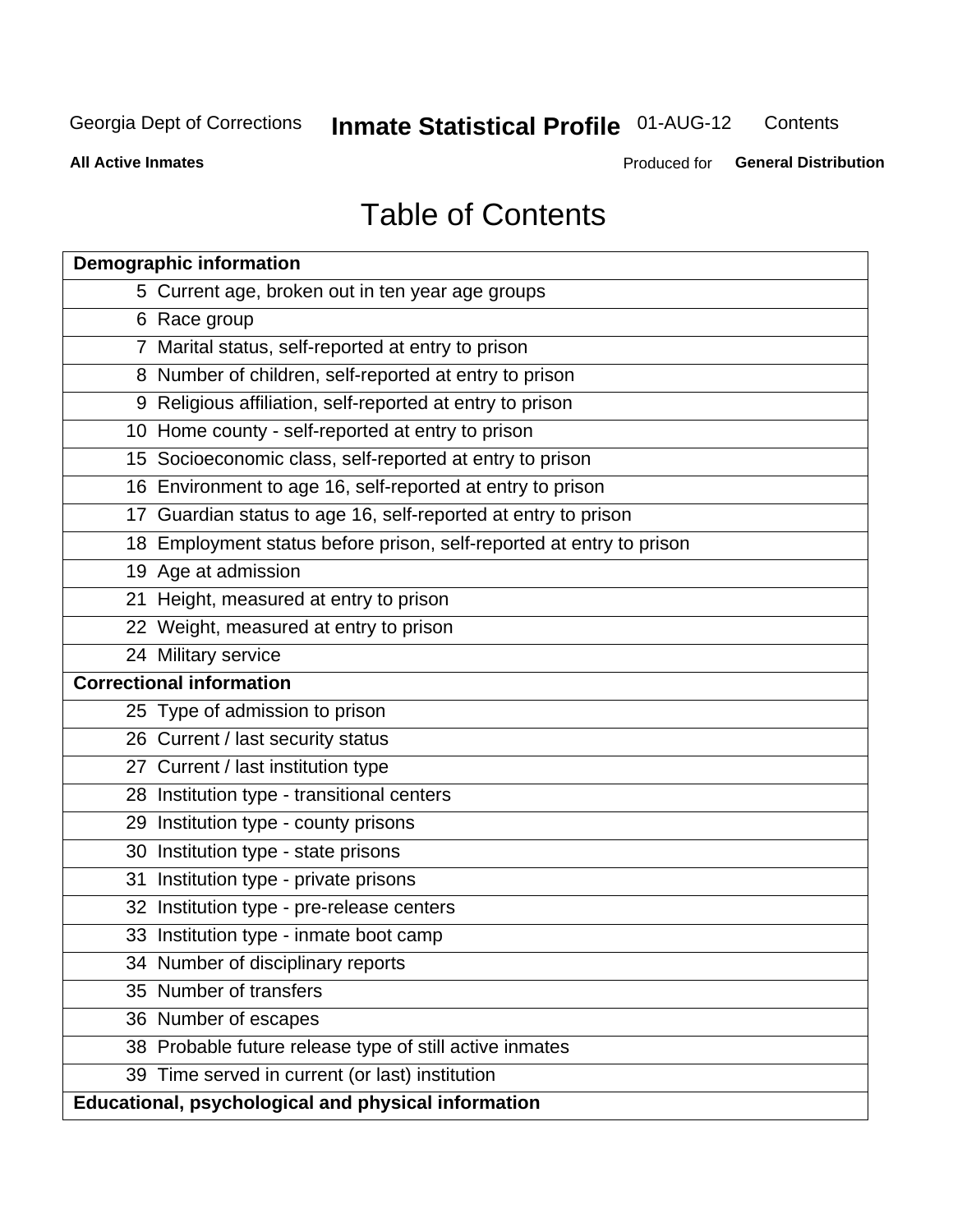#### **Inmate Statistical Profile 01-AUG-12** Contents

**All Active Inmates** 

Produced for General Distribution

# **Table of Contents**

| <b>Educational, psychological and physical information</b>       |
|------------------------------------------------------------------|
| 37 Culture fair IQ scores                                        |
| 40 Highest grade level attained                                  |
| 41 Culture fair IQ scores                                        |
| 42 Wide Range Achievement Test (WRAT) reading score              |
| 43 Wide Range Achievement Test (WRAT) math score                 |
| 44 Wide Range Achievement Test (WRAT) spelling score             |
| 45 Scope of substance abuse - summary                            |
| 46 Scope of substance abuse - detail                             |
| 47 Current / last mental health treatment level                  |
| 48 PULHESDWIT medical scale - 'P' overall condition ('P'hysical) |
| 49 PULHESDWIT medical scale - 'U' upper body                     |
| 50 PULHESDWIT medical scale - 'L' lower body                     |
| 51 PULHESDWIT medical scale - 'H' hearing                        |
| 52 PULHESDWIT medical scale - 'E' vision                         |
| 53 PULHESDWIT medical scale -'S' psychiatric                     |
| 54 PULHESDWIT medical scale - 'D' dental                         |
| 55 PULHESDWIT medical scale - 'W' work ability                   |
| 56 PULHESDWIT medical scale - 'I' impairment                     |
| 57 PULHESDWIT medical scale - 'T' transportability               |
| 58 Criminality in family, self-reported                          |
| 59 Alcoholism in family, self-reported                           |
| 60 Drug abuse in family, self-reported                           |
| 61 Subjected to frequent beatings, self-reported                 |
| 62 Father absent during inmate's childhood                       |
| 63 Mother absent during inmate's childhood                       |
| 64 Inmate diagnosed as manipulative                              |
| 65 Inmate diagnosed as assaultive                                |
| <b>Crimes and criminal history information</b>                   |
| 66 Number of prior Georgia incarcerations                        |
| 67 Prison sentence in years                                      |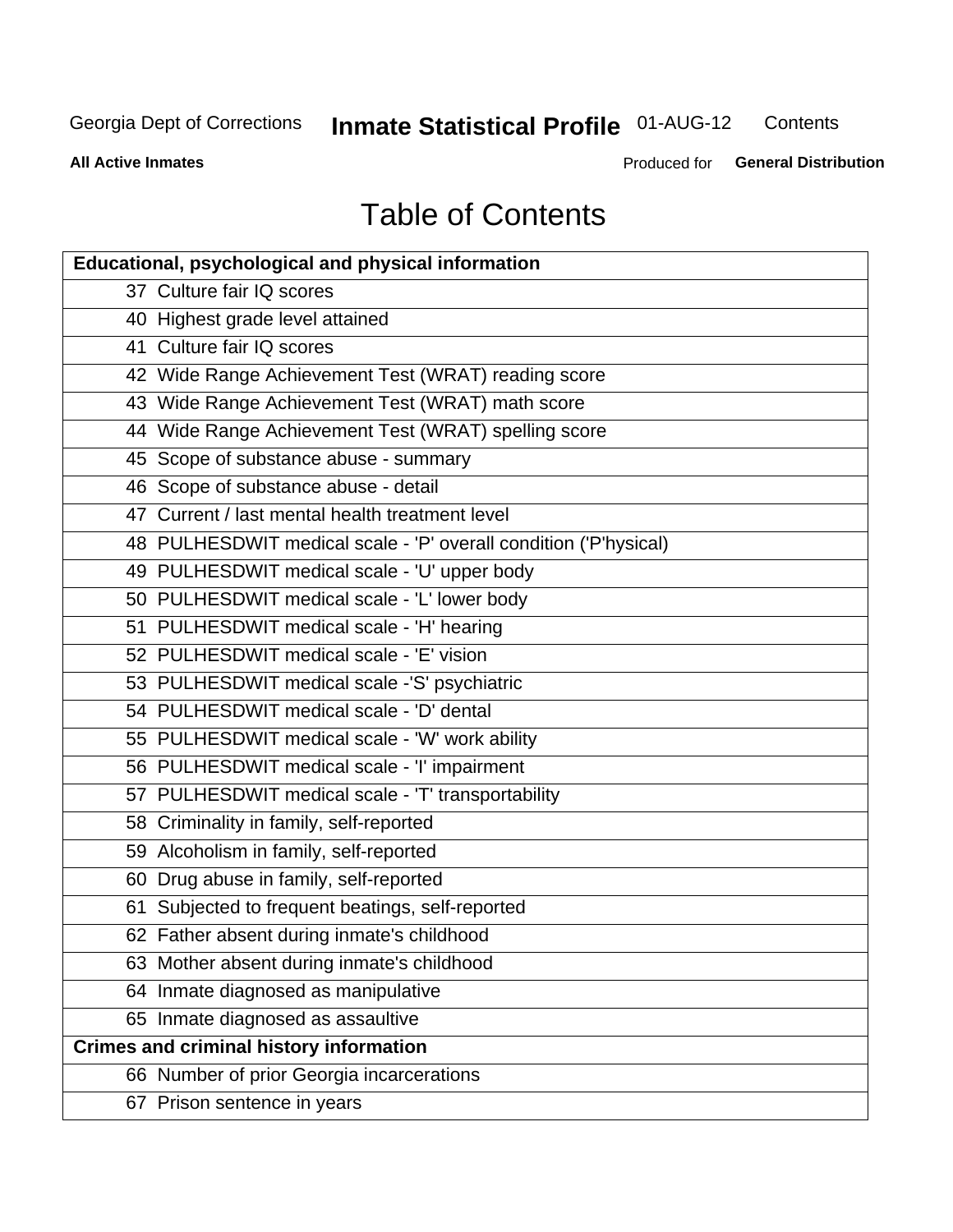#### **Inmate Statistical Profile 01-AUG-12** Contents

**All Active Inmates** 

Produced for General Distribution

# **Table of Contents**

| <b>Crimes and criminal history information</b>                 |
|----------------------------------------------------------------|
| 68 Primary offense, broken out into felonies vs misdemeanors   |
| 69 Primary offense, broken out into six broad crime categories |
| 70 Primary offense, detailed offense code                      |
| 79 County of conviction of primary offense                     |
| 84 Circuit of conviction of primary offense                    |
| 86 Years served (jail + prison) in this incarceration          |
| <b>Medical information</b>                                     |
| 87 Results of most recent HIV test                             |
| 88 Results of most recent tuberculosis test                    |
| 89 Results of most recent syphilis test                        |
| 90 Results of most recent Hepatitis-C test                     |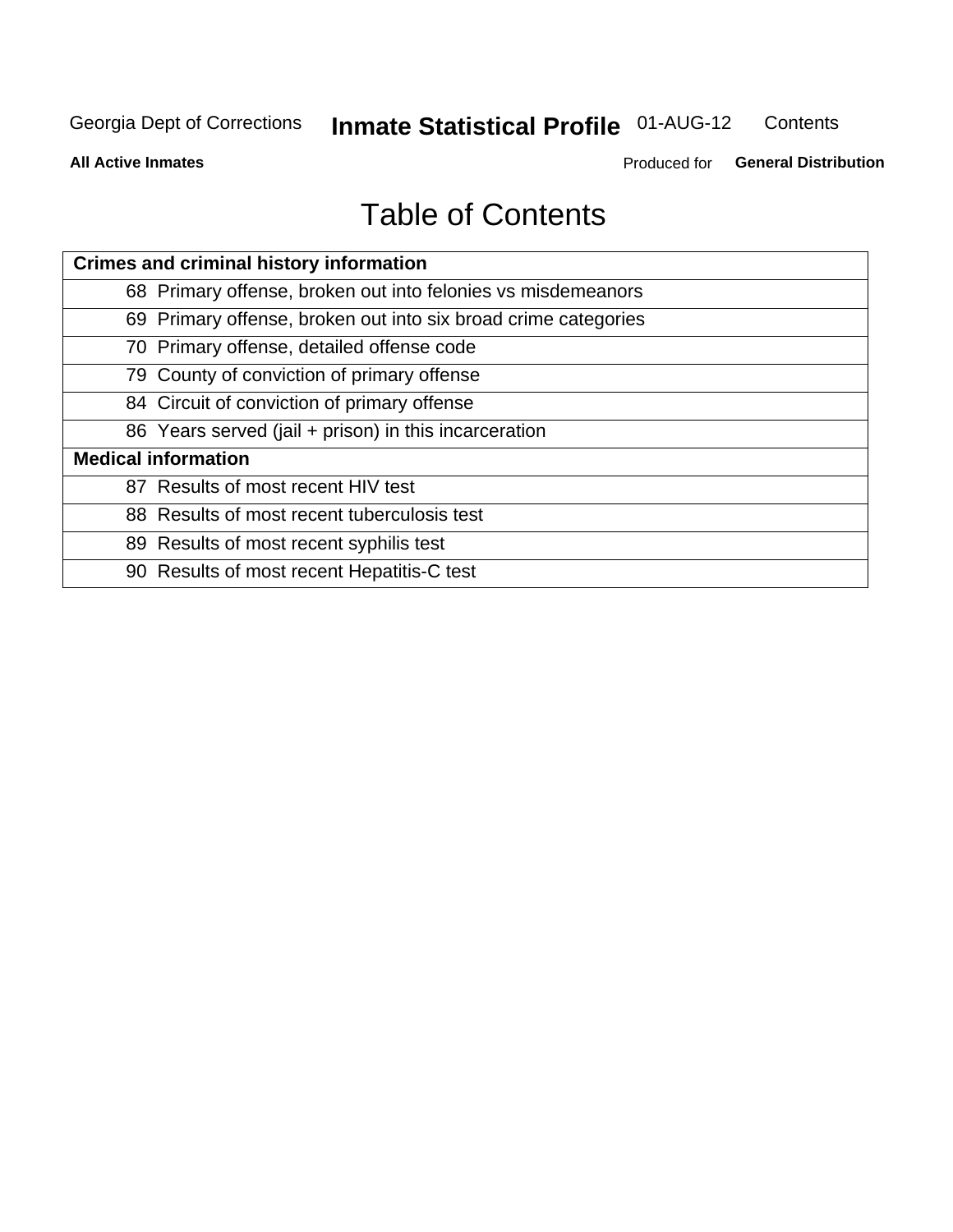### **All Active Inmates**

### Produced for General Distribution

### Current age, broken out in ten-year age groups

COL % - percent each COUNT is of its particular column

|                            |              | <b>Male</b> |        |                 | <b>Female</b> |       | <b>Total</b> |        |
|----------------------------|--------------|-------------|--------|-----------------|---------------|-------|--------------|--------|
| <b>Current Age</b>         | <b>Count</b> | Col %       | Row %  | <b>Count</b>    | Col %         | Row % | <b>Total</b> | Col %  |
| <b>Teens (1-19)</b>        | 1,090        | $2.00\%$    | 97.23% | 31              | 0.79%         | 2.77% | 1,121        | 1.92%  |
| <b>Twenties (20-29)</b>    | 16,903       | $31.00\%$   | 93.91% | 1,096           | 28.04%        | 6.09% | 17,999       | 30.80% |
| <b>Thirties (30-39)</b>    | 15,754       | 28.89%      | 92.56% | 1,267           | 32.41%        | 7.44% | 17.021       | 29.13% |
| <b>Forties (40-49)</b>     | 11,696       | 21.45%      | 91.94% | 1,025           | 26.22%        | 8.06% | 12,721       | 21.77% |
| <b>Fifties (50-59)</b>     | 6,541        | 12.00%      | 94.35% | 392             | 10.03%        | 5.65% | 6,933        | 11.87% |
| <b>Sixties (60-69)</b>     | 1,661        | 3.05%       | 95.46% | 79              | 2.02%         | 4.54% | 1.740        | 2.98%  |
| Seventy $+$ (70 and above) | 877          | 1.61%       | 97.88% | 19 <sub>1</sub> | 0.49%         | 2.12% | 896          | 1.53%  |
| <b>Total Reported</b>      | 54,522       | 100%        | 93.31% | 3,909           | 100%          | 6.69% | 58,431       | 100%   |

| <b>Not Reported</b> |        |       | ופ<br>◡ |
|---------------------|--------|-------|---------|
| Total               | 54,556 | 3,910 | 58,466  |

| <b>Mean</b><br>(average)       | 37.11     | 36.87 | 37.10        |
|--------------------------------|-----------|-------|--------------|
| Median (middle)                | -25<br>vu | 36    | 35           |
| <b>Mode</b><br>(most frequent) | n,<br>◡▴  |       | $\sim$<br>⊾ت |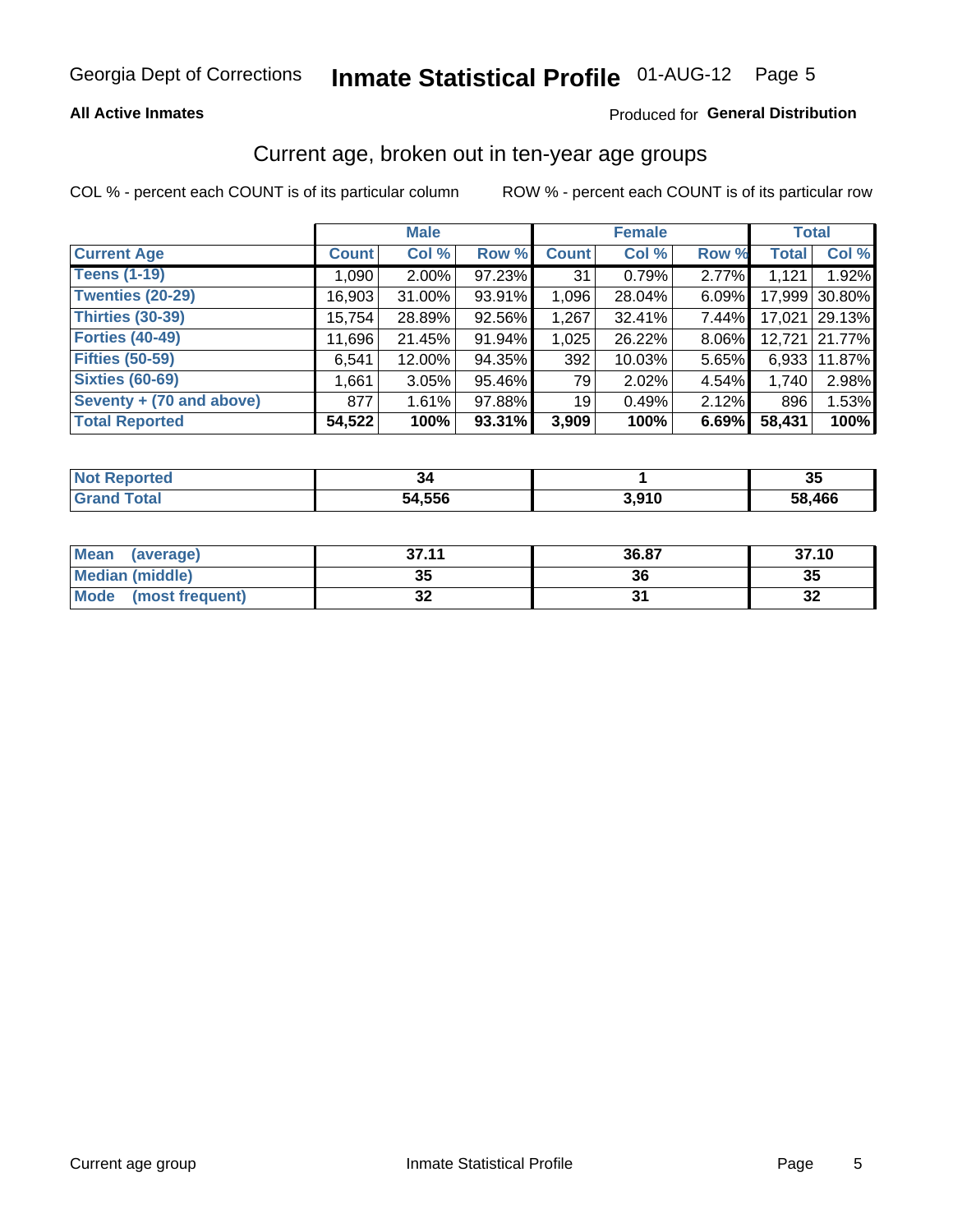# Inmate Statistical Profile 01-AUG-12 Page 6

### **All Active Inmates**

### Produced for General Distribution

### Race group

COL % - percent each COUNT is of its particular column

|                   |                        |              | <b>Male</b> |         |             | <b>Female</b> |         |              | <b>Total</b> |
|-------------------|------------------------|--------------|-------------|---------|-------------|---------------|---------|--------------|--------------|
|                   | <b>Race Group</b>      | <b>Count</b> | Col %       |         | Row % Count | Col %         | Row %   | <b>Total</b> | Col %        |
|                   | <b>White</b>           | 17,589       | 32.24%      | 89.44%  | 2,077       | 53.12%        | 10.56%  | 19,666       | 33.64%       |
| 2                 | <b>Black</b>           | 34,286       | 62.85%      | 95.18%  | 1,738       | 44.45%        | 4.82%   | 36,024       | 61.62%       |
| 5                 | <b>Other</b>           | 47           | .09%        | 85.45%  | 8           | .20%          | 14.55%  | 55           | .09%         |
| 6                 | <b>Asian</b>           | 156          | .29%        | 96.89%  | 5           | .13%          | 3.11%   | 161          | .28%         |
| 9                 | <b>Unknown</b>         | 3            | $.01\%$     | 100.00% |             |               |         | 3            | .01%         |
| 10                | <b>Hispanic</b>        | 2,448        | 4.49%       | 96.99%  | 76          | 1.94%         | 3.01%   | 2,524        | 4.32%        |
| $12 \overline{ }$ | <b>Native American</b> | 27           | .05%        | 84.38%  | 5           | .13%          | 15.63%  | 32           | .05%         |
| 13                | <b>Native Hawaiian</b> |              |             |         |             | .03%          | 100.00% |              | .01%         |
|                   | <b>Total Reported</b>  | 54,556       | 100%        | 93.31%  | 3,910       | 100%          | 6.69%   | 58,466       | 100%         |

| ?eported<br><b>NOT</b> |        |       |        |
|------------------------|--------|-------|--------|
| <b>Total</b>           | 54,556 | 3,910 | 58.466 |

| Mode (<br>tenti<br>most tren | こうへん | White<br>$\sim$ $\sim$ $\sim$ | <b>Black</b> |
|------------------------------|------|-------------------------------|--------------|
|                              |      |                               |              |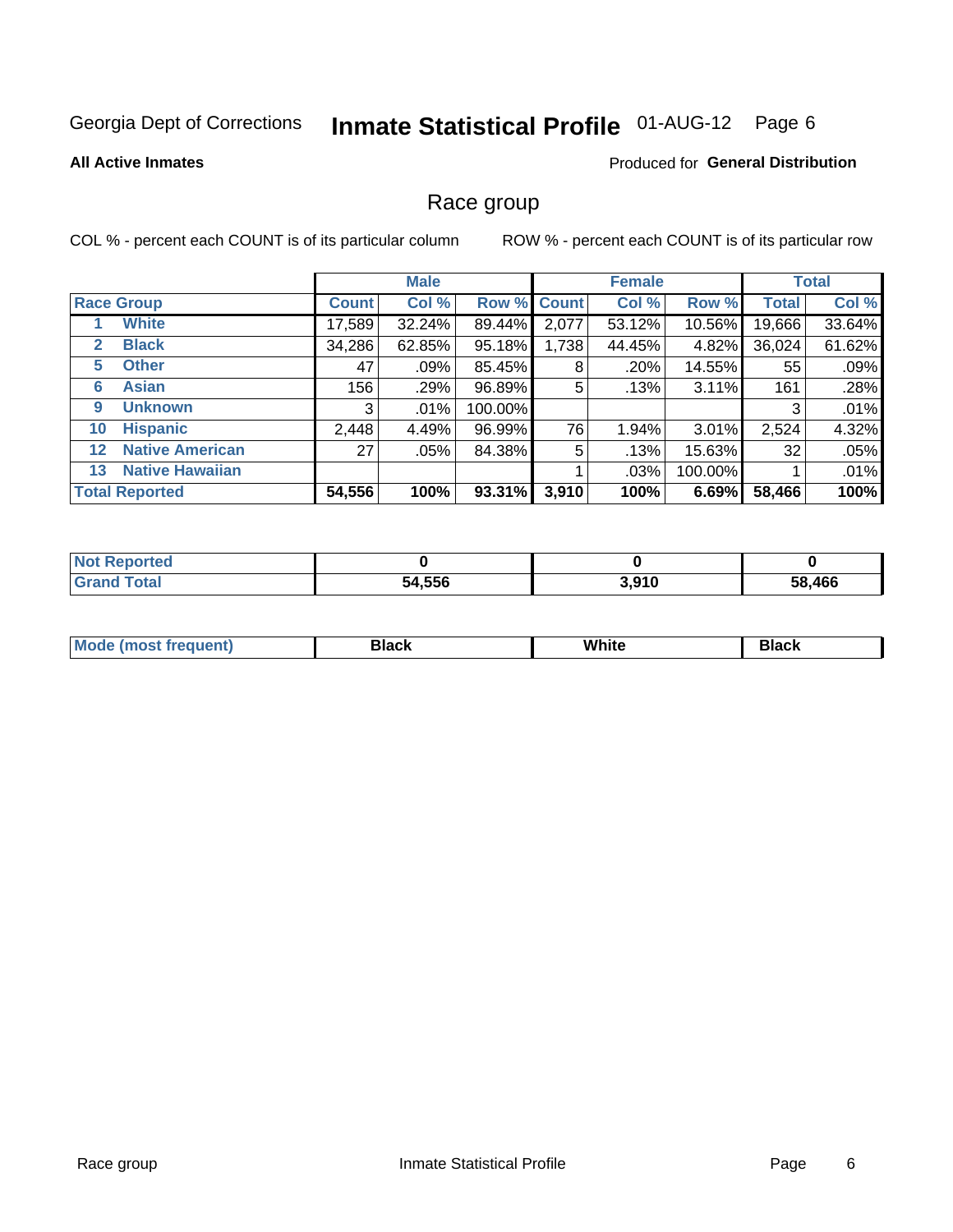# Inmate Statistical Profile 01-AUG-12 Page 7

#### **All Active Inmates**

#### Produced for General Distribution

### Marital status, self-reported at entry to prison

COL % - percent each COUNT is of its particular column

|                            |              | <b>Male</b> |        |              | <b>Female</b> |        |              | <b>Total</b> |
|----------------------------|--------------|-------------|--------|--------------|---------------|--------|--------------|--------------|
| <b>Marital Status</b>      | <b>Count</b> | Col %       | Row %  | <b>Count</b> | Col %         | Row %  | <b>Total</b> | Col %        |
| <b>Unknown</b><br>$\bf{0}$ | 797          | 1.46%       | 93.33% | 57           | 1.46%         | 6.67%  | 854          | 1.46%        |
| <b>Divorced</b><br>D       | 5,208        | 9.55%       | 88.80% | 657          | 16.80%        | 11.20% | 5,865        | 10.03%       |
| <b>Married</b><br>М        | 7,461        | 13.68%      | 91.97% | 651          | 16.65%        | 8.03%  | 8,112        | 13.87%       |
| <b>Separated</b><br>S.     | 1,913        | 3.51%       | 85.17% | 333          | 8.52%         | 14.83% | 2,246        | 3.84%        |
| <b>Unmarried</b><br>U      | 38,689       | 70.92%      | 94.95% | 2,058        | 52.63%        | 5.05%  | 40,747       | 69.69%       |
| <b>Widow</b><br>W          | 488          | .89%        | 76.01% | 154          | 3.94%         | 23.99% | 642          | 1.10%        |
| <b>Total Reported</b>      | 54,556       | 100%        | 93.31% | 3,910        | 100%          | 6.69%  | 58,466       | 100%         |

| orted<br><b>NOT</b> |             |        |        |
|---------------------|-------------|--------|--------|
| $\sim$ 100          | 4.556<br>٠л | ה גה כ | 58.466 |

|--|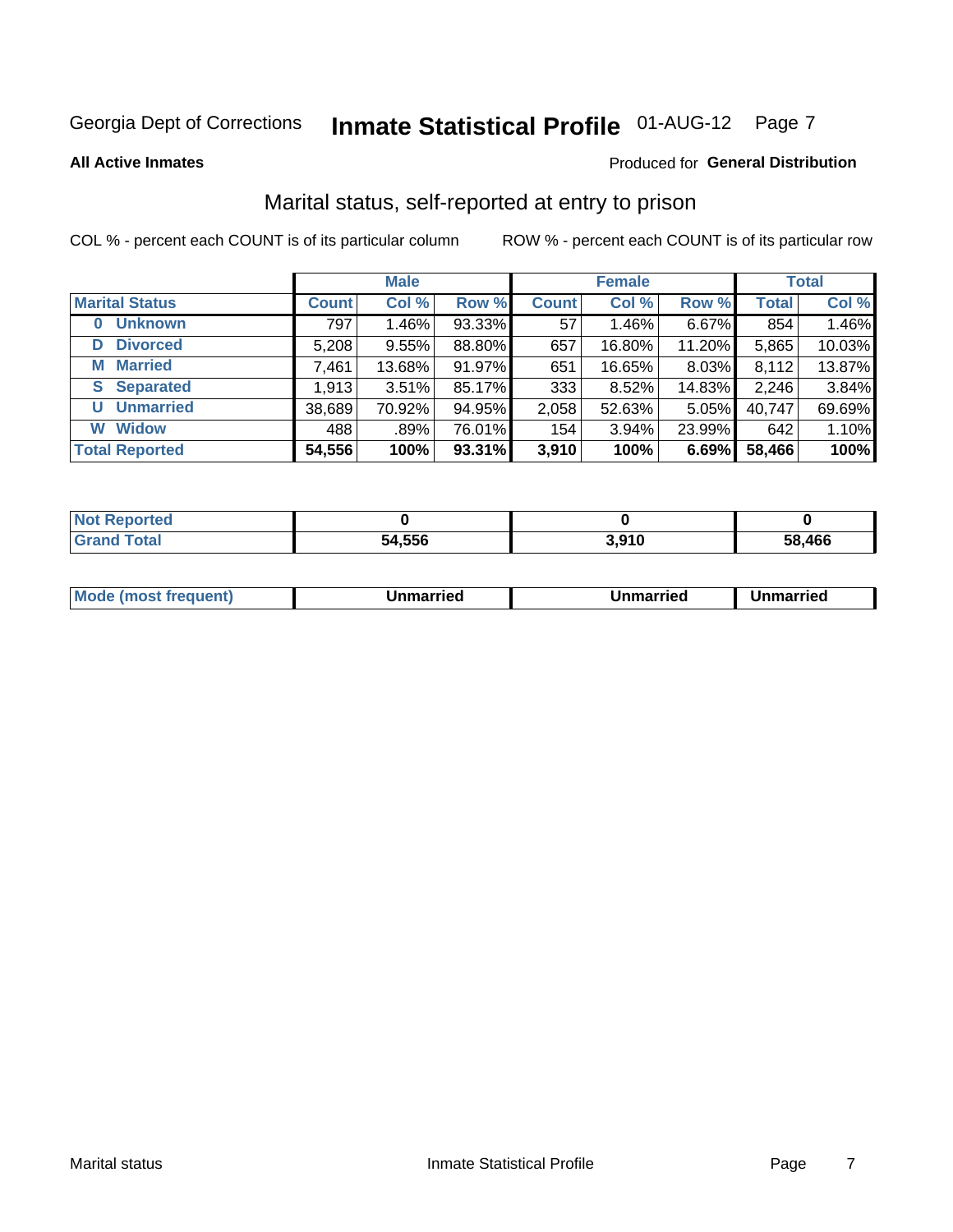# Inmate Statistical Profile 01-AUG-12 Page 8

#### **All Active Inmates**

#### Produced for General Distribution

### Number of children, self reported at entry to prison

COL % - percent each COUNT is of its particular column

|                           |              | <b>Male</b> |        |              | <b>Female</b> |        | <b>Total</b> |               |
|---------------------------|--------------|-------------|--------|--------------|---------------|--------|--------------|---------------|
| <b>Number of Children</b> | <b>Count</b> | Col %       | Row %  | <b>Count</b> | Col %         | Row %  | <b>Total</b> | Col %         |
| l 0                       | 22,241       | 41.42%      | 94.93% | 1,187        | 30.41%        | 5.07%  | 23,428       | 40.68%        |
|                           | 12,107       | 22.55%      | 94.26% | 737          | 18.88%        | 5.74%  |              | 12,844 22.30% |
| $\overline{2}$            | 8,901        | 16.58%      | 91.17% | 862          | 22.09%        | 8.83%  | 9,763        | 16.95%        |
| $\overline{\mathbf{3}}$   | 5,175        | 9.64%       | 89.06% | 636          | 16.30%        | 10.94% | 5,811        | 10.09%        |
| $\overline{\bf 4}$        | 2,630        | 4.90%       | 90.78% | 267          | 6.84%         | 9.22%  | 2,897        | 5.03%         |
| 5                         | 1,280        | 2.38%       | 92.42% | 105          | 2.69%         | 7.58%  | 1,385        | 2.40%         |
| $6\phantom{1}6$           | 671          | 1.25%       | 91.92% | 59           | 1.51%         | 8.08%  | 730          | 1.27%         |
| 7                         | 294          | 0.55%       | 93.33% | 21           | 0.54%         | 6.67%  | 315          | 0.55%         |
| 8                         | 154          | 0.29%       | 89.02% | 19           | 0.49%         | 10.98% | 173          | 0.30%         |
| 9                         | 99           | 0.18%       | 98.02% | 2            | 0.05%         | 1.98%  | 101          | 0.18%         |
| 10                        | 61           | 0.11%       | 92.42% | 5            | 0.13%         | 7.58%  | 66           | 0.11%         |
| Over 10                   | 79           | 0.15%       | 96.34% | 3            | 0.08%         | 3.66%  | 82           | 0.14%         |
| <b>Total Reported</b>     | 53,692       | 100%        | 93.22% | 3,903        | 100%          | 6.78%  | 57,595       | 100%          |

| 864    |                  | 074<br>$\mathbf{u}$ |
|--------|------------------|---------------------|
| 54.556 | 201 <sup>c</sup> | 58,466              |

| <b>Mean</b><br>(average)       | .35 | -70 | 1.37 |
|--------------------------------|-----|-----|------|
| <b>Median (middle)</b>         |     |     |      |
| <b>Mode</b><br>(most frequent) |     |     |      |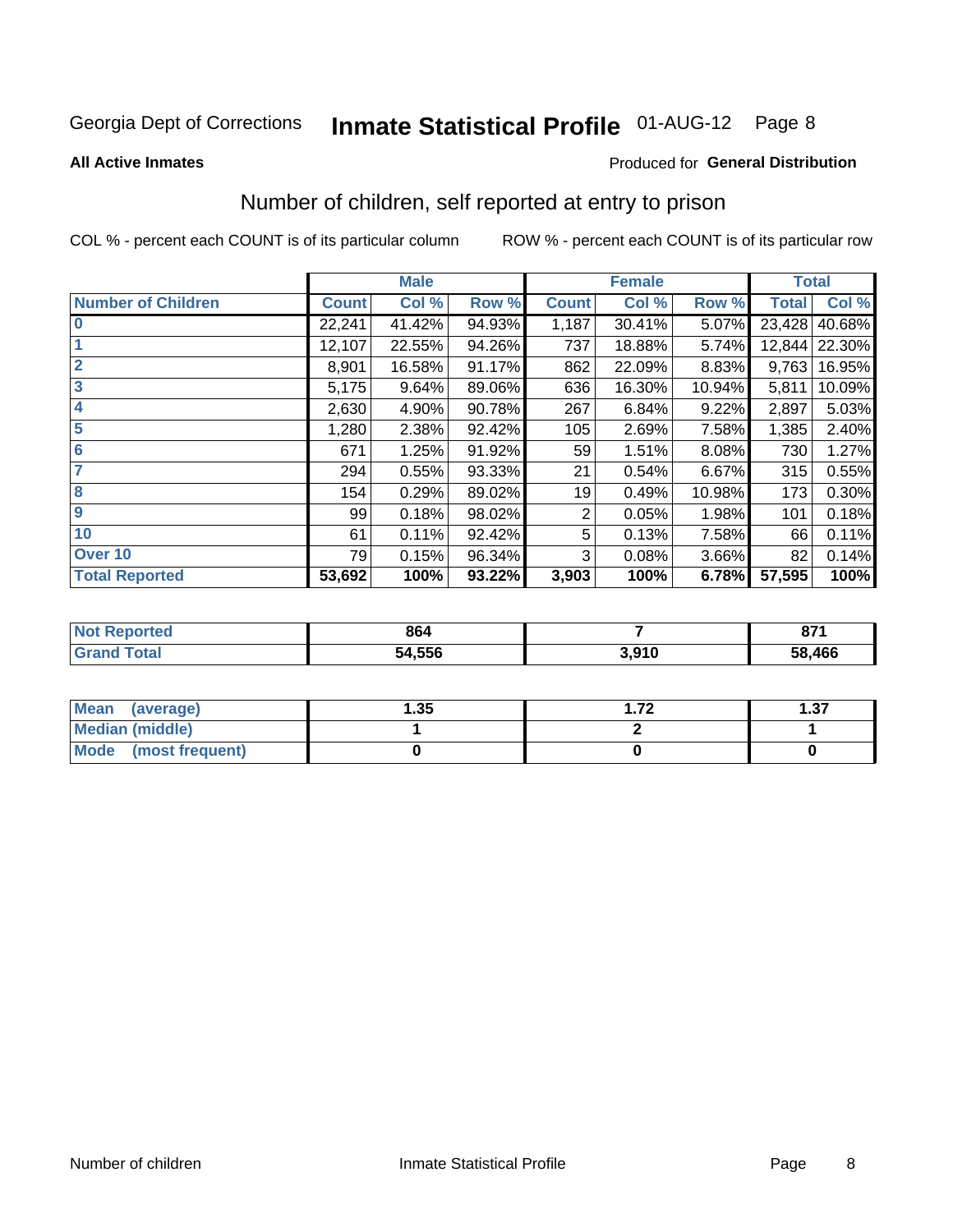# Inmate Statistical Profile 01-AUG-12 Page 9

#### **All Active Inmates**

#### Produced for General Distribution

### Religious affiliation, self-reported at entry to prison

COL % - percent each COUNT is of its particular column

|                         |                              |              | <b>Male</b> |         |                         | <b>Female</b> |        |              | <b>Total</b> |  |
|-------------------------|------------------------------|--------------|-------------|---------|-------------------------|---------------|--------|--------------|--------------|--|
|                         | <b>Religious Affiliation</b> | <b>Count</b> | Col %       | Row %   | <b>Count</b>            | Col %         | Row %  | <b>Total</b> | Col %        |  |
| 1                       | <b>Islam</b>                 | 1,090        | 4.09%       | 97.85%  | 24                      | .85%          | 2.15%  | 1,114        | 3.78%        |  |
| $\overline{2}$          | <b>Catholic</b>              | 1,353        | 5.07%       | 88.78%  | 171                     | 6.07%         | 11.22% | 1,524        | 5.17%        |  |
| $\overline{\mathbf{3}}$ | <b>Baptist</b>               | 13,189       | 49.47%      | 87.90%  | 1,815                   | 64.38%        | 12.10% | 15,004       | 50.90%       |  |
| $\overline{\mathbf{4}}$ | <b>Methodist</b>             | 555          | 2.08%       | 87.82%  | 77                      | 2.73%         | 12.18% | 632          | 2.14%        |  |
| $\overline{5}$          | <b>EpiscopIn</b>             | 45           | .17%        | 88.24%  | 6                       | .21%          | 11.76% | 51           | .17%         |  |
| $6\overline{6}$         | <b>Presbytrn</b>             | 78           | .29%        | 88.64%  | 10                      | .35%          | 11.36% | 88           | .30%         |  |
| 7                       | <b>Chc Of God</b>            | 454          | 1.70%       | 74.92%  | 152                     | 5.39%         | 25.08% | 606          | 2.06%        |  |
| 8                       | <b>Holiness</b>              | 896          | 3.36%       | 83.43%  | 178                     | 6.31%         | 16.57% | 1,074        | 3.64%        |  |
| $\boldsymbol{9}$        | <b>Jewish</b>                | 38           | .14%        | 97.44%  |                         | .04%          | 2.56%  | 39           | .13%         |  |
| 10                      | <b>Anglican</b>              | 10           | .04%        | 76.92%  | 3                       | .11%          | 23.08% | 13           | .04%         |  |
| 11                      | <b>Grk Orthdx</b>            | 4            | .02%        | 80.00%  | 1                       | .04%          | 20.00% | 5            | .02%         |  |
| 12                      | <b>Hindu</b>                 | 11           | .04%        | 100.00% |                         |               |        | 11           | .04%         |  |
| 13                      | <b>Buddhist</b>              | 44           | .17%        | 84.62%  | 8                       | .28%          | 15.38% | 52           | .18%         |  |
| 14                      | <b>Taoist</b>                | 7            | .03%        | 100.00% |                         |               |        | 7            | .02%         |  |
| 15                      | <b>Shintoist</b>             | 3            | .01%        | 100.00% |                         |               |        | 3            | .01%         |  |
| 16                      | <b>Seven D Ad</b>            | 84           | .32%        | 88.42%  | 11                      | .39%          | 11.58% | 95           | .32%         |  |
| 17                      | <b>Jehovah Wt</b>            | 314          | 1.18%       | 90.75%  | 32                      | 1.14%         | 9.25%  | 346          | 1.17%        |  |
| 18                      | <b>Latr Day S</b>            | 34           | .13%        | 89.47%  | $\overline{\mathbf{4}}$ | .14%          | 10.53% | 38           | .13%         |  |
| 20                      | <b>Other Prot</b>            | 4,376        | 16.41%      | 93.97%  | 281                     | 9.97%         | 6.03%  | 4,657        | 15.80%       |  |
| 96                      | <b>None</b>                  | 4,076        | 15.29%      | 98.91%  | 45                      | 1.60%         | 1.09%  | 4,121        | 13.98%       |  |
| <b>Total Reported</b>   |                              | 26,661       | 100%        | 90.44%  | 2,819                   | 100%          | 9.56%  | 29,480       | 100%         |  |

|                 | 27,895<br> | .091         | 28,986     |
|-----------------|------------|--------------|------------|
| $\sim$ 4 $\sim$ | 54.556     | 540 ہ<br>,,, | ,466<br>58 |

| Mode (most frequent) | <b>3aptist</b> | 3aptist | <b>Baptist</b> |
|----------------------|----------------|---------|----------------|
|                      |                |         |                |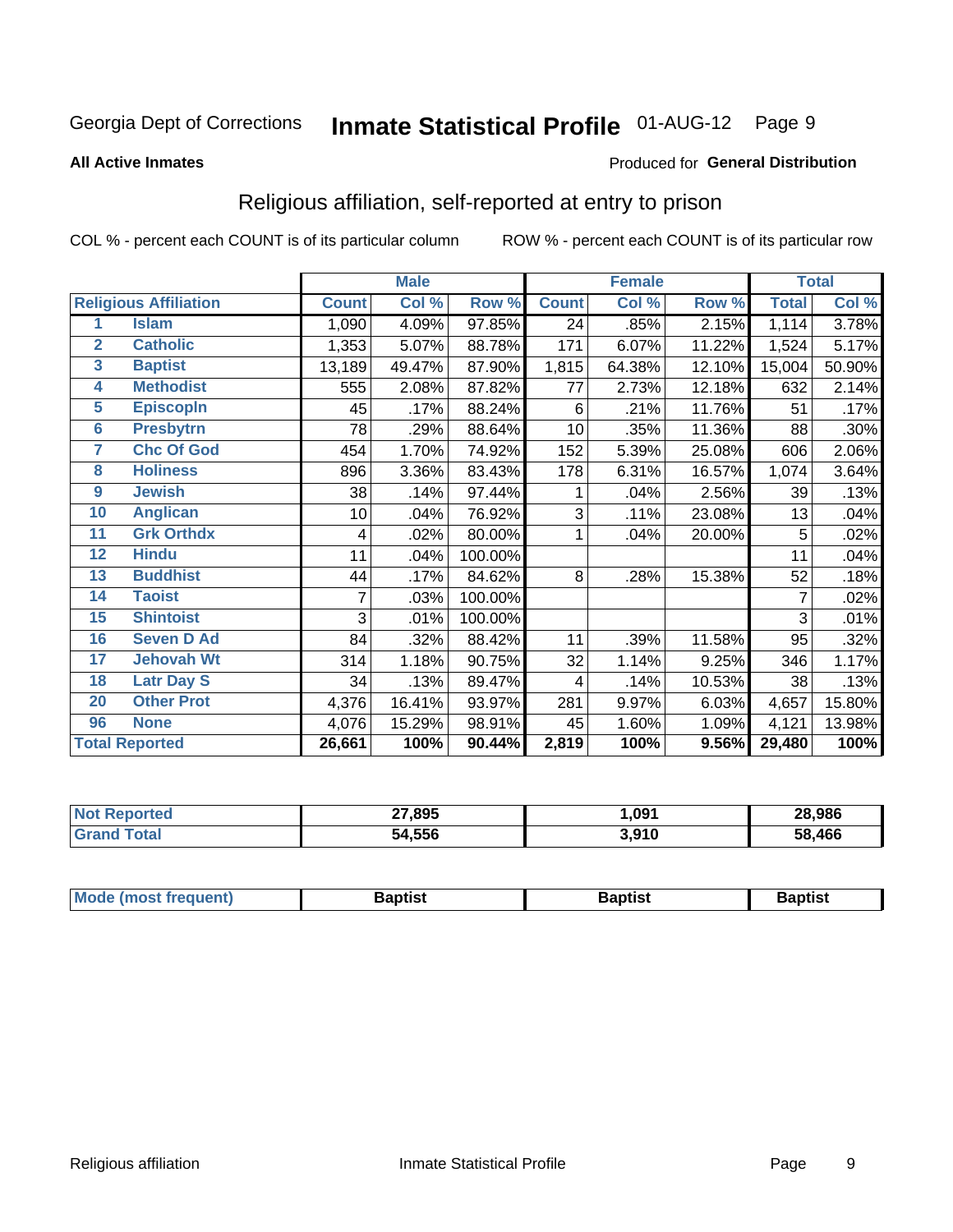# Inmate Statistical Profile 01-AUG-12 Page 10

#### **All Active Inmates**

### **Produced for General Distribution**

### Home county, self-reported at entry to prison

COL % - percent each COUNT is of its particular column

|     |                             |              | <b>Male</b> |         |                | <b>Female</b> |        | <b>Total</b> |       |
|-----|-----------------------------|--------------|-------------|---------|----------------|---------------|--------|--------------|-------|
|     | <b>Home County</b>          | <b>Count</b> | Col %       | Row %   | <b>Count</b>   | Col %         | Row %  | <b>Total</b> | Col % |
| 000 | <b>Unknown</b>              | 5,553        | 10.18%      | 95.63%  | 254            | 6.50%         | 4.37%  | 5,807        | 9.93% |
| 001 | <b>Appling County</b>       | 123          | .23%        | 96.09%  | 5              | .13%          | 3.91%  | 128          | .22%  |
| 002 | <b>Atkinson County</b>      | 49           | .09%        | 92.45%  | 4              | .10%          | 7.55%  | 53           | .09%  |
| 003 | <b>Bacon County</b>         | 71           | .13%        | 97.26%  | $\overline{2}$ | .05%          | 2.74%  | 73           | .12%  |
| 004 | <b>Baker County</b>         | 17           | .03%        | 100.00% |                |               |        | 17           | .03%  |
| 005 | <b>Baldwin County</b>       | 285          | .52%        | 94.06%  | 18             | .46%          | 5.94%  | 303          | .52%  |
| 006 | <b>Banks County</b>         | 55           | .10%        | 96.49%  | $\overline{2}$ | .05%          | 3.51%  | 57           | .10%  |
| 007 | <b>Barrow County</b>        | 286          | .52%        | 92.26%  | 24             | .61%          | 7.74%  | 310          | .53%  |
| 008 | <b>Bartow County</b>        | 606          | 1.11%       | 89.12%  | 74             | 1.89%         | 10.88% | 680          | 1.16% |
| 009 | <b>Ben Hill County</b>      | 200          | .37%        | 93.46%  | 14             | .36%          | 6.54%  | 214          | .37%  |
| 010 | <b>Berrien County</b>       | 94           | .17%        | 93.07%  | 7              | .18%          | 6.93%  | 101          | .17%  |
| 011 | <b>Bibb County</b>          | 1,249        | 2.29%       | 95.20%  | 63             | 1.61%         | 4.80%  | 1,312        | 2.24% |
| 012 | <b>Bleckley County</b>      | 77           | .14%        | 92.77%  | $\,6$          | .15%          | 7.23%  | 83           | .14%  |
| 013 | <b>Brantley County</b>      | 60           | .11%        | 85.71%  | 10             | .26%          | 14.29% | 70           | .12%  |
| 014 | <b>Brooks County</b>        | 132          | .24%        | 97.78%  | $\mathbf{3}$   | .08%          | 2.22%  | 135          | .23%  |
| 015 | <b>Bryan County</b>         | 142          | .26%        | 94.67%  | 8              | .20%          | 5.33%  | 150          | .26%  |
| 016 | <b>Bulloch County</b>       | 351          | .64%        | 91.64%  | 32             | .82%          | 8.36%  | 383          | .66%  |
| 017 | <b>Burke County</b>         | 217          | .40%        | 97.31%  | 6              | .15%          | 2.69%  | 223          | .38%  |
| 018 | <b>Butts County</b>         | 158          | .29%        | 91.86%  | 14             | .36%          | 8.14%  | 172          | .29%  |
| 019 | <b>Calhoun County</b>       | 65           | .12%        | 95.59%  | 3              | .08%          | 4.41%  | 68           | .12%  |
| 020 | <b>Camden County</b>        | 111          | .20%        | 93.28%  | $\bf 8$        | .20%          | 6.72%  | 119          | .20%  |
| 021 | <b>Candler County</b>       | 116          | .21%        | 93.55%  | 8              | .20%          | 6.45%  | 124          | .21%  |
| 022 | <b>Carroll County</b>       | 606          | 1.11%       | 89.64%  | 70             | 1.79%         | 10.36% | 676          | 1.16% |
| 023 | <b>Catoosa County</b>       | 231          | .42%        | 88.51%  | 30             | .77%          | 11.49% | 261          | .45%  |
| 024 | <b>Charlton County</b>      | 50           | .09%        | 94.34%  | 3              | .08%          | 5.66%  | 53           | .09%  |
| 025 | <b>Chatham County</b>       | 2,290        | 4.20%       | 96.26%  | 89             | 2.28%         | 3.74%  | 2,379        | 4.07% |
| 026 | <b>Chattahoochee County</b> | 27           | .05%        | 93.10%  | $\overline{2}$ | .05%          | 6.90%  | 29           | .05%  |
| 027 | <b>Chattooga County</b>     | 267          | .49%        | 89.00%  | 33             | .84%          | 11.00% | 300          | .51%  |
| 028 | <b>Cherokee County</b>      | 430          | .79%        | 91.10%  | 42             | 1.07%         | 8.90%  | 472          | .81%  |
| 029 | <b>Clarke County</b>        | 491          | .90%        | 93.88%  | 32             | .82%          | 6.12%  | 523          | .89%  |
| 030 | <b>Clay County</b>          | 49           | .09%        | 98.00%  | $\mathbf{1}$   | .03%          | 2.00%  | 50           | .09%  |
| 031 | <b>Clayton County</b>       | 1,562        | 2.86%       | 92.92%  | 119            | 3.04%         | 7.08%  | 1,681        | 2.88% |
| 032 | <b>Clinch County</b>        | 70           | .13%        | 94.59%  | 4              | .10%          | 5.41%  | 74           | .13%  |
| 033 | <b>Cobb County</b>          | 2,166        | 3.97%       | 91.05%  | 213            | 5.45%         | 8.95%  | 2,379        | 4.07% |
| 034 | <b>Coffee County</b>        | 251          | .46%        | 93.66%  | 17             | .43%          | 6.34%  | 268          | .46%  |
| 035 | <b>Colquitt County</b>      | 253          | .46%        | 94.40%  | 15             | .38%          | 5.60%  | 268          | .46%  |
| 036 | <b>Columbia County</b>      | 253          | .46%        | 89.08%  | 31             | .79%          | 10.92% | 284          | .49%  |
| 037 | <b>Cook County</b>          | 123          | .23%        | 93.89%  | $\bf 8$        | .20%          | 6.11%  | 131          | .22%  |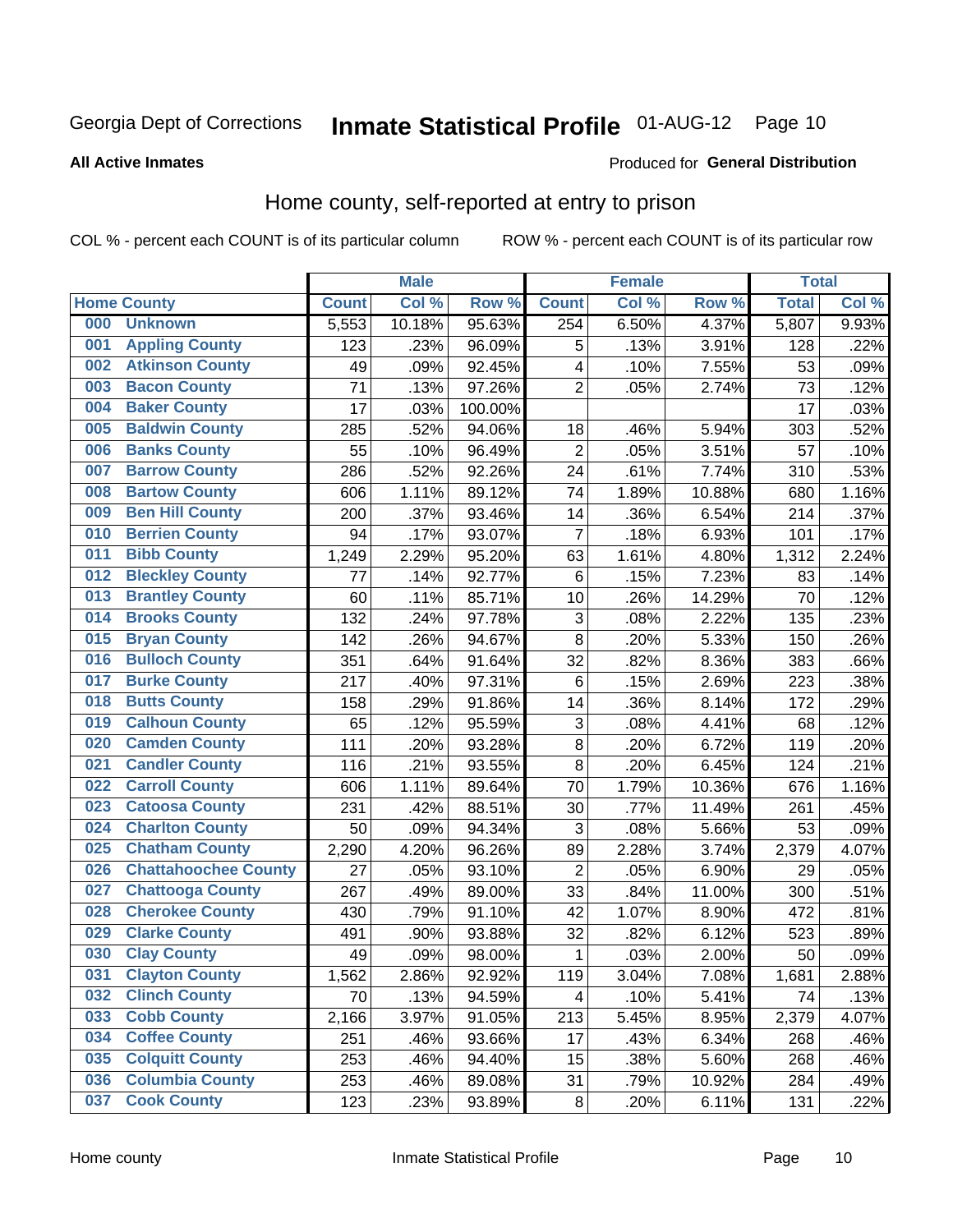# Inmate Statistical Profile 01-AUG-12 Page 11

**All Active Inmates** 

#### Produced for General Distribution

### Home county, self-reported at entry to prison

COL % - percent each COUNT is of its particular column

|     |                         |              | <b>Male</b> |         |                  | <b>Female</b> |        | <b>Total</b>   |        |
|-----|-------------------------|--------------|-------------|---------|------------------|---------------|--------|----------------|--------|
|     | <b>Home County</b>      | <b>Count</b> | Col %       | Row %   | <b>Count</b>     | Col %         | Row %  | <b>Total</b>   | Col %  |
| 038 | <b>Coweta County</b>    | 447          | .82%        | 91.98%  | 39               | 1.00%         | 8.02%  | 486            | .83%   |
| 039 | <b>Crawford County</b>  | 37           | .07%        | 86.05%  | $\,6$            | .15%          | 13.95% | 43             | .07%   |
| 040 | <b>Crisp County</b>     | 224          | .41%        | 94.92%  | 12               | .31%          | 5.08%  | 236            | .40%   |
| 041 | <b>Dade County</b>      | 81           | .15%        | 91.01%  | 8                | .20%          | 8.99%  | 89             | .15%   |
| 042 | <b>Dawson County</b>    | 83           | .15%        | 89.25%  | 10               | .26%          | 10.75% | 93             | .16%   |
| 043 | <b>Decatur County</b>   | 283          | .52%        | 92.18%  | 24               | .61%          | 7.82%  | 307            | .53%   |
| 044 | <b>Dekalb County</b>    | 3,221        | 5.90%       | 93.72%  | 216              | 5.52%         | 6.28%  | 3,437          | 5.88%  |
| 045 | <b>Dodge County</b>     | 169          | .31%        | 90.37%  | 18               | .46%          | 9.63%  | 187            | .32%   |
| 046 | <b>Dooly County</b>     | 76           | .14%        | 90.48%  | $\bf 8$          | .20%          | 9.52%  | 84             | .14%   |
| 047 | <b>Dougherty County</b> | 980          | 1.80%       | 95.15%  | 50               | 1.28%         | 4.85%  | 1,030          | 1.76%  |
| 048 | <b>Douglas County</b>   | 677          | 1.24%       | 90.63%  | 70               | 1.79%         | 9.37%  | 747            | 1.28%  |
| 049 | <b>Early County</b>     | 89           | .16%        | 95.70%  | 4                | .10%          | 4.30%  | 93             | .16%   |
| 050 | <b>Echols County</b>    | 11           | .02%        | 100.00% |                  |               |        | 11             | .02%   |
| 051 | <b>Effingham County</b> | 195          | .36%        | 94.20%  | 12               | .31%          | 5.80%  | 207            | .35%   |
| 052 | <b>Elbert County</b>    | 164          | .30%        | 92.13%  | 14               | .36%          | 7.87%  | 178            | .30%   |
| 053 | <b>Emanuel County</b>   | 177          | .32%        | 92.19%  | 15               | .38%          | 7.81%  | 192            | .33%   |
| 054 | <b>Evans County</b>     | 87           | .16%        | 95.60%  | 4                | .10%          | 4.40%  | 91             | .16%   |
| 055 | <b>Fannin County</b>    | 104          | .19%        | 89.66%  | 12               | .31%          | 10.34% | 116            | .20%   |
| 056 | <b>Fayette County</b>   | 184          | .34%        | 88.04%  | 25               | .64%          | 11.96% | 209            | .36%   |
| 057 | <b>Floyd County</b>     | 711          | 1.30%       | 90.34%  | 76               | 1.94%         | 9.66%  | 787            | 1.35%  |
| 058 | <b>Forsyth County</b>   | 201          | .37%        | 88.94%  | 25               | .64%          | 11.06% | 226            | .39%   |
| 059 | <b>Franklin County</b>  | 144          | .26%        | 92.31%  | 12               | .31%          | 7.69%  | 156            | .27%   |
| 060 | <b>Fulton County</b>    | 5,698        | 10.44%      | 95.08%  | 295              | 7.54%         | 4.92%  | 5,993          | 10.25% |
| 061 | <b>Gilmer County</b>    | 113          | .21%        | 90.40%  | 12               | .31%          | 9.60%  | 125            | .21%   |
| 062 | <b>Glascock County</b>  | 6            | .01%        | 85.71%  | 1                | .03%          | 14.29% | $\overline{7}$ | .01%   |
| 063 | <b>Glynn County</b>     | 369          | .68%        | 94.62%  | 21               | .54%          | 5.38%  | 390            | .67%   |
| 064 | <b>Gordon County</b>    | 271          | .50%        | 88.56%  | 35               | .90%          | 11.44% | 306            | .52%   |
| 065 | <b>Grady County</b>     | 196          | .36%        | 94.69%  | 11               | .28%          | 5.31%  | 207            | .35%   |
| 066 | <b>Greene County</b>    | 112          | .21%        | 93.33%  | $\bf 8$          | .20%          | 6.67%  | 120            | .21%   |
| 067 | <b>Gwinnett County</b>  | 1,831        | 3.36%       | 91.50%  | 170              | 4.35%         | 8.50%  | 2,001          | 3.42%  |
| 068 | <b>Habersham County</b> | 107          | .20%        | 89.92%  | 12               | .31%          | 10.08% | 119            | .20%   |
| 069 | <b>Hall County</b>      | 678          | 1.24%       | 91.99%  | 59               | 1.51%         | 8.01%  | 737            | 1.26%  |
| 070 | <b>Hancock County</b>   | 66           | .12%        | 92.96%  | 5                | .13%          | 7.04%  | 71             | .12%   |
| 071 | <b>Haralson County</b>  | 136          | .25%        | 94.44%  | $\bf 8$          | .20%          | 5.56%  | 144            | .25%   |
| 072 | <b>Harris County</b>    | 115          | .21%        | 92.74%  | $\boldsymbol{9}$ | .23%          | 7.26%  | 124            | .21%   |
| 073 | <b>Hart County</b>      | 113          | .21%        | 93.39%  | $\bf 8$          | .20%          | 6.61%  | 121            | .21%   |
| 074 | <b>Heard County</b>     | 54           | .10%        | 88.52%  | $\overline{7}$   | .18%          | 11.48% | 61             | .10%   |
| 075 | <b>Henry County</b>     | 588          | 1.08%       | 93.33%  | 42               | 1.07%         | 6.67%  | 630            | 1.08%  |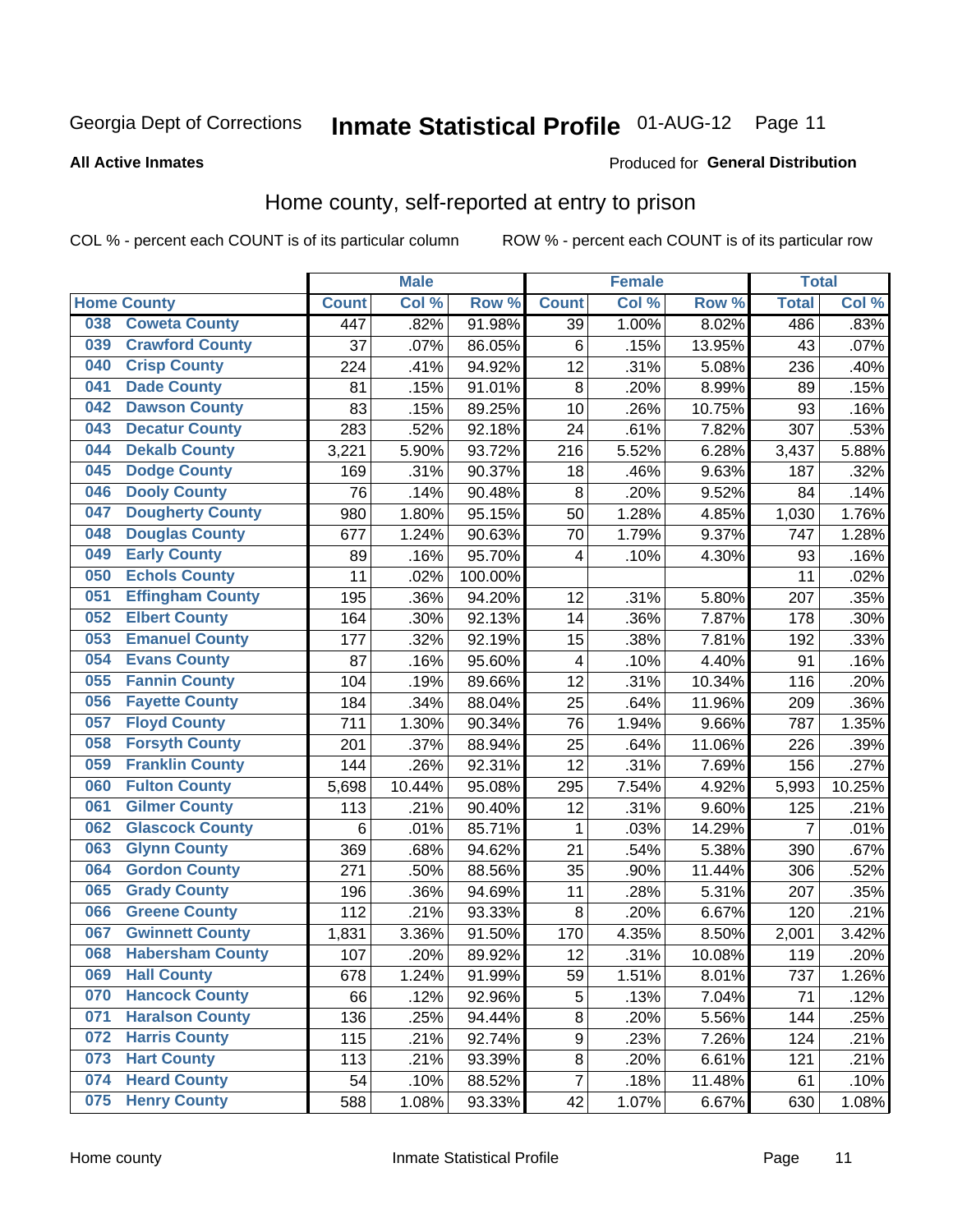# Inmate Statistical Profile 01-AUG-12 Page 12

**All Active Inmates** 

#### Produced for General Distribution

### Home county, self-reported at entry to prison

COL % - percent each COUNT is of its particular column

|     |                          |              | <b>Male</b> |                  |                         | <b>Female</b> |        | <b>Total</b> |       |
|-----|--------------------------|--------------|-------------|------------------|-------------------------|---------------|--------|--------------|-------|
|     | <b>Home County</b>       | <b>Count</b> | Col %       | Row <sup>%</sup> | <b>Count</b>            | Col %         | Row %  | <b>Total</b> | Col % |
|     | 076 Houston County       | 559          | 1.02%       | 91.64%           | 51                      | 1.30%         | 8.36%  | 610          | 1.04% |
| 077 | <b>Irwin County</b>      | 81           | .15%        | 95.29%           | $\overline{\mathbf{4}}$ | .10%          | 4.71%  | 85           | .15%  |
| 078 | <b>Jackson County</b>    | 223          | .41%        | 88.14%           | 30                      | .77%          | 11.86% | 253          | .43%  |
| 079 | <b>Jasper County</b>     | 85           | .16%        | 93.41%           | $\,6$                   | .15%          | 6.59%  | 91           | .16%  |
| 080 | <b>Jeff Davis County</b> | 74           | .14%        | 94.87%           | $\overline{\mathbf{4}}$ | .10%          | 5.13%  | 78           | .13%  |
| 081 | <b>Jefferson County</b>  | 192          | .35%        | 95.05%           | 10                      | .26%          | 4.95%  | 202          | .35%  |
| 082 | <b>Jenkins County</b>    | 69           | .13%        | 94.52%           | 4                       | .10%          | 5.48%  | 73           | .12%  |
| 083 | <b>Johnson County</b>    | 47           | .09%        | 88.68%           | $\,6$                   | .15%          | 11.32% | 53           | .09%  |
| 084 | <b>Jones County</b>      | 135          | .25%        | 92.47%           | 11                      | .28%          | 7.53%  | 146          | .25%  |
| 085 | <b>Lamar County</b>      | 78           | .14%        | 91.76%           | $\overline{7}$          | .18%          | 8.24%  | 85           | .15%  |
| 086 | <b>Lanier County</b>     | 51           | .09%        | 100.00%          |                         |               |        | 51           | .09%  |
| 087 | <b>Laurens County</b>    | 321          | .59%        | 93.59%           | 22                      | .56%          | 6.41%  | 343          | .59%  |
| 088 | <b>Lee County</b>        | 98           | .18%        | 91.59%           | $\boldsymbol{9}$        | .23%          | 8.41%  | 107          | .18%  |
| 089 | <b>Liberty County</b>    | 268          | .49%        | 93.71%           | 18                      | .46%          | 6.29%  | 286          | .49%  |
| 090 | <b>Lincoln County</b>    | 23           | .04%        | 82.14%           | 5                       | .13%          | 17.86% | 28           | .05%  |
| 091 | <b>Long County</b>       | 52           | .10%        | 92.86%           | 4                       | .10%          | 7.14%  | 56           | .10%  |
| 092 | <b>Lowndes County</b>    | 524          | .96%        | 93.74%           | 35                      | .90%          | 6.26%  | 559          | .96%  |
| 093 | <b>Lumpkin County</b>    | 93           | .17%        | 91.18%           | $\boldsymbol{9}$        | .23%          | 8.82%  | 102          | .17%  |
| 094 | <b>Macon County</b>      | 87           | .16%        | 96.67%           | 3                       | .08%          | 3.33%  | 90           | .15%  |
| 095 | <b>Madison County</b>    | 154          | .28%        | 91.67%           | 14                      | .36%          | 8.33%  | 168          | .29%  |
| 096 | <b>Marion County</b>     | 50           | .09%        | 92.59%           | $\overline{\mathbf{4}}$ | .10%          | 7.41%  | 54           | .09%  |
| 097 | <b>Mcduffie County</b>   | 185          | .34%        | 93.43%           | 13                      | .33%          | 6.57%  | 198          | .34%  |
| 098 | <b>Mcintosh County</b>   | 74           | .14%        | 93.67%           | 5                       | .13%          | 6.33%  | 79           | .14%  |
| 099 | <b>Meriwether County</b> | 195          | .36%        | 94.20%           | 12                      | .31%          | 5.80%  | 207          | .35%  |
| 100 | <b>Miller County</b>     | 34           | .06%        | 97.14%           | 1                       | .03%          | 2.86%  | 35           | .06%  |
| 101 | <b>Mitchell County</b>   | 248          | .45%        | 93.58%           | 17                      | .43%          | 6.42%  | 265          | .45%  |
| 102 | <b>Monroe County</b>     | 148          | .27%        | 94.87%           | 8                       | .20%          | 5.13%  | 156          | .27%  |
| 103 | <b>Montgomery County</b> | 76           | .14%        | 93.83%           | 5                       | .13%          | 6.17%  | 81           | .14%  |
| 104 | <b>Morgan County</b>     | 123          | .23%        | 91.11%           | 12                      | .31%          | 8.89%  | 135          | .23%  |
| 105 | <b>Murray County</b>     | 192          | .35%        | 89.30%           | 23                      | .59%          | 10.70% | 215          | .37%  |
| 106 | <b>Muscogee County</b>   | 1,366        | 2.50%       | 95.19%           | 69                      | 1.76%         | 4.81%  | 1,435        | 2.45% |
| 107 | <b>Newton County</b>     | 632          | 1.16%       | 92.67%           | 50                      | 1.28%         | 7.33%  | 682          | 1.17% |
| 108 | <b>Oconee County</b>     | 56           | .10%        | 93.33%           | 4                       | .10%          | 6.67%  | 60           | .10%  |
| 109 | <b>Oglethorpe County</b> | 71           | .13%        | 89.87%           | 8                       | .20%          | 10.13% | 79           | .14%  |
| 110 | <b>Paulding County</b>   | 349          | .64%        | 90.41%           | 37                      | .95%          | 9.59%  | 386          | .66%  |
| 111 | <b>Peach County</b>      | 115          | .21%        | 95.83%           | 5                       | .13%          | 4.17%  | 120          | .21%  |
| 112 | <b>Pickens County</b>    | 119          | .22%        | 90.15%           | 13                      | .33%          | 9.85%  | 132          | .23%  |
| 113 | <b>Pierce County</b>     | 80           | .15%        | 89.89%           | $\boldsymbol{9}$        | .23%          | 10.11% | 89           | .15%  |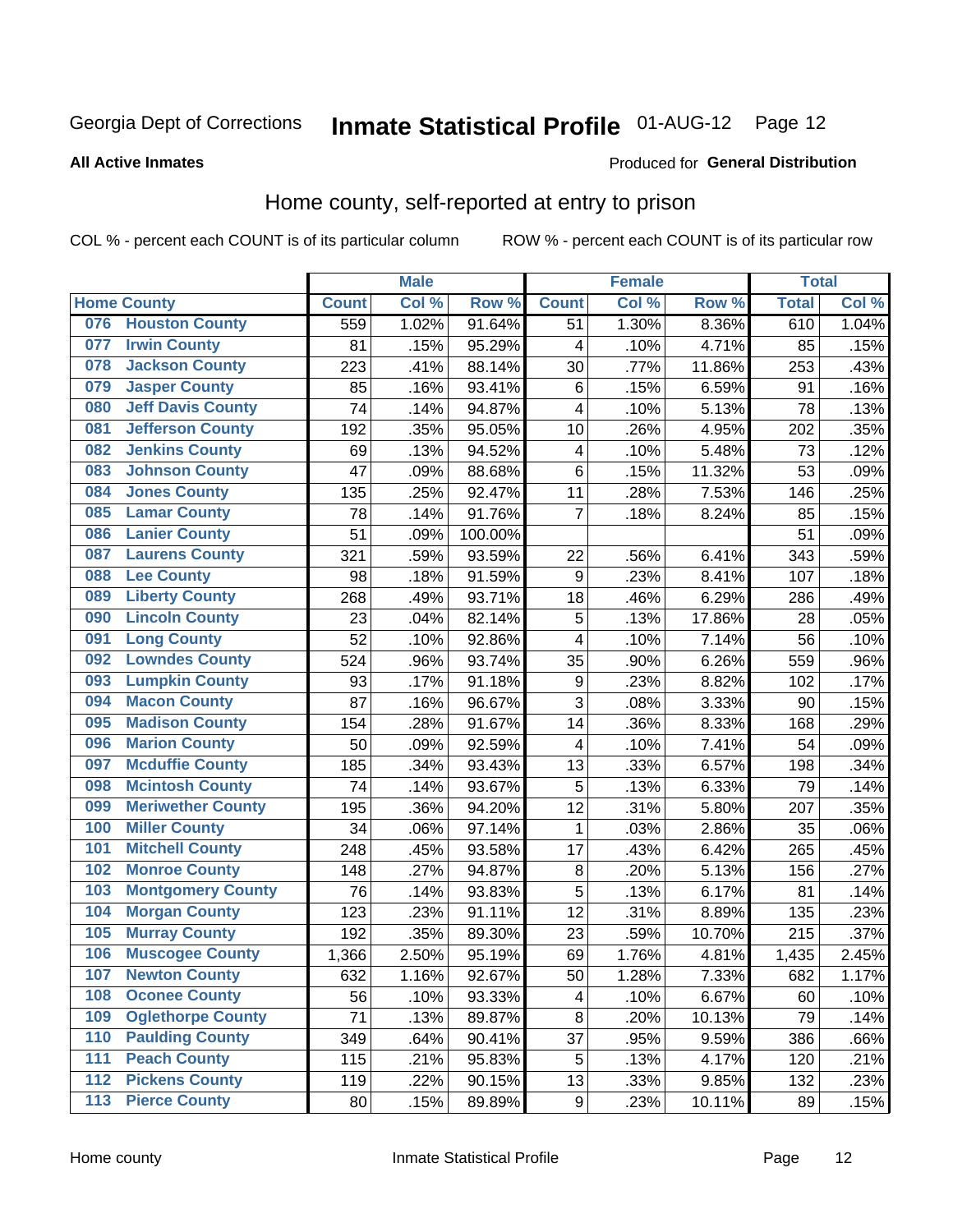# Inmate Statistical Profile 01-AUG-12 Page 13

#### **All Active Inmates**

#### Produced for General Distribution

### Home county, self-reported at entry to prison

COL % - percent each COUNT is of its particular column

|                  |                          |              | <b>Male</b> |         |                  | <b>Female</b> |        | <b>Total</b> |          |
|------------------|--------------------------|--------------|-------------|---------|------------------|---------------|--------|--------------|----------|
|                  | <b>Home County</b>       | <b>Count</b> | Col %       | Row %   | <b>Count</b>     | Col %         | Row %  | <b>Total</b> | Col %    |
| 114              | <b>Pike County</b>       | 60           | .11%        | 90.91%  | 6                | .15%          | 9.09%  | 66           | .11%     |
| $\overline{115}$ | <b>Polk County</b>       | 251          | .46%        | 90.29%  | 27               | .69%          | 9.71%  | 278          | .48%     |
| 116              | <b>Pulaski County</b>    | 80           | .15%        | 90.91%  | 8                | .20%          | 9.09%  | 88           | .15%     |
| 117              | <b>Putnam County</b>     | 162          | .30%        | 91.01%  | 16               | .41%          | 8.99%  | 178          | .30%     |
| 118              | <b>Quitman County</b>    | 21           | .04%        | 100.00% |                  |               |        | 21           | .04%     |
| 119              | <b>Rabun County</b>      | 50           | .09%        | 84.75%  | $\boldsymbol{9}$ | .23%          | 15.25% | 59           | .10%     |
| 120              | <b>Randolph County</b>   | 84           | .15%        | 95.45%  | 4                | .10%          | 4.55%  | 88           | .15%     |
| 121              | <b>Richmond County</b>   | 1,793        | 3.29%       | 94.72%  | 100              | 2.56%         | 5.28%  | 1,893        | $3.24\%$ |
| 122              | <b>Rockdale County</b>   | 378          | .69%        | 91.53%  | 35               | .90%          | 8.47%  | 413          | .71%     |
| 123              | <b>Schley County</b>     | 22           | .04%        | 95.65%  | 1                | .03%          | 4.35%  | 23           | .04%     |
| 124              | <b>Screven County</b>    | 148          | .27%        | 93.08%  | 11               | .28%          | 6.92%  | 159          | .27%     |
| 125              | <b>Seminole County</b>   | 65           | .12%        | 87.84%  | $\boldsymbol{9}$ | .23%          | 12.16% | 74           | .13%     |
| 126              | <b>Spalding County</b>   | 539          | .99%        | 92.61%  | 43               | 1.10%         | 7.39%  | 582          | 1.00%    |
| 127              | <b>Stephens County</b>   | 151          | .28%        | 92.64%  | 12               | .31%          | 7.36%  | 163          | .28%     |
| 128              | <b>Stewart County</b>    | 36           | .07%        | 94.74%  | $\overline{2}$   | .05%          | 5.26%  | 38           | .06%     |
| 129              | <b>Sumter County</b>     | 249          | .46%        | 95.04%  | 13               | .33%          | 4.96%  | 262          | .45%     |
| 130              | <b>Talbot County</b>     | 64           | .12%        | 95.52%  | 3                | .08%          | 4.48%  | 67           | .11%     |
| 131              | <b>Taliaferro County</b> | 11           | .02%        | 100.00% |                  |               |        | 11           | .02%     |
| 132              | <b>Tattnall County</b>   | 181          | .33%        | 94.76%  | 10               | .26%          | 5.24%  | 191          | .33%     |
| 133              | <b>Taylor County</b>     | 84           | .15%        | 93.33%  | $\,6$            | .15%          | 6.67%  | 90           | .15%     |
| 134              | <b>Telfair County</b>    | 122          | .22%        | 92.42%  | 10               | .26%          | 7.58%  | 132          | .23%     |
| 135              | <b>Terrell County</b>    | 76           | .14%        | 92.68%  | $\,6$            | .15%          | 7.32%  | 82           | .14%     |
| 136              | <b>Thomas County</b>     | 241          | .44%        | 94.88%  | 13               | .33%          | 5.12%  | 254          | .43%     |
| 137              | <b>Tift County</b>       | 259          | .47%        | 97.00%  | 8                | .20%          | 3.00%  | 267          | .46%     |
| 138              | <b>Toombs County</b>     | 328          | .60%        | 90.11%  | 36               | .92%          | 9.89%  | 364          | .62%     |
| 139              | <b>Towns County</b>      | 35           | .06%        | 87.50%  | 5                | .13%          | 12.50% | 40           | .07%     |
| 140              | <b>Treutlen County</b>   | 66           | .12%        | 88.00%  | $\boldsymbol{9}$ | .23%          | 12.00% | 75           | .13%     |
| 141              | <b>Troup County</b>      | 568          | 1.04%       | 93.73%  | 38               | .97%          | 6.27%  | 606          | 1.04%    |
| $\overline{142}$ | <b>Turner County</b>     | 73           | .13%        | 93.59%  | 5                | .13%          | 6.41%  | 78           | .13%     |
| 143              | <b>Twiggs County</b>     | 57           | .10%        | 90.48%  | $\,6$            | .15%          | 9.52%  | 63           | .11%     |
| 144              | <b>Union County</b>      | 61           | .11%        | 84.72%  | 11               | .28%          | 15.28% | 72           | .12%     |
| 145              | <b>Upson County</b>      | 172          | .32%        | 93.48%  | 12               | .31%          | 6.52%  | 184          | .31%     |
| 146              | <b>Walker County</b>     | 381          | .70%        | 92.03%  | 33               | .84%          | 7.97%  | 414          | .71%     |
| 147              | <b>Walton County</b>     | 433          | .79%        | 91.93%  | 38               | .97%          | 8.07%  | 471          | .81%     |
| 148              | <b>Ware County</b>       | 291          | .53%        | 94.79%  | 16               | .41%          | 5.21%  | 307          | .53%     |
| 149              | <b>Warren County</b>     | 42           | .08%        | 93.33%  | 3                | .08%          | 6.67%  | 45           | .08%     |
| 150              | <b>Washington County</b> | 199          | .36%        | 91.71%  | 18               | .46%          | 8.29%  | 217          | .37%     |
| 151              | <b>Wayne County</b>      | 148          | .27%        | 93.08%  | 11               | .28%          | 6.92%  | 159          | .27%     |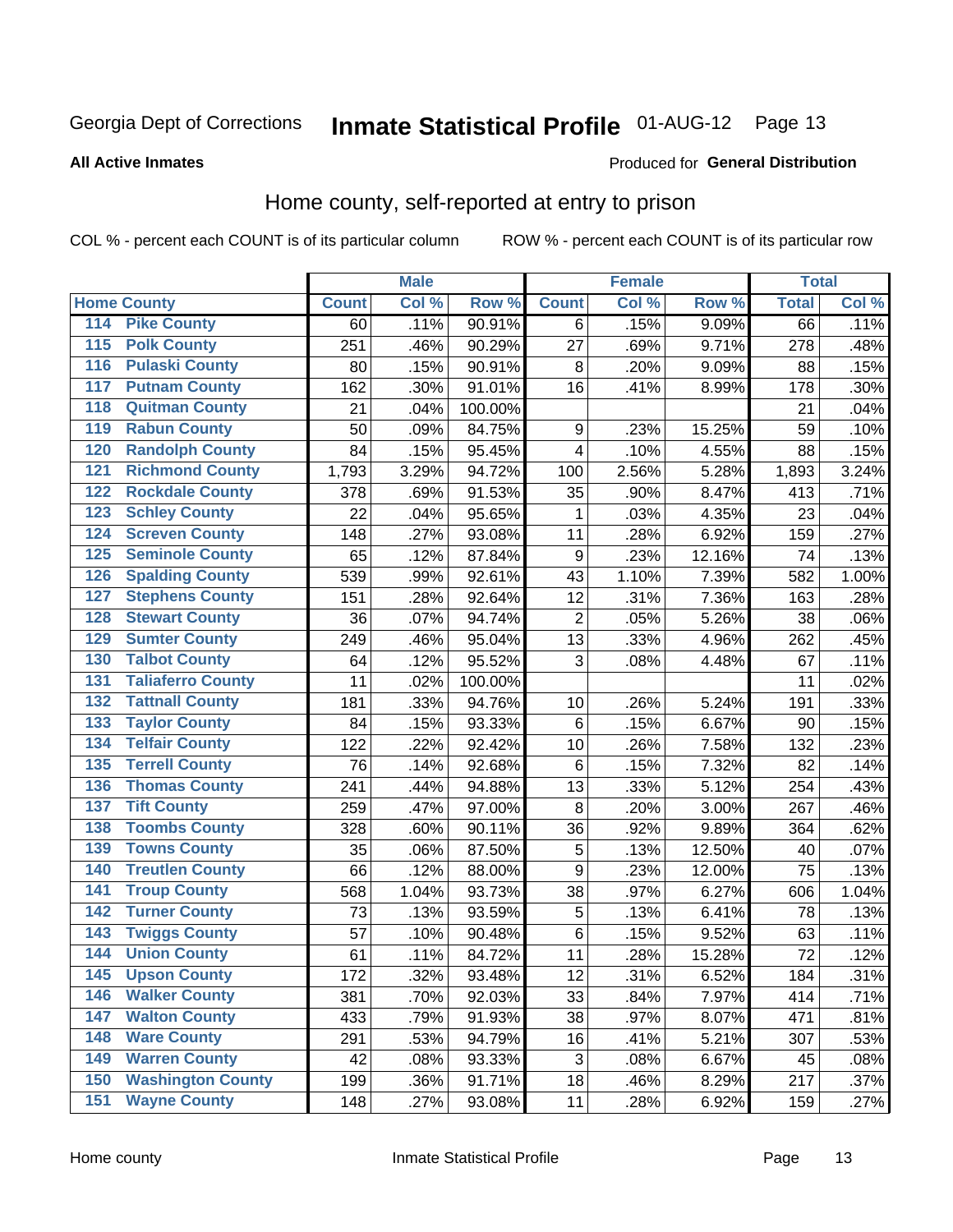# Inmate Statistical Profile 01-AUG-12 Page 14

**All Active Inmates** 

#### Produced for General Distribution

### Home county, self-reported at entry to prison

COL % - percent each COUNT is of its particular column

|     |                             |              | <b>Male</b> |         |              | <b>Female</b> |        | <b>Total</b> |       |
|-----|-----------------------------|--------------|-------------|---------|--------------|---------------|--------|--------------|-------|
|     | <b>Home County</b>          | <b>Count</b> | Col %       | Row %   | <b>Count</b> | Col %         | Row %  | <b>Total</b> | Col % |
| 152 | <b>Webster County</b>       | 11           | .02%        | 100.00% |              |               |        | 11           | .02%  |
| 153 | <b>Wheeler County</b>       | 27           | .05%        | 81.82%  | 6            | .15%          | 18.18% | 33           | .06%  |
| 154 | <b>White County</b>         | 87           | .16%        | 92.55%  | 7            | .18%          | 7.45%  | 94           | .16%  |
| 155 | <b>Whitfield County</b>     | 572          | 1.05%       | 89.80%  | 65           | 1.66%         | 10.20% | 637          | 1.09% |
| 156 | <b>Wilcox County</b>        | 69           | .13%        | 90.79%  |              | .18%          | 9.21%  | 76           | .13%  |
| 157 | <b>Wilkes County</b>        | 59           | .11%        | 89.39%  | 7            | .18%          | 10.61% | 66           | .11%  |
| 158 | <b>Wilkinson County</b>     | 66           | .12%        | 98.51%  |              | .03%          | 1.49%  | 67           | .11%  |
| 159 | <b>Worth County</b>         | 105          | .19%        | 91.30%  | 10           | .26%          | 8.70%  | 115          | .20%  |
| 999 | <b>Other Custody/Out Of</b> | 318          | .58%        | 91.38%  | 30           | .77%          | 8.62%  | 348          | .60%  |
|     | <b>State</b>                |              |             |         |              |               |        |              |       |
|     | <b>Total Rported</b>        | 54,556       | 100%        | 93.31%  | 3,910        | 100%          | 6.69%  | 58,466       | 100%  |

| reo |             |      |        |
|-----|-------------|------|--------|
|     | .556<br>54. | .910 | 58.466 |

|  | Mode (most frequent) | <b>Fulton County</b> | <b>Fulton County</b> | <b>Fulton County</b> |
|--|----------------------|----------------------|----------------------|----------------------|
|--|----------------------|----------------------|----------------------|----------------------|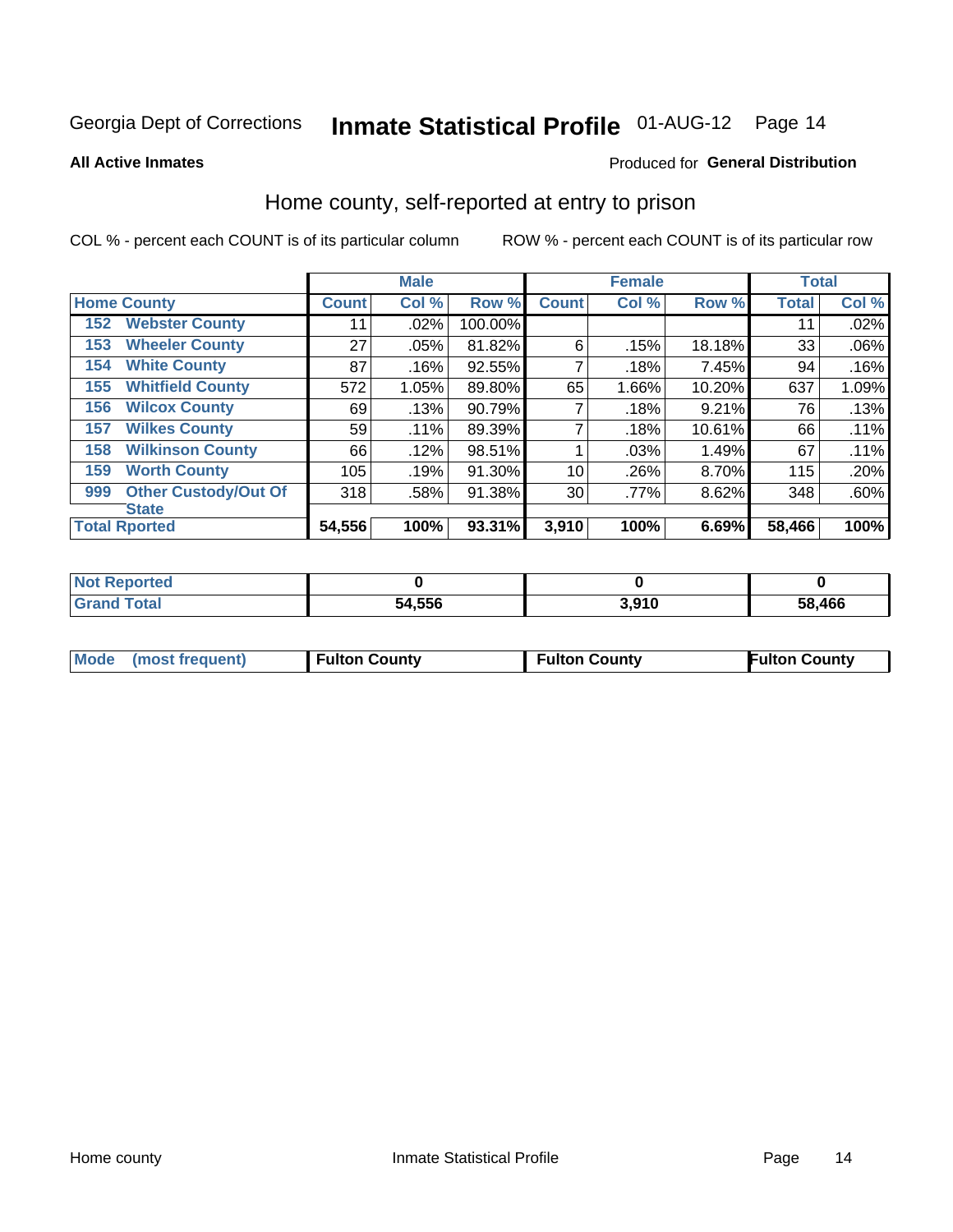# Inmate Statistical Profile 01-AUG-12 Page 15

#### **All Active Inmates**

### **Produced for General Distribution**

### Socioeconomic class, self-reported at entry to prison

COL % - percent each COUNT is of its particular column

|                         |         | <b>Male</b> |           |              | <b>Female</b> |          |        | <b>Total</b> |
|-------------------------|---------|-------------|-----------|--------------|---------------|----------|--------|--------------|
| Socioeconomic Class     | Count l | Col %       | Row %     | <b>Count</b> | Col %         | Row %    | Total  | Col %        |
| <b>Welfare</b>          | 2,181   | 9.83%       | 95.53%    | 102          | 10.42%        | 4.47%    | 2,283  | $9.85\%$     |
| <b>Occ Employ</b>       | 907     | 4.09%       | 99.13%    | 8            | $.82\%$       | $.87\%$  | 915    | 3.95%        |
| <b>Minimum Std</b><br>3 | 9,129   | 41.13%      | $96.69\%$ | 313          | $31.97\%$     | $3.31\%$ | 9,442  | 40.74%       |
| <b>Middle</b><br>4      | 9.978   | 44.96%      | 94.72%    | 556          | 56.79%        | 5.28%    | 10,534 | 45.46%       |
| <b>Total Reported</b>   | 22,195  | 100%        | 95.78%    | 979          | 100%          | 4.22%    | 23,174 | 100%         |

| <b>Not Reported</b> | 32,361 | 2,931 | 35,292 |
|---------------------|--------|-------|--------|
| ™∩tal               | 54,556 | 3,910 | 58,466 |

| ____<br>____ |
|--------------|
|--------------|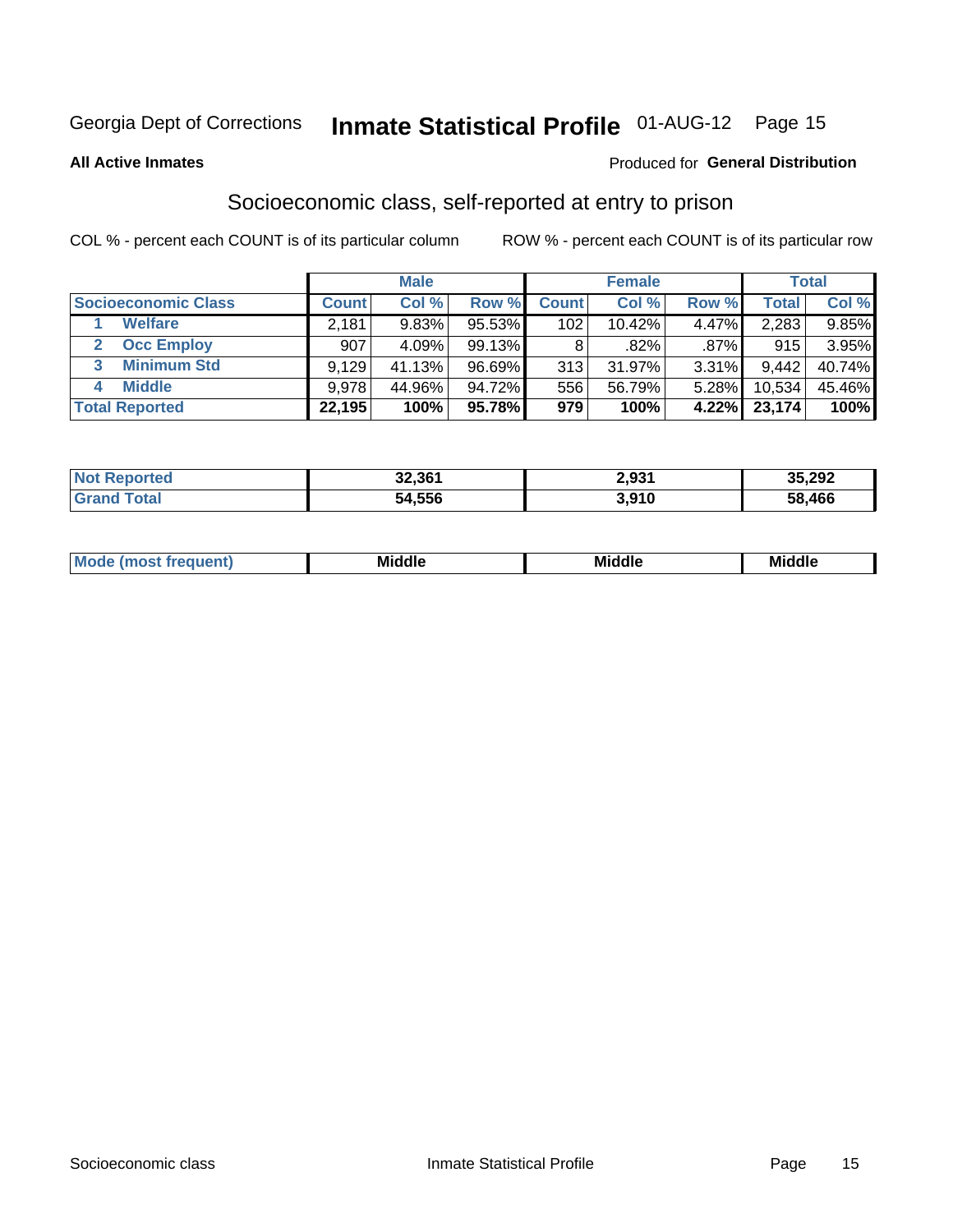# Inmate Statistical Profile 01-AUG-12 Page 16

**All Active Inmates** 

### **Produced for General Distribution**

### Environment to age 16, self-reported at entry to prison

COL % - percent each COUNT is of its particular column

|                                      |              | <b>Male</b> |           |              | <b>Female</b> |       |        | <b>Total</b> |
|--------------------------------------|--------------|-------------|-----------|--------------|---------------|-------|--------|--------------|
| <b>Environment to age 16</b>         | <b>Count</b> | Col %       | Row %     | <b>Count</b> | Col %         | Row % | Total  | Col %        |
| <b>Rural/Farm</b>                    | 825          | 3.68%       | $96.60\%$ | 29           | 2.95%         | 3.40% | 854    | $3.65\%$     |
| <b>Rural/Nfarm</b><br>$\mathbf{2}^-$ | 1,185        | 5.29%       | 91.22%    | 114          | 11.61%        | 8.78% | 1,299  | 5.56%        |
| <b>S.M.S.A</b><br>3                  | 8,016        | 35.80%      | $97.61\%$ | 196          | 19.96%        | 2.39% | 8,212  | 35.14%       |
| <b>Urban</b><br>4                    | 4,987        | 22.27%      | 93.35%    | 355          | 36.15%        | 6.65% | 5,342  | 22.86%       |
| <b>Small Town</b><br>5.              | 7,376        | 32.94%      | 96.24%    | 288          | 29.33%        | 3.76% | 7,664  | 32.79%       |
| <b>Total Reported</b>                | 22,389       | 100%        | 95.8%     | 982          | 100%          | 4.2%  | 23,371 | 100%         |

| <b>Not Reported</b> | 32,167 | 2,928 | 35,095 |
|---------------------|--------|-------|--------|
| ™otaì               | 54,556 | 3.910 | 58,466 |

| Mo | M<br>______ | Irhan<br>rva<br>_____ | M<br>______ |
|----|-------------|-----------------------|-------------|
|    |             |                       |             |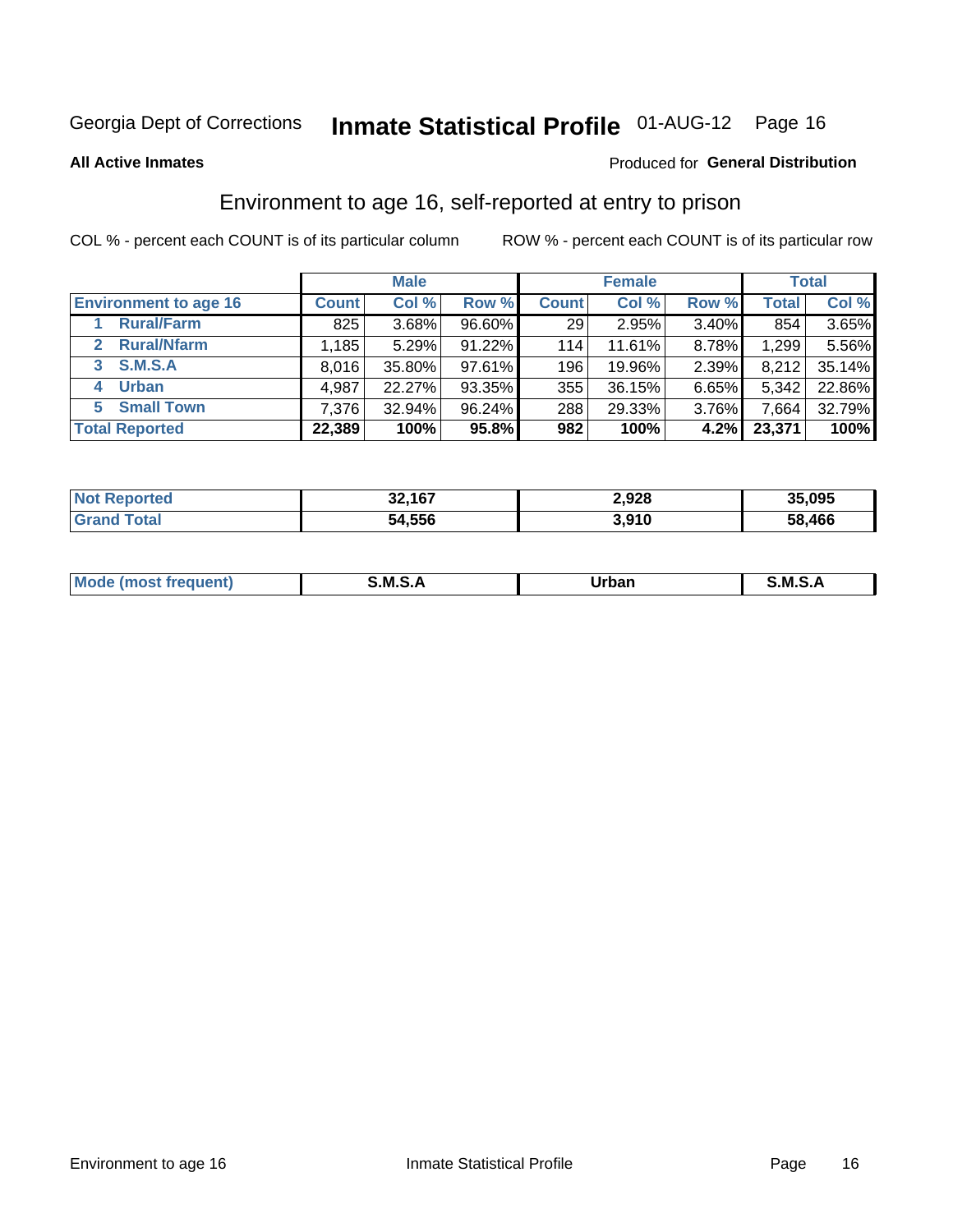# Inmate Statistical Profile 01-AUG-12 Page 17

#### **All Active Inmates**

#### Produced for General Distribution

### Guardian status to age 16, self-reported at entry to prison

COL % - percent each COUNT is of its particular column

|                                  |              | <b>Male</b> |           |                 | <b>Female</b> |         |        | <b>Total</b> |
|----------------------------------|--------------|-------------|-----------|-----------------|---------------|---------|--------|--------------|
| <b>Guardian Status To Age 16</b> | <b>Count</b> | Col %       | Row %     | <b>Count</b>    | Col %         | Row %   | Total  | Col %        |
| 1 Orphanage                      | 16           | .09%        | 100.00%   |                 |               |         | 16     | .08%         |
| 2 Father Only                    | 582          | 3.11%       | 97.65%    | 14              | 3.06%         | 2.35%   | 596    | 3.10%        |
| <b>3 Both Parents</b>            | 7,286        | 38.87%      | $97.37\%$ | 197             | 43.01%        | 2.63%   | 7,483  | 38.97%       |
| <b>4 Mother Only</b>             | 8,225        | 43.88%      | 98.08%    | 161             | 35.15%        | 1.92%   | 8,386  | 43.67%       |
| <b>6 Oth Female</b>              | 483          | 2.58%       | 97.58%    | 12 <sub>1</sub> | 2.62%         | 2.42%   | 495    | 2.58%        |
| <b>7 Oth Male</b>                | 83           | .44%        | 97.65%    | 2               | .44%          | 2.35%   | 85     | .44%         |
| 8 Step-Parents                   | 178          | .95%        | 99.44%    |                 | .22%          | $.56\%$ | 179    | .93%         |
| <b>9 Foster Home</b>             | 312          | 1.66%       | 97.50%    | 8               | 1.75%         | 2.50%   | 320    | 1.67%        |
| <b>10 Grand Parents</b>          | 1,578        | 8.42%       | 96.16%    | 63              | 13.76%        | 3.84%   | 1,641  | 8.55%        |
| <b>Total Reported</b>            | 18,743       | 100%        | 97.61%    | 458             | 100%          | 2.39%   | 19,201 | 100%         |

| <b>ortea</b><br><b>NOT</b> | 35.813 | 3,452 | 39,265 |
|----------------------------|--------|-------|--------|
| ' Grano                    | 54,556 | 3,910 | 58,466 |

| <b>Mode (most frequent)</b> | วทIv<br>- -<br>MΩ | <b>Roth</b><br>ີ <sup>ລ</sup> າrents | l Mc<br>Only<br>- - |
|-----------------------------|-------------------|--------------------------------------|---------------------|
|                             |                   |                                      |                     |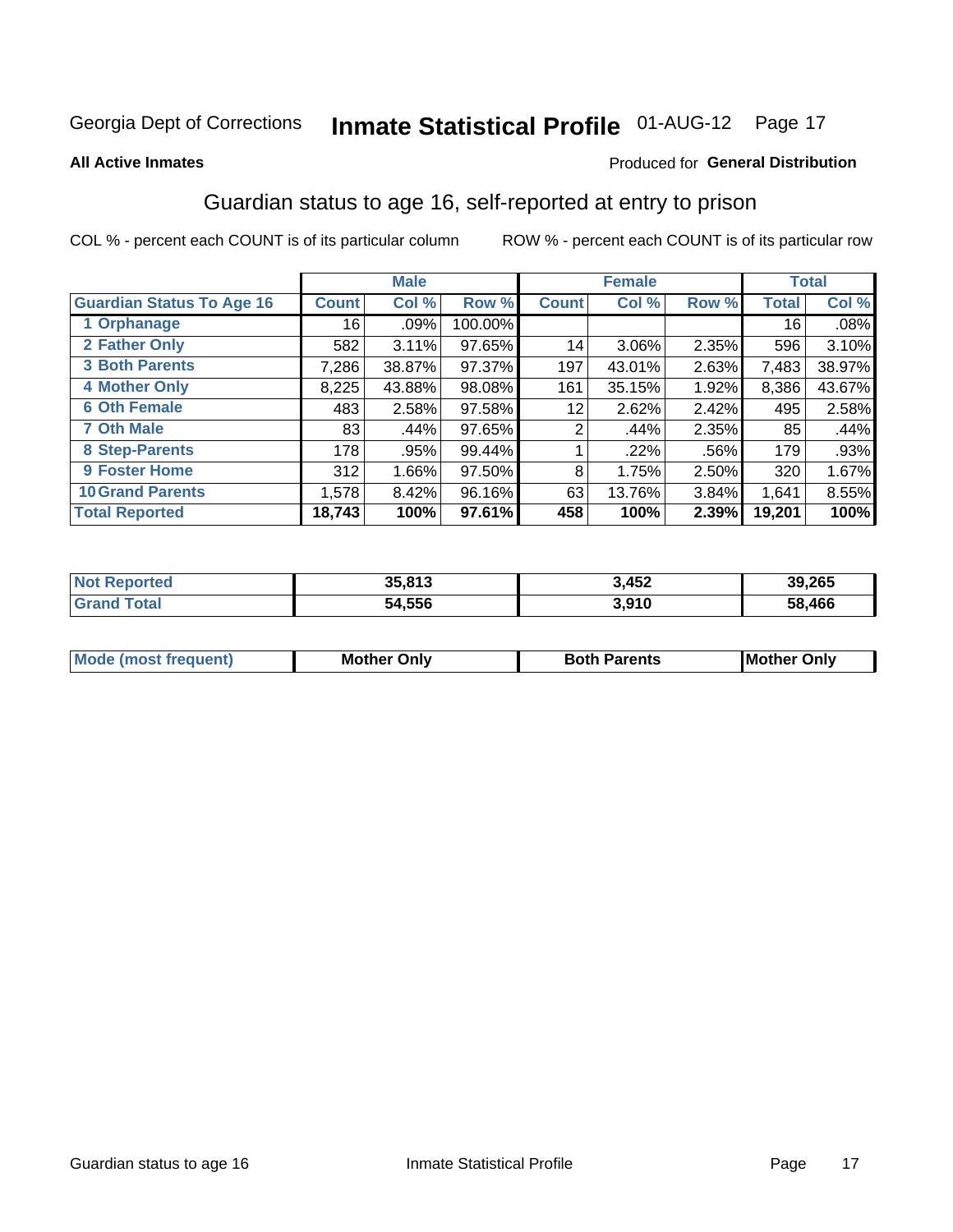# Inmate Statistical Profile 01-AUG-12 Page 18

### **All Active Inmates**

### Produced for General Distribution

### Employment status before prison, self-reported at entry to prison

COL % - percent each COUNT is of its particular column

|                                  |              | <b>Male</b> |        |              | <b>Female</b> |        |              | <b>Total</b> |
|----------------------------------|--------------|-------------|--------|--------------|---------------|--------|--------------|--------------|
| <b>Employment Status</b>         | <b>Count</b> | Col %       | Row %  | <b>Count</b> | Col %         | Row %  | <b>Total</b> | Col %        |
| <b>Full Time</b>                 | 21,591       | 48.87%      | 96.11% | 873          | 28.99%        | 3.89%  | 22,464       | 47.60%       |
| <b>Part Time</b><br>$\mathbf{2}$ | 4,395        | 9.95%       | 95.54% | 205          | 6.81%         | 4.46%  | 4,600        | 9.75%        |
| Unempl $<$ 6m<br>3               | 3,513        | 7.95%       | 96.96% | 110          | 3.65%         | 3.04%  | 3,623        | 7.68%        |
| Unempl > 6m<br>4                 | 7,213        | 16.32%      | 85.17% | 1,256        | 41.71%        | 14.83% | 8,469        | 17.94%       |
| <b>Never Workd</b><br>5          | 4,540        | 10.28%      | 96.02% | 188          | 6.24%         | 3.98%  | 4,728        | 10.02%       |
| <b>Student</b><br>6              | 969          | 2.19%       | 91.94% | 85           | 2.82%         | 8.06%  | 1,054        | 2.23%        |
| <b>Incapable</b><br>7            | 1,963        | $4.44\%$    | 86.97% | 294          | 9.76%         | 13.03% | 2,257        | 4.78%        |
| <b>Total Reported</b>            | 44,184       | 100%        | 93.62% | 3,011        | 100%          | 6.38%  | 47,195       | 100%         |

| тес.<br>NO | , , , <del>,</del><br>10.3/2 | 899           | 274    |
|------------|------------------------------|---------------|--------|
| Grs        | 54,556                       | ה מה כ<br>v.c | 58.466 |

| <b>Mou</b><br>זווניווו<br>$\cdots$ | 6m<br>____ | ∙ull<br>⊺ime<br>the contract of the contract of the contract of the contract of the contract of the contract of the contract of |
|------------------------------------|------------|---------------------------------------------------------------------------------------------------------------------------------|
|                                    |            |                                                                                                                                 |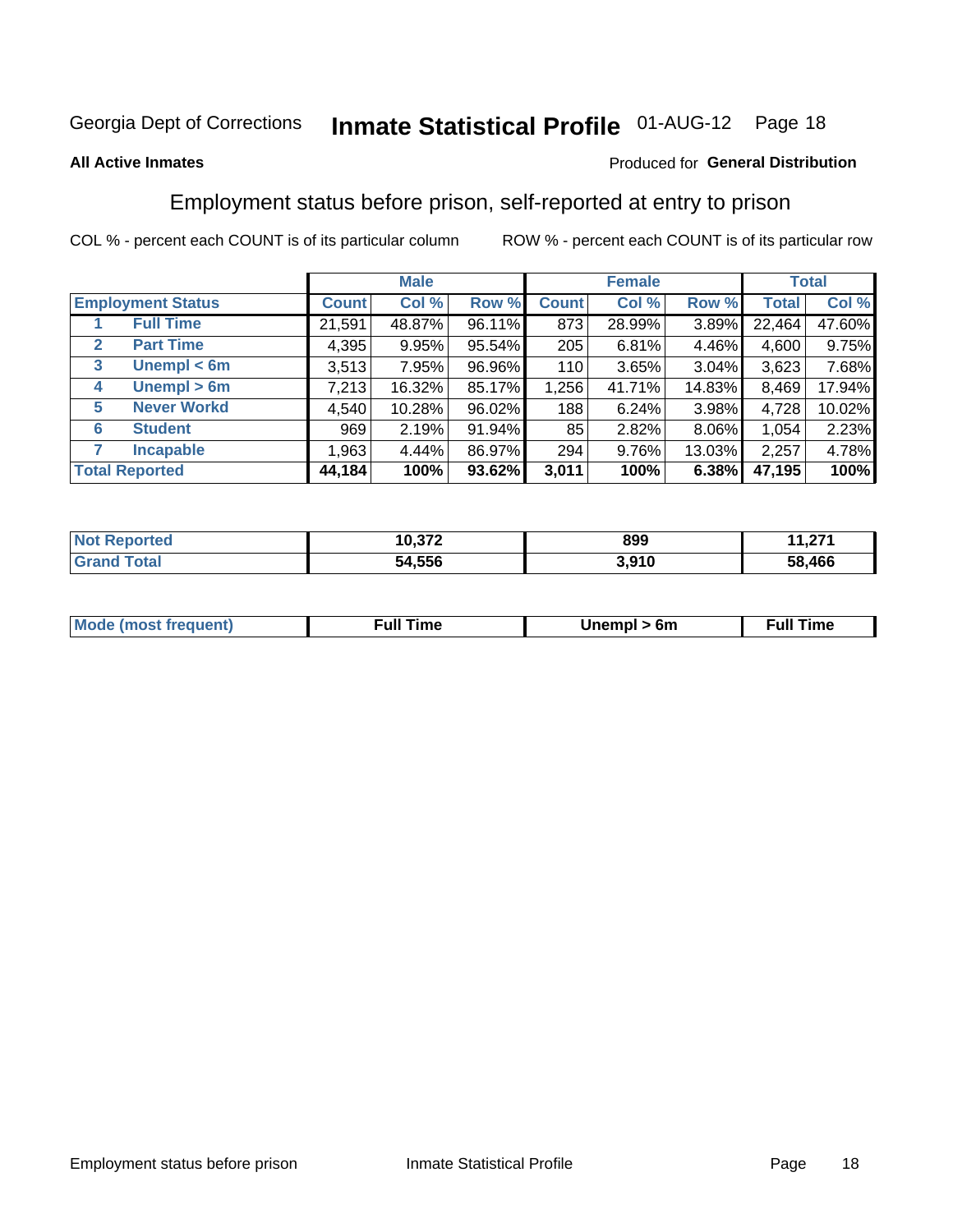### **All Active Inmates**

Produced for General Distribution

### Age at admission

COL % - percent each COUNT is of its particular column

|                         |              | <b>Male</b> |         |              | <b>Female</b> |        |              | <b>Total</b> |
|-------------------------|--------------|-------------|---------|--------------|---------------|--------|--------------|--------------|
| <b>Age At Admission</b> | <b>Count</b> | Col %       | Row %   | <b>Count</b> | Col %         | Row %  | <b>Total</b> | Col %        |
| 13                      | 1            | 0.01%       | 100.00% |              |               |        | $\mathbf 1$  | 0.01%        |
| $\overline{14}$         | 20           | 0.04%       | 95.24%  | 1            | 0.03%         | 4.76%  | 21           | 0.04%        |
| 15                      | 63           | 0.12%       | 98.44%  | 1            | 0.03%         | 1.56%  | 64           | 0.11%        |
| 16                      | 200          | 0.37%       | 96.15%  | 8            | 0.20%         | 3.85%  | 208          | 0.36%        |
| $\overline{17}$         | 774          | 1.42%       | 96.99%  | 24           | 0.61%         | 3.01%  | 798          | 1.36%        |
| 18                      | 1,613        | 2.96%       | 97.40%  | 43           | 1.10%         | 2.60%  | 1,656        | 2.83%        |
| 19                      | 2,305        | 4.23%       | 97.09%  | 69           | 1.77%         | 2.91%  | 2,374        | 4.06%        |
| $\overline{20}$         | 2,490        | 4.56%       | 95.29%  | 123          | 3.15%         | 4.71%  | 2,613        | 4.47%        |
| $\overline{21}$         | 2,495        | 4.57%       | 95.01%  | 131          | 3.35%         | 4.99%  | 2,626        | 4.49%        |
| $\overline{22}$         | 2,473        | 4.53%       | 94.35%  | 148          | 3.79%         | 5.65%  | 2,621        | 4.48%        |
| 23                      | 2,236        | 4.10%       | 94.15%  | 139          | 3.56%         | 5.85%  | 2,375        | 4.06%        |
| $\overline{24}$         | 2,150        | 3.94%       | 93.64%  | 146          | 3.73%         | 6.36%  | 2,296        | 3.93%        |
| $\overline{25}$         | 2,078        | 3.81%       | 94.37%  | 124          | 3.17%         | 5.63%  | 2,202        | 3.77%        |
| 26                      | 2,017        | 3.70%       | 94.12%  | 126          | 3.22%         | 5.88%  | 2,143        | 3.67%        |
| 27                      | 1,958        | 3.59%       | 93.59%  | 134          | 3.43%         | 6.41%  | 2,092        | 3.58%        |
| 28                      | 1,884        | 3.45%       | 92.67%  | 149          | 3.81%         | 7.33%  | 2,033        | 3.48%        |
| 29                      | 1,811        | 3.32%       | 93.45%  | 127          | 3.25%         | 6.55%  | 1,938        | 3.31%        |
| 30                      | 1,805        | 3.31%       | 93.62%  | 123          | 3.15%         | 6.38%  | 1,928        | 3.30%        |
| 31                      | 1,724        | 3.16%       | 92.24%  | 145          | 3.71%         | 7.76%  | 1,869        | 3.20%        |
| $\overline{32}$         | 1,618        | 2.97%       | 92.78%  | 126          | 3.22%         | 7.22%  | 1,744        | 2.98%        |
| 33                      | 1,471        | 2.70%       | 92.40%  | 121          | 3.10%         | 7.60%  | 1,592        | 2.72%        |
| 34                      | 1,434        | 2.63%       | 91.40%  | 135          | 3.45%         | 8.60%  | 1,569        | 2.68%        |
| 35                      | 1,341        | 2.46%       | 92.36%  | 111          | 2.84%         | 7.64%  | 1,452        | 2.48%        |
| 36                      | 1,312        | 2.40%       | 91.81%  | 117          | 2.99%         | 8.19%  | 1,429        | 2.44%        |
| $\overline{37}$         | 1,230        | 2.25%       | 92.69%  | 97           | 2.48%         | 7.31%  | 1,327        | 2.27%        |
| 38                      | 1,208        | 2.21%       | 93.28%  | 87           | 2.23%         | 6.72%  | 1,295        | 2.22%        |
| 39                      | 1,179        | 2.16%       | 90.90%  | 118          | 3.02%         | 9.10%  | 1,297        | 2.22%        |
| 40                      | 1,159        | 2.12%       | 90.69%  | 119          | 3.04%         | 9.31%  | 1,278        | 2.19%        |
| 41                      | 1,126        | 2.06%       | 90.81%  | 114          | 2.92%         | 9.19%  | 1,240        | 2.12%        |
| 42                      | 1,055        | 1.93%       | 91.90%  | 93           | 2.38%         | 8.10%  | 1,148        | 1.96%        |
| 43                      | 981          | 1.80%       | 91.51%  | 91           | 2.33%         | 8.49%  | 1,072        | 1.83%        |
| 44                      | 989          | 1.81%       | 90.73%  | 101          | 2.58%         | 9.27%  | 1,090        | 1.86%        |
| 45                      | 915          | 1.68%       | 90.77%  | 93           | 2.38%         | 9.23%  | 1,008        | 1.72%        |
| 46                      | 880          | 1.61%       | 91.48%  | 82           | 2.10%         | 8.52%  | 962          | 1.65%        |
| 47                      | 788          | 1.44%       | 90.37%  | 84           | 2.15%         | 9.63%  | 872          | 1.49%        |
| 48                      | 755          | 1.38%       | 89.88%  | 85           | 2.17%         | 10.12% | 840          | 1.44%        |
| 49                      | 669          | 1.23%       | 92.79%  | 52           | 1.33%         | 7.21%  | 721          | 1.23%        |
| 50                      | 655          | 1.20%       | 93.04%  | 49           | 1.25%         | 6.96%  | 704          | 1.20%        |
| 51                      | 533          | 0.98%       | 91.58%  | 49           | 1.25%         | 8.42%  | 582          | 1.00%        |
| 52                      | 493          | 0.90%       | 91.47%  | 46           | 1.18%         | 8.53%  | 539          | 0.92%        |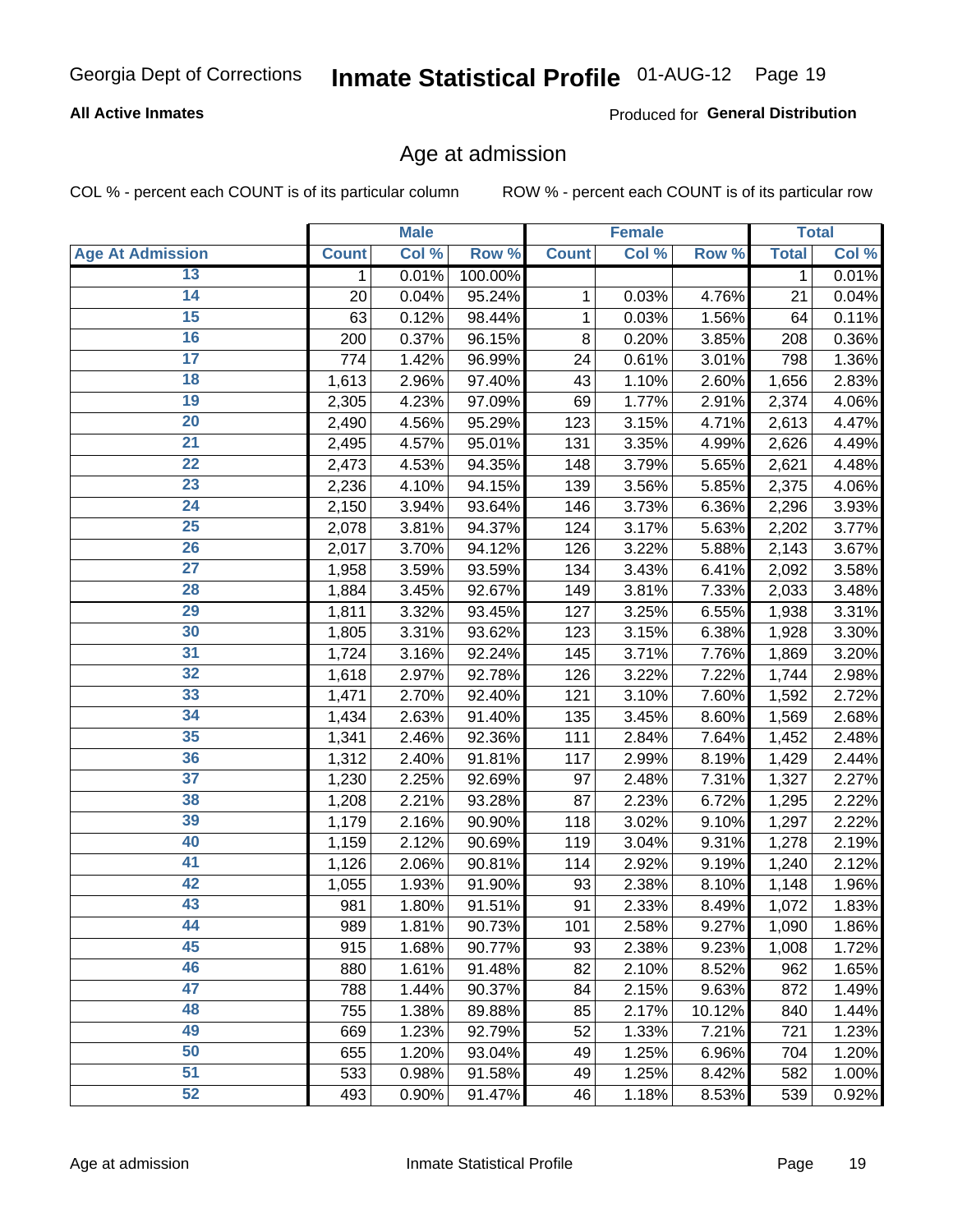### **All Active Inmates**

Produced for General Distribution

### Age at admission

COL % - percent each COUNT is of its particular column

|                         | <b>Male</b>      |       | <b>Female</b> |                 |       | <b>Total</b> |                |       |
|-------------------------|------------------|-------|---------------|-----------------|-------|--------------|----------------|-------|
| <b>Age At Admission</b> | <b>Count</b>     | Col % | Row %         | <b>Count</b>    | Col % | Row %        | <b>Total</b>   | Col % |
| 53                      | 454              | 0.83% | 92.65%        | 36              | 0.92% | 7.35%        | 490            | 0.84% |
| 54                      | 369              | 0.68% | 94.62%        | 21              | 0.54% | 5.38%        | 390            | 0.67% |
| 55                      | 300              | 0.55% | 93.75%        | 20              | 0.51% | 6.25%        | 320            | 0.55% |
| 56                      | 262              | 0.48% | 92.91%        | 20              | 0.51% | 7.09%        | 282            | 0.48% |
| 57                      | 223              | 0.41% | 96.12%        | 9               | 0.23% | 3.88%        | 232            | 0.40% |
| 58                      | 180              | 0.33% | 92.31%        | $\overline{15}$ | 0.38% | 7.69%        | 195            | 0.33% |
| 59                      | 160              | 0.29% | 93.02%        | 12              | 0.31% | 6.98%        | 172            | 0.29% |
| 60                      | 116              | 0.21% | 92.06%        | 10              | 0.26% | 7.94%        | 126            | 0.22% |
| 61                      | 119              | 0.22% | 92.25%        | 10              | 0.26% | 7.75%        | 129            | 0.22% |
| 62                      | 78               | 0.14% | 95.12%        | 4               | 0.10% | 4.88%        | 82             | 0.14% |
| 63                      | 77               | 0.14% | 98.72%        | 1               | 0.03% | 1.28%        | 78             | 0.13% |
| 64                      | 62               | 0.11% | 93.94%        | 4               | 0.10% | 6.06%        | 66             | 0.11% |
| 65                      | 43               | 0.08% | 95.56%        | $\overline{2}$  | 0.05% | 4.44%        | 45             | 0.08% |
| 66                      | 31               | 0.06% | 91.18%        | 3               | 0.08% | 8.82%        | 34             | 0.06% |
| 67                      | 40               | 0.07% | 95.24%        | $\overline{2}$  | 0.05% | 4.76%        | 42             | 0.07% |
| 68                      | 31               | 0.06% | 93.94%        | $\overline{2}$  | 0.05% | 6.06%        | 33             | 0.06% |
| 69                      | 36               | 0.07% | 100.00%       |                 |       |              | 36             | 0.06% |
| 70                      | 18               | 0.03% | 85.71%        | 3               | 0.08% | 14.29%       | 21             | 0.04% |
| $\overline{71}$         | 12               | 0.02% | 100.00%       |                 |       |              | 12             | 0.02% |
| $\overline{72}$         | 13               | 0.02% | 86.67%        | $\overline{2}$  | 0.05% | 13.33%       | 15             | 0.03% |
| $\overline{73}$         | $\boldsymbol{9}$ | 0.02% | 100.00%       |                 |       |              | 9              | 0.02% |
| 74                      | 8                | 0.01% | 100.00%       |                 |       |              | 8              | 0.01% |
| 75                      | $\,6$            | 0.01% | 100.00%       |                 |       |              | 6              | 0.01% |
| 76                      | 8                | 0.01% | 100.00%       |                 |       |              | 8              | 0.01% |
| $\overline{77}$         | 5                | 0.01% | 83.33%        | 1               | 0.03% | 16.67%       | 6              | 0.01% |
| 78                      | $\overline{3}$   | 0.01% | 100.00%       |                 |       |              | $\overline{3}$ | 0.01% |
| 79                      | $\mathbf{1}$     | 0.01% | 50.00%        | 1               | 0.03% | 50.00%       | $\overline{2}$ | 0.01% |
| 82                      | $\overline{2}$   | 0.01% | 100.00%       |                 |       |              | $\overline{2}$ | 0.01% |
| 84                      | 1                | 0.01% | 100.00%       |                 |       |              | 1              | 0.01% |
| <b>Total Reported</b>   | 54,555           | 100%  | 93.31%        | 3,909           | 100%  | 6.69%        | 58,464         | 100%  |

| <b>Not</b><br>norted |        |       |        |
|----------------------|--------|-------|--------|
| $\sim$               | 54.556 | 3.910 | 58.466 |

| Mean (average)         | 32.09 | 34.25   | 32.23  |
|------------------------|-------|---------|--------|
| <b>Median (middle)</b> | 30    | ົ<br>აა | 30     |
| Mode (most frequent)   |       | 28      | $\sim$ |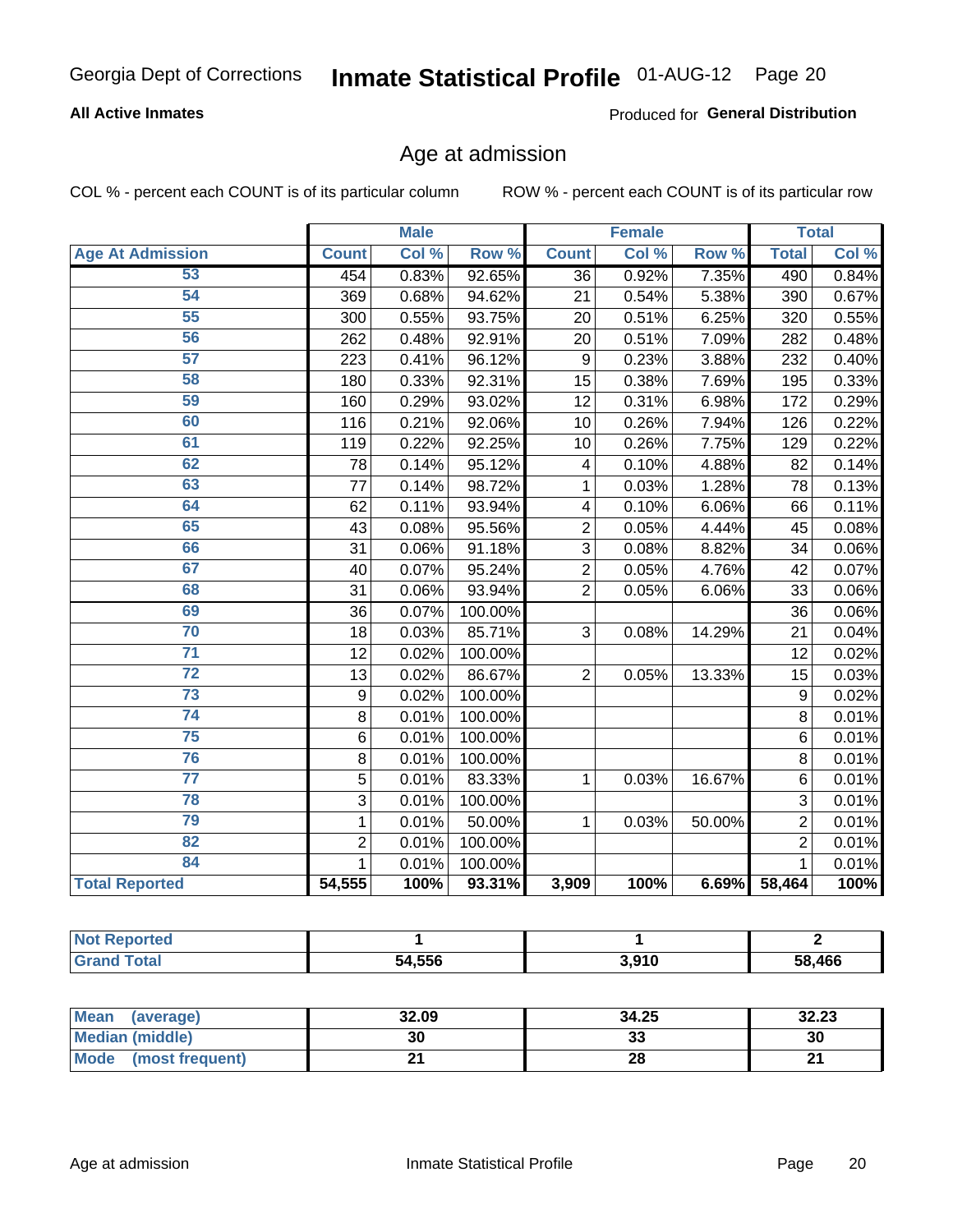### **All Active Inmates**

### Produced for General Distribution

### Height, measured at entry to prison

COL % - percent each COUNT is of its particular column

|                       | <b>Male</b>             |        |         | <b>Female</b>    |        |        | <b>Total</b>   |          |
|-----------------------|-------------------------|--------|---------|------------------|--------|--------|----------------|----------|
| <b>Height</b>         | <b>Count</b>            | Col %  | Row %   | <b>Count</b>     | Col %  | Row %  | <b>Total</b>   | Col %    |
| 4'10"                 | 4                       | 0.03%  | 22.22%  | 14               | 6.42%  | 77.78% | 18             | 0.14%    |
| 4'11''                | 12                      | 0.09%  | 14.81%  | 69               | 31.65% | 85.19% | 81             | 0.63%    |
| 5'02''                | $\sqrt{2}$              | 0.02%  | 66.67%  | 1                | 0.46%  | 33.33% | 3              | 0.02%    |
| 5'03''                | $\overline{\mathbf{c}}$ | 0.02%  | 100.00% |                  |        |        | $\overline{2}$ | 0.02%    |
| 5'05''                | $\boldsymbol{9}$        | 0.07%  | 100.00% |                  |        |        | 9              | 0.07%    |
| 5'06''                | 12                      | 0.09%  | 92.31%  | 1                | 0.46%  | 7.69%  | 13             | 0.10%    |
| 5'07''                | 17                      | 0.13%  | 100.00% |                  |        |        | 17             | 0.13%    |
| 5'08''                | 17                      | 0.13%  | 100.00% |                  |        |        | 17             | 0.13%    |
| 5'09''                | 16                      | 0.13%  | 100.00% |                  |        |        | 16             | 0.12%    |
| 5'10''                | 6,227                   | 49.03% | 98.75%  | 79               | 36.24% | 1.25%  | 6,306          | 48.81%   |
| 5'11''                | 6,327                   | 49.81% | 99.15%  | 54               | 24.77% | 0.85%  | 6,381          | 49.39%   |
| 6'00''                | 14                      | 0.11%  | 100.00% |                  |        |        | 14             | 0.11%    |
| 6'01''                | 10                      | 0.08%  | 100.00% |                  |        |        | 10             | 0.08%    |
| 6'02''                | 7                       | 0.06%  | 100.00% |                  |        |        | 7              | 0.05%    |
| 6'03''                | $\sqrt{2}$              | 0.02%  | 100.00% |                  |        |        | $\overline{2}$ | 0.02%    |
| 6'04''                | $\overline{c}$          | 0.02%  | 100.00% |                  |        |        | $\overline{2}$ | 0.02%    |
| 6'05''                | 2                       | 0.02%  | 100.00% |                  |        |        | $\overline{2}$ | 0.02%    |
| 6'10''                | 6                       | 0.05%  | 100.00% |                  |        |        | 6              | 0.05%    |
| 6'11''                | 12                      | 0.09%  | 100.00% |                  |        |        | 12             | 0.09%    |
| Seven feet +          | 1                       | 0.01%  | 100.00% |                  |        |        | 1              | $0.01\%$ |
| <b>Total Reported</b> | 12,701                  | 100%   | 98.31%  | $\overline{218}$ | 100%   | 1.69%  | 12,919         | 100%     |

| <b>Not Reported</b> | 41,855 | 3,692 | 45,547 |
|---------------------|--------|-------|--------|
| <b>Total</b>        | 54,556 | 3,910 | 58,466 |

| <b>Mean</b><br>(average)       | 5'10" | 5'06" | 5'10" |
|--------------------------------|-------|-------|-------|
| <b>Median (middle)</b>         | 544"  | 5'10" | 5'10" |
| <b>Mode</b><br>(most frequent) | 544 " | 5'10" | 544"  |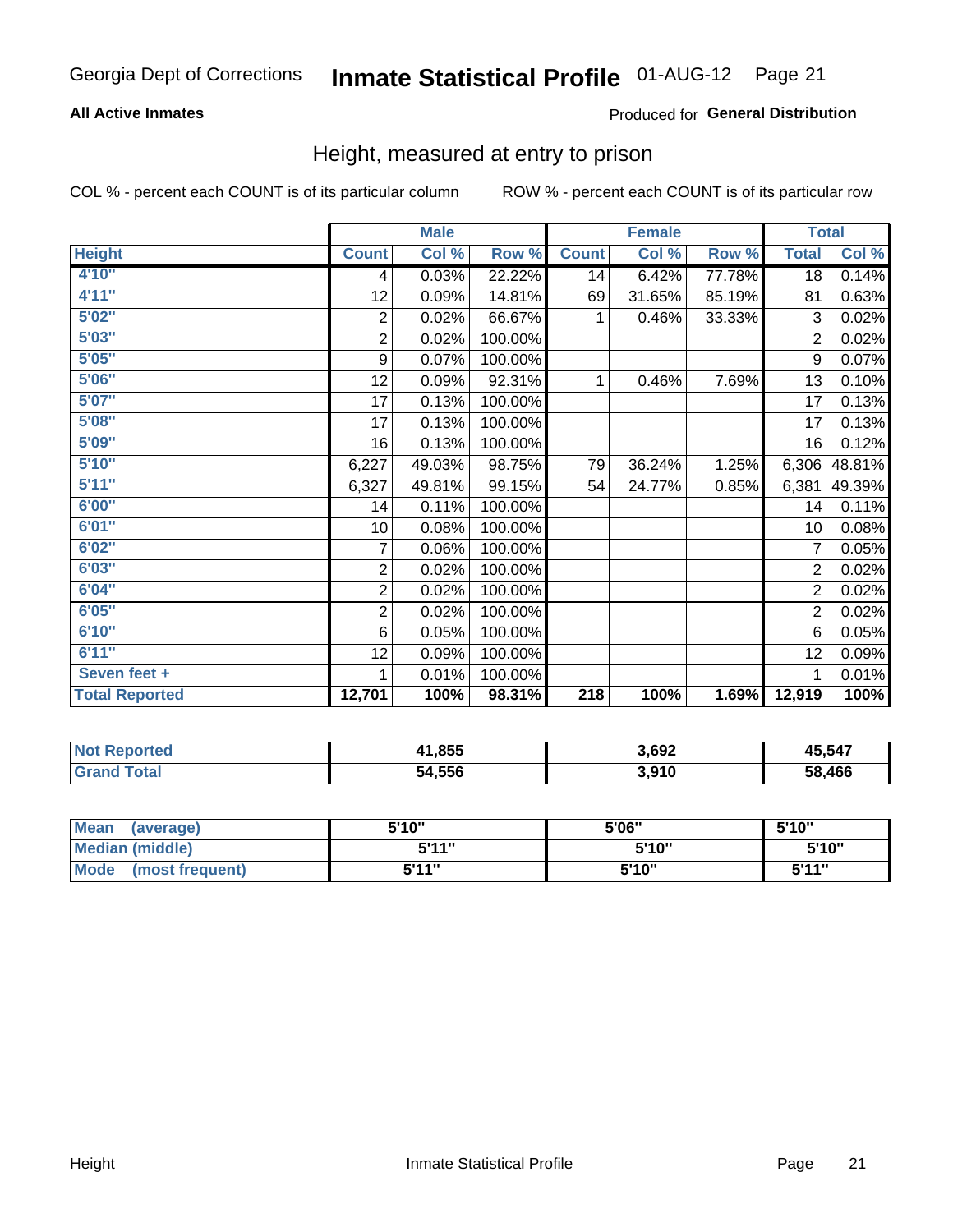### **All Active Inmates**

### Produced for General Distribution

### Weight, measured at entry to prison

COL % - percent each COUNT is of its particular column

|                        |                 | <b>Male</b> |                  |                 | <b>Female</b> |        | <b>Total</b>    |        |
|------------------------|-----------------|-------------|------------------|-----------------|---------------|--------|-----------------|--------|
| <b>Weight</b>          | <b>Count</b>    | Col %       | Row <sup>%</sup> | <b>Count</b>    | Col %         | Row %  | <b>Total</b>    | Col %  |
| <b>Under 80 pounds</b> | $\overline{24}$ | 0.04%       | 100.00%          |                 |               |        | $\overline{24}$ | 0.04%  |
| 80 - 89 pounds         | 4               | 0.01%       | 66.67%           | 2               | 0.05%         | 33.33% | $6\phantom{1}6$ | 0.01%  |
| 90 - 99 pounds         | 3               | 0.01%       | 27.27%           | 8               | 0.21%         | 72.73% | 11              | 0.02%  |
| 100 - 109 pounds       | 22              | 0.04%       | 42.31%           | $\overline{30}$ | 0.77%         | 57.69% | 52              | 0.09%  |
| 110 - 119 pounds       | 88              | 0.16%       | 42.31%           | 120             | 3.10%         | 57.69% | 208             | 0.36%  |
| 120 - 129 pounds       | 452             | 0.84%       | 65.51%           | 238             | 6.15%         | 34.49% | 690             | 1.20%  |
| 130 - 139 pounds       | 1,440           | 2.69%       | 78.77%           | 388             | 10.02%        | 21.23% | 1,828           | 3.19%  |
| 140 - 149 pounds       | 3,272           | 6.11%       | 88.31%           | 433             | 11.18%        | 11.69% | 3,705           | 6.46%  |
| 150 - 159 pounds       | 5,198           | 9.71%       | 92.51%           | 421             | 10.87%        | 7.49%  | 5,619           | 9.79%  |
| 160 - 169 pounds       | 7,187           | 13.43%      | 93.96%           | 462             | 11.93%        | 6.04%  | 7,649           | 13.33% |
| 170 - 179 pounds       | 6,793           | 12.69%      | 95.02%           | 356             | 9.19%         | 4.98%  | 7,149           | 12.46% |
| 180 - 189 pounds       | 7,200           | 13.45%      | 95.55%           | 335             | 8.65%         | 4.45%  | 7,535           | 13.13% |
| 190 - 199 pounds       | 5,019           | 9.38%       | 95.84%           | 218             | 5.63%         | 4.16%  | 5,237           | 9.12%  |
| 200 - 209 pounds       | 4,432           | 8.28%       | 95.21%           | 223             | 5.76%         | 4.79%  | 4,655           | 8.11%  |
| 210 - 219 pounds       | 3,309           | 6.18%       | 96.19%           | 131             | 3.38%         | 3.81%  | 3,440           | 5.99%  |
| 220 - 229 pounds       | 2,672           | 4.99%       | 95.67%           | 121             | 3.12%         | 4.33%  | 2,793           | 4.87%  |
| 230 - 239 pounds       | 1,816           | 3.39%       | 94.63%           | 103             | 2.66%         | 5.37%  | 1,919           | 3.34%  |
| 240 - 249 pounds       | 1,464           | 2.74%       | 95.13%           | 75              | 1.94%         | 4.87%  | 1,539           | 2.68%  |
| 250 - 259 pounds       | 960             | 1.79%       | 93.57%           | 66              | 1.70%         | 6.43%  | 1,026           | 1.79%  |
| 260 - 269 pounds       | 673             | 1.26%       | 94.39%           | 40              | 1.03%         | 5.61%  | 713             | 1.24%  |
| 270 - 279 pounds       | 460             | 0.86%       | 96.03%           | 19              | 0.49%         | 3.97%  | 479             | 0.83%  |
| 280 - 289 pounds       | 314             | 0.59%       | 90.75%           | 32              | 0.83%         | 9.25%  | 346             | 0.60%  |
| 290 - 299 pounds       | 178             | 0.33%       | 92.71%           | 14              | 0.36%         | 7.29%  | 192             | 0.33%  |
| 300 - 309 pounds       | 178             | 0.33%       | 91.75%           | 16              | 0.41%         | 8.25%  | 194             | 0.34%  |
| 310 - 319 pounds       | 96              | 0.18%       | 96.97%           | 3               | 0.08%         | 3.03%  | 99              | 0.17%  |
| 320 - 329 pounds       | 89              | 0.17%       | 96.74%           | 3               | 0.08%         | 3.26%  | 92              | 0.16%  |
| 330 - 339 pounds       | 39              | 0.07%       | 92.86%           | 3               | 0.08%         | 7.14%  | 42              | 0.07%  |
| 340 - 349 pounds       | 33              | 0.06%       | 91.67%           | $\overline{3}$  | 0.08%         | 8.33%  | 36              | 0.06%  |
| 350 - 359 pounds       | 42              | 0.08%       | 95.45%           | $\overline{2}$  | 0.05%         | 4.55%  | 44              | 0.08%  |
| 360 - 369 pounds       | 15              | 0.03%       | 83.33%           | 3               | 0.08%         | 16.67% | 18              | 0.03%  |
| 370 - 379 pounds       | 12              | 0.02%       | 92.31%           | $\mathbf 1$     | 0.03%         | 7.69%  | 13              | 0.02%  |
| 380 - 389 pounds       | $\overline{7}$  | 0.01%       | 100.00%          |                 |               |        | $\overline{7}$  | 0.01%  |
| 390 - 399 pounds       | $\overline{5}$  | 0.01%       | 83.33%           | $\mathbf 1$     | 0.03%         | 16.67% | $6\phantom{1}6$ | 0.01%  |
| 400 pounds and over    | 25              | 0.05%       | 89.29%           | 3               | 0.08%         | 10.71% | 28              | 0.05%  |
| <b>Total Reported</b>  | 53,521          | 100%        | 93.25%           | 3,873           | 100%          | 6.75%  | 57,394          | 100%   |

| <b>Not</b>       | 02F    | ~-    | ,072   |
|------------------|--------|-------|--------|
| <b>Reported</b>  | ,ບວວ   | ັ     |        |
| Total<br>' Grand | 54,556 | 3,910 | 58,466 |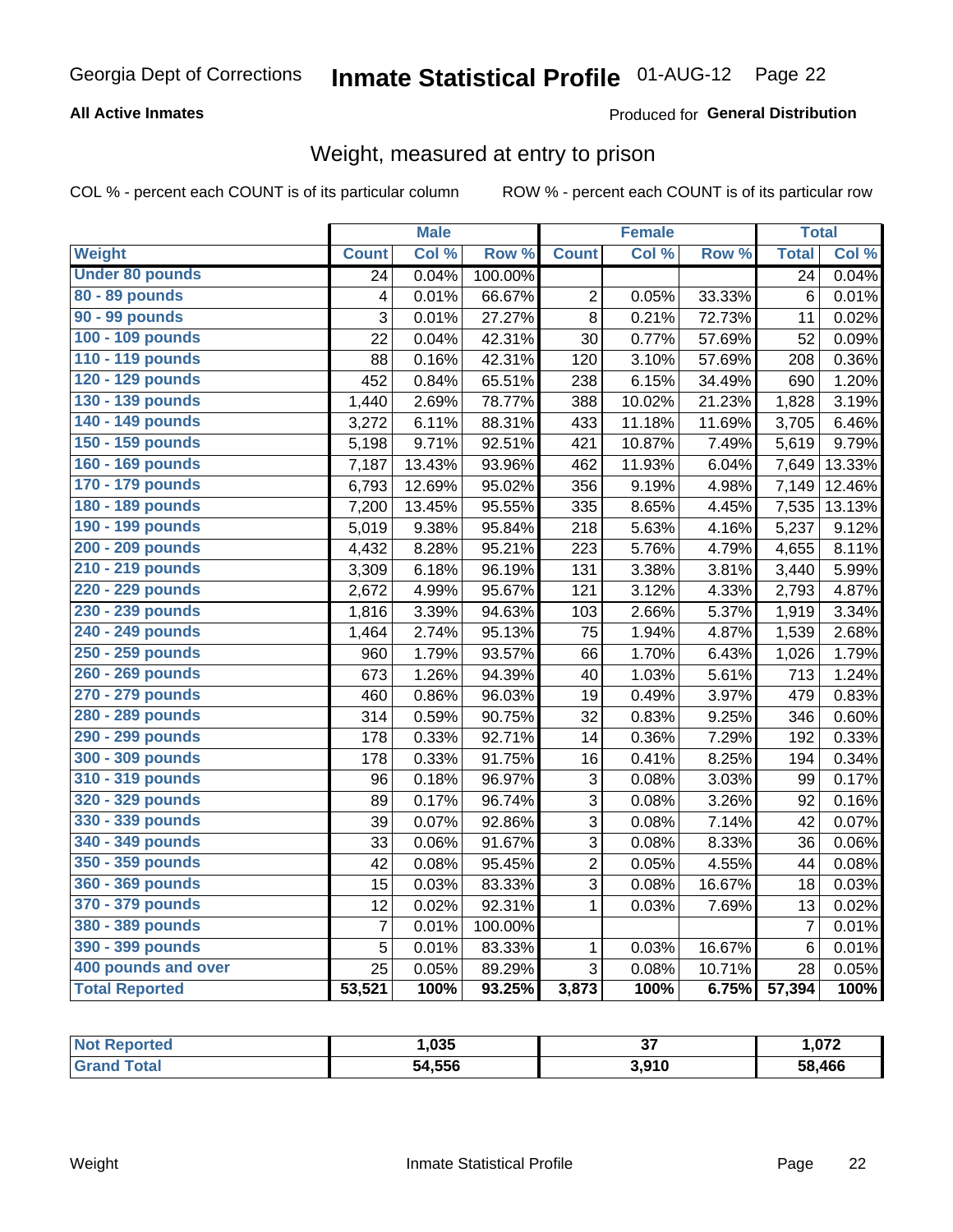### **All Active Inmates**

### Produced for General Distribution

### Weight, measured at entry to prison

COL % - percent each COUNT is of its particular column

|                          | <b>Male</b> | <b>Female</b> | Total |
|--------------------------|-------------|---------------|-------|
| <b>Mean</b><br>(average) | 186         | 172           | 185   |
| <b>Median (middle)</b>   | 180         | 165           | 180   |
| Mode<br>(most frequent)  | 180         | 150           | 180   |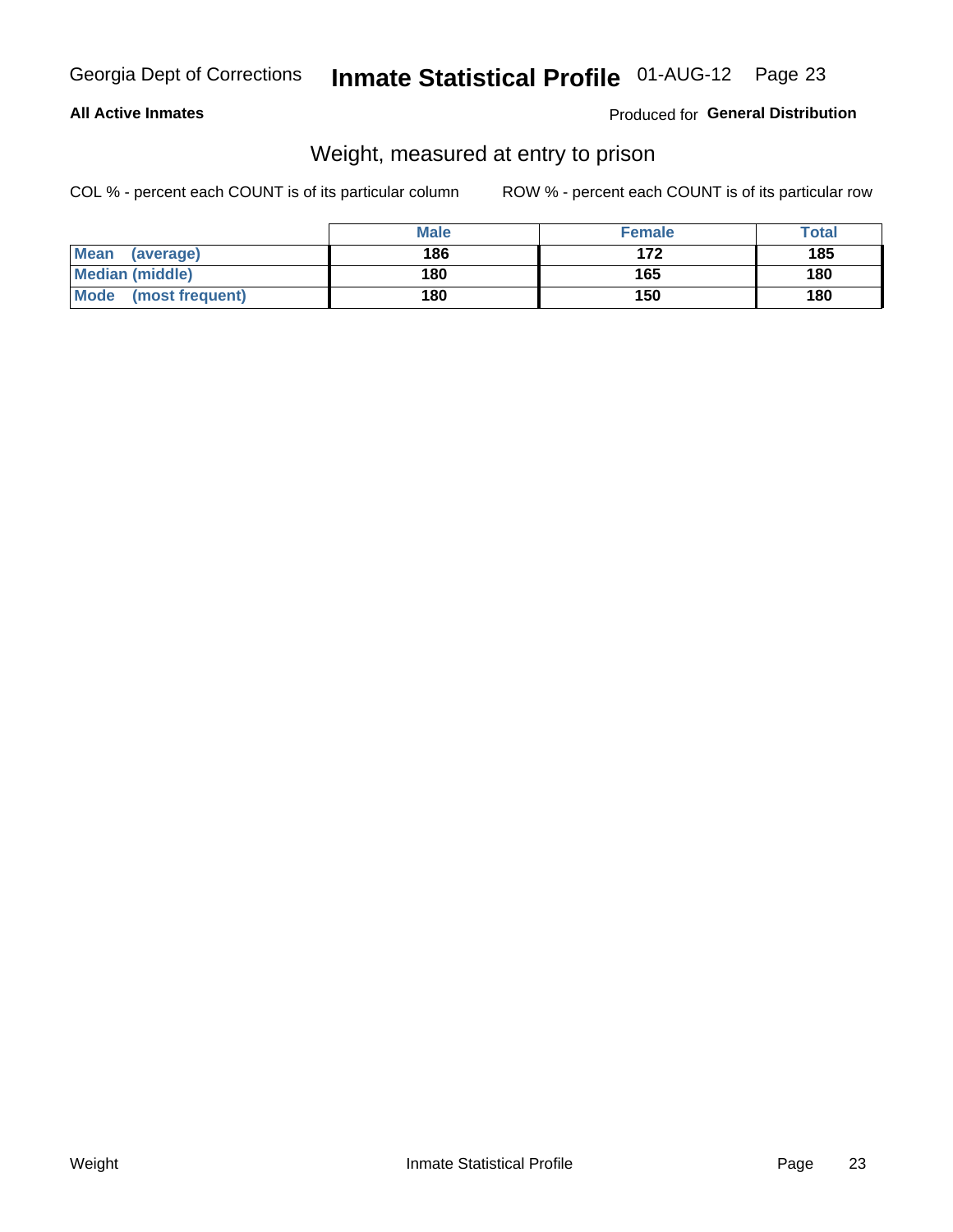# Inmate Statistical Profile 01-AUG-12 Page 24

**All Active Inmates** 

Produced for General Distribution

### Military service

COL % - percent each COUNT is of its particular column

|                          | <b>Male</b>     |        |             | <b>Female</b> |        |       | <b>Total</b> |        |
|--------------------------|-----------------|--------|-------------|---------------|--------|-------|--------------|--------|
| <b>Military service</b>  | <b>Count</b>    | Col %  | Row % Count |               | Col %  | Row % | <b>Total</b> | Col %  |
| <b>Air Force</b>         | .650            | 7.14%  | 97.92%      | 35            | 2.59%  | 2.08% | 1,685        | 6.89%  |
| $\mathbf{2}$<br>Army     | 275             | 1.19%  | 97.86%      | 6             | .44%   | 2.14% | 281          | 1.15%  |
| <b>Navy</b><br>3         | 560             | 2.42%  | 98.94%      | 6             | .44%   | 1.06% | 566          | 2.32%  |
| <b>Marines</b><br>4      | 32 <sub>1</sub> | .14%   | 100.00%     |               |        |       | 32           | .13%   |
| <b>Coast Guard</b><br>5. | 374             | 1.62%  | 99.47%      | 2             | .15%   | .53%  | 376          | 1.54%  |
| <b>None</b><br>96        | 20,204          | 87.48% | 93.94%      | .304          | 96.38% | 6.06% | 21,508       | 87.97% |
| <b>Total Reported</b>    | 23,095          | 100%   | 94.47%      | 1,353         | 100%   | 5.53% | 24,448       | 100%   |

| <b>Not</b><br>Reported | 31,461<br>94 | 2,557 | 34,018 |
|------------------------|--------------|-------|--------|
| ⊺otal                  | 54,556       | 3,910 | 58,466 |

|  | <b>Mode (most frequent)</b> | Force | <b>Force</b> | Force<br>Air |
|--|-----------------------------|-------|--------------|--------------|
|--|-----------------------------|-------|--------------|--------------|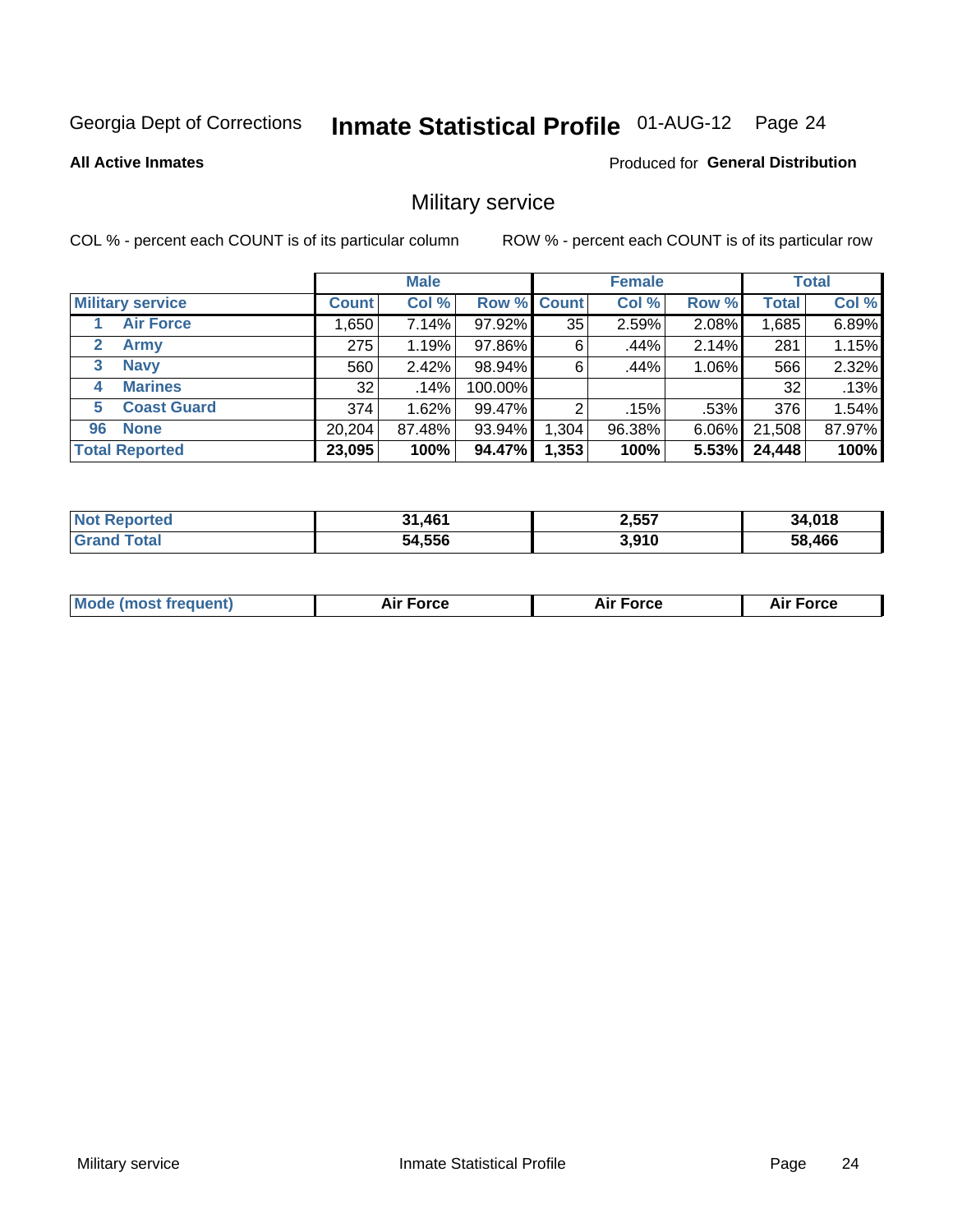# Inmate Statistical Profile 01-AUG-12 Page 25

**All Active Inmates** 

#### Produced for General Distribution

### Type of admission to prison

COL % - percent each COUNT is of its particular column

|                         |                             |                 | <b>Male</b> |                    |     | <b>Female</b> |        |              | <b>Total</b> |
|-------------------------|-----------------------------|-----------------|-------------|--------------------|-----|---------------|--------|--------------|--------------|
|                         | <b>Type of Admission</b>    | <b>Count</b>    | Col %       | <b>Row % Count</b> |     | Col %         | Row %  | <b>Total</b> | Col %        |
|                         | <b>Committed From Court</b> | 44,690          | 82.00%      | 93.60% 3,054       |     | 78.17%        | 6.40%  | 47,744       | 81.74%       |
| $\mathbf{2}$            | <b>Return Appeal/Bond</b>   | 3               | .01%        | 100.00%            |     |               |        | 3            | .01%         |
| $\overline{\mathbf{3}}$ | <b>Parole Rev/New Sent</b>  | 3,168           | 5.81%       | 95.77%             | 140 | 3.58%         | 4.23%  | 3,308        | 5.66%        |
| 4                       | <b>Par Rev/No New Sent</b>  | 1,378           | 2.53%       | 95.76%             | 61  | 1.56%         | 4.24%  | 1,439        | 2.46%        |
| 5                       | <b>Prob Viol/Total Rev</b>  |                 | .01%        | 100.00%            |     |               |        |              | .01%         |
| 6                       | <b>Prob Viol/Partial</b>    | 2,191           | 4.02%       | 88.38%             | 288 | 7.37%         | 11.62% | 2,479        | 4.24%        |
| 7                       | <b>Admit Fm Other Cust</b>  | 8               | .01%        | 100.00%            |     |               |        | 8            | .01%         |
| 9                       | <b>Prob Rev/Remainder</b>   | 2,990           | 5.49%       | 89.15%             | 364 | 9.32%         | 10.85% | 3,354        | 5.74%        |
| 10                      | <b>New Sent/Par Rev Pnd</b> | 9               | .02%        | 100.00%            |     |               |        | 9            | .02%         |
| 11                      | <b>Life W/O Parole</b>      | 15 <sub>1</sub> | .03%        | 100.00%            |     |               |        | 15           | .03%         |
| 30                      | <b>Par Rev/Rsn Unknown</b>  | 42              | .08%        | 100.00%            |     |               |        | 42           | .07%         |
| 32                      | <b>Pb Parole Rescinded</b>  | 2               | .01%        | 100.00%            |     |               |        | 2            | .01%         |
| 33                      | <b>Prob Revoc/Spec Cond</b> | $\overline{2}$  | .01%        | 100.00%            |     |               |        | 2            | .01%         |
| 40                      | <b>Par Rev/Revoc Center</b> | $\overline{2}$  | .01%        | 100.00%            |     |               |        | 2            | .01%         |
| 50                      | <b>Dcys At Risk</b>         |                 | .01%        | 100.00%            |     |               |        |              | .01%         |
| 99                      | <b>Unknown</b>              |                 | .01%        | 100.00%            |     |               |        |              | .01%         |
|                         | <b>Total Reported</b>       | 54,503          | 100%        | 93.31% 3,907       |     | 100%          | 6.69%  | 58,410       | 100%         |

| <b>Not Reported</b> | <u>uw</u> |       | 56     |
|---------------------|-----------|-------|--------|
| Total<br>' Gran.    | 54,556    | 3.910 | 58.466 |

| <b>Mode (most frequent)</b> | ∖ Cmmt<br>∵ourtت | Court Cmmt | Cmmt<br>∶ourt |
|-----------------------------|------------------|------------|---------------|
|                             |                  |            |               |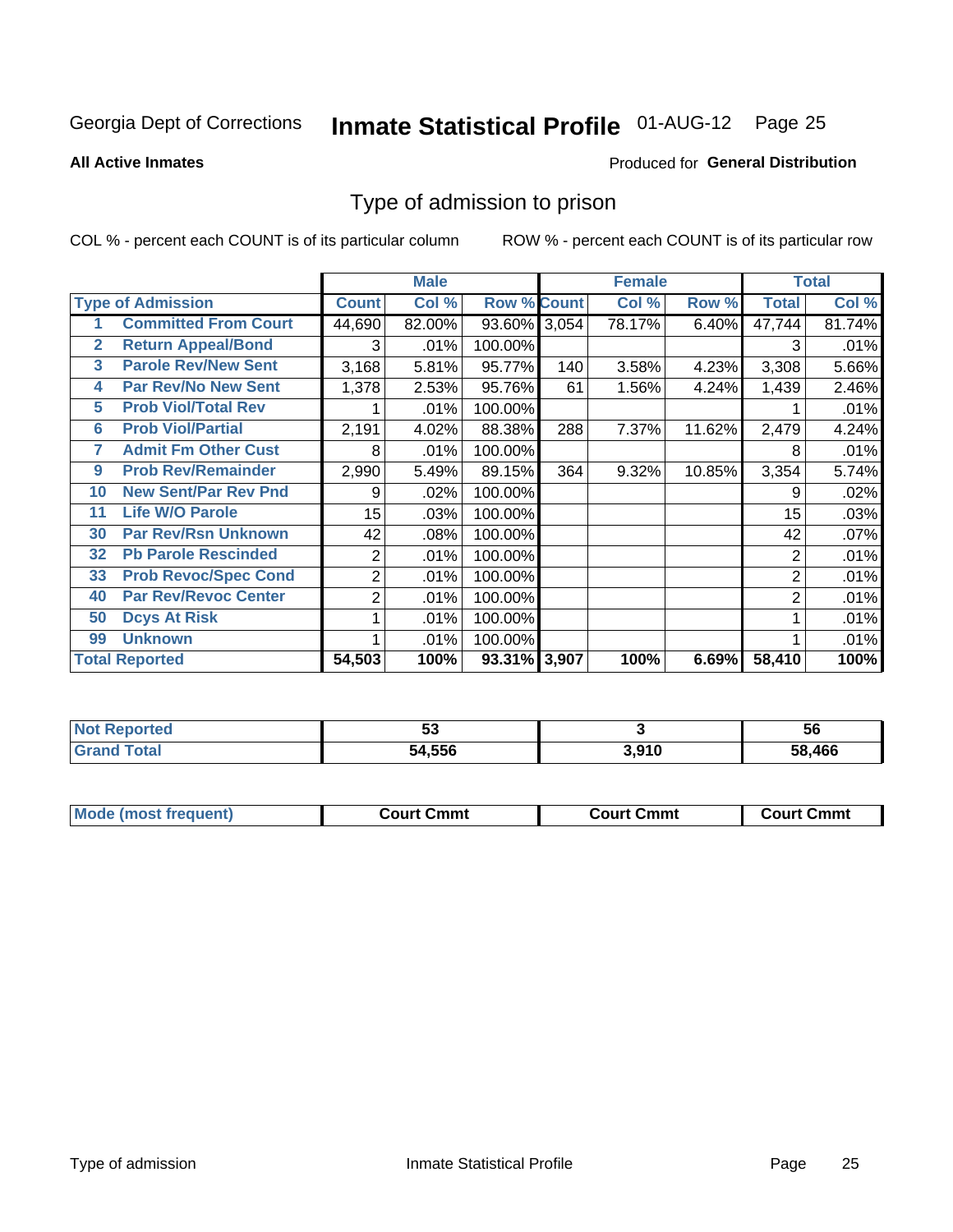# Inmate Statistical Profile 01-AUG-12 Page 26

**All Active Inmates** 

#### Produced for General Distribution

### Current / last security status

COL % - percent each COUNT is of its particular column

|                        |              | <b>Male</b> |             |       | <b>Female</b> |        |              | <b>Total</b> |
|------------------------|--------------|-------------|-------------|-------|---------------|--------|--------------|--------------|
| <b>Security Status</b> | <b>Count</b> | Col %       | Row % Count |       | Col %         | Row %  | <b>Total</b> | Col %        |
| 1 Wrk Releas           | 2            | .01%        | 66.67%      |       | $.03\%$       | 33.33% | 3            | .01%         |
| 2 Trusty               | 5            | $.01\%$     | 100.00%     |       | .00%          |        | 5            | .01%         |
| 3 Minimum              | 11,704       | 22.81%      | 87.25%      | 1,711 | 49.39%        | 12.75% | 13,415       | 24.49%       |
| 4 Medium               | 30,784       | 59.99%      | 95.25%      | 1,536 | 44.34%        | 4.75%  | 32,320       | 59.00%       |
| 5 Close                | 8,732        | 17.02%      | 97.59%      | 216   | 6.24%         | 2.41%  | 8,948        | 16.33%       |
| <b>6 Maximum</b>       | 90 l         | .18%        | 100.00%     |       | .00%          |        | 90           | .16%         |
| <b>Total Reported</b>  | 51,317       | 100%        | 93.68%      | 3,464 | 100%          | 6.32%  | 54,781       | 100%         |

| <b>Still being diagnosed</b> |        |       |        |
|------------------------------|--------|-------|--------|
| <b>Not Reported</b>          | 3,239  | 446   | 3,685  |
| <b>Grand Total</b>           | 54,556 | 3,910 | 58,466 |

| M | NЛ<br><br>dilim<br>_____ | ---<br>-- | . .<br>Medium<br>Me |
|---|--------------------------|-----------|---------------------|
|   |                          |           |                     |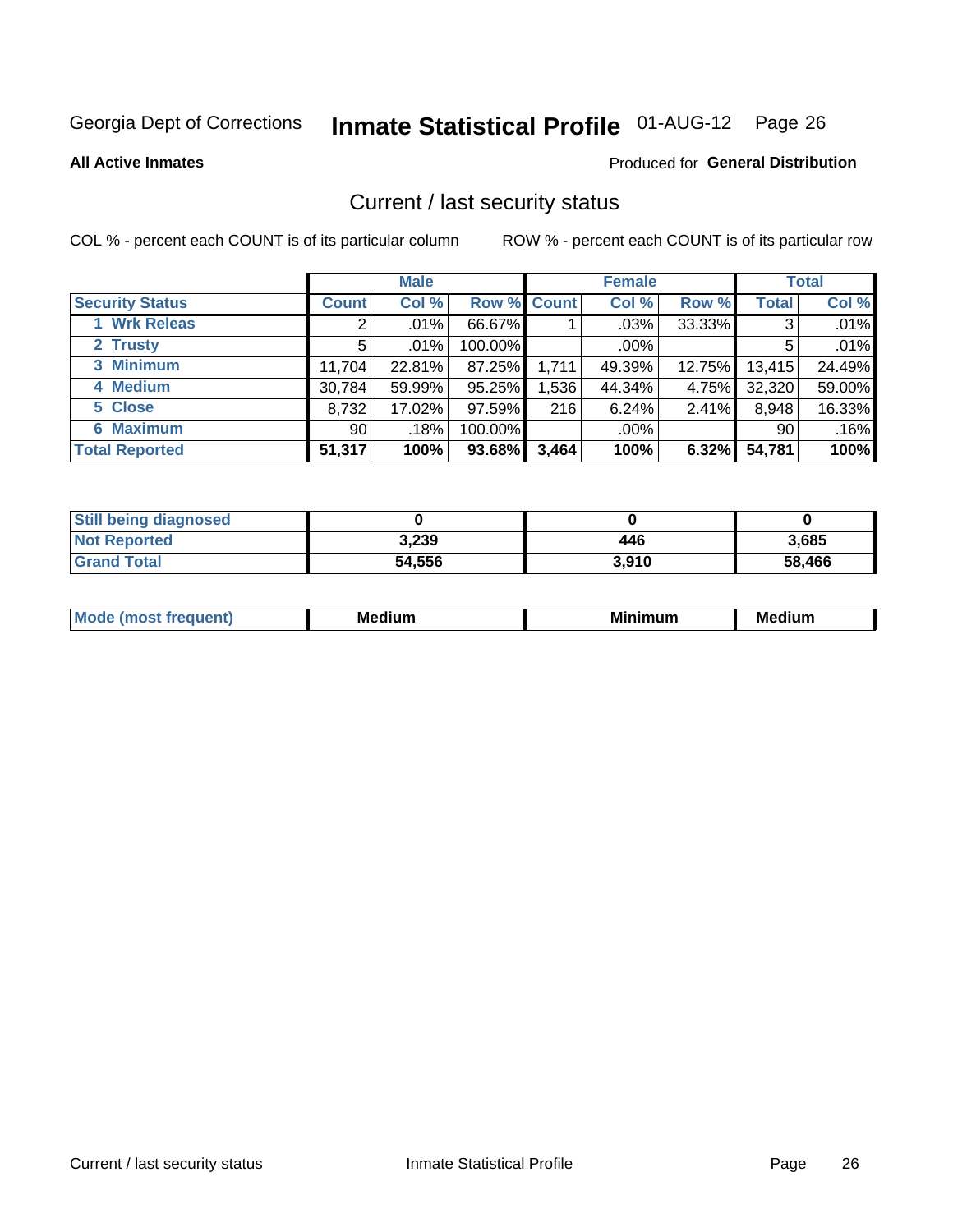# Inmate Statistical Profile 01-AUG-12 Page 27

**All Active Inmates** 

#### Produced for General Distribution

### Current / last type of institution

COL % - percent each COUNT is of its particular column

|                                   |                 | <b>Male</b> |             |       | <b>Female</b> |        |              | <b>Total</b> |
|-----------------------------------|-----------------|-------------|-------------|-------|---------------|--------|--------------|--------------|
| <b>Type of Institution</b>        | <b>Count</b>    | Col %       | Row % Count |       | Col %         | Row %  | <b>Total</b> | Col %        |
| <b>County Ci</b>                  | 5.056           | 9.76%       | 100.00%     |       |               |        | 5,056        | 9.13%        |
| <b>Probation Detention Center</b> | 3               | $.01\%$     | 100.00%     |       |               |        |              | .01%         |
| <b>State Prison</b>               | 36,608          | 70.64%      | 91.73%      | 3,300 | 92.15%        | 8.27%  | 39,908       | 72.03%       |
| <b>Transitional Center</b>        | 1,969           | $3.80\%$    | 89.46%      | 232   | 6.48%         | 10.54% | 2,201        | 3.97%        |
| <b>Private Prison</b>             | 8,010           | 15.46%      | 100.00%     |       |               |        | 8,010        | 14.46%       |
| <b>Parole Revocation Center</b>   | 30 <sup>1</sup> | .06%        | 100.00%     |       |               |        | 30           | .05%         |
| <b>Rsat - Center</b>              | 146             | .28%        | 74.87%      | 49    | 1.37%         | 25.13% | 195          | .35%         |
| <b>Total Reported</b>             | 51,822          | 100%        | 93.54%      | 3,581 | 100%          | 6.46%  | 55,403       | 100%         |

| œю | <u>` 734</u> | 329   | 3,063  |
|----|--------------|-------|--------|
|    | 54.556       | 3,910 | 58.466 |

| <b>Mode (most frequent)</b> | <b>State Prison</b> | <b>State Prison</b> | <b>State Prison</b> |
|-----------------------------|---------------------|---------------------|---------------------|
|                             |                     |                     |                     |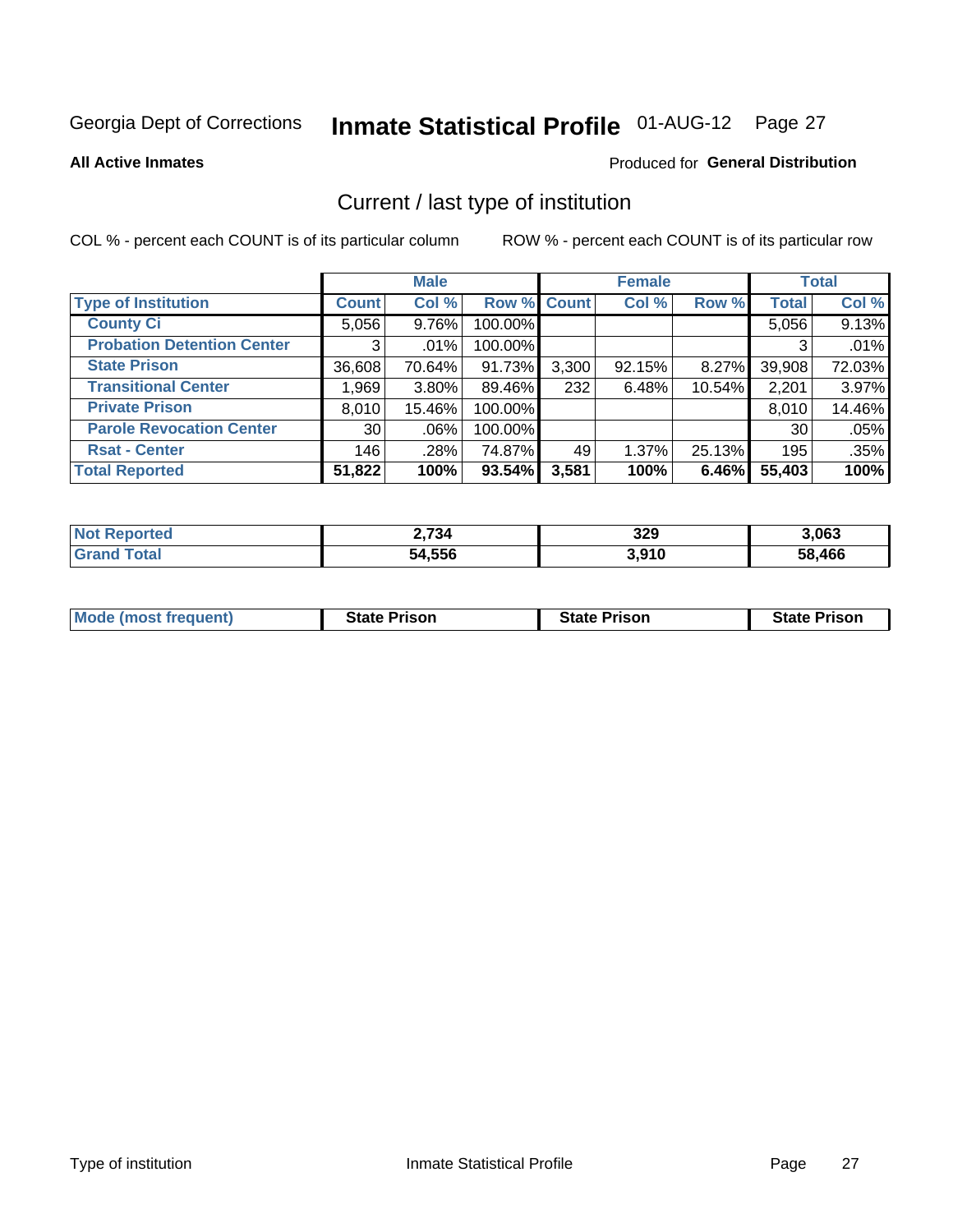# Inmate Statistical Profile 01-AUG-12 Page 28

#### **All Active Inmates**

### **Produced for General Distribution**

### Institution type - transitional centers

COL % - percent each COUNT is of its particular column

|                                          |              | <b>Male</b> |         |              | <b>Female</b> |         |              | <b>Total</b> |
|------------------------------------------|--------------|-------------|---------|--------------|---------------|---------|--------------|--------------|
| <b>Institution Type - Trans. Centers</b> | <b>Count</b> | Col %       | Row %   | <b>Count</b> | Col %         | Row %   | <b>Total</b> | Col %        |
| <b>Albany Transitional Ct</b>            | 151          | 6.69%       | 100.00% |              |               |         | 151          | 5.82%        |
| <b>Arrendale State Prison</b>            |              |             |         | 103          | 30.75%        | 100.00% | 103          | 3.97%        |
| <b>Atl. Transitional Ctr (M)</b>         | 249          | 11.03%      | 100.00% |              |               |         | 249          | 9.60%        |
| <b>Augusta Tc</b>                        | 204          | 9.03%       | 100.00% |              |               |         | 204          | 7.87%        |
| <b>Clayton Tc</b>                        | 346          | 15.32%      | 100.00% |              |               |         | 346          | 13.34%       |
| <b>Coastal Tc</b>                        | 250          | 11.07%      | 100.00% |              |               |         | 250          | 9.64%        |
| <b>Columbus Tc</b>                       | 177          | 7.84%       | 100.00% |              |               |         | 177          | 6.83%        |
| <b>Lagrange Tc</b>                       | 149          | 6.60%       | 100.00% |              |               |         | 149          | 5.75%        |
| <b>Macon Transitional Ctr (M)</b>        | 147          | 6.51%       | 100.00% |              |               |         | 147          | 5.67%        |
| <b>Metro Transitional Ctr</b>            |              |             |         | 232          | 69.25%        | 100.00% | 232          | 8.95%        |
| <b>Phillips State Prison</b>             | 289          | 12.80%      | 100.00% |              |               |         | 289          | 11.15%       |
| <b>Smith T.C</b>                         | 197          | 8.72%       | 100.00% |              |               |         | 197          | 7.60%        |
| <b>Valdosta Tc</b>                       | 99           | 4.38%       | 100.00% |              |               |         | 99           | 3.82%        |
| <b>Total Reported</b>                    | 2,258        | 100%        | 87.08%  | 335          | 100%          | 12.92%  | 2,593        | 100%         |

| N<br>ncea |       |            |      |  |
|-----------|-------|------------|------|--|
| _____     | 2,258 | 225<br>ააა | ,593 |  |

| Mode (most frequent) | <b>Phillips State Prison</b> | Arrendale State Prison | <b>Phillips State</b><br>Prison |  |
|----------------------|------------------------------|------------------------|---------------------------------|--|
|                      |                              |                        |                                 |  |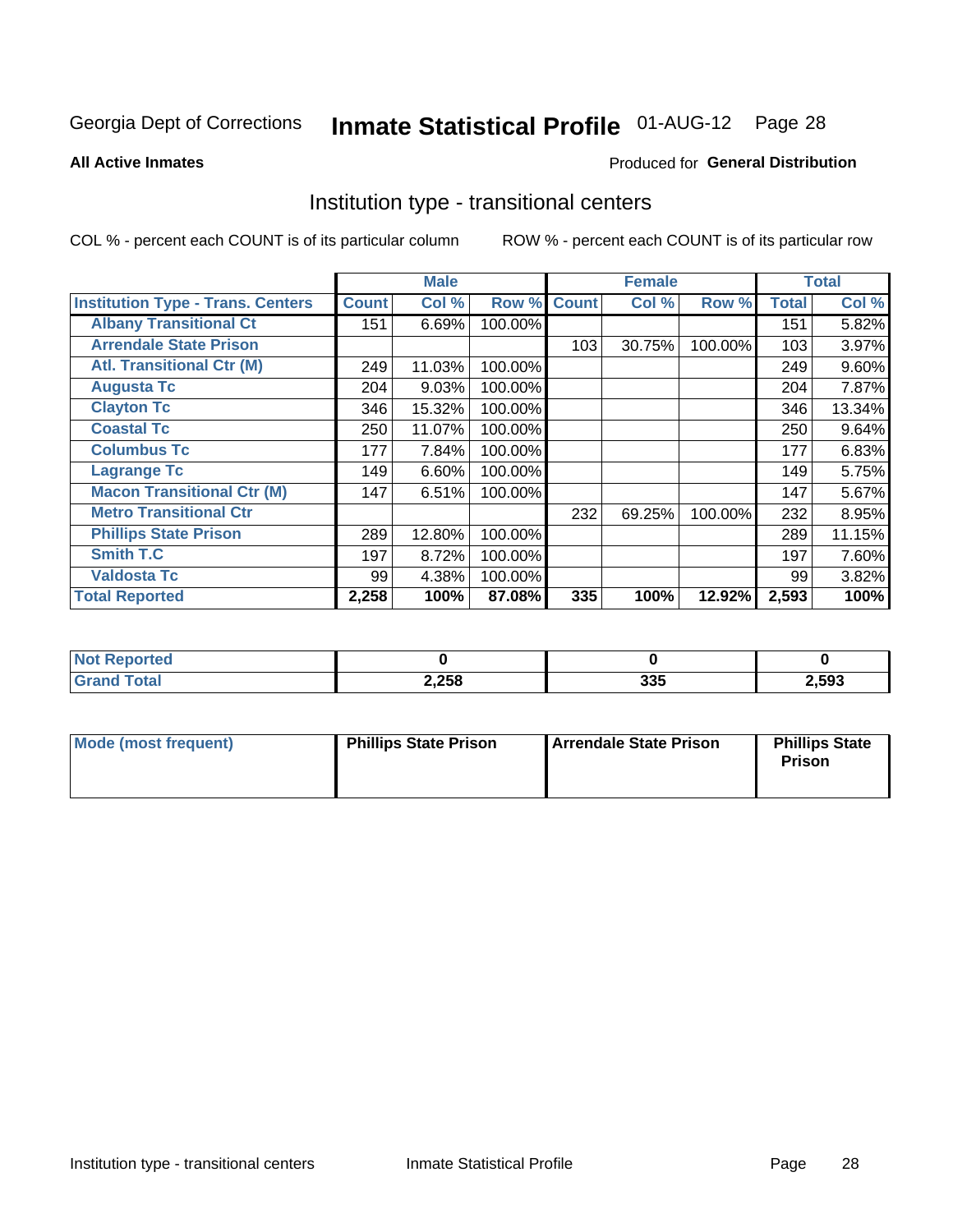# Inmate Statistical Profile 01-AUG-12 Page 29

#### **All Active Inmates**

#### Produced for General Distribution

### Institution type - county prisons

COL % - percent each COUNT is of its particular column

|                                          |              | <b>Male</b> |         |              | <b>Female</b> |               |              | <b>Total</b> |
|------------------------------------------|--------------|-------------|---------|--------------|---------------|---------------|--------------|--------------|
| <b>Institution Type - County Prisons</b> | <b>Count</b> | Col %       | Row %   | <b>Count</b> | Col %         | Row %         | <b>Total</b> | Col %        |
| <b>Bulloch County Ci</b>                 | 139          | 2.75%       | 100.00% |              |               |               | 139          | 2.75%        |
| <b>Carroll County Ci</b>                 | 242          | 4.79%       | 100.00% |              |               |               | 242          | 4.79%        |
| <b>Clarke County Ci</b>                  | 110          | 2.18%       | 100.00% |              |               |               | 110          | 2.18%        |
| <b>Clayton County Ci</b>                 | 241          | 4.77%       | 100.00% |              |               |               | 241          | 4.77%        |
| <b>Colquitt County Ci</b>                | 184          | 3.64%       | 100.00% |              |               |               | 184          | 3.64%        |
| <b>Coweta County Ci</b>                  | 208          | 4.11%       | 100.00% |              |               |               | 208          | 4.11%        |
| <b>Decatur County Ci</b>                 | 221          | 4.37%       | 100.00% |              |               |               | 221          | 4.37%        |
| <b>Effingham County Ci</b>               | 218          | 4.31%       | 100.00% |              |               |               | 218          | 4.31%        |
| <b>Floyd County Ci</b>                   | 395          | 7.81%       | 100.00% |              |               |               | 395          | 7.81%        |
| <b>Gwinnett County Ci</b>                | 125          | 2.47%       | 100.00% |              |               |               | 125          | 2.47%        |
| <b>Hall County Ci</b>                    | 214          | 4.23%       | 100.00% |              |               |               | 214          | 4.23%        |
| <b>Harris County Ci</b>                  | 120          | 2.37%       | 100.00% |              |               |               | 120          | 2.37%        |
| <b>Jackson County Ci</b>                 | 148          | 2.93%       | 100.00% |              |               |               | 148          | 2.93%        |
| <b>Jefferson County Ci</b>               | 190          | 3.76%       | 100.00% |              |               |               | 190          | 3.76%        |
| <b>Mitchell County Ci</b>                | 101          | 2.00%       | 100.00% |              |               |               | 101          | 2.00%        |
| <b>Muscogee County Ci</b>                | 522          | 10.32%      | 100.00% |              |               |               | 522          | 10.32%       |
| <b>Richmond County Ci</b>                | 211          | 4.17%       | 100.00% |              |               |               | 211          | 4.17%        |
| <b>Screven County Ci</b>                 | 146          | 2.89%       | 100.00% |              |               |               | 146          | 2.89%        |
| <b>Spalding County Ci</b>                | 379          | 7.50%       | 100.00% |              |               |               | 379          | 7.50%        |
| <b>Sumter County Ci</b>                  | 352          | 6.96%       | 100.00% |              |               |               | 352          | 6.96%        |
| <b>Terrell County Ci</b>                 | 136          | 2.69%       | 100.00% |              |               |               | 136          | 2.69%        |
| <b>Thomas County Ci</b>                  | 183          | 3.62%       | 100.00% |              |               |               | 183          | 3.62%        |
| <b>Troup County Ci</b>                   | 271          | 5.36%       | 100.00% |              |               |               | 271          | 5.36%        |
| <b>Total Reported</b>                    | 5,056        | 100%        | 100%    |              |               | $\frac{9}{6}$ | 5,056        | 100%         |

| <b>Not Reported</b> |       |       |
|---------------------|-------|-------|
| <b>Grand Total</b>  | 5.056 | 5.056 |

| Mode (most frequent) | Muscogee County Ci | <b>Null</b> | Muscogee County |
|----------------------|--------------------|-------------|-----------------|
|                      |                    |             |                 |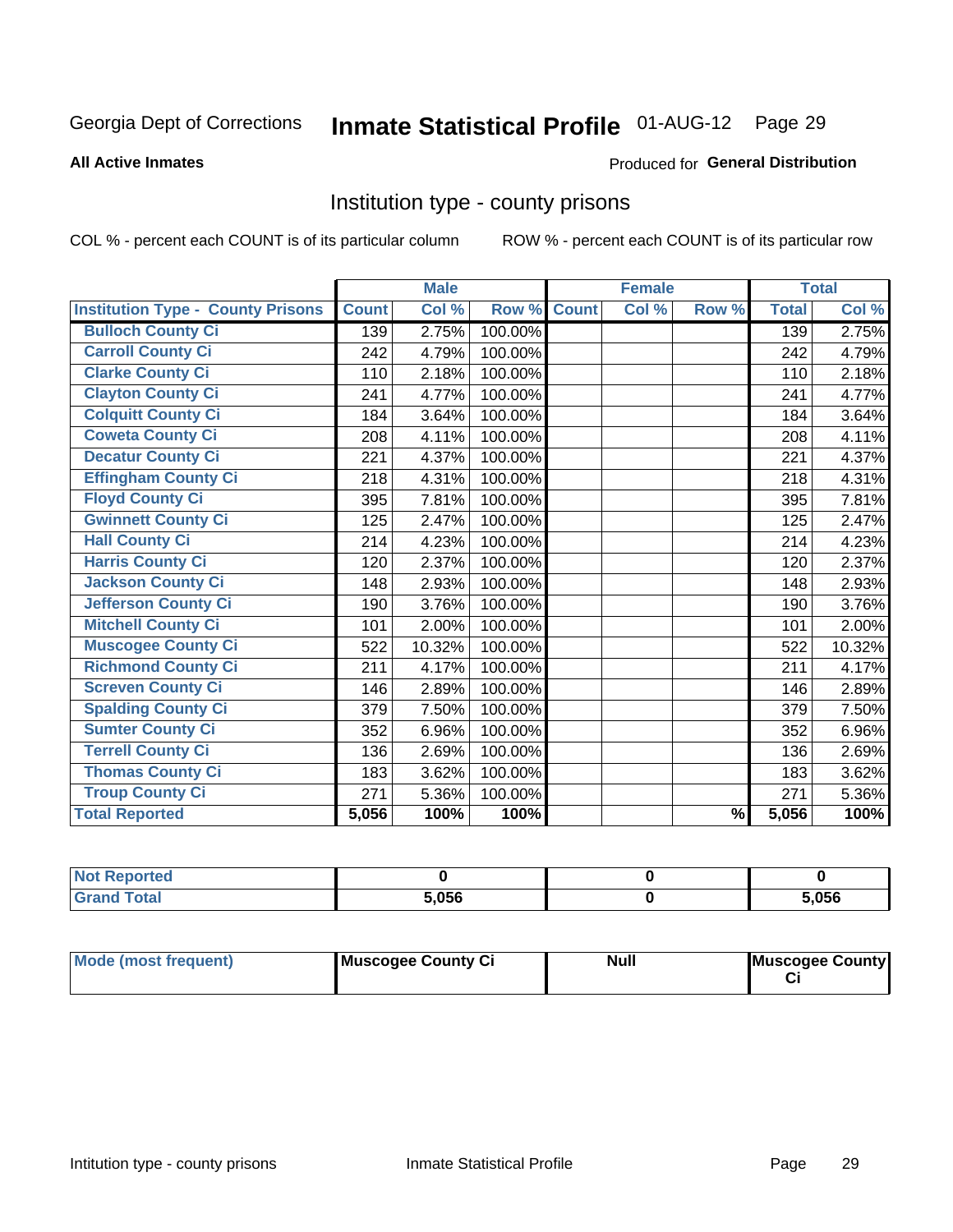#### Inmate Statistical Profile 01-AUG-12 Page 30

#### **All Active Inmates**

#### Produced for General Distribution

### Institution type - state prisons

COL % - percent each COUNT is of its particular column

ROW % - percent each COUNT is of its particular row

|                                         |              | <b>Male</b>                 |         |              | <b>Female</b>                 |         | <b>Total</b>            |       |
|-----------------------------------------|--------------|-----------------------------|---------|--------------|-------------------------------|---------|-------------------------|-------|
| <b>Institution Type - State Prisons</b> | <b>Count</b> | Col %                       | Row %   | <b>Count</b> | Col %                         | Row %   | <b>Total</b>            | Col % |
| <b>Arrendale State Prison</b>           |              |                             |         | 1,531        | 46.39%                        | 100.00% | 1,531                   | 3.84% |
| <b>Augusta State Med. Prison</b>        | 1,321        | 3.61%                       | 99.55%  | 6            | .18%                          | .45%    | 1,327                   | 3.33% |
| <b>Autry State Prison</b>               | 1,712        | 4.68%                       | 100.00% |              |                               |         | 1,712                   | 4.29% |
| <b>Baldwin State Prison</b>             | 916          | 2.50%                       | 100.00% |              |                               |         | 916                     | 2.30% |
| <b>Burrus Corr Trn Cntr</b>             | 704          | 1.92%                       | 100.00% |              |                               |         | 704                     | 1.76% |
| <b>Calhoun State Prison</b>             | 1,663        | 4.54%                       | 100.00% |              |                               |         | 1,663                   | 4.17% |
| <b>Central State Prison</b>             | 1,122        | 3.06%                       | 100.00% |              |                               |         | 1,122                   | 2.81% |
| <b>Coastal State Prison</b>             | 1,505        | 4.11%                       | 100.00% |              |                               |         | 1,505                   | 3.77% |
| <b>Dodge State Prison</b>               | 1,230        | 3.36%                       | 100.00% |              |                               |         | 1,230                   | 3.08% |
| <b>Dooly State Prison</b>               | 1,694        | 4.63%                       | 100.00% |              |                               |         | 1,694                   | 4.24% |
| <b>Emanuel - Swainsboro</b>             |              |                             |         | 561          | 17.00%                        | 100.00% | 561                     | 1.41% |
| <b>Ga Diag Class Prison</b>             | 2,489        | 6.80%                       | 100.00% |              |                               |         | 2,489                   | 6.24% |
| <b>Ga State Prison</b>                  | 1,460        | 3.99%                       | 100.00% |              |                               |         | 1,460                   | 3.66% |
| <b>Hancock State Prison</b>             | 1,261        | 3.44%                       | 100.00% |              |                               |         | 1,261                   | 3.16% |
| <b>Hays State Prison</b>                | 1,670        | 4.56%                       | 100.00% |              |                               |         | 1,670                   | 4.18% |
| <b>Helms Facility</b>                   | 18           | .05%                        | 41.86%  | 25           | .76%                          | 58.14%  | 43                      | .11%  |
| <b>Johnson State Prison</b>             | 1,590        | 4.34%                       | 100.00% |              |                               |         | 1,590                   | 3.98% |
| <b>Lee State Prison</b>                 | 746          | 2.04%                       | 100.00% |              |                               |         | 746                     | 1.87% |
| Long                                    | 232          | .63%                        | 100.00% |              |                               |         | 232                     | .58%  |
| <b>Macon State Prison</b>               | 1,762        | 4.81%                       | 100.00% |              |                               |         | 1,762                   | 4.42% |
| <b>Montgomery State Prison</b>          | 410          | 1.12%                       | 100.00% |              |                               |         | 410                     | 1.03% |
| <b>Phillips State Prison</b>            | 1,146        | 3.13%                       | 100.00% |              |                               |         | 1,146                   | 2.87% |
| <b>Pulaski State Prison</b>             |              |                             |         | 1,177        | 35.67%                        | 100.00% | 1,177                   | 2.95% |
| <b>Rogers State Prison</b>              | 1,493        | 4.08%                       | 100.00% |              |                               |         | 1,493                   | 3.74% |
| <b>Rutledge State Prison</b>            | 635          | 1.73%                       | 100.00% |              |                               |         | 635                     | 1.59% |
| <b>Smith State Prison</b>               | 1,618        | 4.42%                       | 100.00% |              |                               |         | 1,618                   | 4.05% |
| <b>Telfair State Prison</b>             | 1,428        | 3.90%                       | 100.00% |              |                               |         | 1,428                   | 3.58% |
| <b>Valdosta Sp</b>                      | 1,403        | 3.83%                       | 100.00% |              |                               |         | 1,403                   | 3.52% |
| <b>Walker State Prison</b>              | 428          | 1.17%                       | 100.00% |              |                               |         | 428                     | 1.07% |
| <b>Ware State Prison</b>                | 1,547        | 4.23%                       | 100.00% |              |                               |         | 1,547                   | 3.88% |
| <b>Washington State Prison</b>          | 1,547        | 4.23%                       | 100.00% |              |                               |         | 1,547                   | 3.88% |
| <b>Wilcox State Prison</b>              | 1,858        | 5.08%                       | 100.00% |              |                               |         | 1,858                   | 4.66% |
| <b>Total Reported</b>                   | 36,608       | 100%                        | 91.73%  | 3,300        | 100%                          | 8.27%   | 39,908                  | 100%  |
| <b>Not Reported</b>                     |              | $\overline{\mathbf{0}}$     |         |              | $\pmb{0}$                     |         | $\overline{\mathbf{0}}$ |       |
| <b>Grand Total</b>                      |              | 36,608                      |         |              | 3,300                         |         | 39,908                  |       |
| <b>Mode (most frequent)</b>             |              | <b>Ga Diag Class Prison</b> |         |              | <b>Arrendale State Prison</b> |         | <b>Ga Diag Class</b>    |       |

**Prison**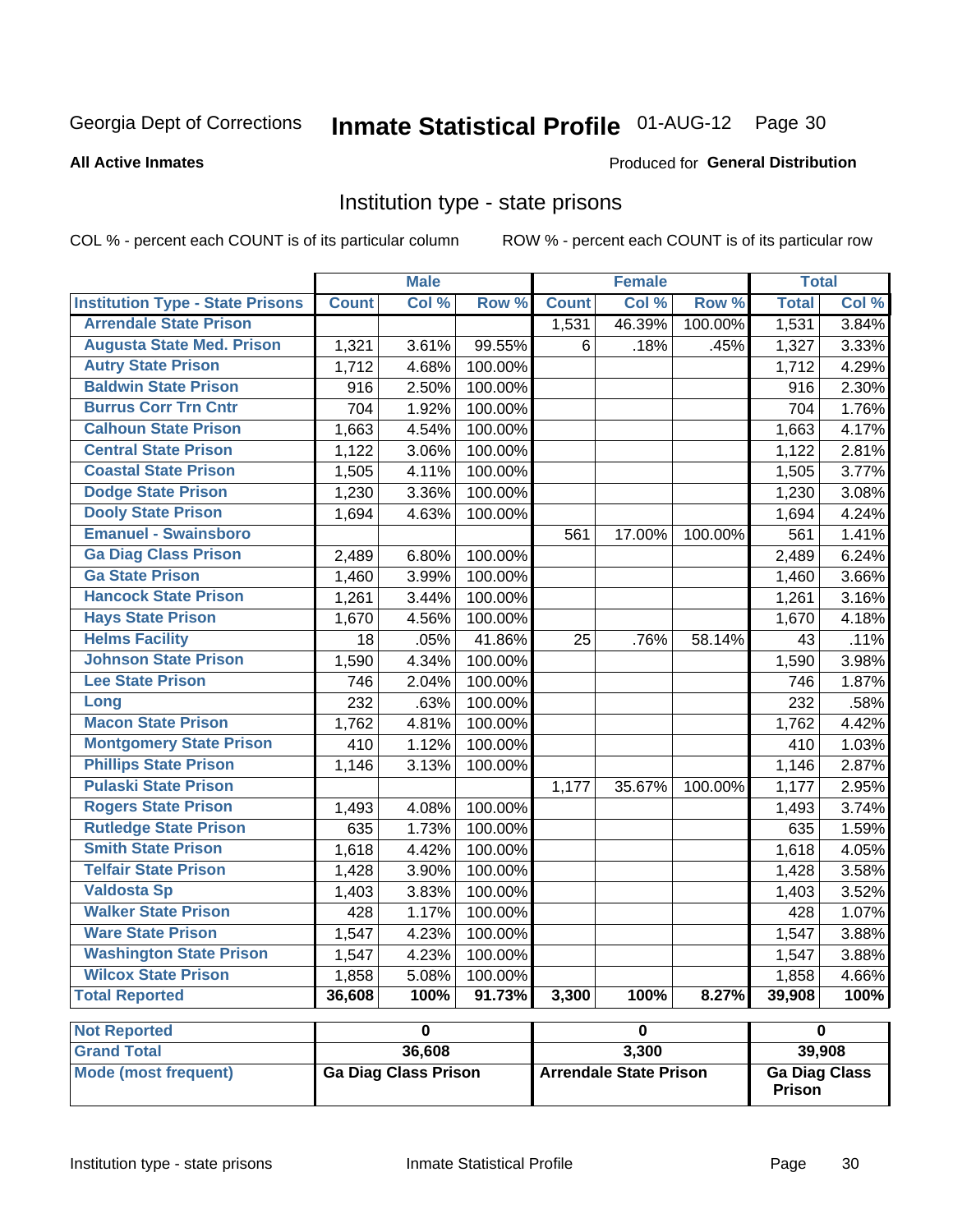# Inmate Statistical Profile 01-AUG-12 Page 31

**All Active Inmates** 

#### Produced for General Distribution

### Institution type - private prisons

COL % - percent each COUNT is of its particular column

|                                           |                   | <b>Male</b> |                    | <b>Female</b> |       |       | <b>Total</b> |
|-------------------------------------------|-------------------|-------------|--------------------|---------------|-------|-------|--------------|
| <b>Institution Type - Private Prisons</b> | <b>Count</b>      | Col %       | <b>Row % Count</b> | Col %         | Row % | Total | Col %        |
| <b>Coffee Corr Facility</b>               | 2.641             | 32.97%      | 100.00%            |               |       | 2,641 | 32.97%       |
| <b>Jenkins Corr Facility</b>              | .162 <sup>1</sup> | $14.51\%$   | 100.00%            |               |       | 1,162 | 14.51%       |
| <b>Riverbend Corr Facility</b>            | ا 496.            | 18.68%      | 100.00%            |               |       | 1,496 | 18.68%       |
| <b>Wheeler Corr Facility</b>              | 2.711             | 33.85%      | 100.00%            |               |       | 2.711 | 33.85%       |
| <b>Total Reported</b>                     | 8,010             | 100%        | $100\%$            |               | %     | 8,010 | 100%         |

| 'Not<br><b>Reported</b> |       |       |
|-------------------------|-------|-------|
| <b>Total</b>            | 8,010 | 8,010 |

| Mode (most frequent) | Wheeler Corr Facility | Null | <b>Wheeler Corr</b><br>Facility |
|----------------------|-----------------------|------|---------------------------------|
|----------------------|-----------------------|------|---------------------------------|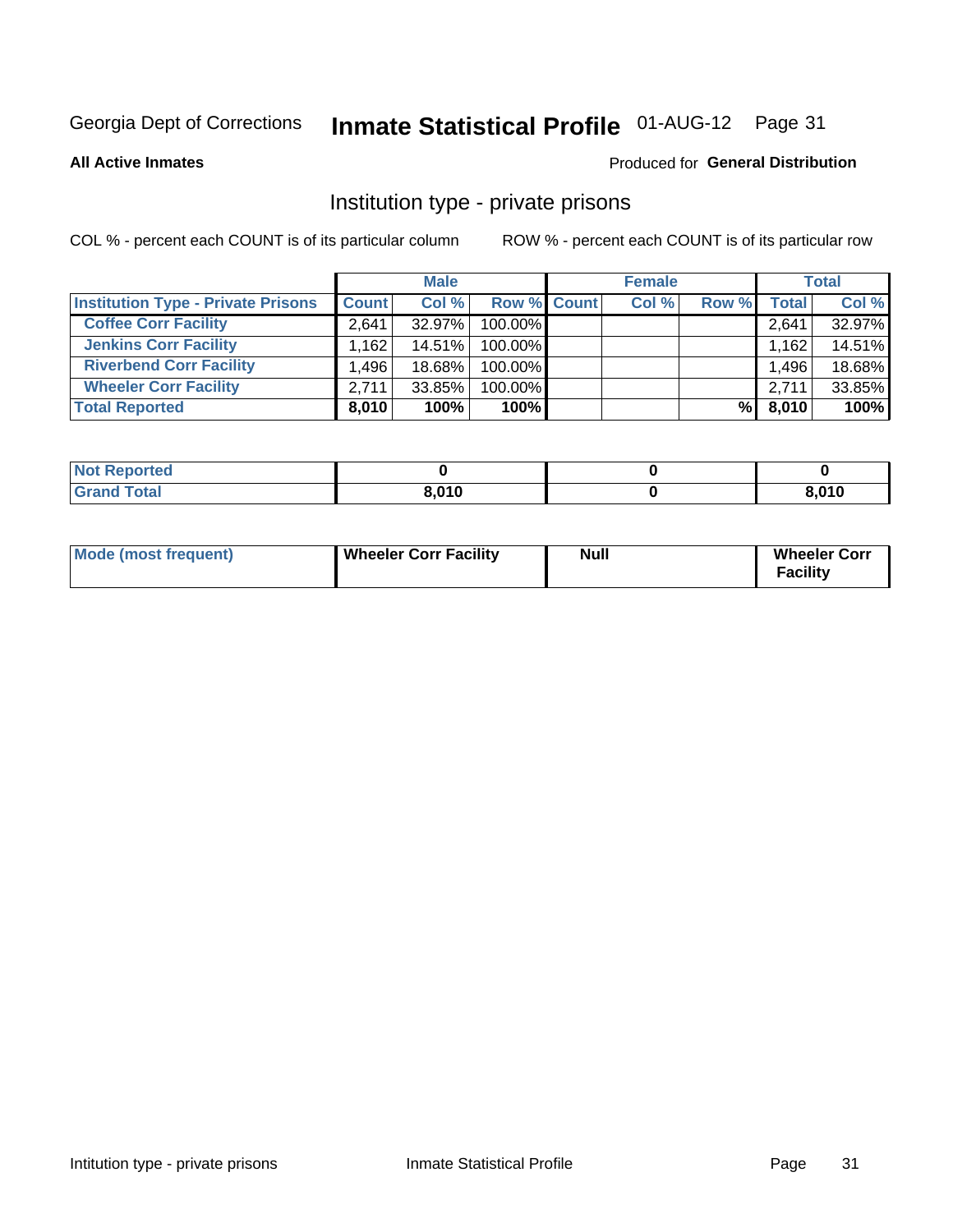### Inmate Statistical Profile 01-AUG-12 Page 32

**All Active Inmates** 

#### Produced for General Distribution

# Institution type - pre-release centers

COL % - percent each COUNT is of its particular column

|                                                   | <b>Male</b> |                    | <b>Female</b> |             | <b>Total</b> |
|---------------------------------------------------|-------------|--------------------|---------------|-------------|--------------|
| <b>Institution Type - Prison Annexe   Count  </b> | Col %       | <b>Row % Count</b> | Col %         | Row % Total | Col %        |
| <b>Total Reported</b>                             |             |                    |               |             |              |

| <b>Reported</b><br>I NOT |  |  |
|--------------------------|--|--|
| <b>Total</b><br>$C$ ren  |  |  |

| $^{\circ}$ Mo<br>frequent)<br>⊥(most | <b>Null</b> | Noll<br><b>vull</b> | <b>Null</b> |
|--------------------------------------|-------------|---------------------|-------------|
|                                      |             |                     |             |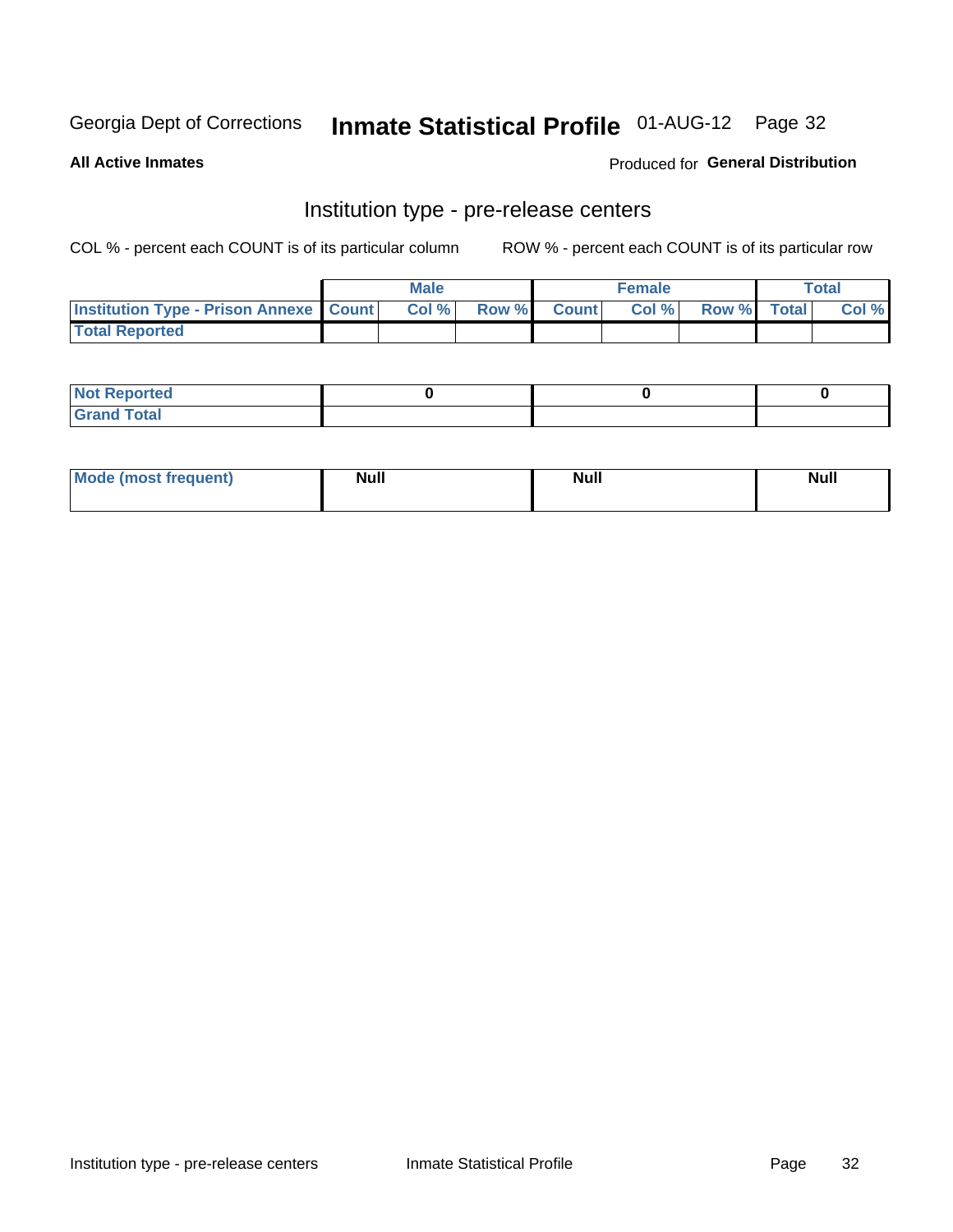# Inmate Statistical Profile 01-AUG-12 Page 33

**All Active Inmates** 

### Produced for General Distribution

### Institution type - inmate boot camp

COL % - percent each COUNT is of its particular column

|                                      |              | <b>Male</b> |               |              | <b>Female</b> |             | <b>Total</b> |
|--------------------------------------|--------------|-------------|---------------|--------------|---------------|-------------|--------------|
| <b>Institution Type - Boot Camps</b> | <b>Count</b> | Col %       | <b>Row %I</b> | <b>Count</b> | Col %         | Row % Total | Col %        |
| <b>Total Rported</b>                 |              |             |               |              |               |             |              |

| <b>Not Reported</b>            |  |  |
|--------------------------------|--|--|
| <b>Total</b><br>C <sub>r</sub> |  |  |

| <b>AhoM</b>       | <b>Null</b> | <b>Null</b> | Ab d' |
|-------------------|-------------|-------------|-------|
| <b>"requent</b> ) |             |             | _____ |
|                   |             |             |       |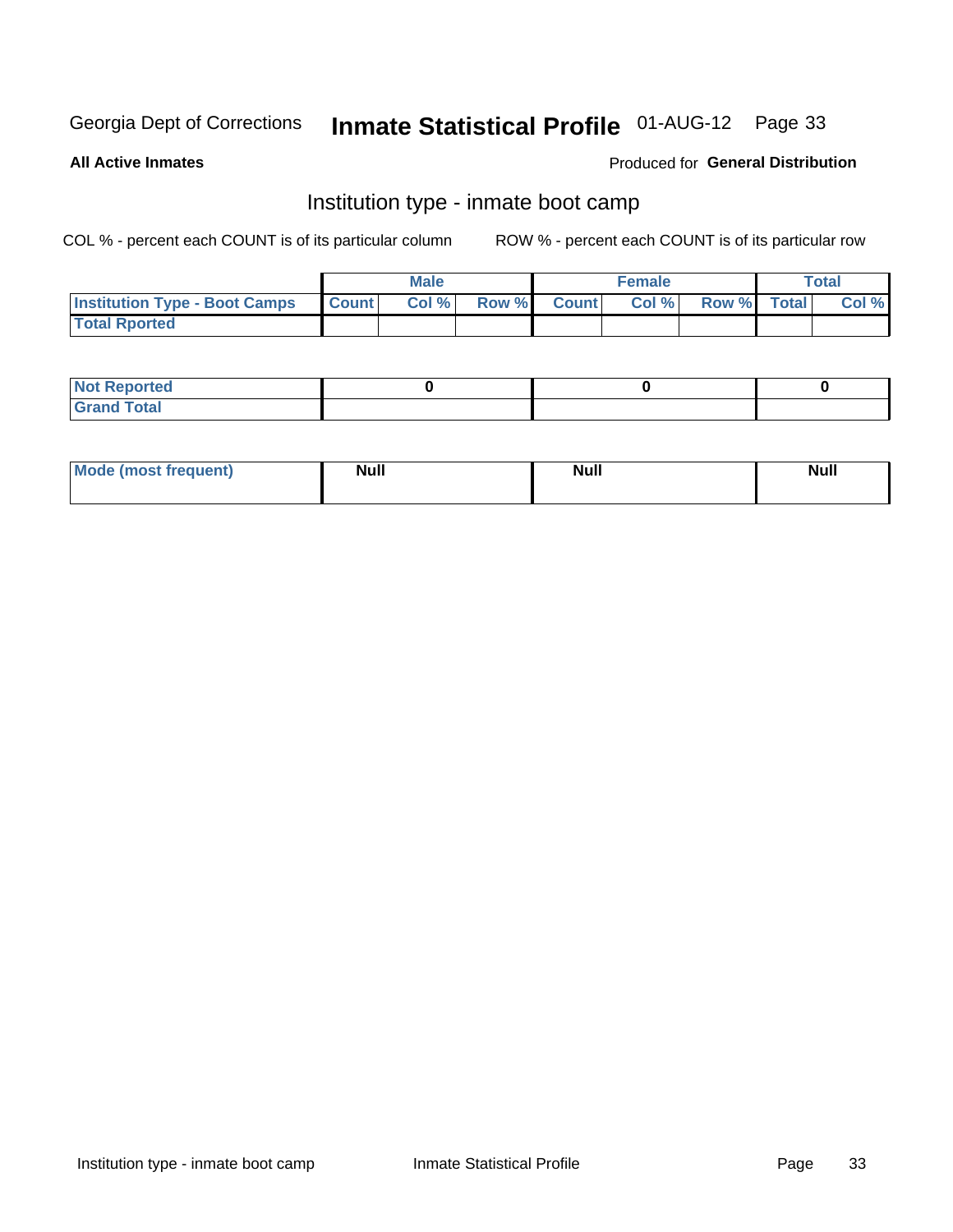# Inmate Statistical Profile 01-AUG-12 Page 34

#### **All Active Inmates**

### **Produced for General Distribution**

### Number of disciplinary reports

COL % - percent each COUNT is of its particular column

|                                       |              | <b>Male</b> |        |             | <b>Female</b> |       |        | <b>Total</b> |
|---------------------------------------|--------------|-------------|--------|-------------|---------------|-------|--------|--------------|
| <b>Number of Disciplinary Reports</b> | <b>Count</b> | Col %       |        | Row % Count | Col %         | Row % | Total  | Col %        |
|                                       | 25,535       | 46.81%      | 91.32% | 2,426       | 62.05%        | 8.68% | 27,961 | 47.82%       |
|                                       | 6,436        | 11.80%      | 93.33% | 460         | 11.76%        | 6.67% | 6,896  | 11.79%       |
| $\mathbf{2}$                          | 4,065        | 7.45%       | 94.47% | 238         | 6.09%         | 5.53% | 4,303  | 7.36%        |
| 3                                     | 2,550        | 4.67%       | 94.90% | 137         | 3.50%         | 5.10% | 2,687  | 4.60%        |
|                                       | ا 990.       | 3.65%       | 94.49% | 116         | 2.97%         | 5.51% | 2,106  | 3.60%        |
| 5                                     | 1,632        | 2.99%       | 96.34% | 62          | 1.59%         | 3.66% | 1,694  | 2.90%        |
| <b>More Than 5</b>                    | 12,348       | 22.63%      | 96.33% | 471         | 12.05%        | 3.67% | 12,819 | 21.93%       |
| <b>Total Reported</b>                 | 54,556       | 100%        | 93.31% | 3,910       | 100.0%        | 6.69% | 58,466 | 100%         |

| orted<br>Not <b>I</b> |        |                 |        |
|-----------------------|--------|-----------------|--------|
| Total                 | 54,556 | 2010<br>J.J I U | 58.466 |

| Mean (average)         | 2.67 | 5.00 |
|------------------------|------|------|
| <b>Median (middle)</b> |      |      |
| Mode (most frequent)   |      |      |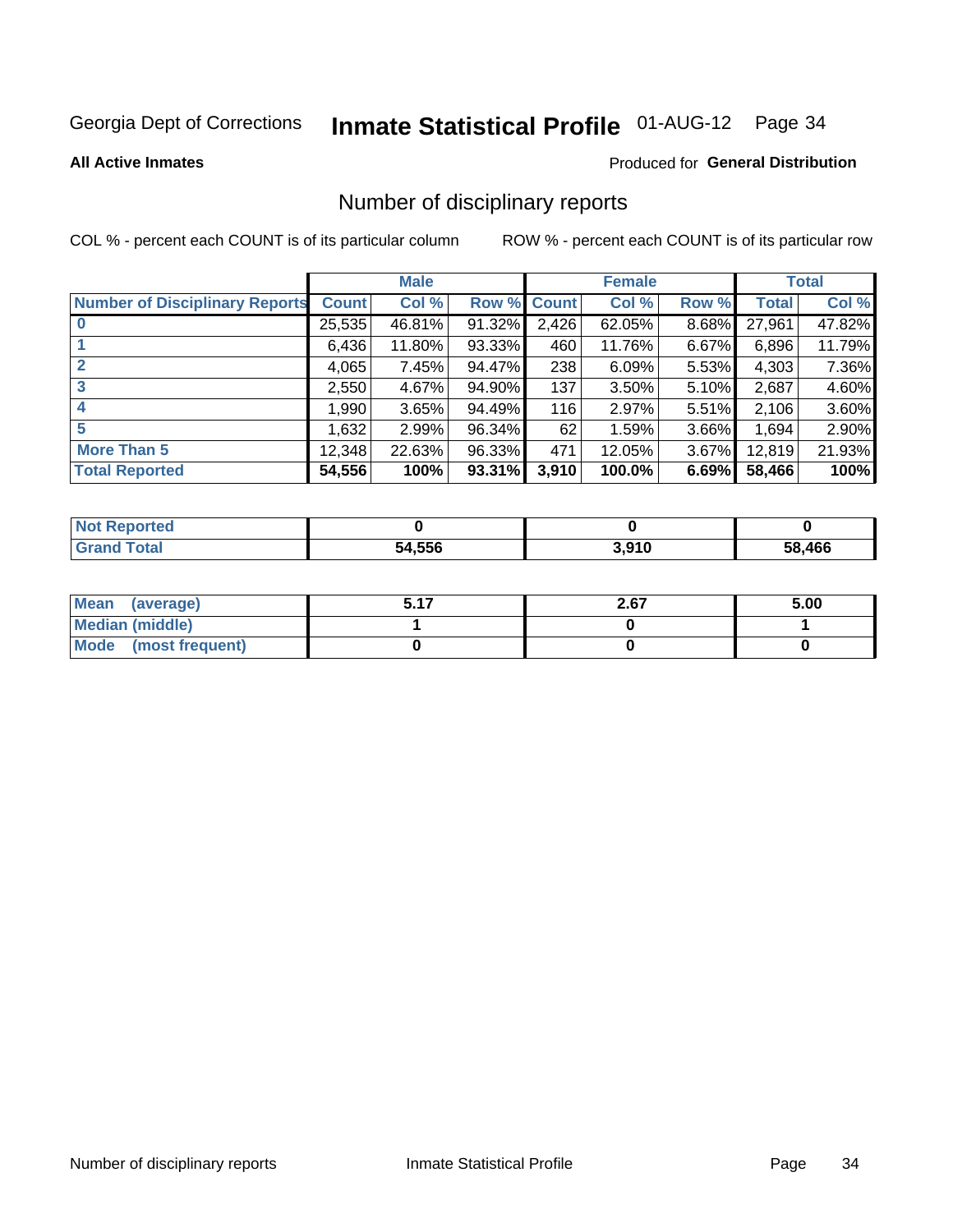# Inmate Statistical Profile 01-AUG-12 Page 35

#### **All Active Inmates**

### **Produced for General Distribution**

### Number of transfers

COL % - percent each COUNT is of its particular column

|                            |         | <b>Male</b> |        |              | <b>Female</b> |           |              | <b>Total</b> |
|----------------------------|---------|-------------|--------|--------------|---------------|-----------|--------------|--------------|
| <b>Number of Transfers</b> | Count l | Col %       | Row %  | <b>Count</b> | Col %         | Row %     | <b>Total</b> | Col %        |
|                            | 5,063   | 9.28%       | 83.95% | 968          | 24.76%        | 16.05%    | 6,031        | 10.32%       |
|                            | 609     | 1.12%       | 90.49% | 64           | 1.64%         | $9.51\%$  | 673          | 1.15%        |
| $\mathbf{2}$               | 15,373  | 28.18%      | 92.64% | 1,222        | 31.25%        | 7.36%     | 16,595       | 28.38%       |
| 3                          | 3,212   | 5.89%       | 89.92% | 360          | 9.21%         | $10.08\%$ | 3,572        | 6.11%        |
| 4                          | 6,544   | 12.00%      | 93.54% | 452          | 11.56%        | 6.46%     | 6,996        | 11.97%       |
| 5                          | 3,557   | 6.52%       | 94.68% | 200          | 5.12%         | $5.32\%$  | 3,757        | 6.43%        |
| <b>More Than 5</b>         | 20,198  | 37.02%      | 96.91% | 644          | 16.47%        | 3.09%     | 20,842       | 35.65%       |
| <b>Total Reported</b>      | 54,556  | 100%        | 93.31% | 3,910        | 100.0%        | 6.69%     | 58,466       | 100.0%       |

| วrted<br>NOT |        |       |        |
|--------------|--------|-------|--------|
| <b>Total</b> | 54.556 | 3,910 | 58.466 |

| Mean (average)       | 5.81 | 3.03 | 5.63 |
|----------------------|------|------|------|
| Median (middle)      |      |      |      |
| Mode (most frequent) |      |      |      |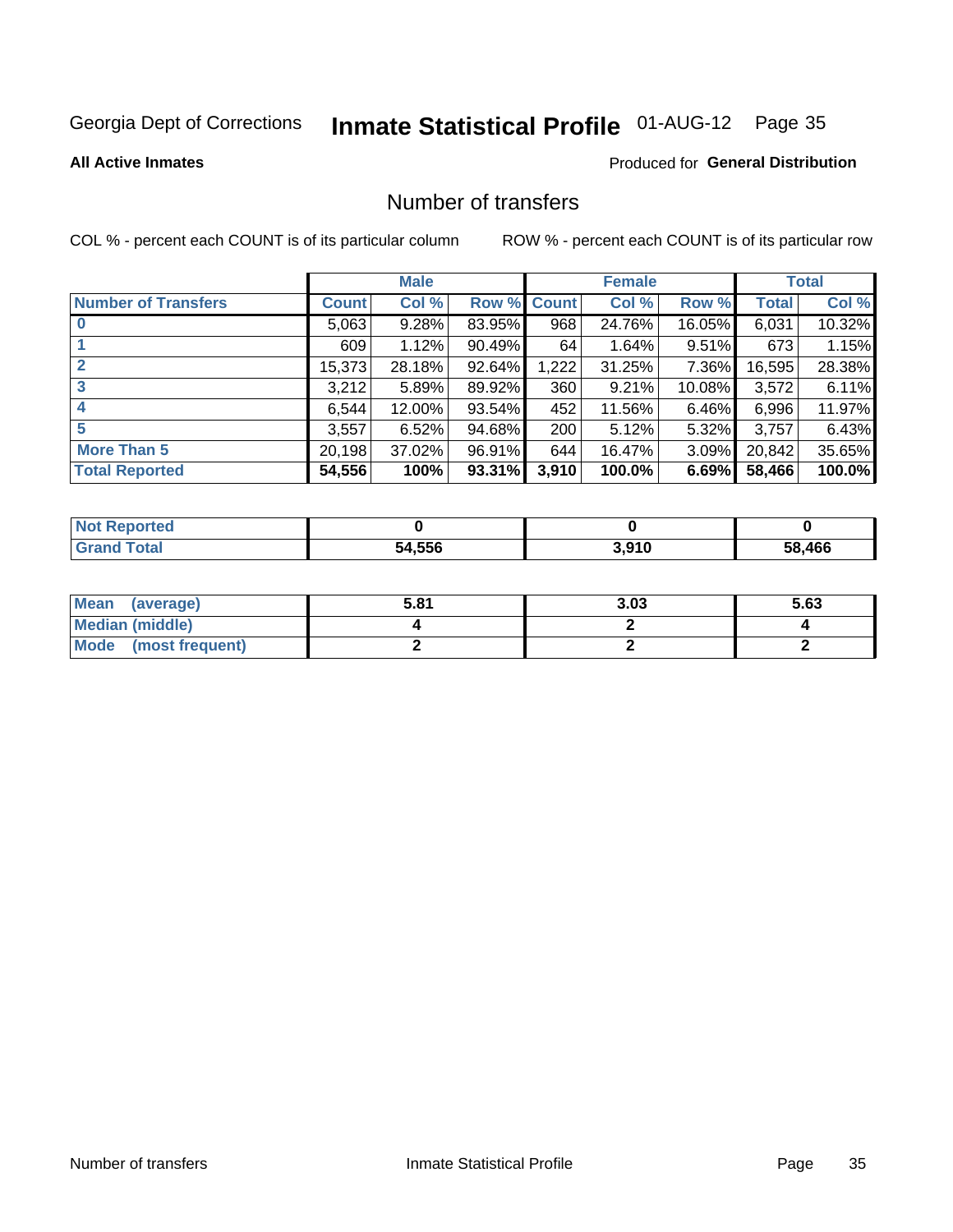# Inmate Statistical Profile 01-AUG-12 Page 36

**All Active Inmates** 

#### Produced for General Distribution

### Number of escapes

COL % - percent each COUNT is of its particular column

|                          |              | <b>Male</b> |             |       | <b>Female</b> |       |        | <b>Total</b> |
|--------------------------|--------------|-------------|-------------|-------|---------------|-------|--------|--------------|
| <b>Number of Escapes</b> | <b>Count</b> | Col %       | Row % Count |       | Col %         | Row % | Total  | Col %        |
|                          | 53,596       | 98.24%      | 93.23%      | 3,893 | 99.57%        | 6.77% | 57,489 | 98.33%       |
|                          | 866          | 1.59%       | 98.30%      | 15    | 0.38%         | 1.70% | 881    | 1.51%        |
|                          | 84           | 0.15%       | 97.67%      | 2     | 0.05%         | 2.33% | 86     | 0.15%        |
|                          | 8            | 0.01%       | 100.00%     |       |               |       |        | 0.01%        |
|                          |              | 0.01%       | 100.00%     |       |               |       |        | 0.01%        |
| <b>Total Reported</b>    | 54,556       | 100%        | 93.31%      | 3,910 | 100%          | 6.69% | 58,466 | 100.0%       |

| <b>Not Reported</b> |        |       |        |
|---------------------|--------|-------|--------|
| Total               | 54,556 | 3,910 | 58.466 |

| Mean (average)       | .vz | .02 |
|----------------------|-----|-----|
| Median (middle)      |     |     |
| Mode (most frequent) |     |     |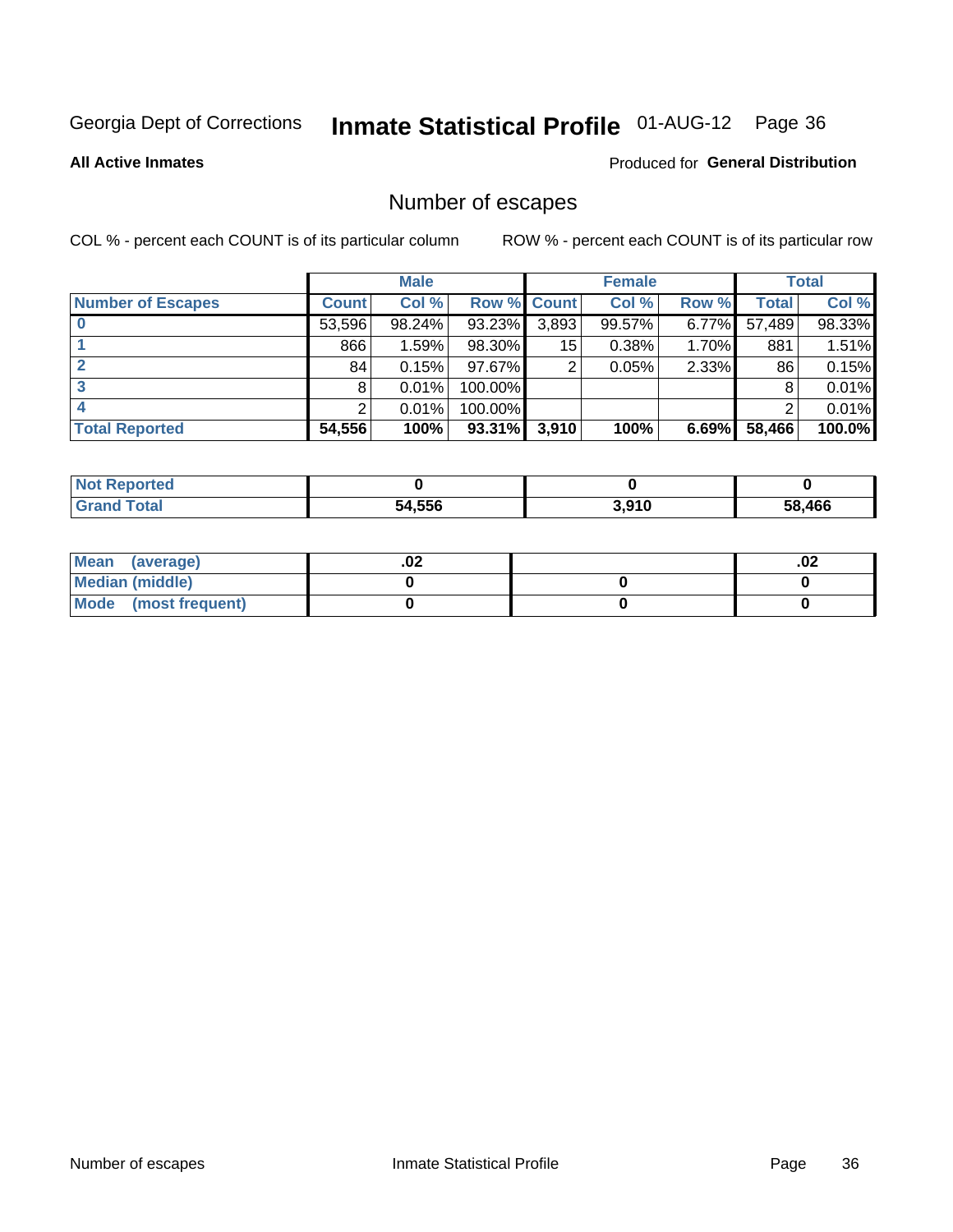# Inmate Statistical Profile 01-AUG-12 Page 37

**All Active Inmates** 

## Produced for General Distribution

# Split sentences - Probation to follow

COL % - percent each COUNT is of its particular column

|                            |              | <b>Male</b> |                 | <b>Female</b> |       |                 | <b>Total</b> |
|----------------------------|--------------|-------------|-----------------|---------------|-------|-----------------|--------------|
| <b>Probation to follow</b> | <b>Count</b> | Col%        | Row % Count     | Col %         | Row % | Total           | Col %        |
| <b>Yes</b>                 | 30.725       | 56.32%      | $92.71\%$ 2.417 | 61.82%        |       | 7.29% 33,142    | 56.69%       |
| <b>No</b>                  | 23,831       | 43.68%      | 94.10% 1.493    | 38.18%        |       | 5.90% 25,324    | 43.31%       |
| <b>Total Reported</b>      | 54,556       | 100%        | $93.31\%$ 3,910 | 100%          |       | $6.69\%$ 58,466 | 100%         |

|--|

| requent<br>′es<br>Yes<br><b>YAC</b><br>. |  | $Moo$ |  |  |  |
|------------------------------------------|--|-------|--|--|--|
|------------------------------------------|--|-------|--|--|--|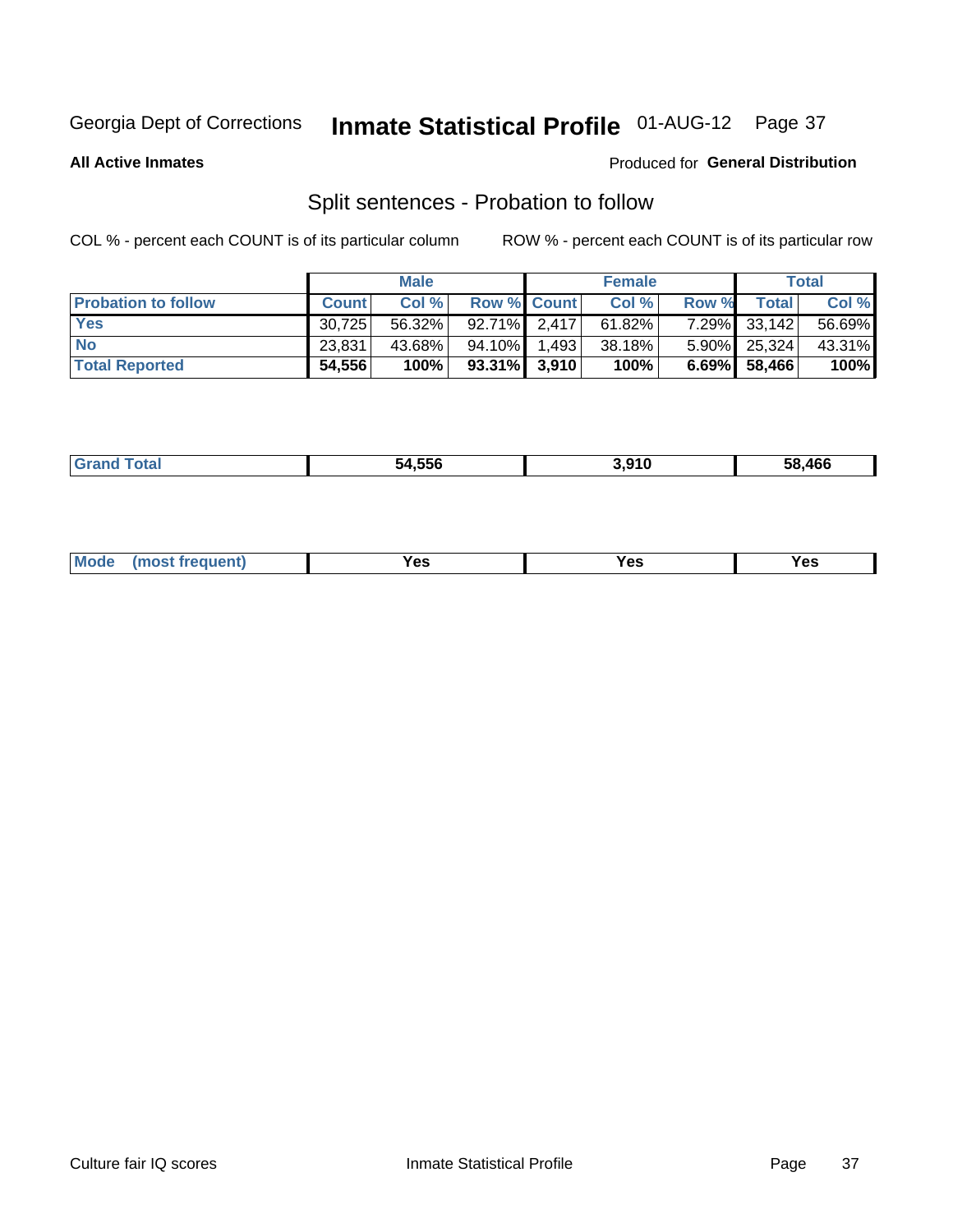# Inmate Statistical Profile 01-AUG-12 Page 38

**All Active Inmates** 

### Produced for General Distribution

# Probable future release type of still active inmates

COL % - percent each COUNT is of its particular column

|                                         |              | <b>Male</b> |                    |     | <b>Female</b> |          | <b>Total</b> |        |
|-----------------------------------------|--------------|-------------|--------------------|-----|---------------|----------|--------------|--------|
| <b>Probable Future Release Type</b>     | <b>Count</b> | Col %       | <b>Row % Count</b> |     | Col %         | Row %    | <b>Total</b> | Col %  |
| <b>Paroled with probation to follow</b> | 6,566        | 12.23%      | 92.37%             | 542 | 14.15%        | 7.63%    | 7,108        | 12.35% |
| Paroled w/o probation to follow         | 3,766        | $7.01\%$    | 93.29%             | 271 | 7.07%         | 6.71%    | 4,037        | 7.02%  |
| <b>Maxout with probation to follow</b>  | 23.175       | 43.15%      | 92.73% 1.817       |     | 47.43%        | $7.27\%$ | 24,992       | 43.44% |
| <b>Maxout w/o probation to follow</b>   | 12,531       | 23.33%      | 93.53%             | 867 | 22.63%        | 6.47%    | 13,398       | 23.29% |
| Life, LWOP or death sentence            | 7,669        | 14.28%      | 95.83%             | 334 | 8.72%         | $4.17\%$ | 8,003        | 13.91% |
| <b>Total Reported</b>                   | 53,707       | 100%        | 93.34% 3,831       |     | 100%          | 6.66%    | 57,538       | 100%   |

| eleased |                                          |      |        |
|---------|------------------------------------------|------|--------|
| otal    | $F^{\alpha}$ $\rightarrow$ $\sim$<br>JJ. | റ്റപ | 57,538 |

| <b>Mode (most frequent)</b> | Maxout with PROB follow   Maxout with PROB follow   Maxout with PROB |        |
|-----------------------------|----------------------------------------------------------------------|--------|
|                             |                                                                      | follow |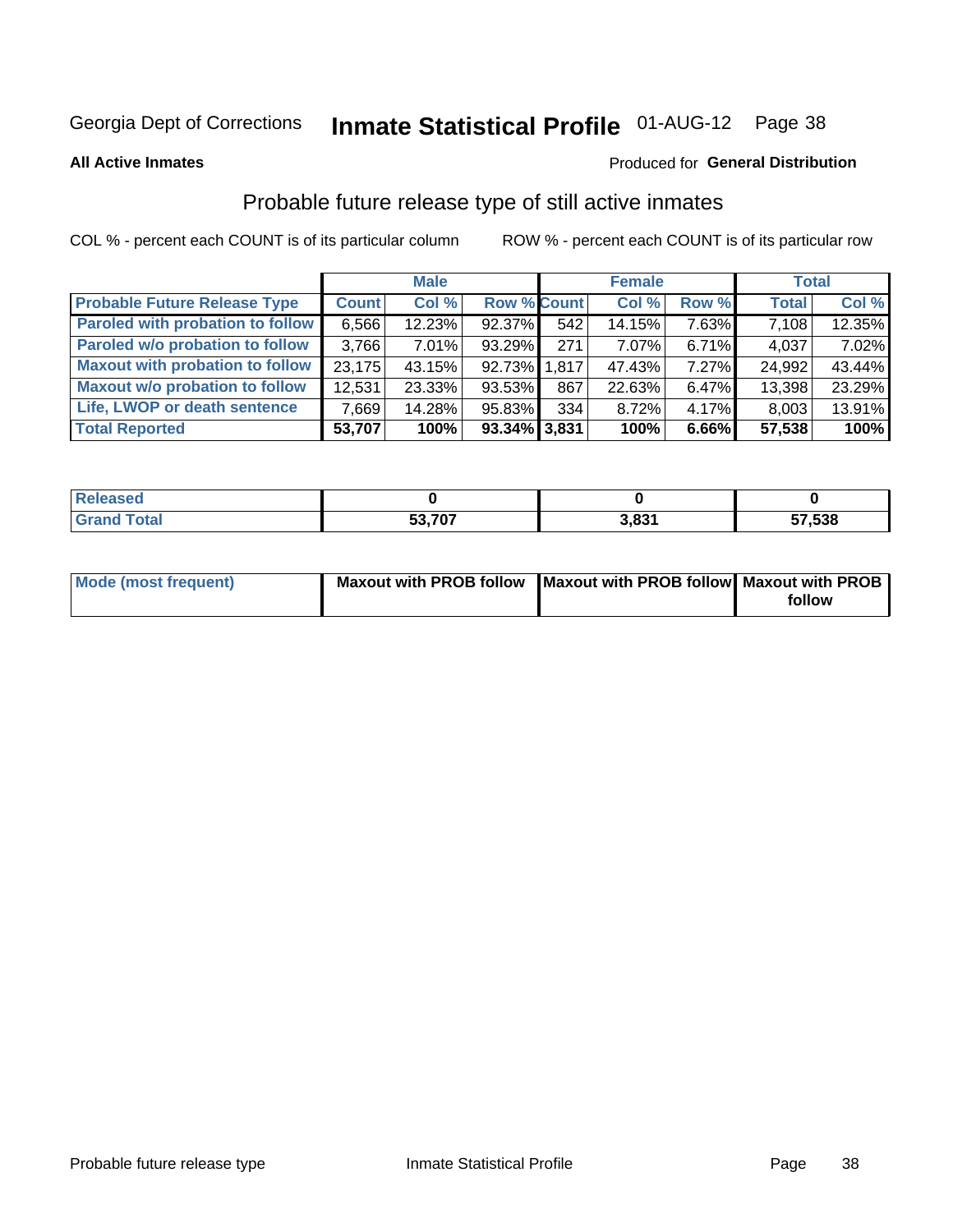## **All Active Inmates**

## **Produced for General Distribution**

## Time served in current (or last) institution

COL % - percent each COUNT is of its particular column

|                            |              | <b>Male</b> |        |              | <b>Female</b> |        |              | <b>Total</b> |
|----------------------------|--------------|-------------|--------|--------------|---------------|--------|--------------|--------------|
| <b>Time In Institution</b> | <b>Count</b> | Col %       | Row %  | <b>Count</b> | Col %         | Row %  | <b>Total</b> | Col %        |
| 0 to 3 months              | 15,052       | 27.59%      | 92.45% | 1,230        | 31.46%        | 7.55%  | 16,282       | 27.85%       |
| <b>3.01 to 6 months</b>    | 9,891        | 18.13%      | 94.47% | 579          | 14.81%        | 5.53%  | 10,470       | 17.91%       |
| 6.01 to 9 months           | 5,558        | 10.19%      | 94.06% | 351          | 8.98%         | 5.94%  | 5,909        | 10.11%       |
| 9.01 to 12 months          | 4,978        | 9.12%       | 94.69% | 279          | 7.14%         | 5.31%  | 5,257        | 8.99%        |
| 12.01 to 18 months         | 6,149        | 11.27%      | 89.04% | 757          | 19.36%        | 10.96% | 6,906        | 11.81%       |
| <b>18.01 to 24 months</b>  | 3,288        | 6.03%       | 94.59% | 188          | 4.81%         | 5.41%  | 3,476        | 5.95%        |
| 2.01 to 3 years            | 3,837        | 7.03%       | 94.37% | 229          | 5.86%         | 5.63%  | 4,066        | 6.95%        |
| 3.01 to 4 years            | 2,190        | 4.01%       | 95.72% | 98           | 2.51%         | 4.28%  | 2,288        | 3.91%        |
| $4.01$ to 5 years          | 967          | 1.77%       | 95.65% | 44           | 1.13%         | 4.35%  | 1,011        | 1.73%        |
| 5.01 to 6 years            | 543          | 1.00%       | 94.11% | 34           | 0.87%         | 5.89%  | 577          | 0.99%        |
| $6.01$ to 7 years          | 418          | 0.77%       | 93.10% | 31           | 0.79%         | 6.90%  | 449          | 0.77%        |
| 7.01 to 8 years            | 260          | 0.48%       | 85.25% | 45           | 1.15%         | 14.75% | 305          | 0.52%        |
| $8.01$ to 9 years          | 199          | 0.36%       | 97.07% | 6            | 0.15%         | 2.93%  | 205          | 0.35%        |
| 9.01 to 10 years           | 137          | 0.25%       | 96.48% | 5            | 0.13%         | 3.52%  | 142          | 0.24%        |
| Over 10 years              | 1,089        | 2.00%       | 96.97% | 34           | 0.87%         | 3.03%  | 1,123        | 1.92%        |
| <b>Total Reported</b>      | 54,556       | 100%        | 93.31% | 3,910        | 100%          | 6.69%  | 58,466       | 100%         |

| <b>Not</b><br>Reported |        |       |        |
|------------------------|--------|-------|--------|
| n <sub>tan</sub>       | 54,556 | 3,910 | 58.466 |

| <b>Mean</b><br>(average) | 24 months | 14 months | 23 months |  |
|--------------------------|-----------|-----------|-----------|--|
| Median (middle)          | ' months  | 7 months  | 7 months  |  |
| Mode<br>(most frequent)  | 0 months  | months    | ∖ months  |  |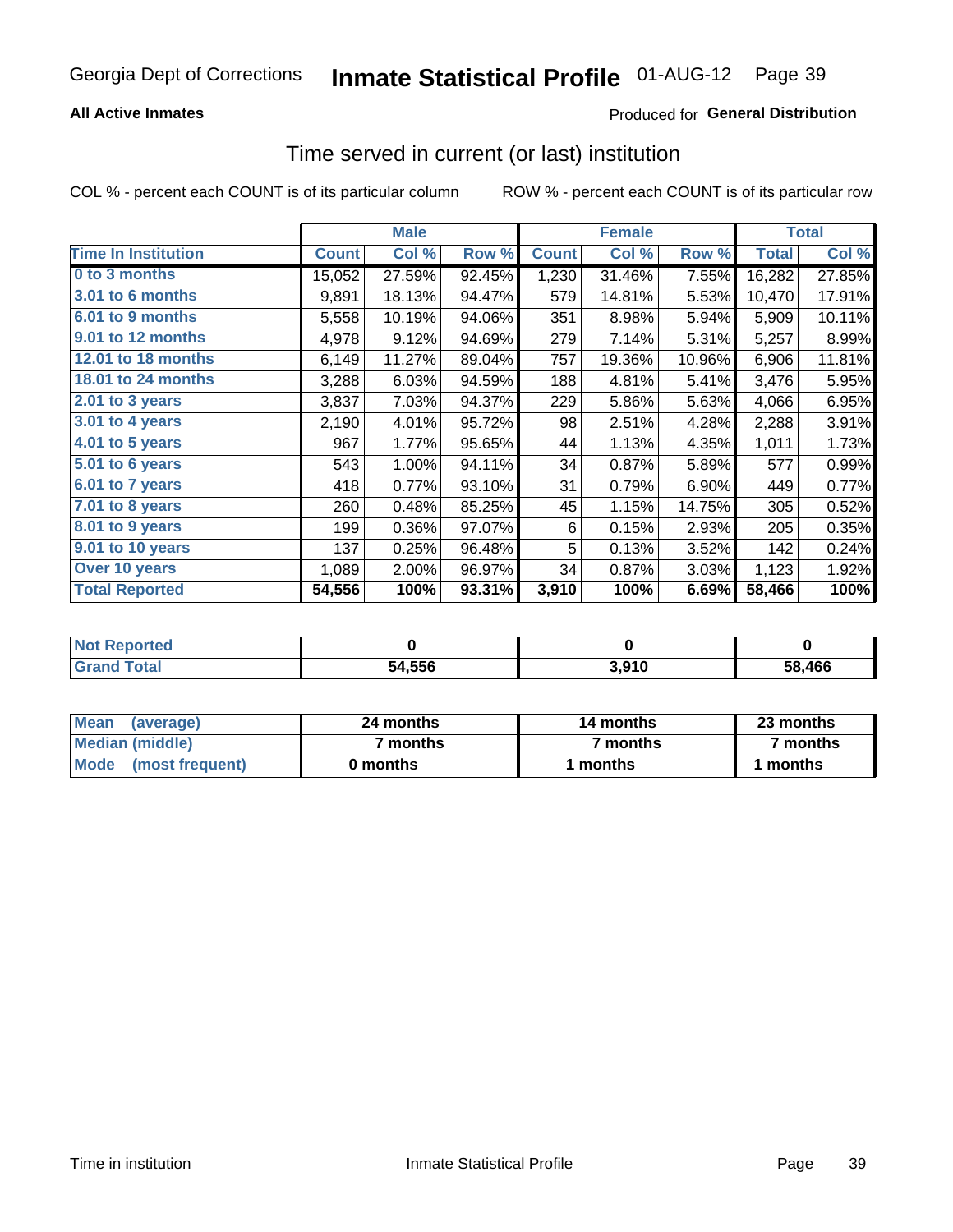# Inmate Statistical Profile 01-AUG-12 Page 40

### **All Active Inmates**

### Produced for General Distribution

## Highest grade level attained

COL % - percent each COUNT is of its particular column

|                              |              | <b>Male</b>                |         |                | <b>Female</b> |        |              | <b>Total</b> |
|------------------------------|--------------|----------------------------|---------|----------------|---------------|--------|--------------|--------------|
| <b>Grade Level</b>           | <b>Count</b> | $\overline{\text{Col }\%}$ | Row %   | <b>Count</b>   | Col %         | Row %  | <b>Total</b> | Col %        |
| No school at all             | 24           | 0.05%                      | 100.00% |                |               |        | 24           | 0.04%        |
| Grade 1                      | 41           | 0.08%                      | 95.35%  | $\overline{2}$ | 0.05%         | 4.65%  | 43           | 0.08%        |
| <b>Grade 2</b>               | 89           | 0.17%                      | 93.68%  | 6              | 0.16%         | 6.32%  | 95           | 0.17%        |
| Grade 3                      | 131          | 0.25%                      | 94.93%  | $\overline{7}$ | 0.19%         | 5.07%  | 138          | 0.25%        |
| Grade 4                      | 143          | 0.28%                      | 96.62%  | 5              | 0.13%         | 3.38%  | 148          | 0.27%        |
| Grade 5                      | 194          | 0.38%                      | 93.27%  | 14             | 0.37%         | 6.73%  | 208          | 0.38%        |
| Grade 6                      | 737          | 1.43%                      | 95.96%  | 31             | 0.82%         | 4.04%  | 768          | 1.39%        |
| <b>Grade 7</b>               | 979          | 1.90%                      | 94.13%  | 61             | 1.62%         | 5.87%  | 1,040        | 1.88%        |
| Grade 8                      | 3,460        | 6.70%                      | 93.06%  | 258            | 6.85%         | 6.94%  | 3,718        | 6.71%        |
| Grade 9                      | 6,381        | 12.36%                     | 94.58%  | 366            | 9.72%         | 5.42%  | 6,747        | 12.18%       |
| Grade 10                     | 8,608        | 16.67%                     | 95.22%  | 432            | 11.48%        | 4.78%  | 9,040        | 16.32%       |
| Grade 11                     | 8,600        | 16.65%                     | 95.23%  | 431            | 11.45%        | 4.77%  | 9,031        | 16.30%       |
| <b>Grade 12 or GED</b>       | 16,781       | 32.50%                     | 93.04%  | 1,255          | 33.34%        | 6.96%  | 18,036       | 32.55%       |
| Some tech school             | 325          | 0.63%                      | 73.03%  | 120            | 3.19%         | 26.97% | 445          | 0.80%        |
| <b>Completed tech school</b> | 325          | 0.63%                      | 77.75%  | 93             | 2.47%         | 22.25% | 418          | 0.75%        |
| College, 1 year              | 1,438        | 2.78%                      | 86.78%  | 219            | 5.82%         | 13.22% | 1,657        | 2.99%        |
| College, 2 year              | 2,004        | 3.88%                      | 87.51%  | 286            | 7.60%         | 12.49% | 2,290        | 4.13%        |
| College, 3 year              | 528          | 1.02%                      | 89.49%  | 62             | 1.65%         | 10.51% | 590          | 1.06%        |
| <b>Bachelor's degree</b>     | 676          | 1.31%                      | 88.25%  | 90             | 2.39%         | 11.75% | 766          | 1.38%        |
| <b>Master's degree</b>       | 128          | 0.25%                      | 86.49%  | 20             | 0.53%         | 13.51% | 148          | 0.27%        |
| Ph.D. degree                 | 19           | 0.04%                      | 95.00%  | 1              | 0.03%         | 5.00%  | 20           | 0.04%        |
| Law degree                   | 19           | 0.04%                      | 86.36%  | 3              | 0.08%         | 13.64% | 22           | 0.04%        |
| <b>Medical degree</b>        | 8            | 0.02%                      | 80.00%  | $\overline{2}$ | 0.05%         | 20.00% | 10           | 0.02%        |
| <b>Total Reported</b>        | 51,638       | 100%                       | 93.21%  | 3,764          | 100%          | 6.79%  | 55,402       | 100%         |

| <b>Not Reported</b>   | 2,918  | 46<br>$\sim$ | 3.064  |
|-----------------------|--------|--------------|--------|
| <b>Grand</b><br>⊺otal | 54.556 | 3,910        | 58.466 |

| <b>Mean</b><br>(average) | 10.81           | 11.37           | 10.85             |
|--------------------------|-----------------|-----------------|-------------------|
| Median (middle)          | Grade 11        | Grade 12 or GED | Grade 11          |
| Mode<br>(most frequent)  | Grade 12 or GED | Grade 12 or GED | I Grade 12 or GED |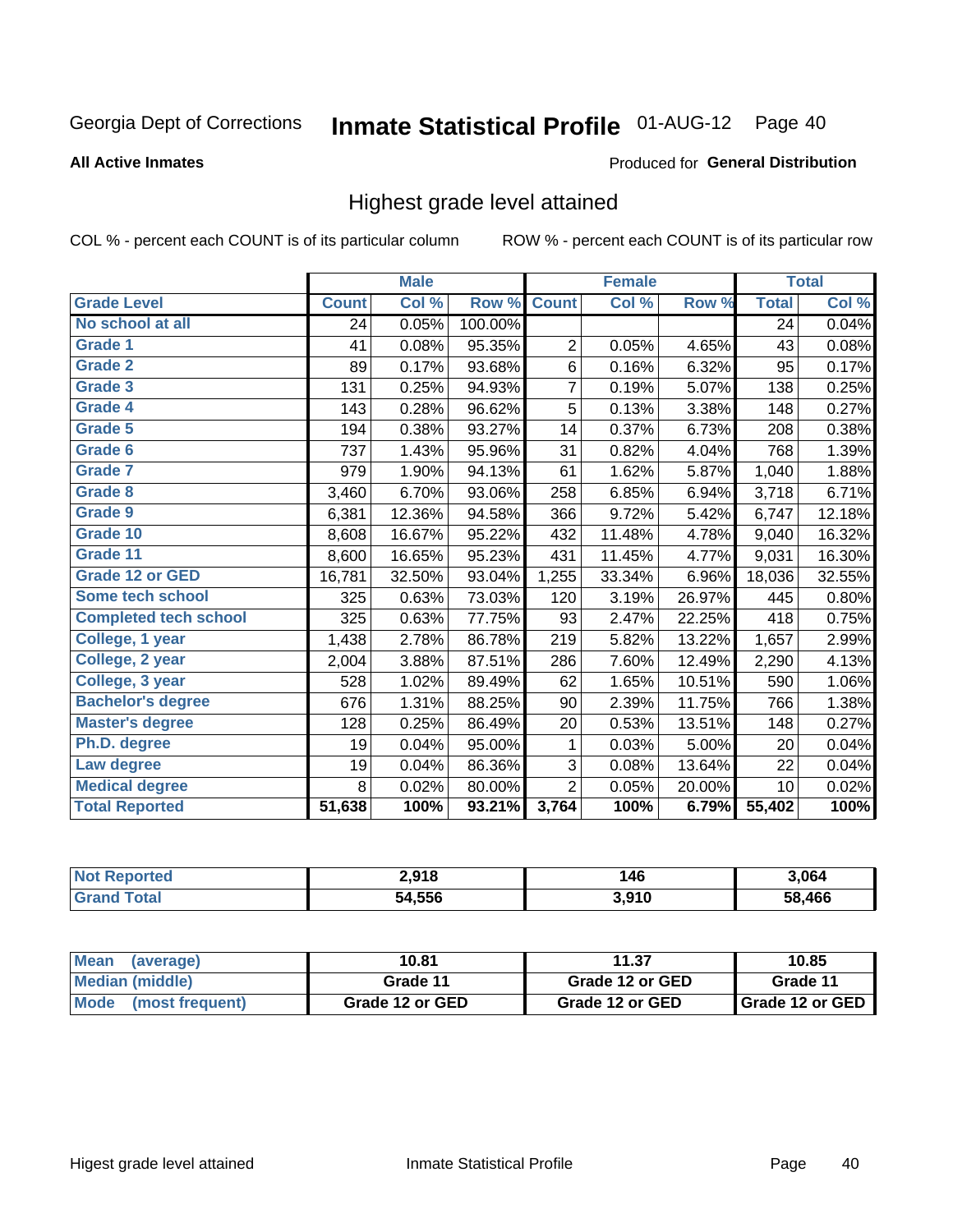# Inmate Statistical Profile 01-AUG-12 Page 41

### **All Active Inmates**

## **Produced for General Distribution**

## Culture fair IQ scores

COL % - percent each COUNT is of its particular column

|                       |              | <b>Male</b> |             |       | <b>Female</b> |        |              | <b>Total</b> |
|-----------------------|--------------|-------------|-------------|-------|---------------|--------|--------------|--------------|
| <b>IQ Scores</b>      | <b>Count</b> | Col %       | Row % Count |       | Col %         | Row %  | <b>Total</b> | Col %        |
| $60 - 69$             | 931          | 3.20%       | 96.98%      | 29    | 2.15%         | 3.02%  | 960          | 3.15%        |
| $70 - 79$             | 2,325        | 7.99%       | 95.40%      | 112   | 8.32%         | 4.60%  | 2,437        | 8.01%        |
| $80 - 89$             | 4,437        | 15.25%      | 93.06%      | 331   | 24.59%        | 6.94%  | 4,768        | 15.66%       |
| $90 - 99$             | 7,571        | 26.02%      | 94.43%      | 447   | 33.21%        | 5.57%  | 8,018        | 26.34%       |
| $100 - 109$           | 7,738        | 26.60%      | 97.60%      | 190   | 14.12%        | 2.40%  | 7,928        | 26.05%       |
| $110 - 119$           | 4,997        | 17.18%      | 98.08%      | 98    | 7.28%         | 1.92%  | 5,095        | 16.74%       |
| $120 - 129$           | 1,037        | 3.56%       | 93.00%      | 78    | 5.79%         | 7.00%  | 1,115        | 3.66%        |
| $130 - 139$           | 46           | 0.16%       | 50.00%      | 46    | 3.42%         | 50.00% | 92           | 0.30%        |
| 140 & Up              | 11           | 0.04%       | 42.31%      | 15    | 1.11%         | 57.69% | 26           | 0.09%        |
| <b>Total Reported</b> | 29,093       | 100%        | 95.58%      | 1,346 | 100%          | 4.42%  | 30,439       | 100%         |

| <b>Not Reported</b>         | 24,958 | 2,450 | 27,408 |
|-----------------------------|--------|-------|--------|
| <b>Not Valid (under 60)</b> | 505    | 114   | 619    |
| <b>Grand Total</b>          | 54,556 | 3,910 | 58,466 |

| <b>Mean</b><br>(average) | 98  | רח | 98 |
|--------------------------|-----|----|----|
| Median (middle)          | 99  | 94 | 99 |
| Mode<br>(most frequent)  | 103 | 94 | 99 |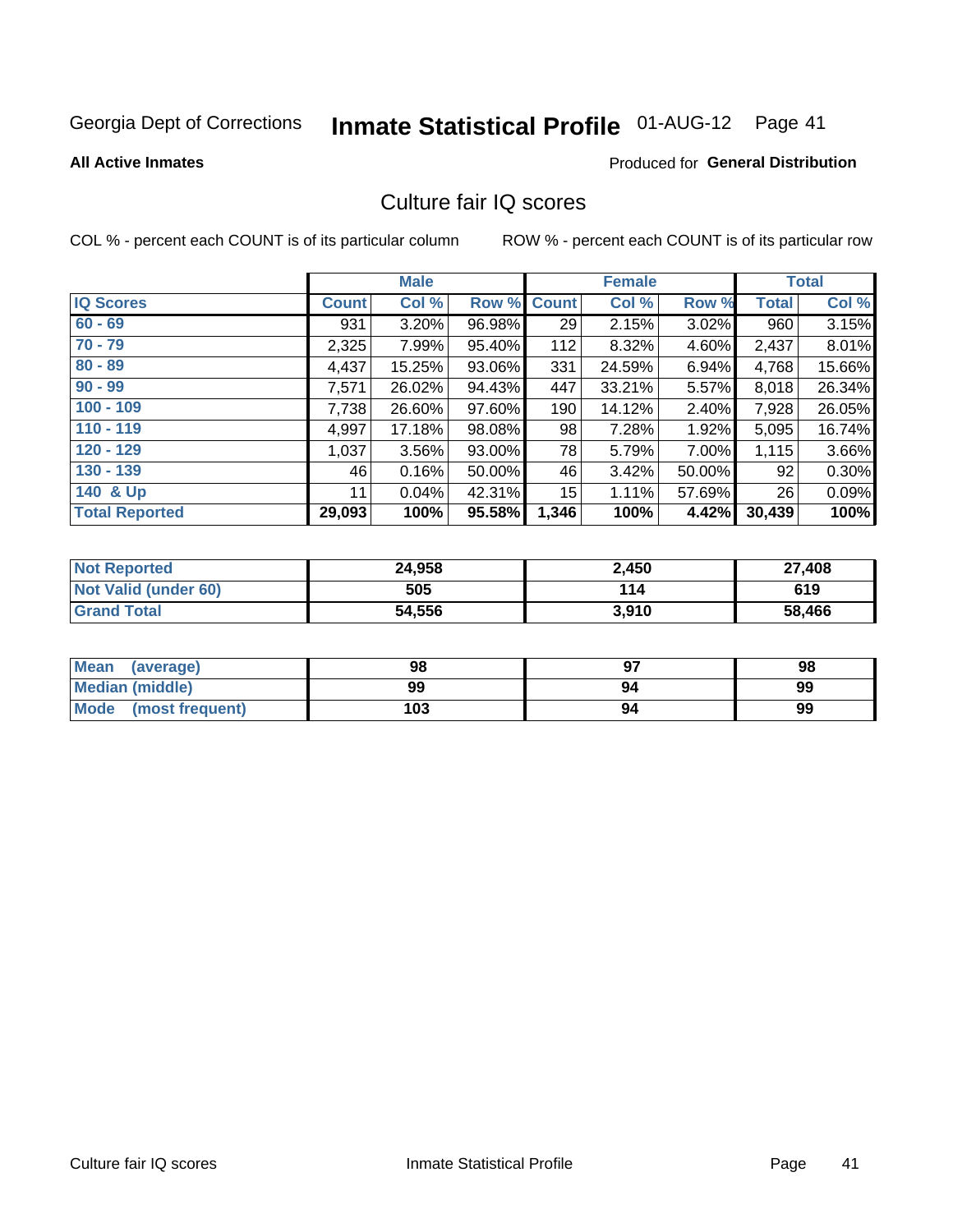# Inmate Statistical Profile 01-AUG-12 Page 42

**All Active Inmates** 

## Produced for General Distribution

# Wide Range Achievement Test (WRAT) reading score

COL % - percent each COUNT is of its particular column

|                           |              | <b>Male</b> |        |              | <b>Female</b> |        |              | <b>Total</b> |
|---------------------------|--------------|-------------|--------|--------------|---------------|--------|--------------|--------------|
| <b>WRAT Reading Score</b> | <b>Count</b> | Col %       | Row %  | <b>Count</b> | Col %         | Row %  | <b>Total</b> | Col %        |
| $0.1$ to $0.9$            | 633          | 2.14%       | 98.29% | 11           | 0.75%         | 1.71%  | 644          | 2.08%        |
| 1.0 to 1.9                | 736          | 2.49%       | 97.87% | 16           | 1.10%         | 2.13%  | 752          | 2.43%        |
| 2.0 to 2.9                | 1,316        | 4.46%       | 97.63% | 32           | 2.19%         | 2.37%  | 1,348        | 4.35%        |
| 3.0 to 3.9                | 2,442        | 8.27%       | 97.17% | 71           | 4.86%         | 2.83%  | 2,513        | 8.11%        |
| 4.0 to 4.9                | 2,830        | 9.59%       | 96.16% | 113          | 7.73%         | 3.84%  | 2,943        | 9.50%        |
| 5.0 to 5.9                | 2,462        | 8.34%       | 96.74% | 83           | 5.68%         | 3.26%  | 2,545        | 8.21%        |
| 6.0 to 6.9                | 2,543        | 8.61%       | 95.96% | 107          | 7.32%         | 4.04%  | 2,650        | 8.55%        |
| 7.0 to 7.9                | 1,195        | 4.05%       | 95.45% | 57           | 3.90%         | 4.55%  | 1,252        | 4.04%        |
| 8.0 to 8.9                | 2,384        | 8.08%       | 95.94% | 101          | 6.91%         | 4.06%  | 2,485        | 8.02%        |
| 9.0 to 9.9                | 1,884        | 6.38%       | 96.47% | 69           | 4.72%         | 3.53%  | 1,953        | 6.30%        |
| 10.0 to 10.9              | 1,628        | 5.51%       | 94.65% | 92           | 6.30%         | 5.35%  | 1,720        | 5.55%        |
| 11.0 to 11.9              | 2,042        | 6.92%       | 94.41% | 121          | 8.28%         | 5.59%  | 2,163        | 6.98%        |
| 12.0 to 12.9              | 6,105        | 20.68%      | 93.41% | 431          | 29.50%        | 6.59%  | 6,536        | 21.10%       |
| 13                        | 1,322        | 4.48%       | 89.38% | 157          | 10.75%        | 10.62% | 1,479        | 4.77%        |
| <b>Total Reported</b>     | 29,522       | 100%        | 95.28% | 1,461        | 100%          | 4.72%  | 30,983       | 100%         |

| <b>orteo</b><br>NOT | 25,034 | 2,449 | 27,483 |
|---------------------|--------|-------|--------|
| $\sim$<br>Grz       | 54,556 | 3,910 | 58,466 |

| <b>Mean</b><br>(average) | 8.05       | 9.46 | 9.11<br>. O. I . |
|--------------------------|------------|------|------------------|
| <b>Median (middle)</b>   | י ה<br>0.Z | 10.8 | O.A              |
| Mode<br>(most frequent)  | 12.8       | 12.9 | 12.9             |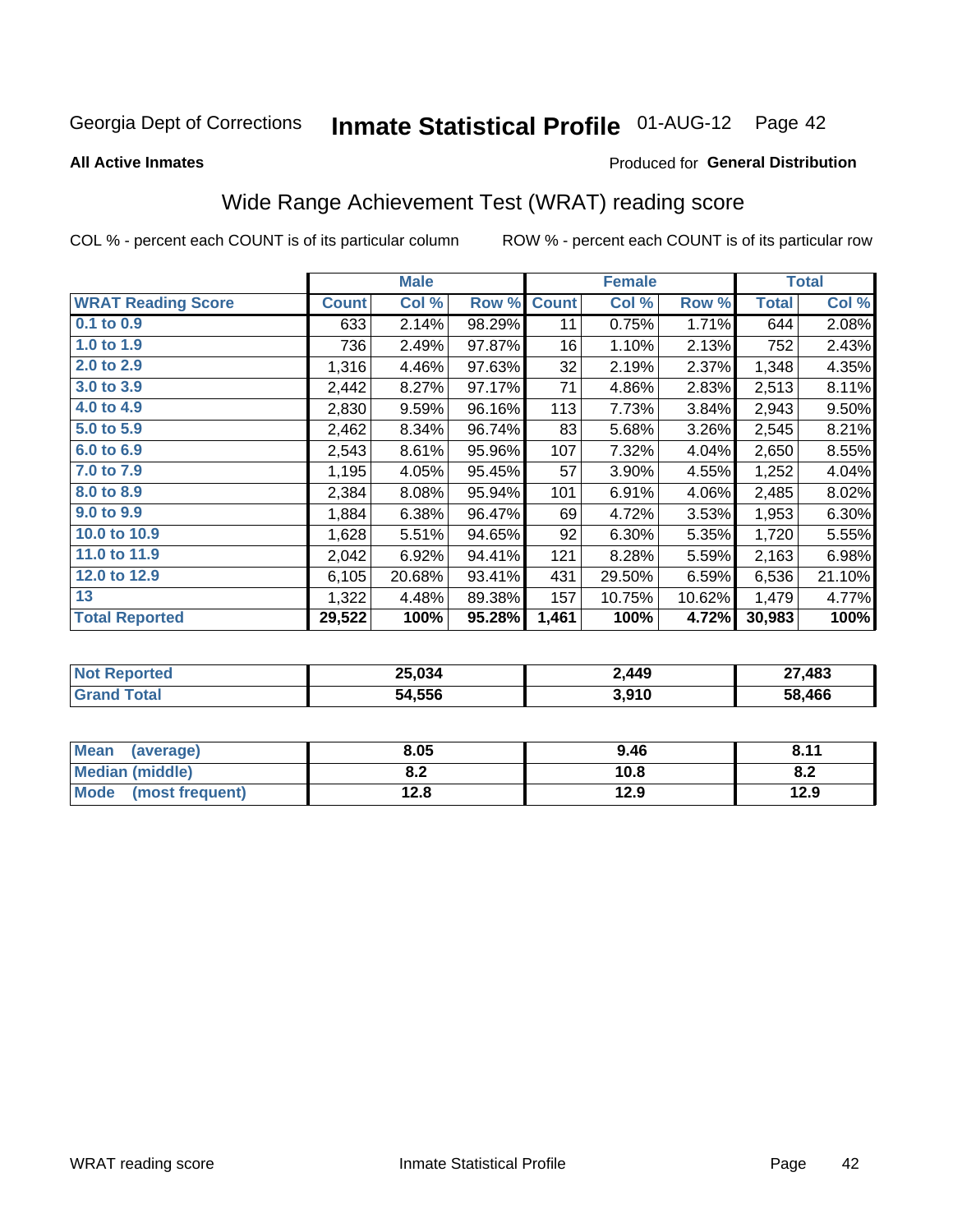# Inmate Statistical Profile 01-AUG-12 Page 43

**All Active Inmates** 

### Produced for General Distribution

# Wide Range Achievement Test (WRAT) math score

COL % - percent each COUNT is of its particular column

|                              |              | <b>Male</b> |        |              | <b>Female</b> |        |              | <b>Total</b> |
|------------------------------|--------------|-------------|--------|--------------|---------------|--------|--------------|--------------|
| <b>WRAT Mathematic Score</b> | <b>Count</b> | Col %       | Row %  | <b>Count</b> | Col %         | Row %  | <b>Total</b> | Col %        |
| 0.1 to 0.9                   | 92           | 0.31%       | 98.92% | 1            | 0.07%         | 1.08%  | 93           | 0.30%        |
| 1.0 to 1.9                   | 214          | 0.72%       | 97.72% | 5            | 0.34%         | 2.28%  | 219          | 0.71%        |
| 2.0 to 2.9                   | 714          | 2.42%       | 96.10% | 29           | 1.98%         | 3.90%  | 743          | 2.40%        |
| 3.0 to 3.9                   | 1,781        | 6.03%       | 97.06% | 54           | 3.70%         | 2.94%  | 1,835        | 5.92%        |
| 4.0 to 4.9                   | 3,497        | 11.84%      | 96.66% | 121          | 8.28%         | 3.34%  | 3,618        | 11.68%       |
| 5.0 to 5.9                   | 4,333        | 14.68%      | 96.35% | 164          | 11.23%        | 3.65%  | 4,497        | 14.51%       |
| 6.0 to 6.9                   | 6,553        | 22.19%      | 95.82% | 286          | 19.58%        | 4.18%  | 6,839        | 22.07%       |
| 7.0 to 7.9                   | 3,345        | 11.33%      | 96.07% | 137          | 9.38%         | 3.93%  | 3,482        | 11.24%       |
| 8.0 to 8.9                   | 2,548        | 8.63%       | 93.85% | 167          | 11.43%        | 6.15%  | 2,715        | 8.76%        |
| 9.0 to 9.9                   | 1,995        | 6.76%       | 94.42% | 118          | 8.08%         | 5.58%  | 2,113        | 6.82%        |
| 10.0 to 10.9                 | 927          | 3.14%       | 96.56% | 33           | 2.26%         | 3.44%  | 960          | 3.10%        |
| 11.0 to 11.9                 | 1,046        | 3.54%       | 91.67% | 95           | 6.50%         | 8.33%  | 1,141        | 3.68%        |
| 12.0 to 12.9                 | 2,321        | 7.86%       | 91.23% | 223          | 15.26%        | 8.77%  | 2,544        | 8.21%        |
| 13                           | 159          | 0.54%       | 85.03% | 28           | 1.92%         | 14.97% | 187          | 0.60%        |
| <b>Total Reported</b>        | 29,525       | 100%        | 95.28% | 1,461        | 100.0%        | 4.72%  | 30,986       | 100%         |

| <b>Reported</b><br>' Not | 25,031 | 2,449 | 27,480 |
|--------------------------|--------|-------|--------|
| <b>Total</b>             | 54,556 | 3,910 | 58,466 |

| <b>Mean</b><br>(average)       | 7.10 | 8.05 | 7.14 |
|--------------------------------|------|------|------|
| <b>Median (middle)</b>         | כ.ס  |      | o.o  |
| <b>Mode</b><br>(most frequent) | 6.9  | 12.9 | 6.9  |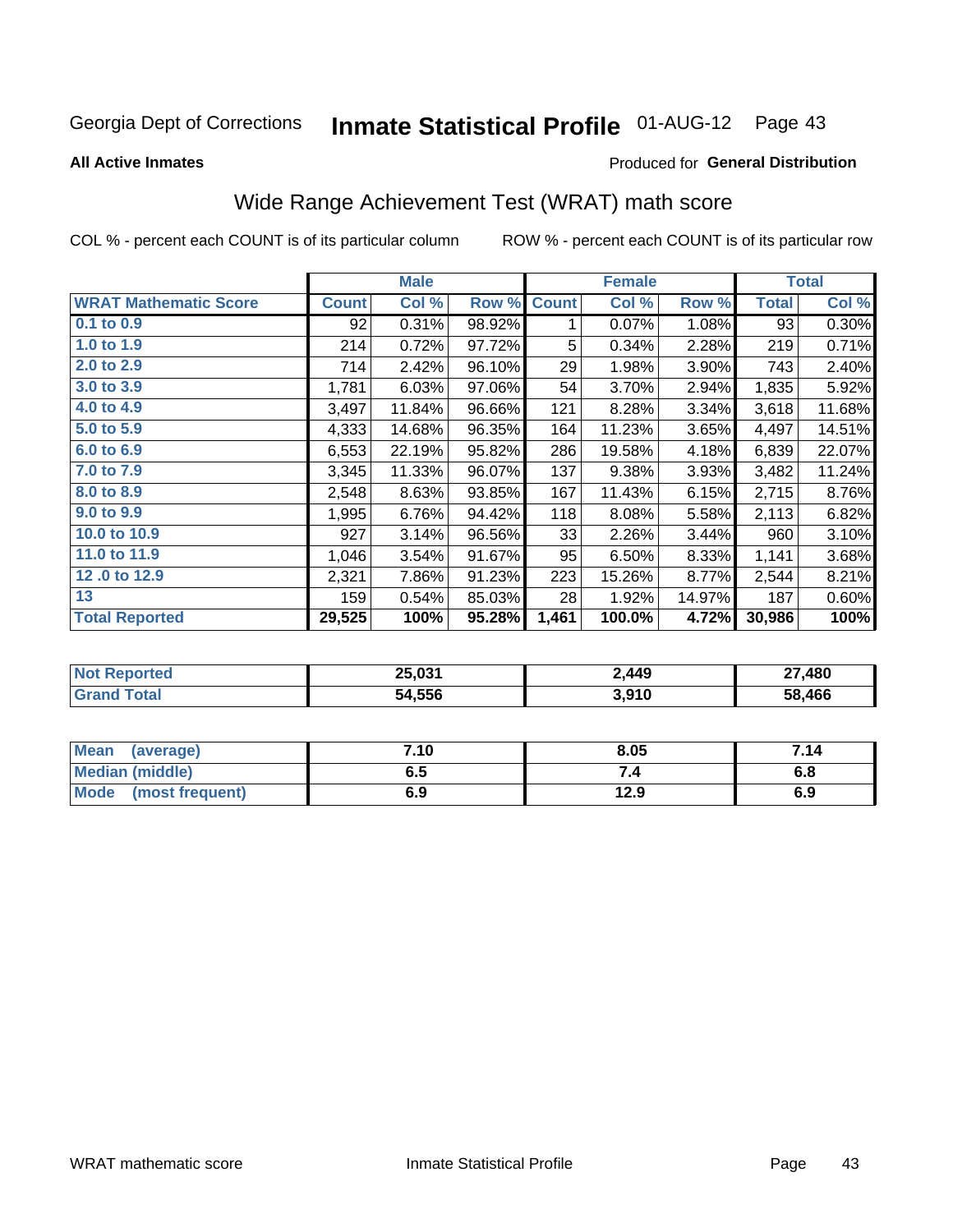#### **Inmate Statistical Profile 01-AUG-12** Page 44

**All Active Inmates** 

### Produced for General Distribution

# Wide Range Achievement Test (WRAT) spelling score

COL % - percent each COUNT is of its particular column

|                            |              | <b>Male</b> |        |              | <b>Female</b> |        |              | <b>Total</b> |
|----------------------------|--------------|-------------|--------|--------------|---------------|--------|--------------|--------------|
| <b>WRAT Spelling Score</b> | <b>Count</b> | Col %       | Row %  | <b>Count</b> | Col %         | Row %  | <b>Total</b> | Col %        |
| $0.1$ to $0.9$             | 673          | 2.28%       | 98.54% | 10           | 0.68%         | 1.46%  | 683          | 2.20%        |
| 1.0 to 1.9                 | 1,127        | 3.82%       | 98.77% | 14           | 0.96%         | 1.23%  | 1,141        | 3.68%        |
| 2.0 to 2.9                 | 1,898        | 6.43%       | 98.24% | 34           | 2.33%         | 1.76%  | 1,932        | 6.24%        |
| 3.0 to 3.9                 | 2,443        | 8.28%       | 98.11% | 47           | 3.22%         | 1.89%  | 2,490        | 8.04%        |
| 4.0 to 4.9                 | 2,476        | 8.39%       | 97.29% | 69           | 4.73%         | 2.71%  | 2,545        | 8.21%        |
| 5.0 to 5.9                 | 3,475        | 11.77%      | 96.72% | 118          | 8.08%         | 3.28%  | 3,593        | 11.60%       |
| 6.0 to 6.9                 | 3,117        | 10.56%      | 96.17% | 124          | 8.49%         | 3.83%  | 3,241        | 10.46%       |
| 7.0 to 7.9                 | 2,489        | 8.43%       | 94.96% | 132          | 9.04%         | 5.04%  | 2,621        | 8.46%        |
| 8.0 to 8.9                 | 2,322        | 7.87%       | 94.81% | 127          | 8.70%         | 5.19%  | 2,449        | 7.90%        |
| 9.0 to 9.9                 | 1,782        | 6.04%       | 95.50% | 84           | 5.75%         | 4.50%  | 1,866        | 6.02%        |
| 10.0 to 10.9               | 1,653        | 5.60%       | 95.55% | 77           | 5.27%         | 4.45%  | 1,730        | 5.58%        |
| 11.0 to 11.9               | 1,579        | 5.35%       | 93.38% | 112          | 7.67%         | 6.62%  | 1,691        | 5.46%        |
| 12.0 to 12.9               | 3,881        | 13.15%      | 90.38% | 413          | 28.29%        | 9.62%  | 4,294        | 13.86%       |
| 13                         | 607          | 2.06%       | 85.98% | 99           | 6.78%         | 14.02% | 706          | 2.28%        |
| <b>Total Reported</b>      | 29,522       | 100%        | 95.29% | 1,460        | 100%          | 4.71%  | 30,982       | 100%         |

| <b>Not Reported</b> | 25,034 | 2,450 | 27,484 |
|---------------------|--------|-------|--------|
| <b>Total</b>        | 54,556 | 3,910 | 58,466 |

| <b>Mean</b><br>(average)       | ר ה<br>.∠∠   | 9.27 | 7 22<br>∠د. ا               |
|--------------------------------|--------------|------|-----------------------------|
| Median (middle)                |              | 9.6  | <u>. . </u><br>$\mathbf{v}$ |
| <b>Mode</b><br>(most frequent) | 12 Q<br>12.J | 12.9 | 12.9                        |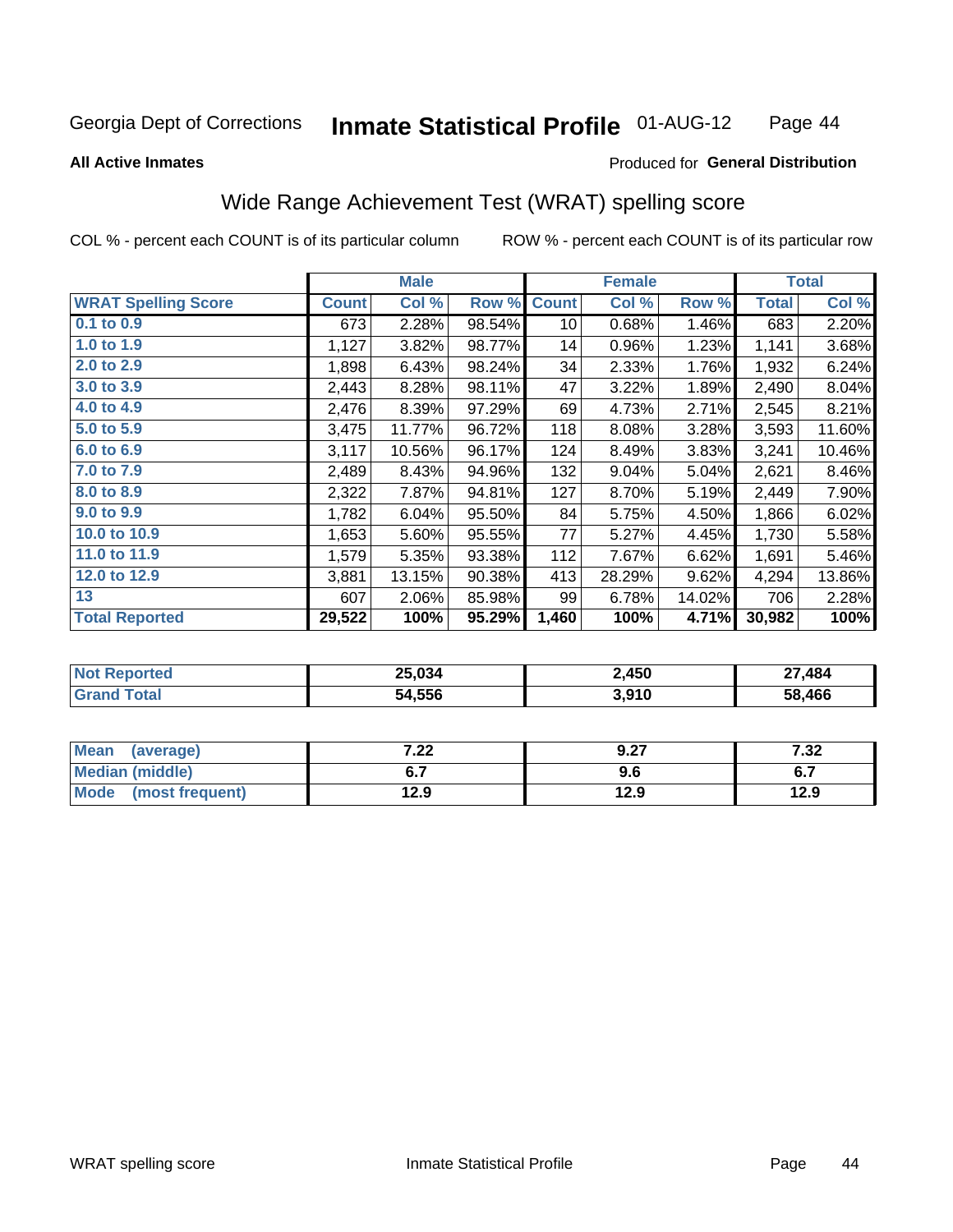## **All Active Inmates**

## Produced for General Distribution

## Scope of substance abuse - summary

COL % - percent each COUNT is of its particular column

|                        |              | <b>Male</b> |           |              | <b>Female</b> |       |              | <b>Total</b> |
|------------------------|--------------|-------------|-----------|--------------|---------------|-------|--------------|--------------|
| <b>Substance Abuse</b> | <b>Count</b> | Col %       | Row %     | <b>Count</b> | Col %         | Row % | <b>Total</b> | Col %        |
| <b>None</b>            | 39.694       | 72.76%      | 92.31%    | 3,306        | 84.55%        | 7.69% | 43,000       | 73.55%       |
| <b>Drugs only</b>      | 8.014        | 14.69%      | 94.47%    | 469          | 11.99%        | 5.53% | 8,483        | 14.51%       |
| <b>Alcohol only</b>    | .716         | 3.15%       | 98.23%    | 31           | 0.79%         | 1.77% | 1.747        | 2.99%        |
| Drugs and alcohol      | 5,132        | 9.41%       | 98.01%    | 104          | $2.66\%$      | 1.99% | 5,236        | 8.96%        |
| <b>Total Reported</b>  | 54,556       | 100%        | $93.31\%$ | 3,910        | 100%          | 6.69% | 58,466       | 100.0%       |

| <b>Not Reported</b> |        |       |        |
|---------------------|--------|-------|--------|
| <b>Grand Total</b>  | 54,556 | 3,910 | 58.466 |

|  | Mode<br>auenu | None | None | None |
|--|---------------|------|------|------|
|--|---------------|------|------|------|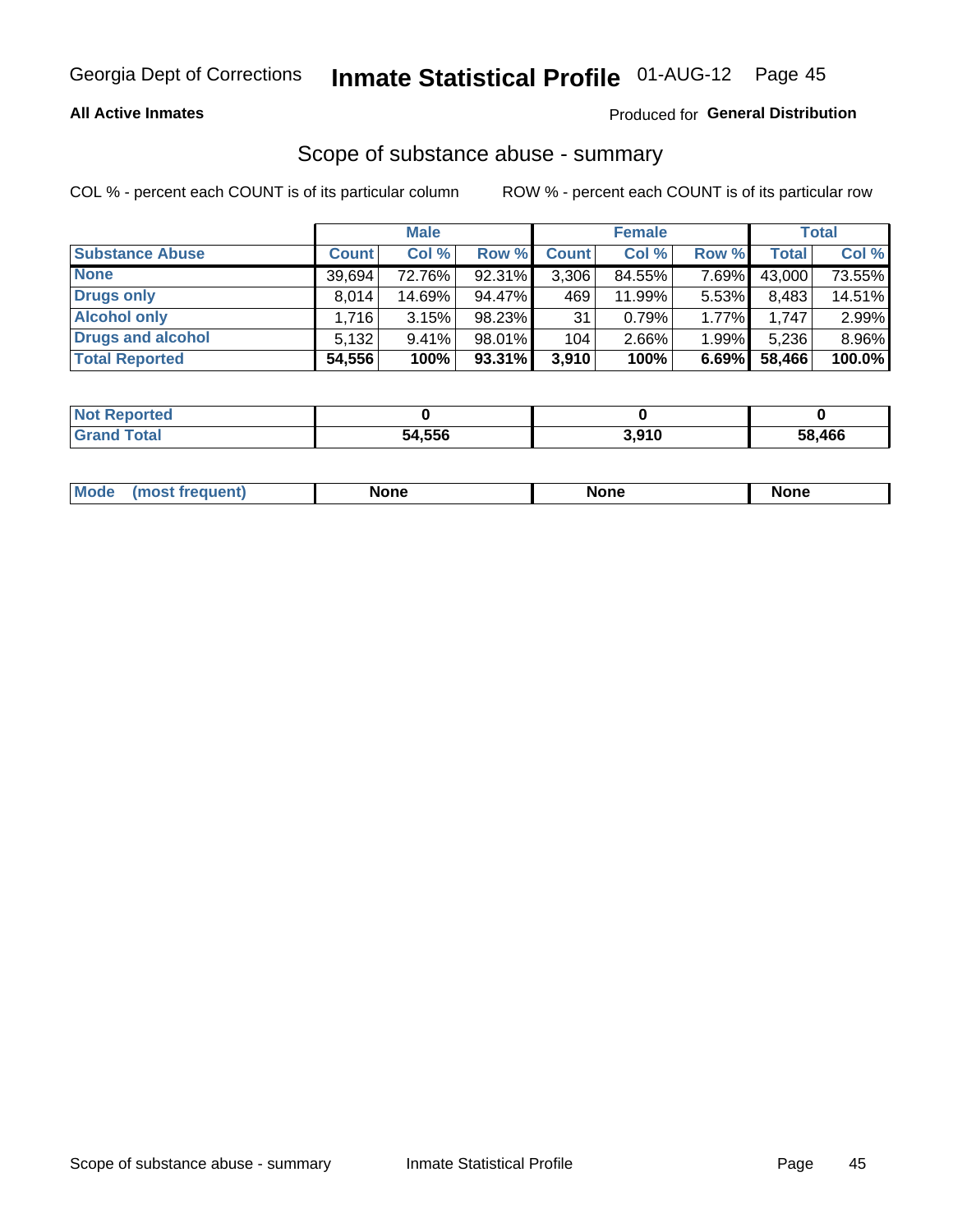## **All Active Inmates**

## **Produced for General Distribution**

## Scope of substance abuse - detail

COL % - percent each COUNT is of its particular column

|                                      |              | <b>Male</b> |         |              | <b>Female</b> |        |              | <b>Total</b> |
|--------------------------------------|--------------|-------------|---------|--------------|---------------|--------|--------------|--------------|
| <b>Substance Abuse</b>               | <b>Count</b> | Col %       | Row %   | <b>Count</b> | Col %         | Row %  | <b>Total</b> | Col %        |
| No drug or alcohol problems          | 39,694       | 72.76%      | 92.31%  | 3,306        | 84.55%        | 7.69%  | 43,000       | 73.55%       |
| Drug addiction but no alcohol        | 138          | 0.25%       | 89.61%  | 16           | 0.41%         | 10.39% | 154          | 0.26%        |
| <b>Drug addiction and alcohol</b>    | 69           | 0.13%       | 98.57%  |              | 0.03%         | 1.43%  | 70           | 0.12%        |
| <b>labuse</b>                        |              |             |         |              |               |        |              |              |
| <b>Drug addiction and alcoholism</b> | 54           | 0.10%       | 100.00% |              |               |        | 54           | 0.09%        |
| No drug problem but alcohol          | 1,425        | 2.61%       | 99.10%  | 13           | 0.33%         | 0.90%  | 1,438        | 2.46%        |
| <b>labuse</b>                        |              |             |         |              |               |        |              |              |
| No drug problem but alcoholism       | 291          | 0.53%       | 94.17%  | 18           | 0.46%         | 5.83%  | 309          | 0.53%        |
| Drug experiment but no alcohol       | 4,026        | 7.38%       | 96.97%  | 126          | 3.22%         | 3.03%  | 4,152        | 7.10%        |
| <b>Drug experiment &amp; alcohol</b> | 823          | 1.51%       | 98.68%  | 11           | 0.28%         | 1.32%  | 834          | 1.43%        |
| <b>labuse</b>                        |              |             |         |              |               |        |              |              |
| Drug experiment & alcoholism         | 265          | 0.49%       | 96.01%  | 11           | 0.28%         | 3.99%  | 276          | 0.47%        |
| Drug abuse but no alcohol            | 3,850        | 7.06%       | 92.17%  | 327          | 8.36%         | 7.83%  | 4,177        | 7.14%        |
| Drug abuse and alcohol abuse         | 3,305        | 6.06%       | 98.75%  | 42           | 1.07%         | 1.25%  | 3,347        | 5.72%        |
| <b>Drug abuse and alcoholism</b>     | 616          | 1.13%       | 94.05%  | 39           | 1.00%         | 5.95%  | 655          | 1.12%        |
| <b>Total Reported</b>                | 54,556       | 100%        | 93.31%  | 3,910        | 100%          | 6.69%  | 58,466       | 100%         |

| oorted<br><b>NOT</b> |        |       |        |
|----------------------|--------|-------|--------|
| <b>otal</b>          | 54,556 | 3,910 | 58,466 |

| Mode (most frequent) | No drug or alcohol problems No drug or alcohol problems No drug or alcohol |          |
|----------------------|----------------------------------------------------------------------------|----------|
|                      |                                                                            | problems |
|                      |                                                                            |          |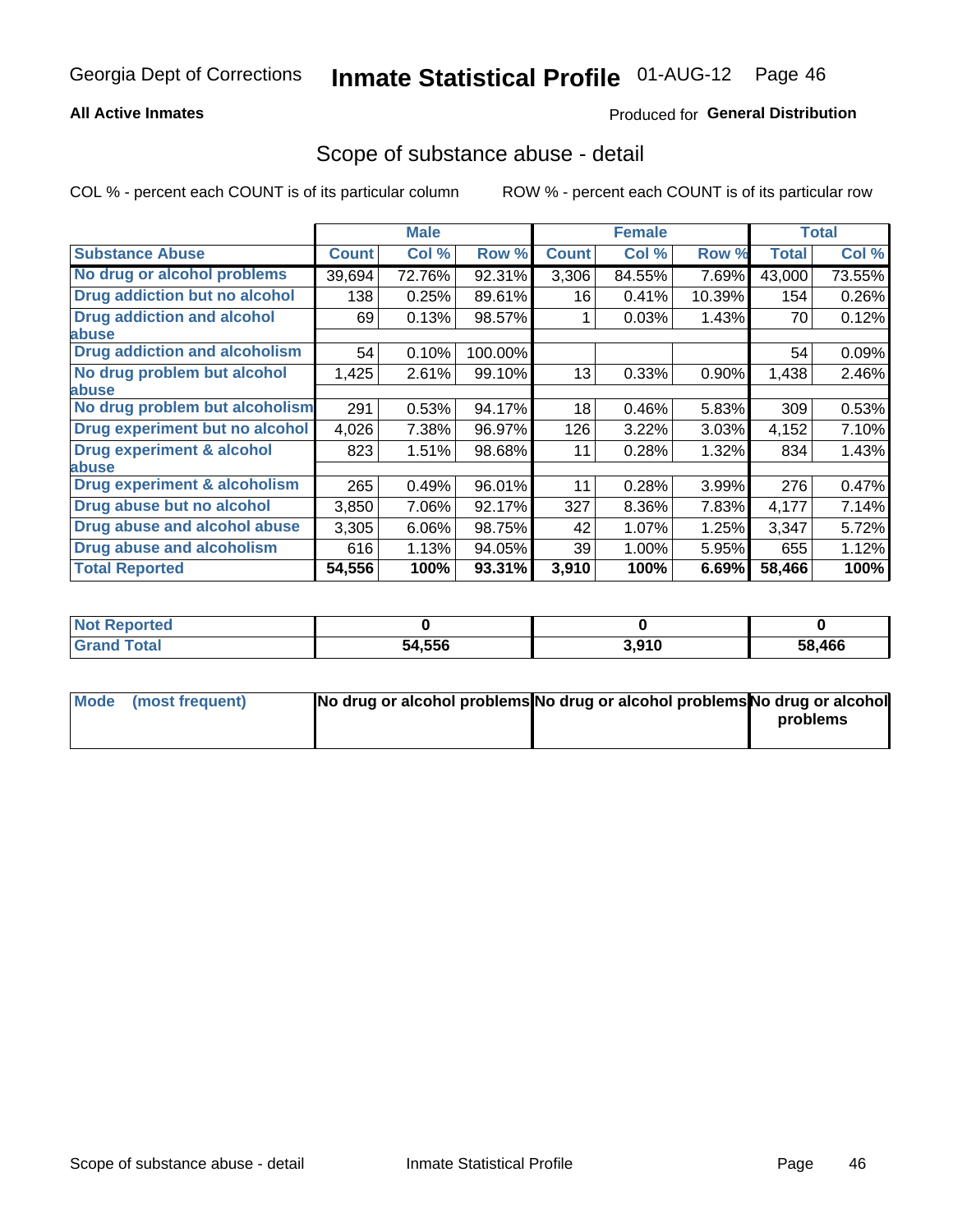# Inmate Statistical Profile 01-AUG-12 Page 47

### **All Active Inmates**

## Produced for General Distribution

# Current / last mental health treatment level

COL % - percent each COUNT is of its particular column

|                                    |              | <b>Male</b> |         |              | <b>Female</b> |        |              | <b>Total</b> |
|------------------------------------|--------------|-------------|---------|--------------|---------------|--------|--------------|--------------|
| <b>Mental Health Treatment Lev</b> | <b>Count</b> | Col%        | Row %   | <b>Count</b> | Col %         | Row %  | <b>Total</b> | Col %        |
| 1 No problem at current time       | 7,636        | 49.88%      | 90.88%  | 766          | 30.64%        | 9.12%  | 8,402        | 47.18%       |
| 2 Receiving outpatient             | 5,523        | 36.08%      | 76.64%  | 1,683        | 67.32%        | 23.36% | 7,206        | 40.46%       |
| <b>Treatment</b>                   |              |             |         |              |               |        |              |              |
| 3 Inpatient, moderate              | 1,766        | 11.54%      | 98.00%  | 36           | 1.44%         | 2.00%  | 1,802        | 10.12%       |
| Treatment                          |              |             |         |              |               |        |              |              |
| 4 Inpatient, intensive             | 351          | 2.29%       | 95.90%  | 15           | 0.60%         | 4.10%  | 366          | 2.06%        |
| <b>Treatment</b>                   |              |             |         |              |               |        |              |              |
| <b>5 Undergoing crisis</b>         | 26           | 0.17%       | 100.00% |              |               |        | 26           | 0.15%        |
| <b>stabilization</b>               |              |             |         |              |               |        |              |              |
| <b>6 Hospital for criminally</b>   | 6            | 0.04%       | 100.00% |              |               |        | 6            | 0.03%        |
| <b>Tinsane</b>                     |              |             |         |              |               |        |              |              |
| <b>Total Evaluated</b>             | 15,308       | 100%        | 85.96%  | 2,500        | 100%          | 14.04% | 17,808       | 100%         |

| Never had MH evaluation | 39,248 | .410، | 40,658 |
|-------------------------|--------|-------|--------|
| <b>Grand Total</b>      | 54,556 | 3,910 | 58,466 |

| Median (middle) | <b>Receiving outpatient</b><br>treatment | <b>Receiving outpatient</b><br>treatment | <b>Receiving</b><br>outpatient<br>treatment |  |  |
|-----------------|------------------------------------------|------------------------------------------|---------------------------------------------|--|--|
| <b>Mode</b>     | No problem at current time               | <b>Receiving outpatient</b>              | No problem at                               |  |  |
| (most frequent) |                                          | treatment                                | current time                                |  |  |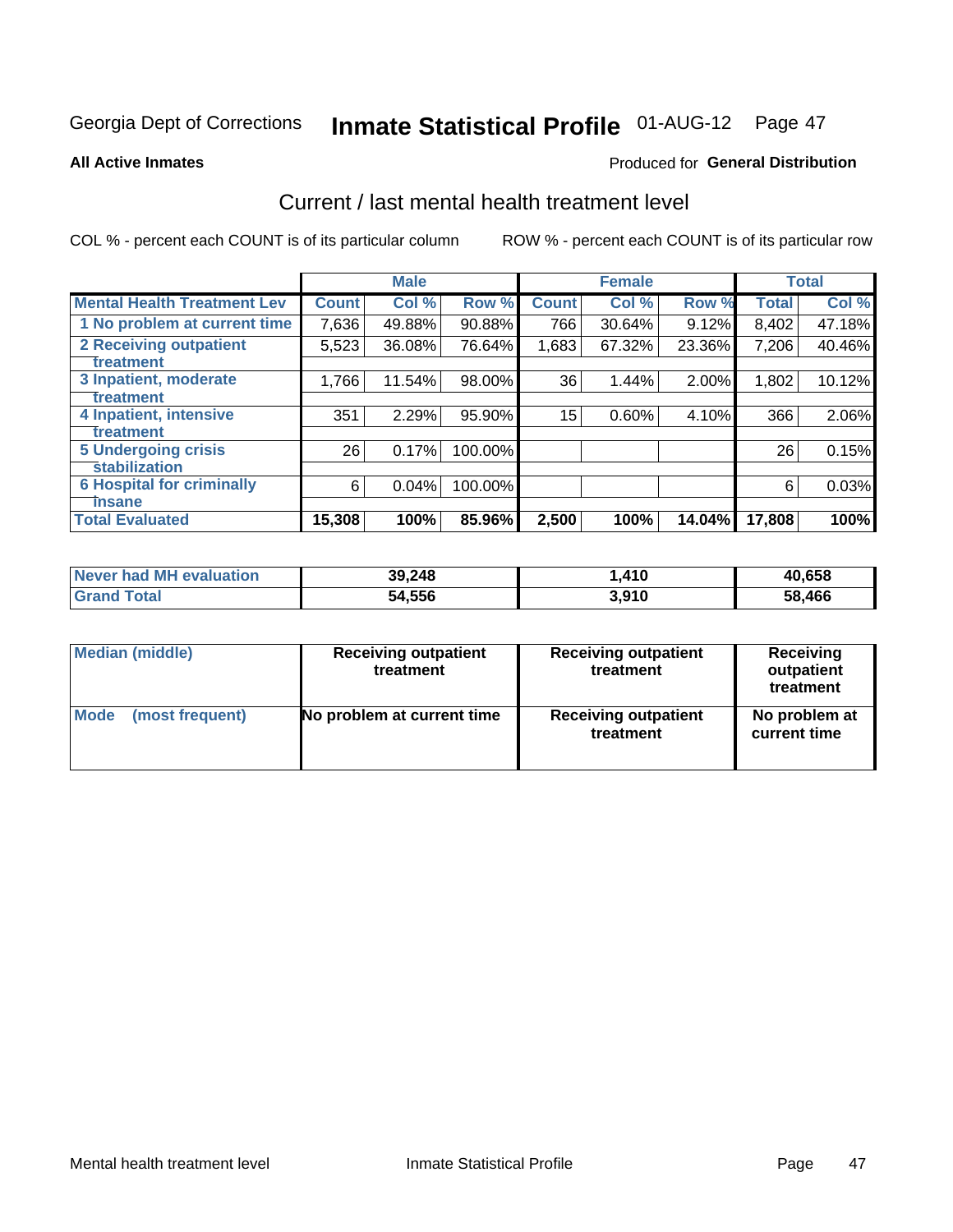## **All Active Inmates**

## Produced for General Distribution

# PULHESDWIT medical scale - 'P' overall condition ('P'hysical)

COL % - percent each COUNT is of its particular column

|                                  |                 | <b>Male</b> |         |              | <b>Female</b> |         |              | <b>Total</b> |
|----------------------------------|-----------------|-------------|---------|--------------|---------------|---------|--------------|--------------|
| <b>P' Overall Condition</b>      | <b>Count</b>    | Col %       | Row %   | <b>Count</b> | Col %         | Row %   | <b>Total</b> | Col %        |
| 1 No medical illness             | 36,352          | 74.62%      | 94.79%  | 897. ا       | 58.05%        | 5.21%   | 38,349       | 73.53%       |
| 2 Well-controlled chronic        | 11,173          | 22.94%      | 89.36%  | 1,331        | 38.69%        | 10.64%  | 12,504       | 23.98%       |
| <b>illness</b>                   |                 |             |         |              |               |         |              |              |
| 3 Poorly-controlled chronic      | 1,090           | 2.24%       | 95.78%  | 48           | 1.40%         | 4.22%   | 1,138        | 2.18%        |
| <b>illness</b>                   |                 |             |         |              |               |         |              |              |
| 4 Significant problems requiring | 90 <sup>°</sup> | 0.18%       | 89.11%  | 11           | 0.32%         | 10.89%  | 101          | 0.19%        |
| special housing                  |                 |             |         |              |               |         |              |              |
| 5 Terminal illness, < 6 months   | 8               | 0.02%       | 100.00% |              |               |         | 8            | 0.02%        |
| to live                          |                 |             |         |              |               |         |              |              |
| 6 Inmate is pregnant             |                 |             |         | 53           | 1.54%         | 100.00% | 53           | 0.10%        |
| <b>Total Reported</b>            | 48,713          | 100%        | 93.40%  | 3,440        | 100%          | 6.60%   | 52,153       | 100%         |

| rtea | 5,843       | 170<br>$+10$ | 0.40<br>0.J I J |
|------|-------------|--------------|-----------------|
|      | ,556<br>-54 | .910         | 58,466          |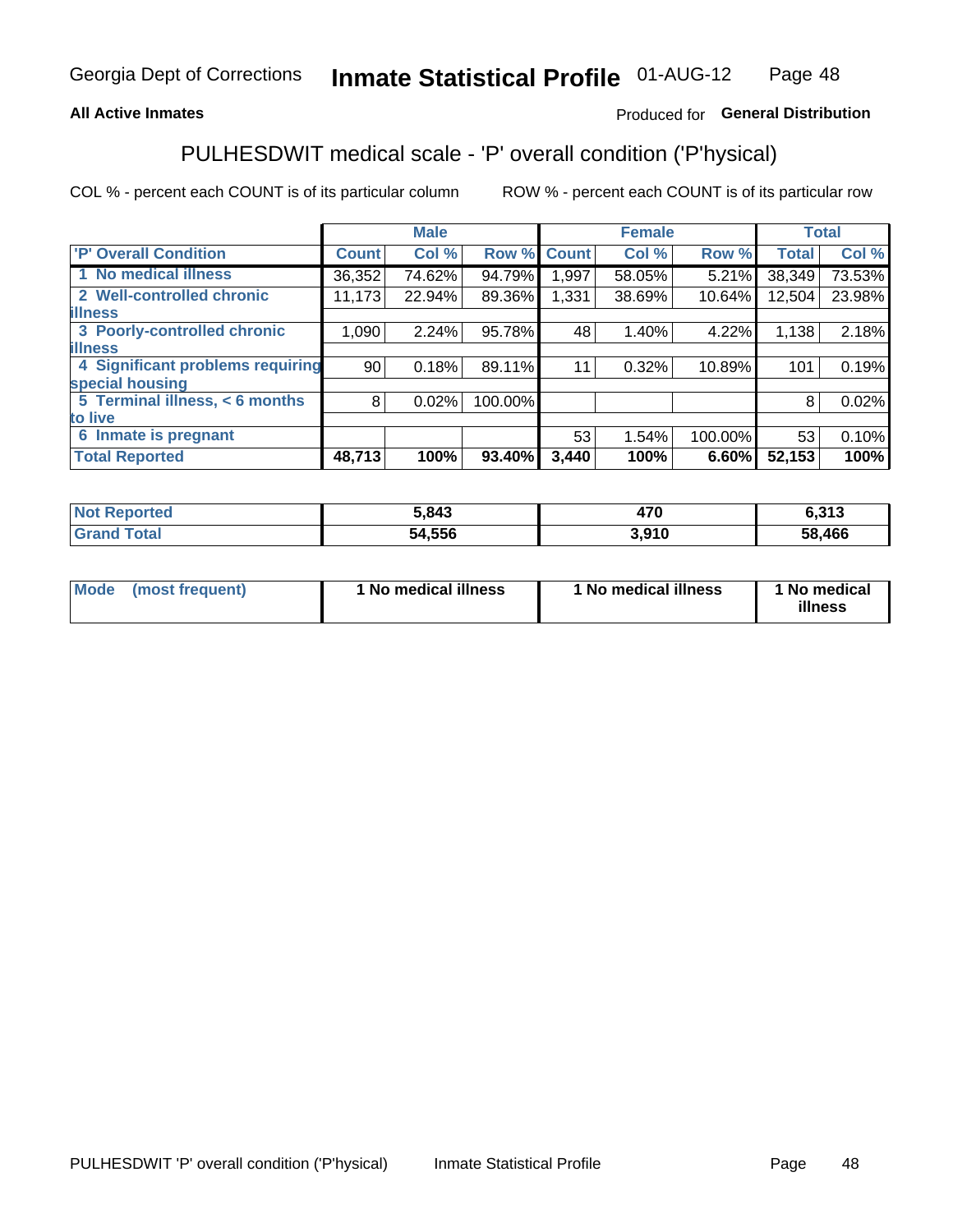## **All Active Inmates**

## Produced for General Distribution

# PULHESDWIT medical scale - 'U' upper body

COL % - percent each COUNT is of its particular column

|                              |              | <b>Male</b> |         |              | <b>Female</b> |       |              | <b>Total</b> |
|------------------------------|--------------|-------------|---------|--------------|---------------|-------|--------------|--------------|
| <b>U' Upper Body</b>         | <b>Count</b> | Col %       | Row %   | <b>Count</b> | Col %         | Row % | <b>Total</b> | Col %        |
| 1 Upper bones, joints,       | 46,445       | 95.48%      | 93.45%  | 3,256        | 94.71%        | 6.55% | 49,701       | 95.43%       |
| muscles all OK               |              |             |         |              |               |       |              |              |
| 2 One or both arms minimally | 1,856        | 3.82%       | 91.88%  | 164          | 4.77%         | 8.12% | 2,020        | 3.88%        |
| limited                      |              |             |         |              |               |       |              |              |
| 3 One or both arms           | 295          | 0.61%       | 95.16%  | 15           | 0.44%         | 4.84% | 310          | 0.60%        |
| <b>moderately limited</b>    |              |             |         |              |               |       |              |              |
| 4 One arm disabled,          | 42           | 0.09%       | 93.33%  | 3            | 0.09%         | 6.67% | 45           | 0.09%        |
| paralyzed, or amputated      |              |             |         |              |               |       |              |              |
| 5 Both arms disabled,        | 7            | 0.01%       | 100.00% |              |               |       | ⇁            | 0.01%        |
| paralyzed, or amputated      |              |             |         |              |               |       |              |              |
| <b>Total Reported</b>        | 48,645       | 100%        | 93.40%  | 3,438        | 100%          | 6.60% | 52,083       | 100.0%       |

| <b>Not Reported</b>          | : 044<br><b>VOI.</b> | ---<br>41 L | 6,383  |
|------------------------------|----------------------|-------------|--------|
| <b>Total</b><br><b>Grand</b> | 54,556               | 3,910       | 58,466 |

| Mode (most frequent) | 1 Upper bones, joints,<br>muscles all OK | 1 Upper bones, joints,<br>muscles all OK | 1 Upper bones,<br>joints, muscles all<br>ΟK |
|----------------------|------------------------------------------|------------------------------------------|---------------------------------------------|
|----------------------|------------------------------------------|------------------------------------------|---------------------------------------------|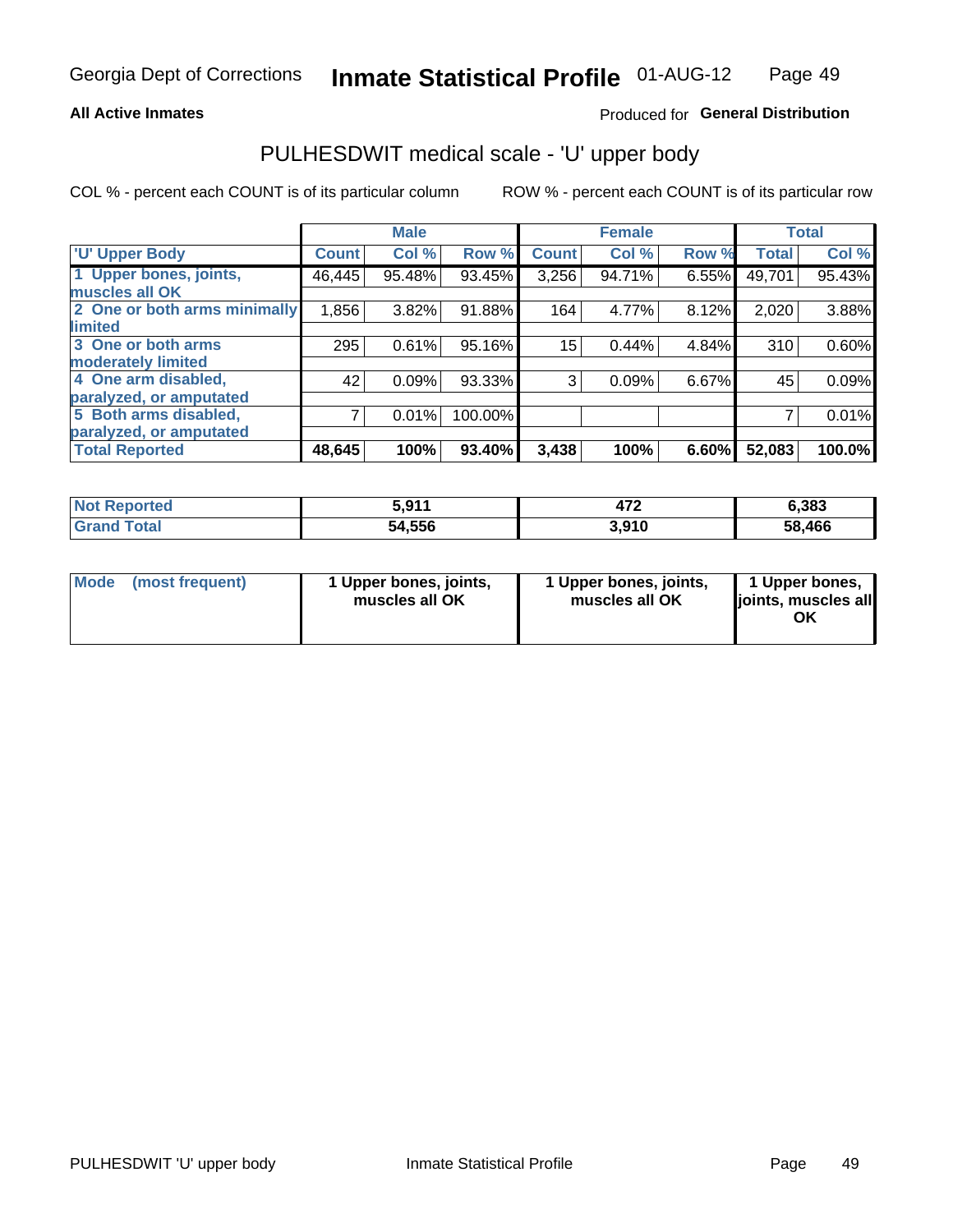## **All Active Inmates**

## Produced for General Distribution

## PULHESDWIT medical scale - 'L' lower body

COL % - percent each COUNT is of its particular column

|                                |              | <b>Male</b> |        |              | <b>Female</b> |        |                   | <b>Total</b> |
|--------------------------------|--------------|-------------|--------|--------------|---------------|--------|-------------------|--------------|
| 'L' Lower Body                 | <b>Count</b> | Col %       | Row %  | <b>Count</b> | Col %         | Row %  | <b>Total</b>      | Col %        |
| 1 Lower bones, joints,         | 43,105       | 88.61%      | 93.84% | 2,831        | 82.34%        | 6.16%  | 45,936            | 88.20%       |
| muscles all OK                 |              |             |        |              |               |        |                   |              |
| 2 One or both legs minimally   | 4,717        | 9.70%       | 89.08% | 578          | 16.81%        | 10.92% | 5,295             | 10.17%       |
| limited                        |              |             |        |              |               |        |                   |              |
| 3 One or both legs             | 699          | 1.44%       | 96.95% | 22           | 0.64%         | 3.05%  | 721               | 1.38%        |
| moderately limited             |              |             |        |              |               |        |                   |              |
| 4 One leg disabled, paralyzed, | 112          | 0.23%       | 94.92% | 6            | 0.17%         | 5.08%  | 118               | 0.23%        |
| or amputated                   |              |             |        |              |               |        |                   |              |
| 5 Both legs disabled,          | 11           | 0.02%       | 91.67% |              | 0.03%         | 8.33%  | $12 \overline{ }$ | 0.02%        |
| paralyzed, or amputated        |              |             |        |              |               |        |                   |              |
| <b>Total Reported</b>          | 48,644       | 100%        | 93.40% | 3,438        | 100%          | 6.60%  | 52,082            | 100%         |

| <b>Not Reported</b>   | ະ ດ1 າ<br>J.J I 4 | ---<br>41 L | 6,384  |
|-----------------------|-------------------|-------------|--------|
| <b>Total</b><br>Grand | 54,556            | 3,910       | 58,466 |

| Mode | (most frequent) | 1 Lower bones, joints,<br>muscles all OK | I Lower bones, joints,<br>muscles all OK | 1 Lower bones,<br>joints, muscles all<br>ΟK |
|------|-----------------|------------------------------------------|------------------------------------------|---------------------------------------------|
|------|-----------------|------------------------------------------|------------------------------------------|---------------------------------------------|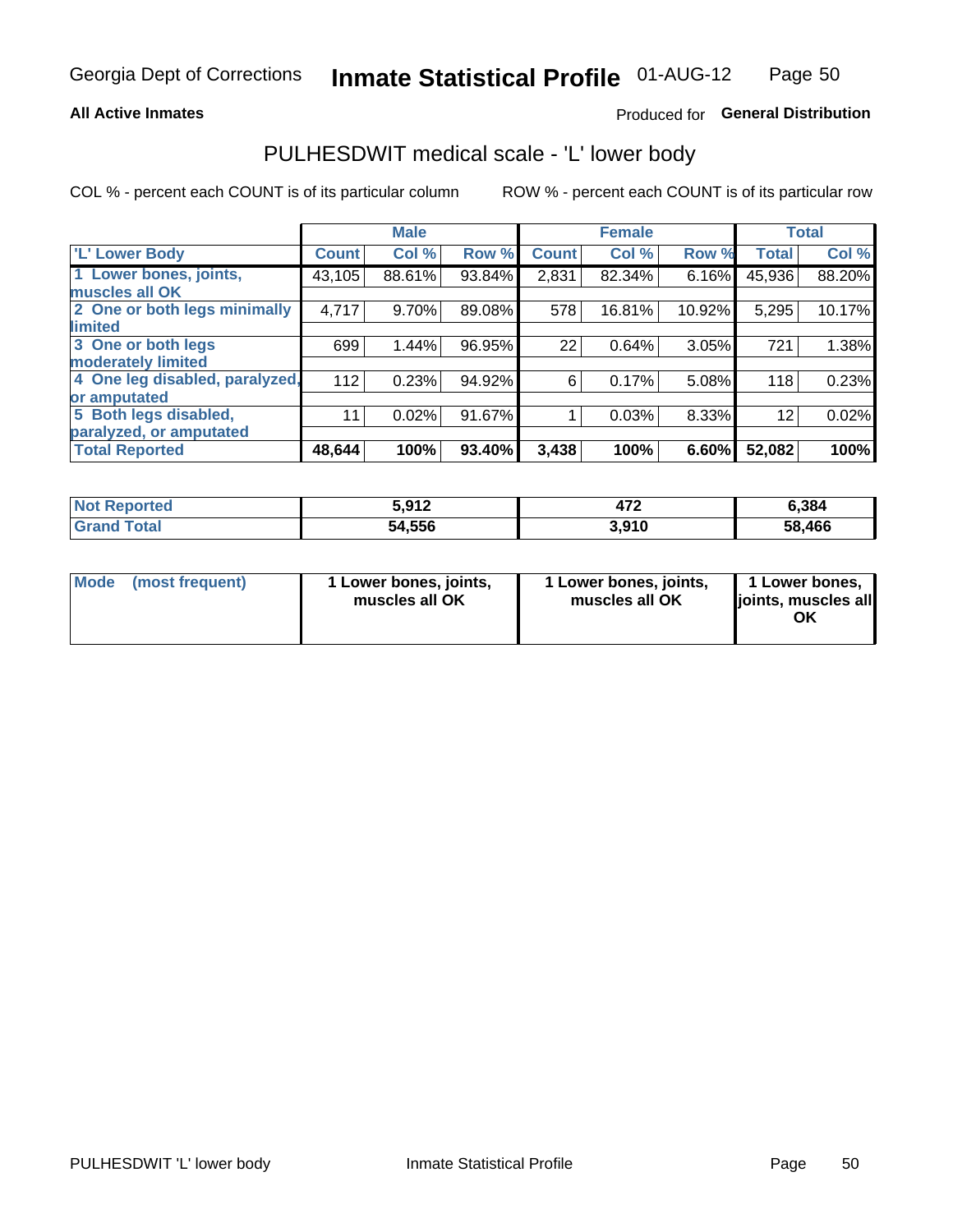## **All Active Inmates**

## Produced for General Distribution

## PULHESDWIT medical scale - 'H' hearing

COL % - percent each COUNT is of its particular column

|                                |                 | <b>Male</b> |                    |       | <b>Female</b> |       | <b>Total</b> |        |
|--------------------------------|-----------------|-------------|--------------------|-------|---------------|-------|--------------|--------|
| <b>'H' Hearing</b>             | <b>Count</b>    | Col %       | <b>Row % Count</b> |       | Col %         | Row % | <b>Total</b> | Col %  |
| 1 Normal hearing both ears     | 48,017          | 98.73%      | 93.39%             | 3,398 | 98.89%        | 6.61% | 51,415       | 98.74% |
| 2 Some loss in one ear with    | 488             | 1.00%       | 93.85%             | 32    | 0.93%         | 6.15% | 520          | 1.00%  |
| other OK, or mild loss in both |                 |             |                    |       |               |       |              |        |
| 3 Total loss in one ear with   | 96              | 0.20%       | 96.00%             | 4     | 0.12%         | 4.00% | 100          | 0.19%  |
| mild loss in other             |                 |             |                    |       |               |       |              |        |
| 4 Severe loss in both ears     | 21              | 0.04%       | 95.45%             |       | 0.03%         | 4.55% | 22           | 0.04%  |
| 5 Total loss in both ears,     | 12 <sub>1</sub> | 0.02%       | 92.31%             |       | 0.03%         | 7.69% | 13           | 0.02%  |
| requiring special housing      |                 |             |                    |       |               |       |              |        |
| <b>Total Reported</b>          | 48,634          | 100%        | 93.40%             | 3,436 | 100%          | 6.60% | 52,070       | 100%   |

| <b>Not Reno</b><br><b>ported</b> | 5,922  |                | 6.396  |
|----------------------------------|--------|----------------|--------|
| Total                            | 54,556 | 2010<br>ง.ง เบ | 58,466 |

| Mode (most frequent) | 1 Normal hearing both ears 11 Normal hearing both ears 1 Normal hearing | both ears |
|----------------------|-------------------------------------------------------------------------|-----------|
|                      |                                                                         |           |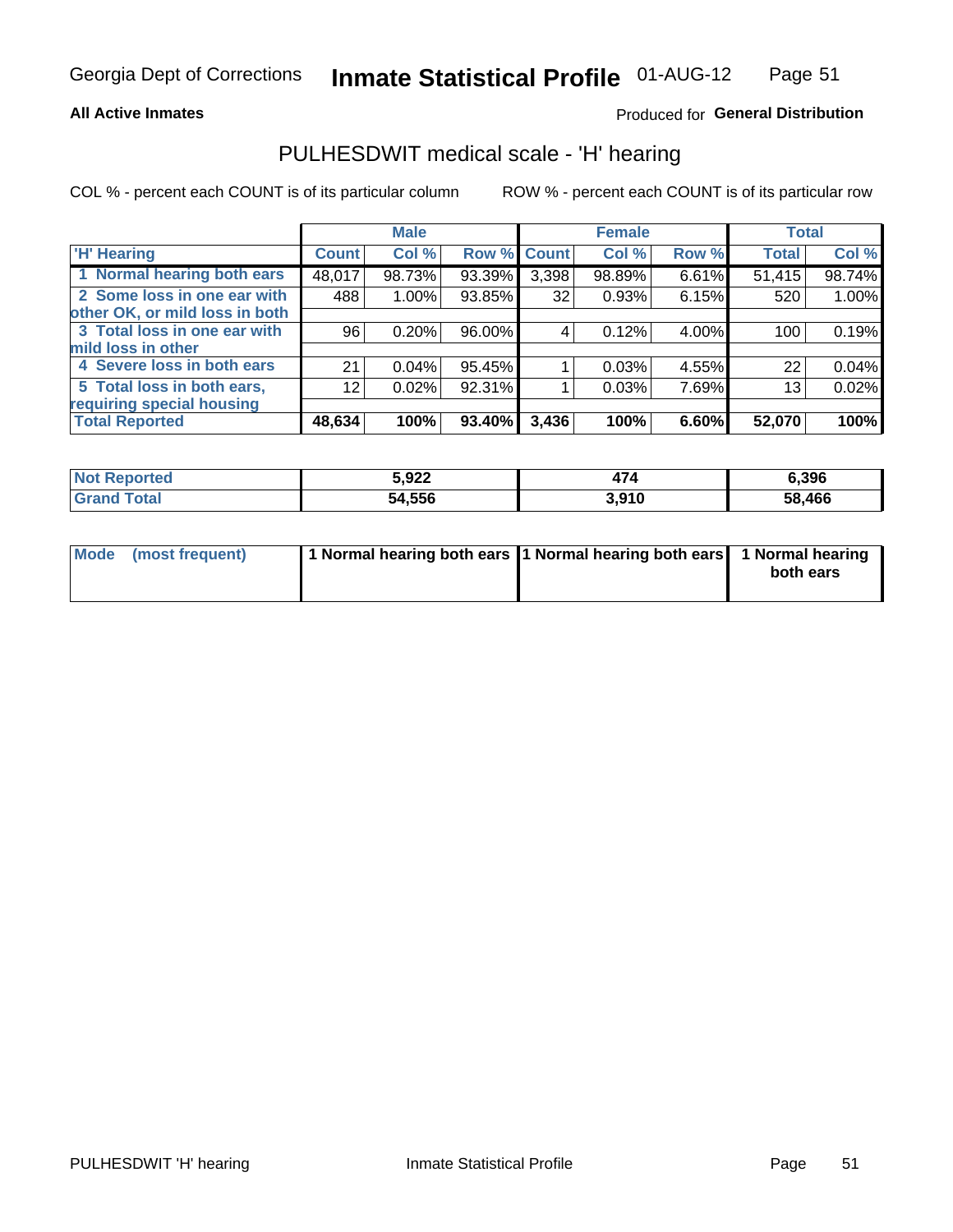## **All Active Inmates**

## Produced for General Distribution

## PULHESDWIT medical scale - 'E' vision

COL % - percent each COUNT is of its particular column

|                                 |              | <b>Male</b> |        |              | <b>Female</b> |        |              | <b>Total</b> |
|---------------------------------|--------------|-------------|--------|--------------|---------------|--------|--------------|--------------|
| <b>E' Vision</b>                | <b>Count</b> | Col %       | Row %  | <b>Count</b> | Col %         | Row %  | <b>Total</b> | Col %        |
| 1 Correctable to 20/40 in both  | 38,542       | 80.74%      | 95.61% | 1.769        | 51.57%        | 4.39%  | 40,311       | 78.78%       |
| eyes                            |              |             |        |              |               |        |              |              |
| 2 Correctable to 20/70 in one   | 8,159        | 17.09%      | 83.91% | 1,564        | 45.60%        | 16.09% | 9,723        | 19.00%       |
| eye, may be blind in other      |              |             |        |              |               |        |              |              |
| 3 Correctable to 20/200 in one  | 899          | 1.88%       | 90.90% | 90           | 2.62%         | 9.10%  | 989          | 1.93%        |
| eye, may be blind in other      |              |             |        |              |               |        |              |              |
| 4 One eye not correctable to    | 125          | 0.26%       | 95.42% | 6            | 0.17%         | 4.58%  | 131          | 0.26%        |
| 20/200, other may be blind      |              |             |        |              |               |        |              |              |
| 5 Blind in both eyes, requiring | 12           | 0.03%       | 92.31% |              | 0.03%         | 7.69%  | 13           | 0.03%        |
| special housing                 |              |             |        |              |               |        |              |              |
| <b>Total Reported</b>           | 47,737       | 100%        | 93.30% | 3,430        | 100%          | 6.70%  | 51,167       | 100%         |

| <b>Not Reported</b> | 6,819  | 480   | 7,299  |
|---------------------|--------|-------|--------|
| Гоtа                | 54,556 | 3,910 | 58,466 |

| Mode (most frequent) | 1 Correctable to 20/40 in both<br>eves | 1 Correctable to 20/40 in   1 Correctable to  <br>both eves | 20/40 in both eyes |
|----------------------|----------------------------------------|-------------------------------------------------------------|--------------------|
|                      |                                        |                                                             |                    |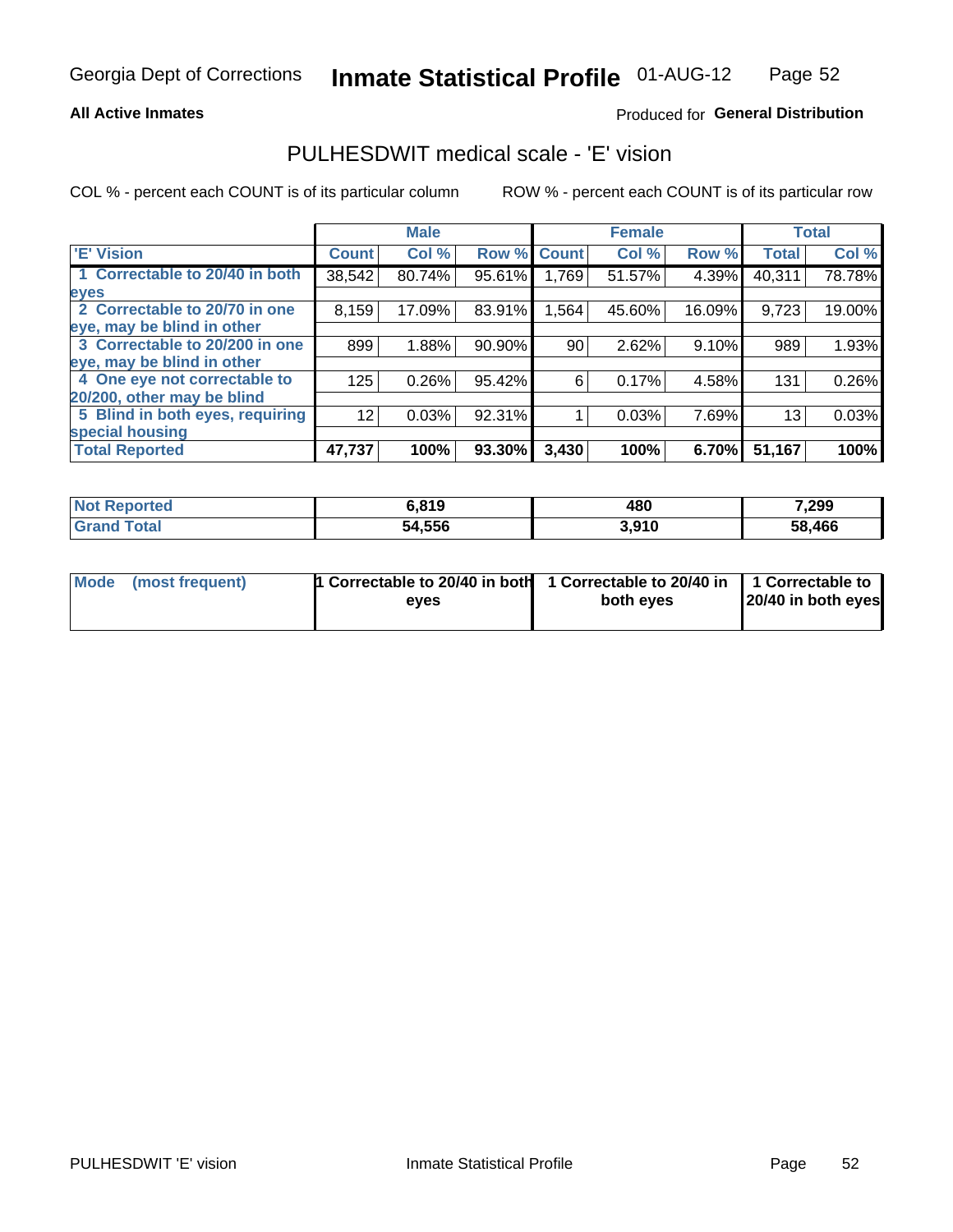## **All Active Inmates**

## Produced for General Distribution

# PULHESDWIT medical scale - 'S' pSychiatric

COL % - percent each COUNT is of its particular column

|                                        |              | <b>Male</b> |        |              | <b>Female</b> |        |              | <b>Total</b> |
|----------------------------------------|--------------|-------------|--------|--------------|---------------|--------|--------------|--------------|
| 'S' pSychiatric                        | <b>Count</b> | Col %       | Row %  | <b>Count</b> | Col %         | Row %  | <b>Total</b> | Col %        |
| 1 No impairment or disorders           | 41,380       | 86.38%      | 95.58% | 1,914        | 56.85%        | 4.42%  | 43,294       | 84.44%       |
| 2 Stable, or in remission, or          | 5,043        | 10.53%      | 77.86% | 1,434        | 42.59%        | 22.14% | 6,477        | 12.63%       |
| mild impairment or retardation         |              |             |        |              |               |        |              |              |
| 3 Requires moderate inpatient          | 1,247        | 2.60%       | 98.89% | 14           | 0.42%         | 1.11%  | 1,261        | 2.46%        |
| treatment                              |              |             |        |              |               |        |              |              |
| 4 Requires intensive inpatient         | 218          | 0.46%       | 98.20% |              | 0.12%         | 1.80%  | 222          | 0.43%        |
| treatment                              |              |             |        |              |               |        |              |              |
| <b>5 Requires Crisis Stabilization</b> | 19           | 0.04%       | 95.00% |              | 0.03%         | 5.00%  | 20           | 0.04%        |
| Unit (CSU) inpatient care              |              |             |        |              |               |        |              |              |
| <b>Total Reported</b>                  | 47,907       | 100%        | 93.43% | 3,367        | 100%          | 6.57%  | 51,274       | 100%         |

| <b>Not Reported</b> | 6,649  | 543   | 7,192  |
|---------------------|--------|-------|--------|
| Total<br>' Grand    | 54,556 | 3,910 | 58,466 |

| Mode            | <b>1 No impairment or disorders</b> | 1 No impairment or | 1 No impairment or |
|-----------------|-------------------------------------|--------------------|--------------------|
| (most frequent) |                                     | disorders          | disorders          |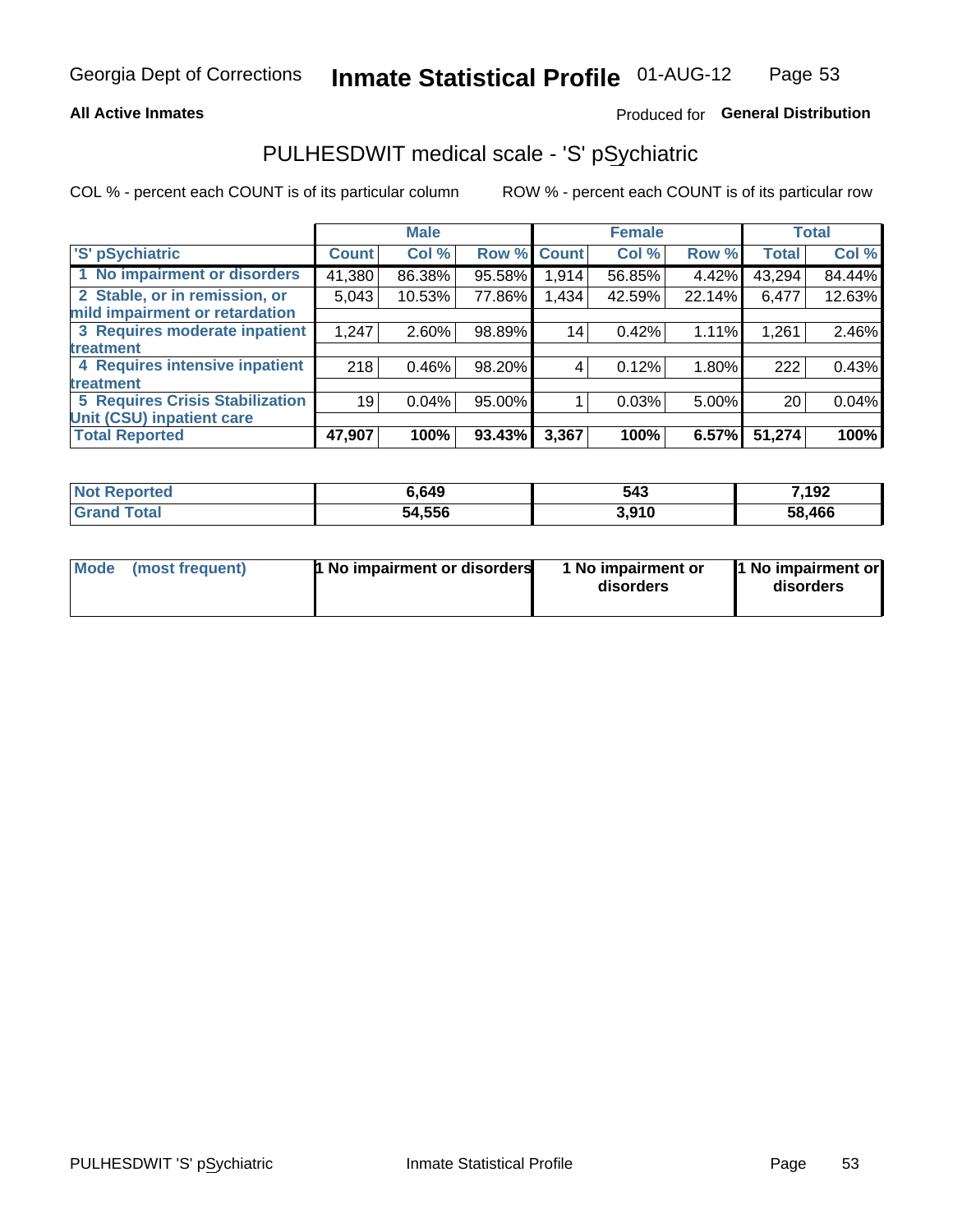## **All Active Inmates**

## Produced for General Distribution

## PULHESDWIT medical scale - 'D' dental

COL % - percent each COUNT is of its particular column

|                                 |                 | <b>Male</b> |         |              | <b>Female</b> |       |              | <b>Total</b> |
|---------------------------------|-----------------|-------------|---------|--------------|---------------|-------|--------------|--------------|
| <b>D' Dental</b>                | <b>Count</b>    | Col %       | Row %   | <b>Count</b> | Col %         | Row % | <b>Total</b> | Col %        |
| 1 Minimal routine dental health | 24,249          | 52.88%      | 91.99%  | 2,112        | 62.50%        | 8.01% | 26,361       | 53.54%       |
| <b>needs</b>                    |                 |             |         |              |               |       |              |              |
| 2 Moderate cavities and/or gum  | 16,387          | 35.73%      | 94.05%  | 1,036        | 30.66%        | 5.95% | 17,423       | 35.39%       |
| disease                         |                 |             |         |              |               |       |              |              |
| 3 Extensive gum disease         | 5,207           | 11.35%      | 95.77%  | 230          | 6.81%         | 4.23% | 5,437        | 11.04%       |
| and/or widespread decay         |                 |             |         |              |               |       |              |              |
| 4 Urgent need for dental        | 13 <sub>1</sub> | 0.03%       | 92.86%  |              | 0.03%         | 7.14% | 14           | 0.03%        |
| <b>services</b>                 |                 |             |         |              |               |       |              |              |
| 5 Life-threatening disease or   | 2               | 0.01%       | 100.00% |              |               |       | 2            | 0.01%        |
| extreme pain or infection       |                 |             |         |              |               |       |              |              |
| <b>Total Reported</b>           | 45,858          | 100%        | 93.14%  | 3,379        | 100%          | 6.86% | 49,237       | 100.0%       |

| <b>Not Reported</b> | 8,698  | 531   | 9,229  |
|---------------------|--------|-------|--------|
| <b>Grand Total</b>  | 54,556 | 3,910 | 58,466 |

| 1 Minimal routine dental<br>Mode<br>(most frequent)<br>health needs | 1 Minimal routine dental 1 Minimal routine<br>health needs | dental health<br>needs |
|---------------------------------------------------------------------|------------------------------------------------------------|------------------------|
|---------------------------------------------------------------------|------------------------------------------------------------|------------------------|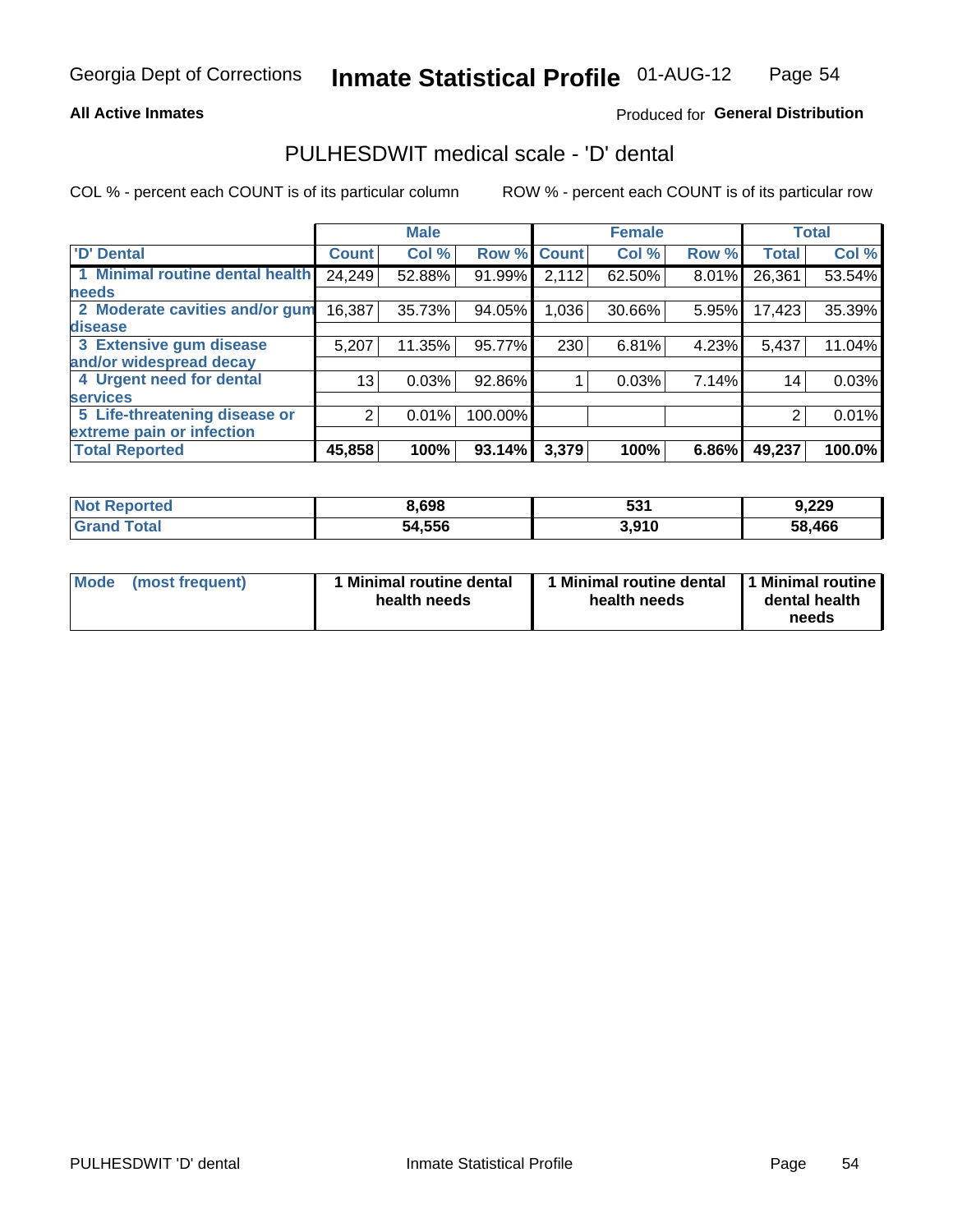## **All Active Inmates**

## Produced for General Distribution

## PULHESDWIT medical scale - 'W' work ability

COL % - percent each COUNT is of its particular column

|                                 |              | <b>Male</b> |        |             | <b>Female</b> |        |              | <b>Total</b> |
|---------------------------------|--------------|-------------|--------|-------------|---------------|--------|--------------|--------------|
| <b>W' work ability</b>          | <b>Count</b> | Col %       |        | Row % Count | Col %         | Row %  | <b>Total</b> | Col %        |
| 1 Unrestricted work or activity | 40,555       | 83.38%      | 93.51% | 2,817       | 81.94%        | 6.49%  | 43,372       | 83.28%       |
| 2 Minor restrictions on type of | 6,401        | 13.16%      | 92.86% | 492         | 14.31%        | 7.14%  | 6,893        | 13.24%       |
| <b>work</b>                     |              |             |        |             |               |        |              |              |
| 3 Moderate restrictions on type | 1,113        | 2.29%       | 94.97% | 59          | 1.72%         | 5.03%  | 1,172        | 2.25%        |
| lof work                        |              |             |        |             |               |        |              |              |
| 4 Major restrictions on type of | 388          | 0.80%       | 91.29% | 37          | 1.08%         | 8.71%  | 425          | 0.82%        |
| <b>work</b>                     |              |             |        |             |               |        |              |              |
| 5 Cannot work under any         | 182          | 0.37%       | 84.65% | 33          | 0.96%         | 15.35% | 215          | 0.41%        |
| <b>circumstances</b>            |              |             |        |             |               |        |              |              |
| <b>Total Reported</b>           | 48,639       | 100%        | 93.40% | 3,438       | 100%          | 6.60%  | 52,077       | 100%         |

| <b>Not Reported</b>   | ፣ 047<br><b></b> | יי<br>41 L | 6,389  |
|-----------------------|------------------|------------|--------|
| Total<br><b>Grand</b> | 54,556           | 3,910      | 58,466 |

| Mode            | 1 Unrestricted work or | 1 Unrestricted work or | 1 Unrestricted   |
|-----------------|------------------------|------------------------|------------------|
| (most frequent) | activity               | activity               | work or activity |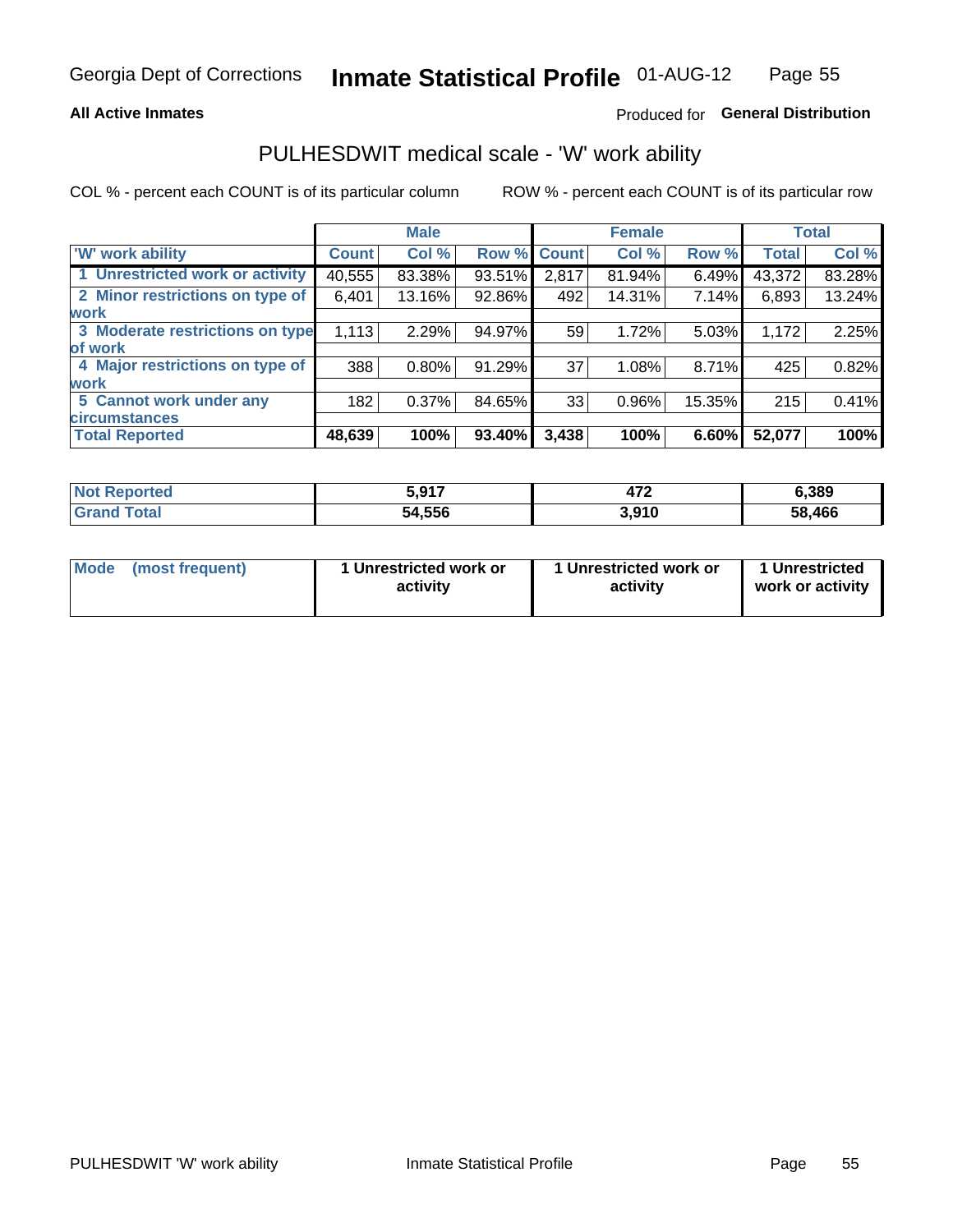## **All Active Inmates**

## Produced for General Distribution

# PULHESDWIT medical scale - 'I' impairment

COL % - percent each COUNT is of its particular column

|                                                              |              | <b>Male</b> |         |             | <b>Female</b> |        |              | <b>Total</b> |
|--------------------------------------------------------------|--------------|-------------|---------|-------------|---------------|--------|--------------|--------------|
| <b>T' Impairment</b>                                         | <b>Count</b> | Col %       |         | Row % Count | Col %         | Row %  | <b>Total</b> | Col %        |
| 1 No impairments or<br>disabilities                          | 48,303       | 99.32%      | 93.42%  | 3,404       | 99.10%        | 6.58%  | 51,707       | 99.31%       |
| 2 Wheelchair-bound but<br>otherwise OK                       | 234          | 0.48%       | 90.00%  | 26          | 0.76%         | 10.00% | 260          | 0.50%        |
| <b>3 Needs low-level Assisted</b><br>Living (level I)        | 40           | 0.08%       | 95.24%  | 2           | 0.06%         | 4.76%  | 42           | 0.08%        |
| 4 Needs moderate Assisted<br>Living (level II)               | 9            | 0.02%       | 100.00% |             |               |        | 9            | 0.02%        |
| <b>5 Needs maximal Assisted</b><br><b>Living (level III)</b> | 46           | 0.09%       | 93.88%  | 3           | 0.09%         | 6.12%  | 49           | 0.09%        |
| <b>Total Reported</b>                                        | 48,632       | 100%        | 93.40%  | 3,435       | 100%          | 6.60%  | 52,067       | 100%         |

| วorted | 5,924  | ィフト<br>71 J | 6,399  |
|--------|--------|-------------|--------|
| Total  | 54,556 | 3.910       | 58,466 |

| Mode | (most frequent) | 1 No impairments or<br>disabilities | 1 No impairments or<br>disabilities | 1 No impairments<br>or disabilities |
|------|-----------------|-------------------------------------|-------------------------------------|-------------------------------------|
|------|-----------------|-------------------------------------|-------------------------------------|-------------------------------------|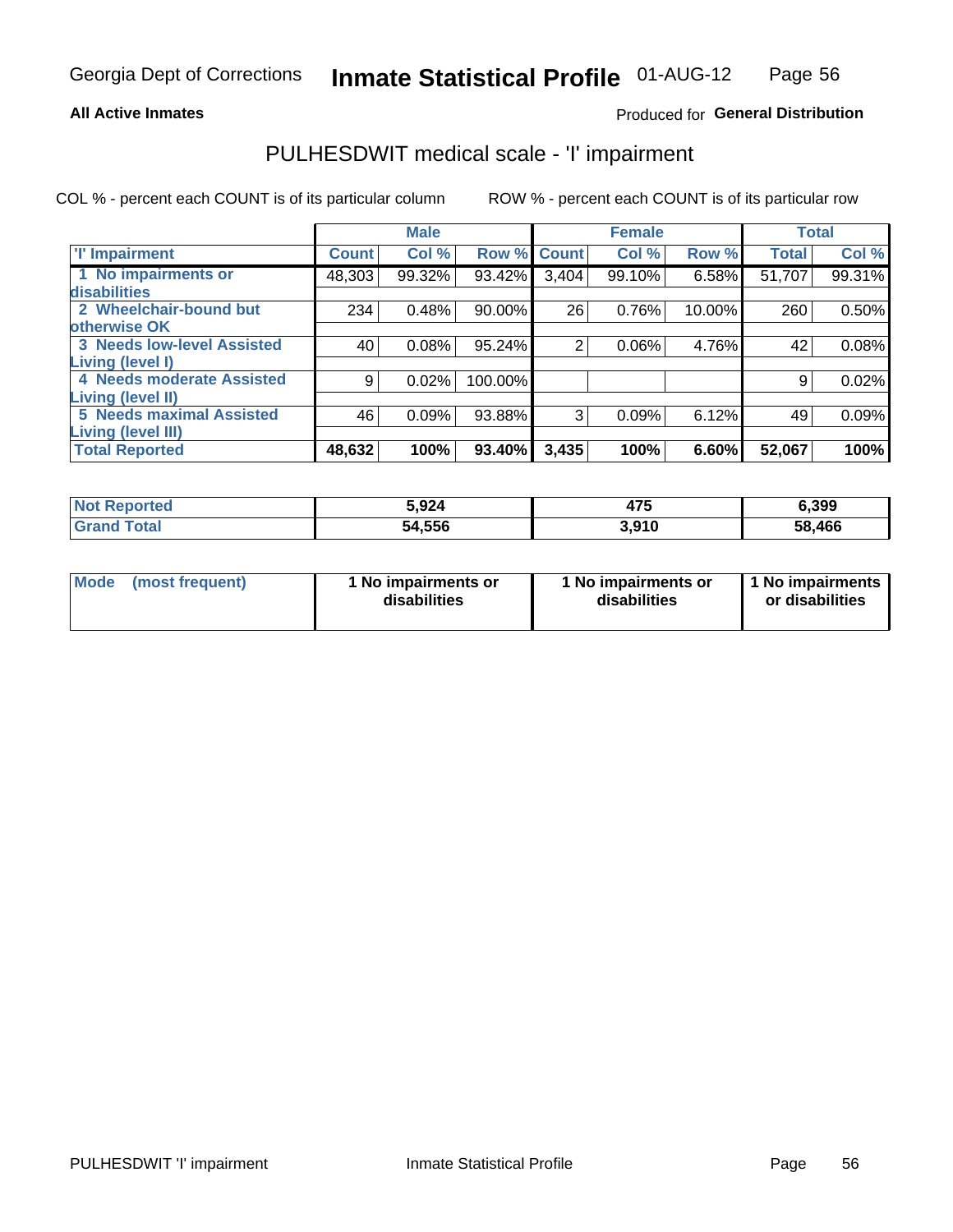## **All Active Inmates**

## Produced fo General Distribution

# PULHESDWIT medical scale - 'T' transportability

COL % - percent each COUNT is of its particular column

|                              |              | <b>Male</b> |         |              | <b>Female</b> |        |              | <b>Total</b> |
|------------------------------|--------------|-------------|---------|--------------|---------------|--------|--------------|--------------|
| <b>T' Transportability</b>   | <b>Count</b> | Col %       | Row %   | <b>Count</b> | Col %         | Row %  | <b>Total</b> | Col %        |
| 1 Can be transported in any  | 48,426       | 99.55%      | 93.43%  | 3,408        | 99.56%        | 6.57%  | 51,834       | 99.55%       |
| ordinary approved vehicle    |              |             |         |              |               |        |              |              |
| 2 Wheelchair-bound, not      | 47           | 0.10%       | 87.04%  | 7            | 0.20%         | 12.96% | 54           | 0.10%        |
| needing special vehicle      |              |             |         |              |               |        |              |              |
| 3 Wheelchair-bound, requires | 9            | 0.02%       | 100.00% |              |               |        | 9            | 0.02%        |
| special vehicle              |              |             |         |              |               |        |              |              |
| 4 Needs specially-equipped   | 4            | 0.01%       | 100.00% |              |               |        | 4            | 0.01%        |
| medical vehicle              |              |             |         |              |               |        |              |              |
| <b>5 Requires ambulance</b>  | 157          | 0.32%       | 95.15%  | 8            | 0.23%         | 4.85%  | 165          | 0.32%        |
| transport                    |              |             |         |              |               |        |              |              |
| <b>Total Reported</b>        | 48,643       | 100%        | 93.43%  | 3,423        | 100%          | 6.57%  | 52,066       | 100%         |

| <b>Not</b><br>Reported | 5,913  | 487   | 6,400  |
|------------------------|--------|-------|--------|
| Total                  | 54,556 | 3,910 | 58,466 |

|  | Mode (most frequent) | 1 Can be transported in any 1 Can be transported in any<br>ordinary approved vehicle   ordinary approved vehicle   transported in any |  | 1 Can be<br>  ordinary approved  <br>vehicle |
|--|----------------------|---------------------------------------------------------------------------------------------------------------------------------------|--|----------------------------------------------|
|--|----------------------|---------------------------------------------------------------------------------------------------------------------------------------|--|----------------------------------------------|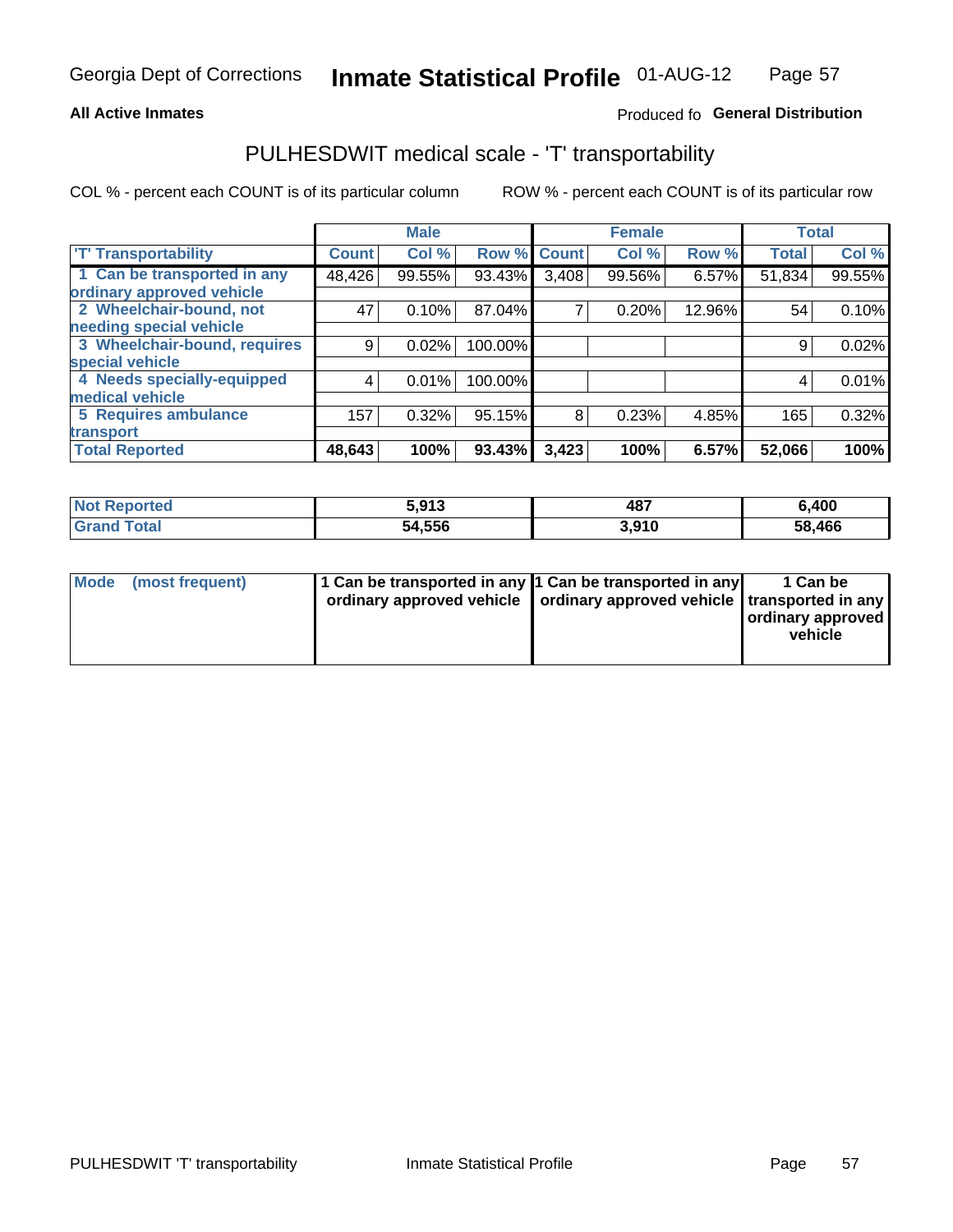## **All Active Inmates**

## Produced for General Distribution

## Criminality in family, self-reported

COL % - percent each COUNT is of its particular column

|                              |              | <b>Male</b> |           |                  | <b>Female</b> |          |              | Total   |
|------------------------------|--------------|-------------|-----------|------------------|---------------|----------|--------------|---------|
| <b>Criminality In Family</b> | <b>Count</b> | Col %       | Row %     | <b>Count</b>     | Col%          | Row %    | <b>Total</b> | Col %   |
| Yes, criminality in family   | 5.521        | $22.92\%$   | $93.34\%$ | 394 <sub>1</sub> | 39.32%        | $6.66\%$ | 5.915        | 23.57%  |
| No criminality in family     | 18.568       | 77.08%      | 96.83%    | 608              | 60.68%        | $3.17\%$ | 19.176       | 76.43%  |
| <b>Total Reported</b>        | 24,089       | 100%        | 96.01%    | 1,002            | 100%          |          | 3.99% 25,091 | $100\%$ |

| <b>Not</b><br><b>Reported</b> | 30.467 | 2,908 | 33.375 |
|-------------------------------|--------|-------|--------|
| <b>ota</b>                    | 54,556 | 3,910 | 58,466 |

|  | Mode (most frequent) | No criminality in family | No criminality in family | No criminality in<br>family |
|--|----------------------|--------------------------|--------------------------|-----------------------------|
|--|----------------------|--------------------------|--------------------------|-----------------------------|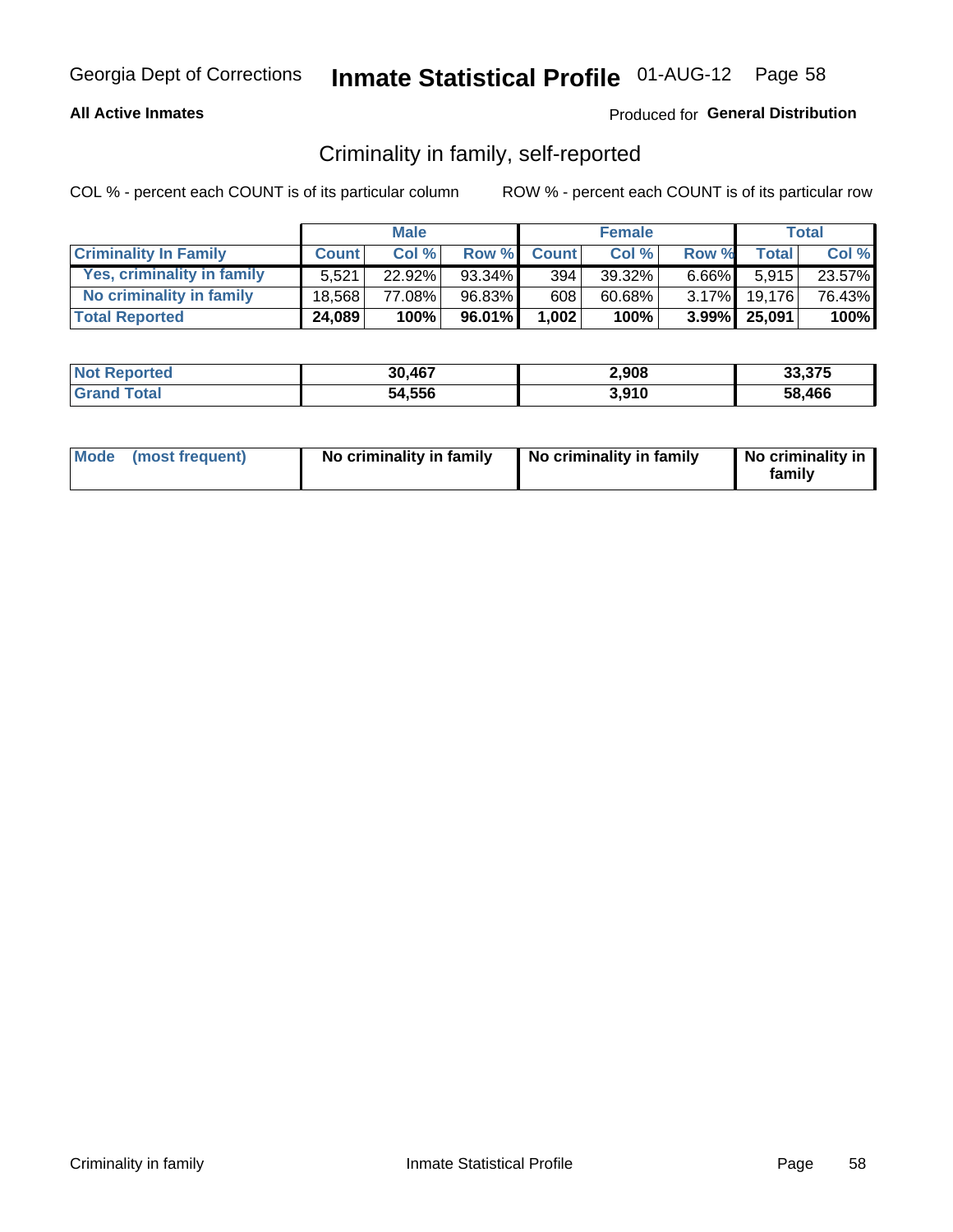## **All Active Inmates**

## Produced for General Distribution

## Alcoholism in family, self-reported

COL % - percent each COUNT is of its particular column

|                             |              | <b>Male</b> |           |              | <b>Female</b> |          |              | Total  |
|-----------------------------|--------------|-------------|-----------|--------------|---------------|----------|--------------|--------|
| <b>Alcoholism In Family</b> | <b>Count</b> | Col %       | Row %     | <b>Count</b> | Col %         | Row %    | <b>Total</b> | Col %  |
| Yes, alcoholism in family   | 3.479        | 14.44%      | 93.47%    | 243          | 24.25%        | $6.53\%$ | 3.722        | 14.83% |
| No alcoholism in family     | 20.610       | 85.56%      | $96.45\%$ | 759          | 75.75%        |          | 3.55% 21,369 | 85.17% |
| <b>Total Reported</b>       | 24,089       | 100%        | 96.01%    | 1,002        | 100%          |          | 3.99% 25,091 | 100%   |

| <b>Not</b><br><b>Reported</b> | 30,467 | 2,908 | <b>22.25</b><br>33.375 |
|-------------------------------|--------|-------|------------------------|
| `ota                          | 54,556 | 3.910 | 58.466                 |

|  | Mode (most frequent) | No alcoholism in family | No alcoholism in family | No alcoholism in<br>family |
|--|----------------------|-------------------------|-------------------------|----------------------------|
|--|----------------------|-------------------------|-------------------------|----------------------------|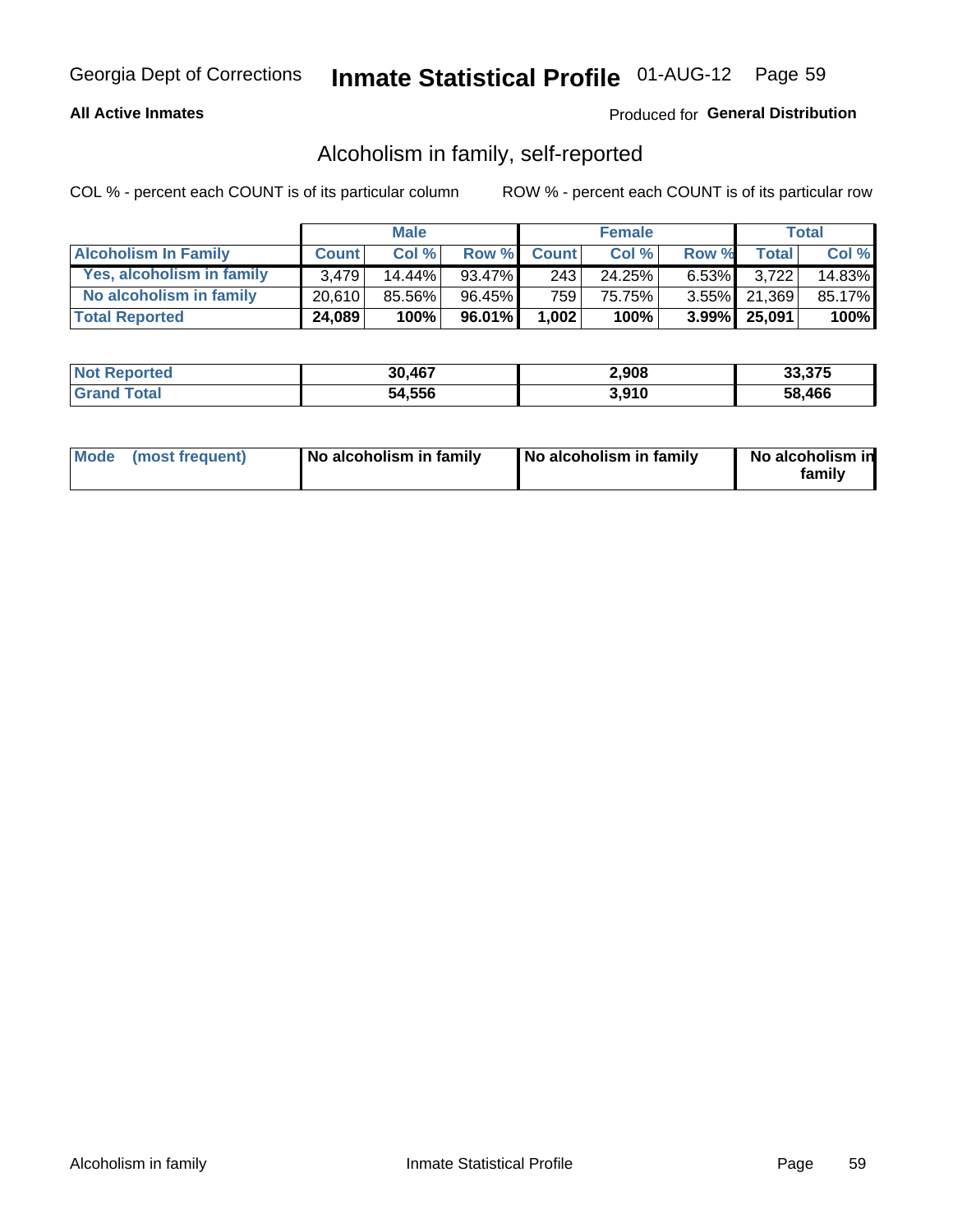## **All Active Inmates**

## Produced for General Distribution

## Drug abuse in family, self-reported

COL % - percent each COUNT is of its particular column

|                           |              | <b>Male</b> |           |              | <b>Female</b> |          |                 | Total    |
|---------------------------|--------------|-------------|-----------|--------------|---------------|----------|-----------------|----------|
| Drug Abuse In Family      | <b>Count</b> | Col%        | Row %     | <b>Count</b> | Col %         | Row %    | Total           | Col %    |
| Yes, drug abuse in family | 1,931        | 8.02%       | $90.36\%$ | 206          | $20.56\%$     | $9.64\%$ | 2.137           | $8.52\%$ |
| No drug abuse in family   | 22.158       | 91.98%      | 96.53%    | 796          | 79.44%        |          | 3.47% 22,954    | 91.48%   |
| <b>Total Reported</b>     | 24,089       | 100%        | 96.01%    | 1,002        | 100%          |          | $3.99\%$ 25,091 | $100\%$  |

| <b>Not</b><br><b>Reported</b> | 30,467 | 2,908 | <b>22.25</b><br>33.375 |
|-------------------------------|--------|-------|------------------------|
| `ota                          | 54,556 | 3.910 | 58.466                 |

|  | Mode (most frequent) | No drug abuse in family | No drug abuse in family | No drug abuse in<br>familv |
|--|----------------------|-------------------------|-------------------------|----------------------------|
|--|----------------------|-------------------------|-------------------------|----------------------------|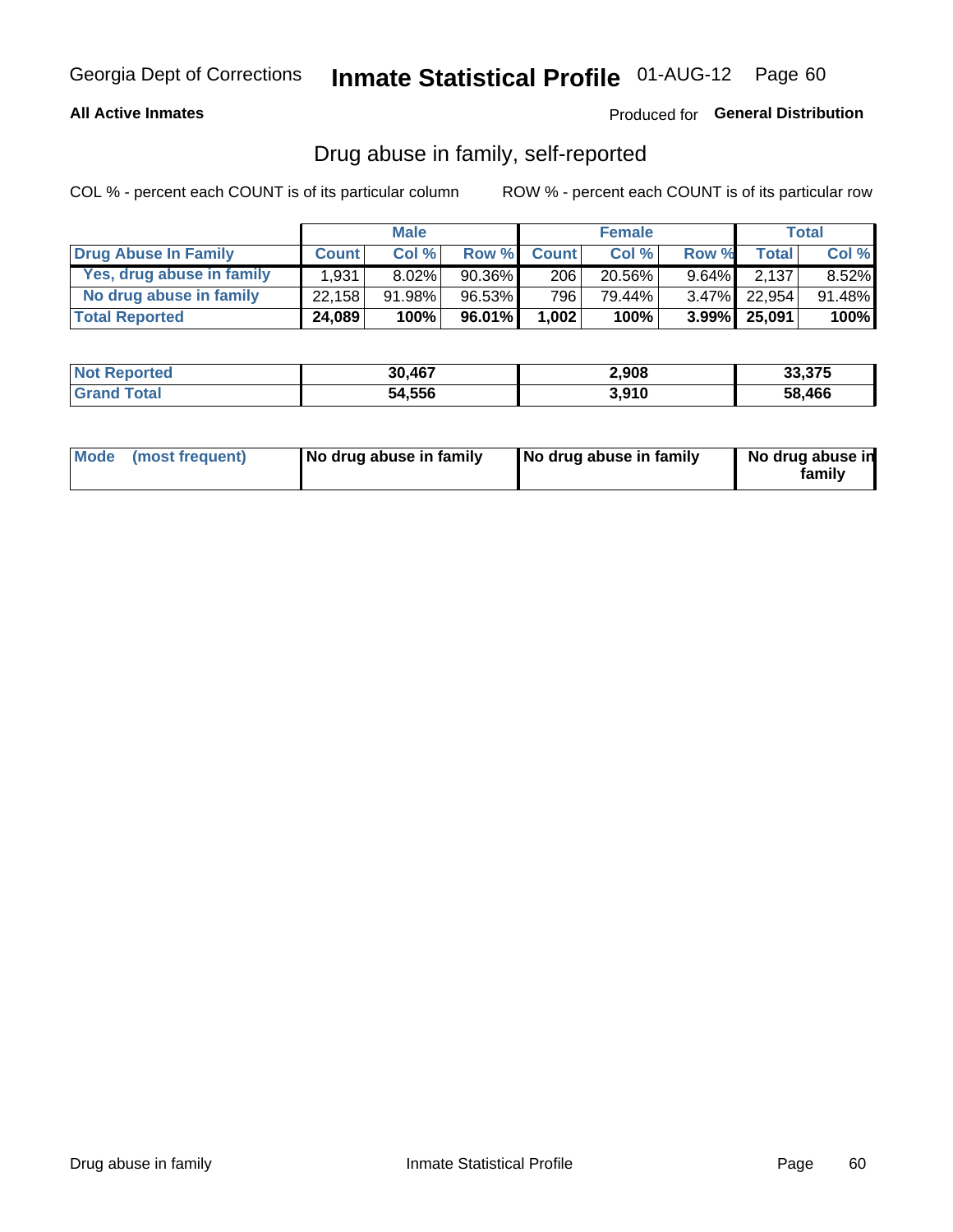## **All Active Inmates**

## Produced for General Distribution

## Subjected to frequent beatings, self-reported

COL % - percent each COUNT is of its particular column

|                            |              | <b>Male</b> |        |              | <b>Female</b> |          |        | Total  |
|----------------------------|--------------|-------------|--------|--------------|---------------|----------|--------|--------|
| <b>Frequent beatings</b>   | <b>Count</b> | Col %       | Row %  | <b>Count</b> | Col %         | Row %    | Total  | Col%   |
| Yes, subjected to frequent | 1,095        | 4.55%       | 86.70% | 168          | $16.77\%$     | 13.30%   | 1,263  | 5.03%  |
| beatings                   |              |             |        |              |               |          |        |        |
| Not subjected to frequent  | 22.994       | 95.45%      | 96.50% | 834          | 83.23%        | $3.50\%$ | 23,828 | 94.97% |
| beatings                   |              |             |        |              |               |          |        |        |
| <b>Total Reported</b>      | 24,089       | 100%        | 96.01% | 1,002        | 100%          | $3.99\%$ | 25,091 | 100%   |

| 'Not<br>Reported | 30,467 | 2,908 | 33,375 |
|------------------|--------|-------|--------|
| Total            | 54,556 | 3,910 | 58,466 |

| Mode (most frequent) | Not subjected to frequent<br>beatings | Not subjected to frequent<br>beatings | Not subjected to<br><b>frequent beatings</b> |
|----------------------|---------------------------------------|---------------------------------------|----------------------------------------------|
|                      |                                       |                                       |                                              |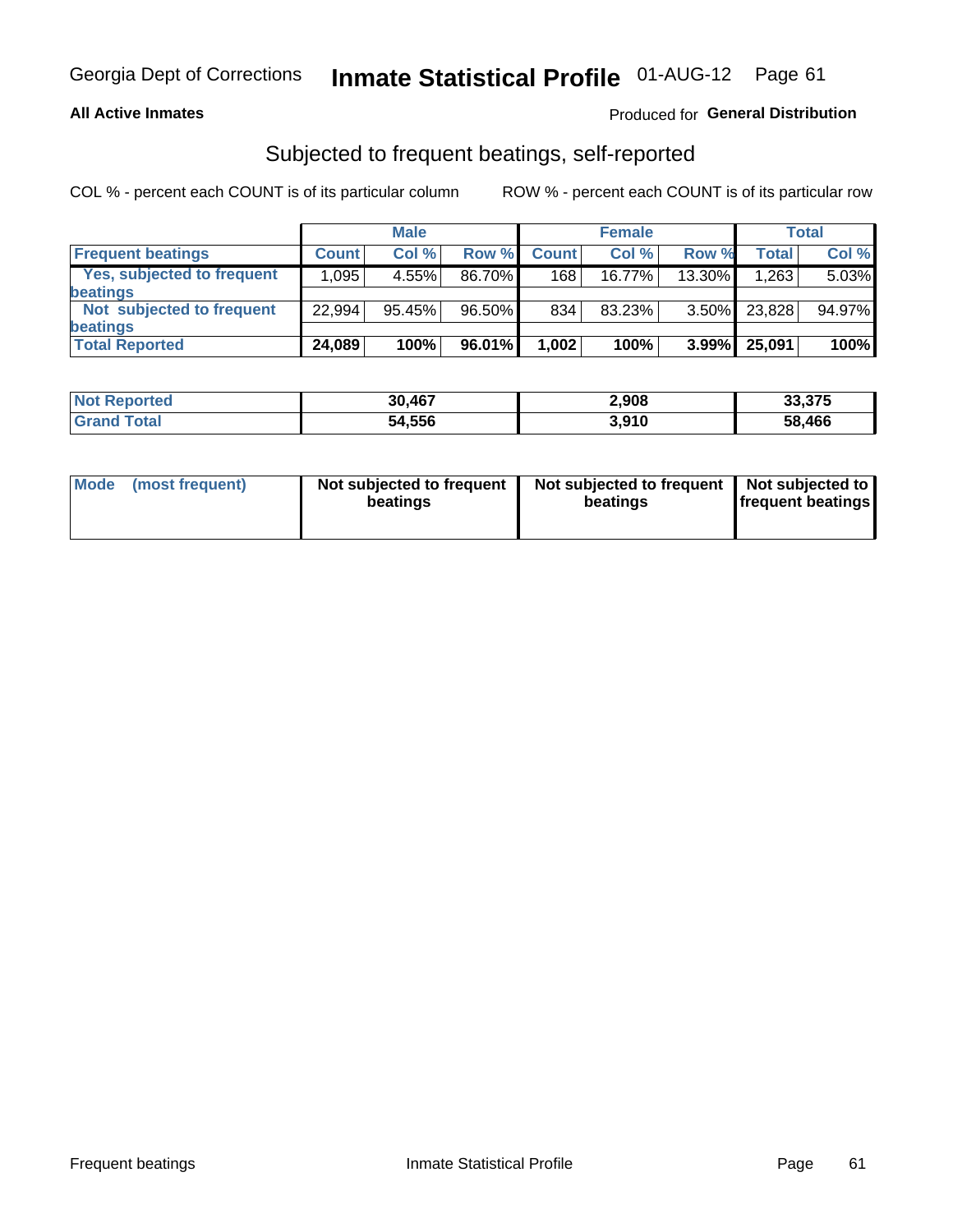## **All Active Inmates**

## Produced for General Distribution

## Father absent during inmate's childhood

COL % - percent each COUNT is of its particular column

|                           |              | <b>Male</b> |        |              | <b>Female</b> |          |              | Total  |
|---------------------------|--------------|-------------|--------|--------------|---------------|----------|--------------|--------|
| <b>Father Absent</b>      | <b>Count</b> | Col%        | Row %  | <b>Count</b> | Col %         | Row %    | <b>Total</b> | Col %  |
| Yes, father was absent    | 11.439       | 47.49%      | 96.80% | 3781         | 37.72%        | $3.20\%$ | 11.817       | 47.10% |
| No, father was not absent | 12.650       | 52.51%      | 95.30% | 624          | 62.28%        | $4.70\%$ | 13.274       | 52.90% |
| <b>Total Reported</b>     | 24,089       | 100%        | 96.01% | 1,002        | 100%          |          | 3.99% 25,091 | 100%   |

| <b>Not Reported</b> | 30,467 | 2,908 | 33,375 |
|---------------------|--------|-------|--------|
| <b>Srand Total</b>  | 54,556 | 3,910 | 58.466 |

|  | Mode (most frequent) | No, father was not absent No, father was not absent |  | No, father was not<br>absent |
|--|----------------------|-----------------------------------------------------|--|------------------------------|
|--|----------------------|-----------------------------------------------------|--|------------------------------|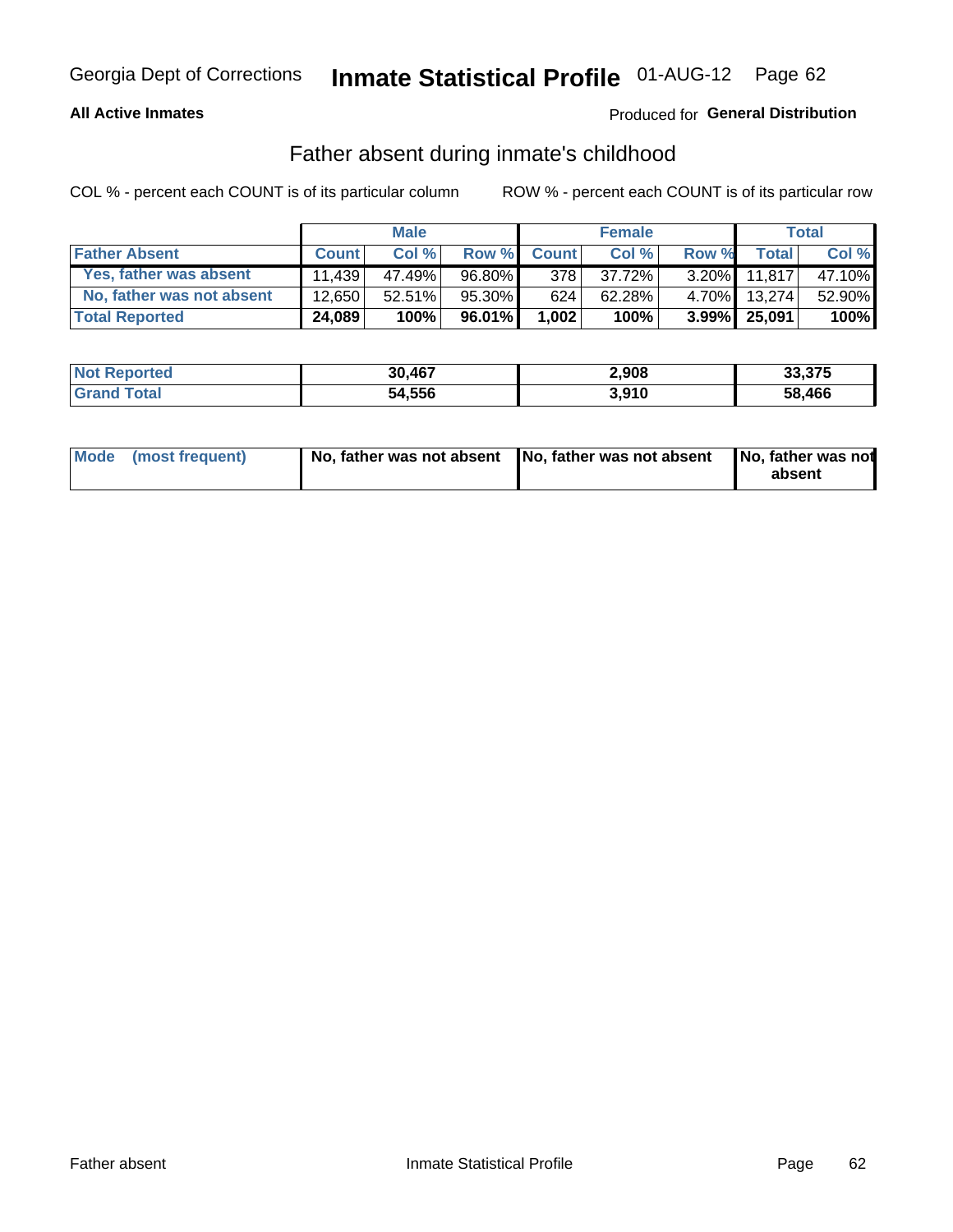## **All Active Inmates**

## Produced for General Distribution

## Mother absent during inmate's childhood

COL % - percent each COUNT is of its particular column

|                           |              | <b>Male</b> |           |              | <b>Female</b> |          |              | Total  |
|---------------------------|--------------|-------------|-----------|--------------|---------------|----------|--------------|--------|
| <b>Mother Absent</b>      | <b>Count</b> | Col%        | Row %     | <b>Count</b> | Col %         | Row %    | <b>Total</b> | Col %  |
| Yes, mother was absent    | 3.041        | 12.62%      | 95.78%    | 134          | $13.37\%$     | $4.22\%$ | 3.175        | 12.65% |
| No, mother was not absent | 21.048       | 87.38%      | $96.04\%$ | 868          | 86.63%        |          | 3.96% 21.916 | 87.35% |
| <b>Total Reported</b>     | 24,089       | 100%        | 96.01%    | 1,002        | 100%          |          | 3.99% 25.091 | 100%   |

| <b>Not</b><br><b>Reported</b> | 30.467 | 2,908 | 33.375 |
|-------------------------------|--------|-------|--------|
| <b>ota</b>                    | 54,556 | 3,910 | 58,466 |

| Mode (most frequent) | No, mother was not absent   No, mother was not absent   No, mother was | not absent |
|----------------------|------------------------------------------------------------------------|------------|
|                      |                                                                        |            |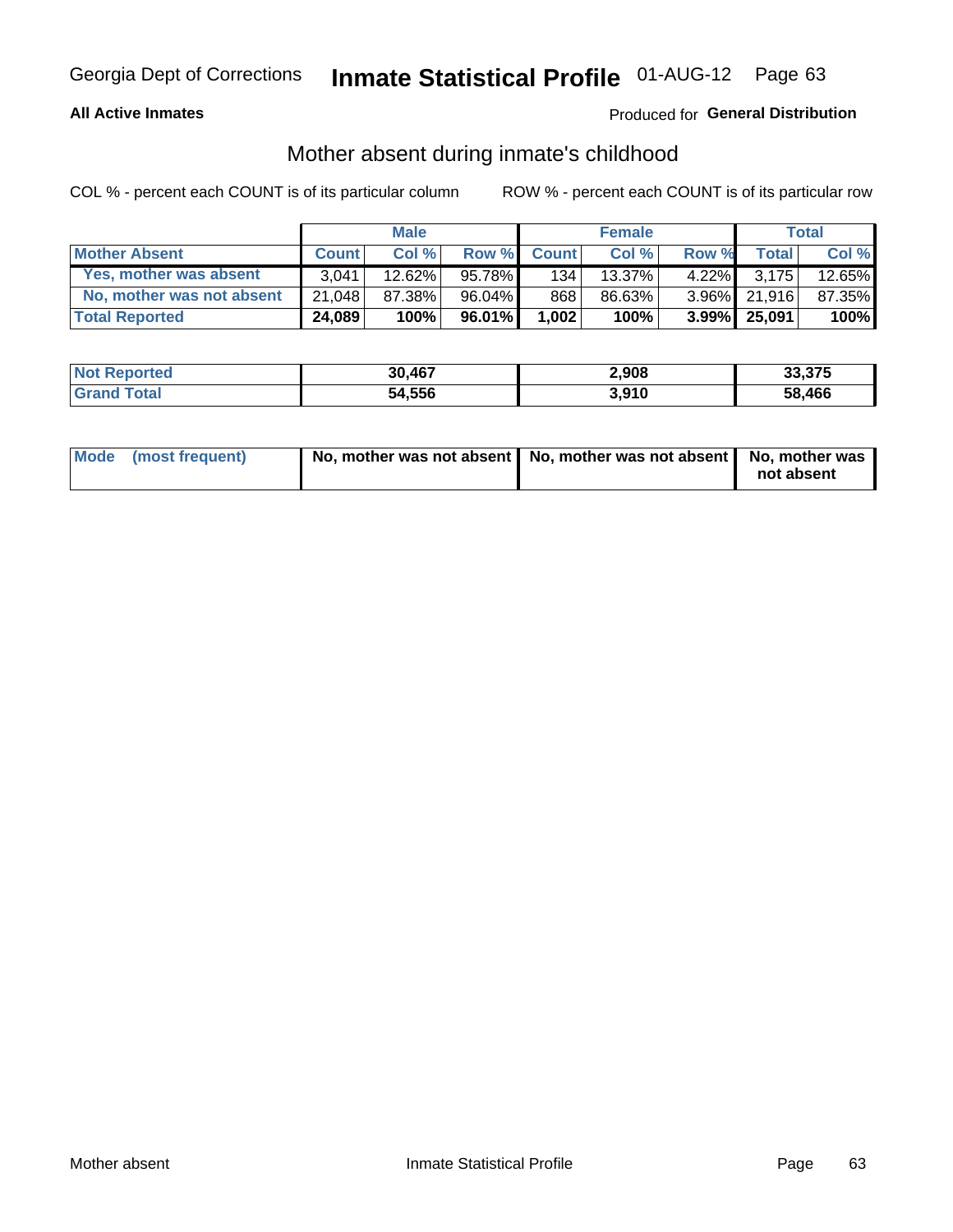## **All Active Inmates**

## Produced for General Distribution

## Inmate diagnosed as manipulative

COL % - percent each COUNT is of its particular column

|                       |              | <b>Male</b> |           |              | <b>Female</b> |          |              | Total  |
|-----------------------|--------------|-------------|-----------|--------------|---------------|----------|--------------|--------|
| <b>Manipulative</b>   | <b>Count</b> | Col %       | Row %     | <b>Count</b> | Col%          | Row %    | <b>Total</b> | Col %  |
| Yes, manipulative     | 4.609        | 20.07%      | $99.63\%$ | 17           | 1.70%         | $0.37\%$ | 4.626        | 19.30% |
| No, not manipulative  | 18,361       | 79.93%      | 94.91%    | 984          | 98.30%        | $5.09\%$ | 19.345       | 80.70% |
| <b>Total Reported</b> | 22,970       | 100%        | 95.82%    | 1,001        | 100%          | 4.18%    | 23,971       | 100%   |

| <b>Not Reported</b> | 31,586 | 2,909 | 34,495 |
|---------------------|--------|-------|--------|
| l Grand T<br>Гоtаl  | 54,556 | 3,910 | 58,466 |

|  | Mode (most frequent) | No, not manipulative | No, not manipulative | No. not<br><b>I</b> manipulative |
|--|----------------------|----------------------|----------------------|----------------------------------|
|--|----------------------|----------------------|----------------------|----------------------------------|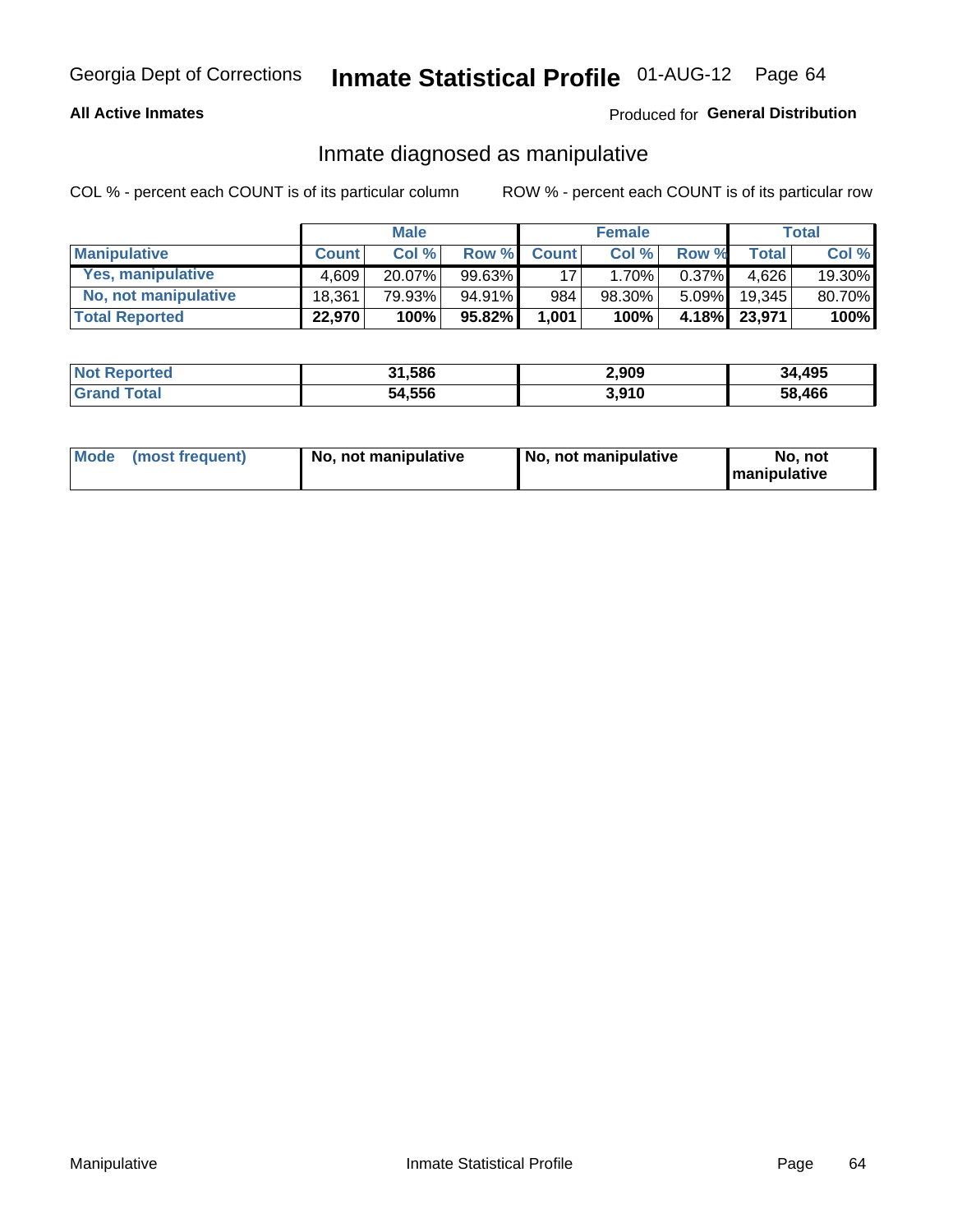## **All Active Inmates**

## Produced for General Distribution

## Inmate diagnosed as assaultive

COL % - percent each COUNT is of its particular column

|                           |              | <b>Male</b> |        |              | <b>Female</b> |          |              | Total  |
|---------------------------|--------------|-------------|--------|--------------|---------------|----------|--------------|--------|
| <b>Assaultive</b>         | <b>Count</b> | Col%        | Row %  | <b>Count</b> | Col %         | Row %    | <b>Total</b> | Col %  |
| Yes, assaultive           | 12.698       | 55.28%      | 95.78% | 560          | 55.94%        | $4.22\%$ | 13,258       | 55.31% |
| <b>No, not assaultive</b> | 10.272       | 44.72%      | 95.88% | 441          | 44.06%        | $4.12\%$ | 10.713       | 44.69% |
| <b>Total Reported</b>     | 22,970       | 100%        | 95.82% | 1,001        | 100%          |          | 4.18% 23,971 | 100%   |

| <b>Not Reported</b> | 31,586 | 2,909 | 34,495 |
|---------------------|--------|-------|--------|
| Total               | 54,556 | 3.910 | 58,466 |

| Mode (most frequent)<br>Yes, assaultive | Yes, assaultive | <b>Yes, assaultive</b> |
|-----------------------------------------|-----------------|------------------------|
|-----------------------------------------|-----------------|------------------------|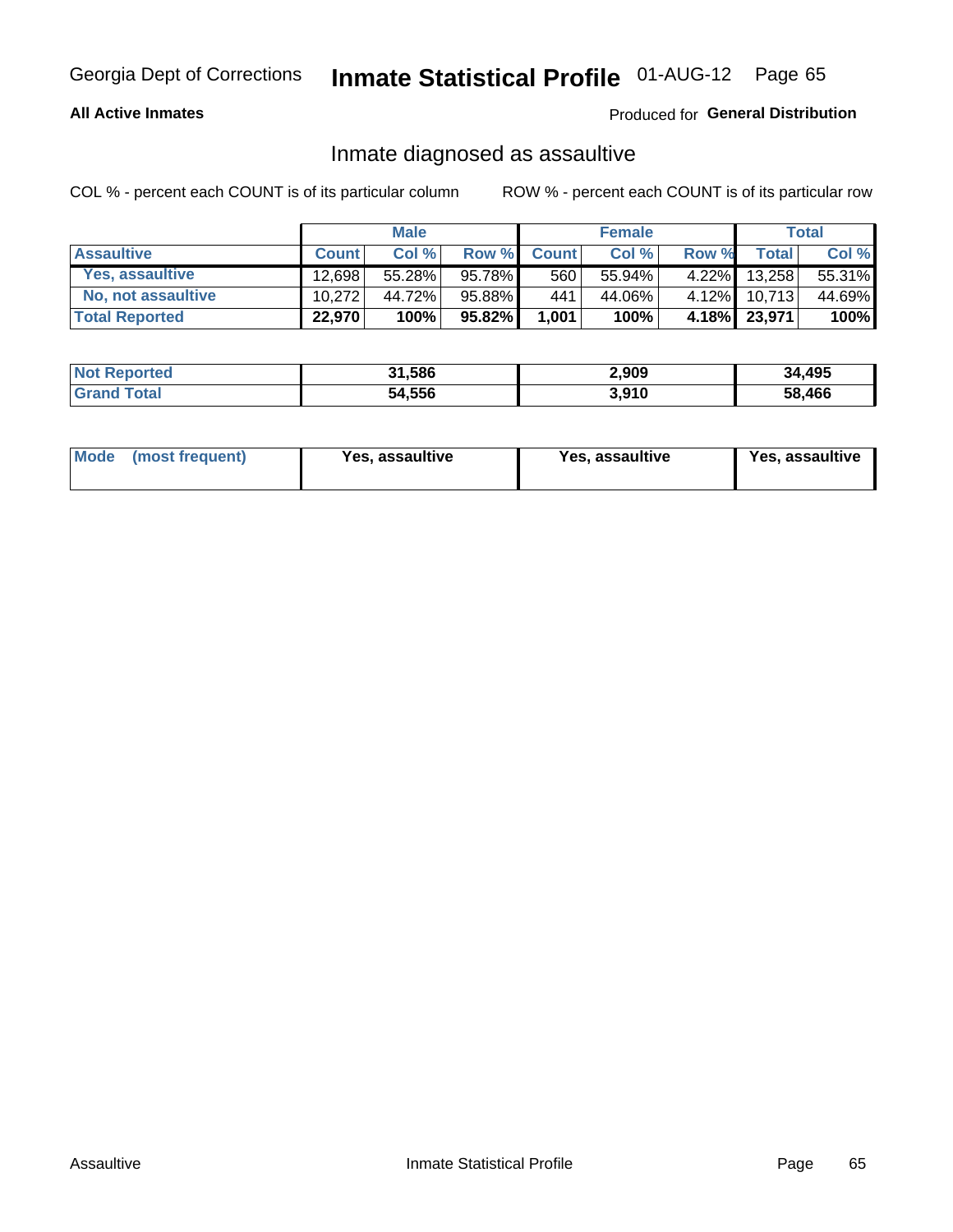# Inmate Statistical Profile 01-AUG-12 Page 66

### **All Active Inmates**

## **Produced for General Distribution**

## Number of prior Georgia incarcerations

COL % - percent each COUNT is of its particular column

|                                       |              | <b>Male</b> |             |       | <b>Female</b> |       |        | <b>Total</b> |
|---------------------------------------|--------------|-------------|-------------|-------|---------------|-------|--------|--------------|
| <b>Num of Prior GA Incarcerations</b> | <b>Count</b> | Col %       | Row % Count |       | Col %         | Row % | Total  | Col %        |
|                                       | 31,699       | 58.10%      | 91.96%      | 2,771 | 70.87%        | 8.04% | 34,470 | 58.96%       |
|                                       | 9,706        | 17.79%      | $94.94\%$   | 517   | 13.22%        | 5.06% | 10,223 | 17.49%       |
| $\overline{2}$                        | 5,312        | 9.74%       | 95.25%      | 265   | 6.78%         | 4.75% | 5,577  | 9.54%        |
| 3                                     | 3,144        | 5.76%       | 95.53%      | 147   | 3.76%         | 4.47% | 3,291  | 5.63%        |
| $\boldsymbol{4}$                      | 1,918        | 3.52%       | 95.38%      | 93    | 2.38%         | 4.62% | 2,011  | 3.44%        |
| 5                                     | 1,161        | 2.13%       | 96.35%      | 44    | 1.13%         | 3.65% | 1,205  | 2.06%        |
| <b>More Than 5</b>                    | 1,616        | 2.96%       | 95.68%      | 731   | 1.87%         | 4.32% | 1,689  | 2.89%        |
| <b>Total Reported</b>                 | 54,556       | 100%        | 93.31%      | 3,910 | 100.0%        | 6.69% | 58,466 | 100.0%       |

| orted<br>NO.      |        |      |            |
|-------------------|--------|------|------------|
| <b>ota</b><br>Gr. | 54,556 | 910, | ,466<br>58 |

| Mean (average)       | 1.00 | ו ש. | .98 |
|----------------------|------|------|-----|
| Median (middle)      |      |      |     |
| Mode (most frequent) |      |      |     |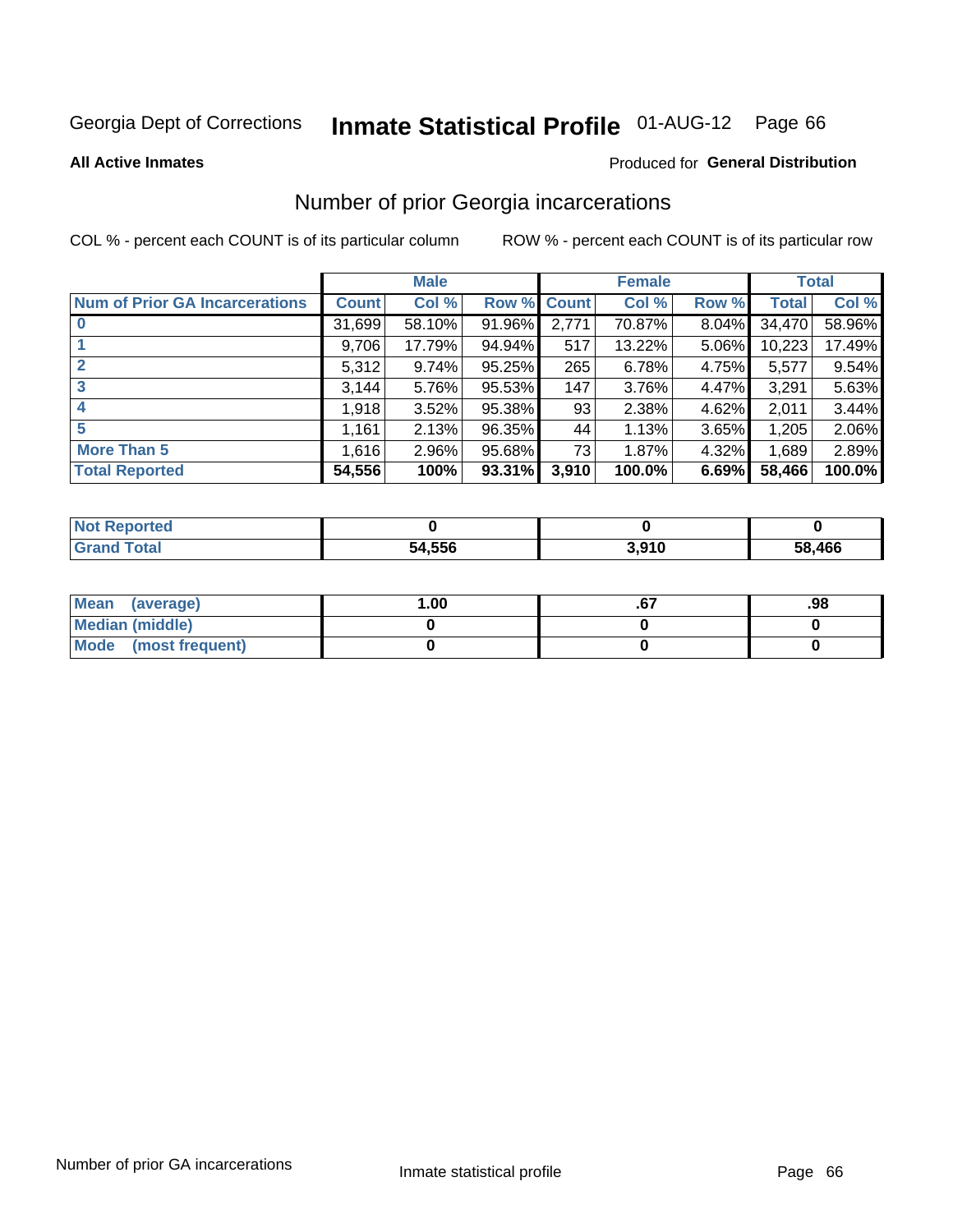#### **Inmate Statistical Profile 01-AUG-12** Page 67

**All Active Inmates** 

### Produced for General Distribution

## Prison sentence in years

COL % - percent each COUNT is of its particular column

ROW % - percent each COUNT is of its particular row

|                                 |              | <b>Male</b> |         |              | <b>Female</b> |        |                | <b>Total</b> |
|---------------------------------|--------------|-------------|---------|--------------|---------------|--------|----------------|--------------|
| <b>Prison Sentence In Years</b> | <b>Count</b> | Col %       | Row %   | <b>Count</b> | Col %         | Row %  | <b>Total</b>   | Col %        |
| $0 - 1$                         | 1,970        | 3.61%       | 93.59%  | 135          | 3.45%         | 6.41%  | 2,105          | 3.60%        |
| $1.1 - 2$                       | 3,519        | 6.45%       | 90.65%  | 363          | 9.28%         | 9.35%  | 3,882          | 6.64%        |
| $2.1 - 3$                       | 4,130        | 7.57%       | 89.47%  | 486          | 12.43%        | 10.53% | 4,616          | 7.90%        |
| $3.1 - 4$                       | 3,238        | 5.94%       | 90.55%  | 338          | 8.64%         | 9.45%  | 3,576          | 6.12%        |
| $4.1 - 5$                       | 5,586        | 10.24%      | 91.38%  | 527          | 13.48%        | 8.62%  | 6,113          | 10.46%       |
| $5.1 - 6$                       | 2,482        | 4.55%       | 90.32%  | 266          | 6.80%         | 9.68%  | 2,748          | 4.70%        |
| $6.1 - 7$                       | 2,438        | 4.47%       | 92.14%  | 208          | 5.32%         | 7.86%  | 2,646          | 4.53%        |
| $7.1 - 8$                       | 2,158        | 3.96%       | 92.22%  | 182          | 4.65%         | 7.78%  | 2,340          | 4.00%        |
| $8.1 - 9$                       | 1,403        | 2.57%       | 93.16%  | 103          | 2.63%         | 6.84%  | 1,506          | 2.58%        |
| $9.1 - 10$                      | 5,922        | 10.85%      | 93.99%  | 379          | 9.69%         | 6.01%  | 6,301          | 10.78%       |
| $10.1 - 12$                     | 2,731        | 5.01%       | 94.73%  | 152          | 3.89%         | 5.27%  | 2,883          | 4.93%        |
| $12.1 - 15$                     | 3,984        | 7.30%       | 95.56%  | 185          | 4.73%         | 4.44%  | 4,169          | 7.13%        |
| $15.1 - 20$                     | 3,974        | 7.28%       | 96.13%  | 160          | 4.09%         | 3.87%  | 4,134          | 7.07%        |
| 20.1 - Over                     | 3,335        | 6.11%       | 97.34%  | 91           | 2.33%         | 2.66%  | 3,426          | 5.86%        |
| <b>Life</b>                     | 6,868        | 12.59%      | 95.55%  | 320          | 8.18%         | 4.45%  | 7,188          | 12.29%       |
| <b>Life Without Parole</b>      | 723          | 1.33%       | 98.10%  | 14           | 0.36%         | 1.90%  | 737            | 1.26%        |
| <b>Death</b>                    | 93           | 0.17%       | 98.94%  |              | 0.03%         | 1.06%  | 94             | 0.16%        |
| <b>Youthful Offenders</b>       | 2            | 0.01%       | 100.00% |              |               |        | $\overline{2}$ | 0.01%        |
| <b>Total Reported</b>           | 54,556       | 100%        | 93.31%  | 3,910        | 100%          | 6.69%  | 58,466         | 100.0%       |

| <b>Not Reported</b> |        |                                |        |
|---------------------|--------|--------------------------------|--------|
| hat<br>. Cart       | 54,556 | 201 <sup>c</sup><br>. נ<br>J.J | 58,466 |

### **Determinate (numeric) sentences only**

| <b>Mean</b> | $\sim$<br>14.3. | 34.34<br>______ | 14.29 |
|-------------|-----------------|-----------------|-------|
|             |                 |                 |       |

All sentences (including determinate), with life, life without parole, and death sentences figured at 45 years

| Me | 23.09<br>____ | - 1<br>. .<br>$\mathbf{r}$ | 23.05 |
|----|---------------|----------------------------|-------|
|    |               |                            |       |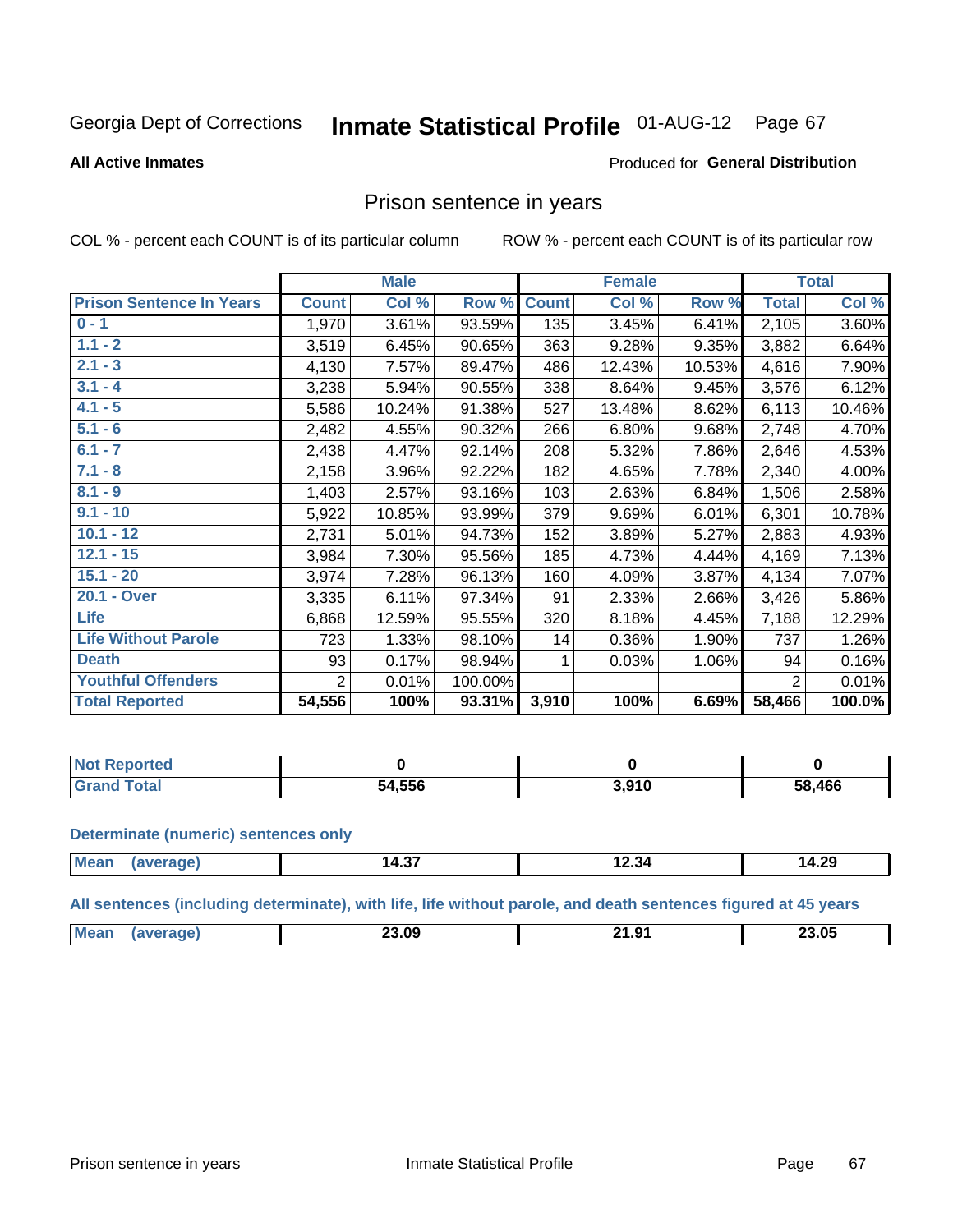# Inmate Statistical Profile 01-AUG-12 Page 68

## **All Active Inmates**

## Produced for General Distribution

## Primary offense, broken out into felonies vs misdemeanors

COL % - percent each COUNT is of its particular column

|                                  |              | <b>Male</b> |        |                    | <b>Female</b> |          |              | Total  |
|----------------------------------|--------------|-------------|--------|--------------------|---------------|----------|--------------|--------|
| <b>Felonies and Misdemeanors</b> | <b>Count</b> | Col%        |        | <b>Row % Count</b> | Col%          | Row %    | <b>Total</b> | Col%   |
| <b>Felonies</b>                  | 54.220       | 99.66%      | 93.29% | 3,901              | 99.85%        | $6.71\%$ | 58.121       | 99.67% |
| <b>Misdemeanors</b>              | 184          | .34%        | 96.84% |                    | .15%          | 3.16%    | 190          | .33%   |
| <b>Total Reported</b>            | 54,404       | 100%        | 93.3%  | 3,907              | 100%          | 6.7%     | 58,311       | 100%   |

| <b>Not</b>            | - - -         |        | .      |  |
|-----------------------|---------------|--------|--------|--|
| 'ted                  | IJL           |        | 155    |  |
| <b>Grand</b><br>™otaï | i4 556<br>54. | 54,407 | 58,466 |  |

| <b>Mo</b><br>requent)<br>$\sim$ | nıes | າເes | elonies |
|---------------------------------|------|------|---------|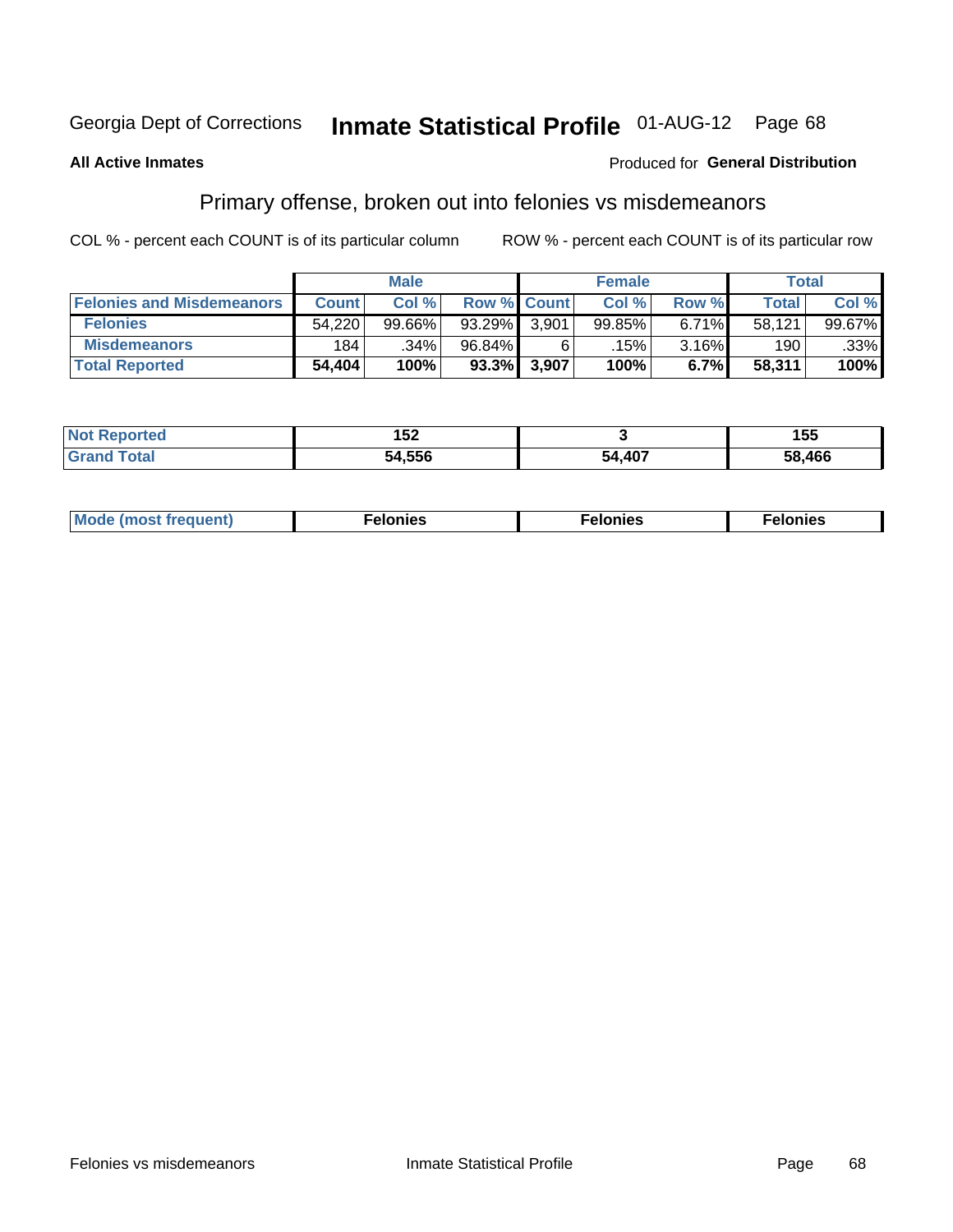### **All Active Inmates**

## Produced for **General Distribution**

## Primary offense, broken out into six broad crime categories

|                                  | <b>Male</b>  |        |           | <b>Female</b> |        |        | <b>Total</b> |        |
|----------------------------------|--------------|--------|-----------|---------------|--------|--------|--------------|--------|
| <b>Crime Categories</b>          | <b>Count</b> | Col %  |           | Row % Count   | Col %  | Row %  | <b>Total</b> | Col %  |
| <b>Violent</b>                   | 25,098       | 46.30% | 94.35%    | 1,502         | 38.57% | 5.65%  | 26,600       | 45.78% |
| <b>Sex Crime</b><br>$\mathbf{2}$ | 8,128        | 14.99% | 98.62%    | 114           | 2.93%  | 1.38%  | 8,242        | 14.19% |
| 3<br><b>Property</b>             | 11,302       | 20.85% | 89.43%    | 1,336         | 34.31% | 10.57% | 12,638       | 21.75% |
| <b>Drug</b><br>4                 | 7,273        | 13.42% | $90.06\%$ | 803           | 20.62% | 9.94%  | 8,076        | 13.90% |
| <b>Habit/DUI</b><br>5            | 129          | .24%   | 95.56%    | 6             | .15%   | 4.44%  | 135          | .23%   |
| <b>Other</b><br>6                | 2,277        | 4.20%  | 94.48%    | 133           | 3.42%  | 5.52%  | 2,410        | 4.15%  |
| <b>Total Reported</b>            | 54,207       | 100%   | 93.3%     | 3,894         | 100%   | 6.7%   | 58,101       | 100%   |

| <b>Ported</b><br><b>NOT</b><br>,,,,, | 349    |       | 365         |
|--------------------------------------|--------|-------|-------------|
| <b>Total</b>                         | 54,556 | 3,910 | ,466<br>58. |

| Mc | .<br>$\cdots$ | VIOIEM |
|----|---------------|--------|
|    |               |        |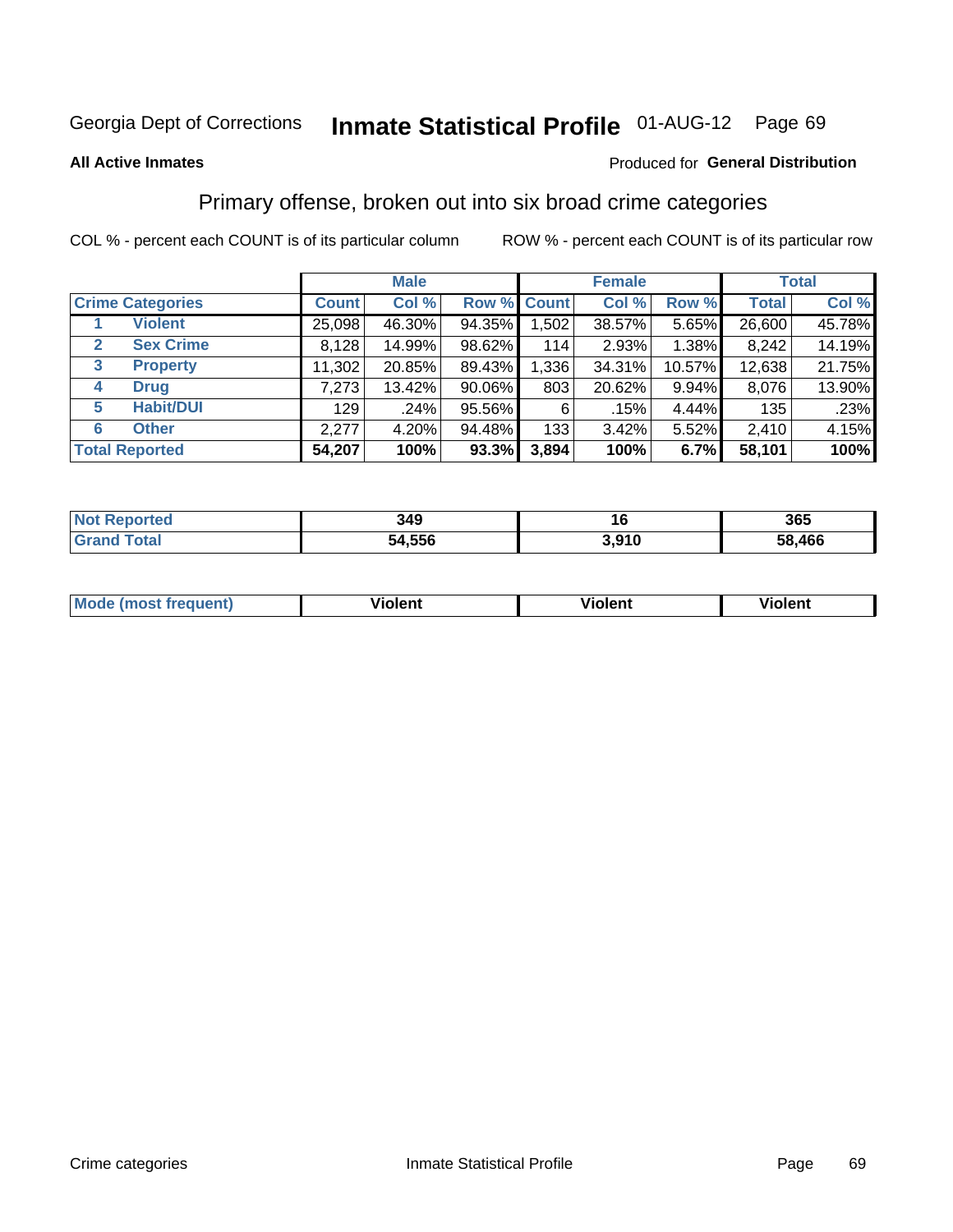**All Active Inmates**

## Produced for **General Distribution**

# Primary offense, detailed offense code

|   |                                            |                | <b>Male</b> |         |                | <b>Female</b> |        |                  | <b>Total</b> |
|---|--------------------------------------------|----------------|-------------|---------|----------------|---------------|--------|------------------|--------------|
|   | <b>Primary Offense</b>                     | <b>Count</b>   | Col %       | Row %   | <b>Count</b>   | Col %         | Row %  | <b>Total</b>     | Col %        |
| F | <b>Abandonment Of Child</b>                | $\overline{2}$ | .01%        | 100.00% |                |               |        | $\overline{2}$   | .01%         |
| F | <b>Abuse, Neglect</b>                      | $\mathbf{1}$   | .01%        | 100.00% |                |               |        | 1                | .01%         |
|   | <b>Elder/Disab</b>                         |                |             |         |                |               |        |                  |              |
| F | <b>Agg Aslt W Intnt To Rape</b>            | 55             | .10%        | 100.00% |                |               |        | 55               | .09%         |
| F | <b>Agg Sex Battery Atmpt</b>               | $\mathbf 1$    | .01%        | 100.00% |                |               |        | $\mathbf{1}$     | .01%         |
| F | <b>Aggrav Assault</b>                      | 5,148          | 9.46%       | 95.02%  | 270            | 6.91%         | 4.98%  | 5,418            | 9.29%        |
| F | <b>Aggrav Assault Peace</b><br><b>Ofcr</b> | 302            | .56%        | 93.79%  | 20             | .51%          | 6.21%  | 322              | .55%         |
| F | <b>Aggrav Battery</b>                      | 1,056          | 1.94%       | 93.53%  | 73             | 1.87%         | 6.47%  | 1,129            | 1.94%        |
| F | <b>Aggrav Battery Peace</b>                | 22             | .04%        | 91.67%  | $\overline{2}$ | .05%          | 8.33%  | 24               | .04%         |
|   | <b>Ofcr</b>                                |                |             |         |                |               |        |                  |              |
| F | <b>Aggrav Ch Molest, Atmpt</b>             | 3              | .01%        | 100.00% |                |               |        | 3                | .01%         |
| F | <b>Aggrav Child Molestation</b>            | 1,282          | 2.36%       | 98.46%  | 20             | .51%          | 1.54%  | 1,302            | 2.23%        |
| F | <b>Aggrav Cruelty To</b><br><b>Animals</b> | 11             | .02%        | 91.67%  | $\mathbf{1}$   | .03%          | 8.33%  | 12               | .02%         |
| F | <b>Aggrav Sexual Battery</b>               | 186            | .34%        | 99.47%  | $\mathbf{1}$   | .03%          | .53%   | 187              | .32%         |
| F | <b>Aggrav Sodomy</b>                       | 210            | .39%        | 99.06%  | $\overline{2}$ | .05%          | .94%   | $\overline{2}12$ | $.36\%$      |
| F | <b>Aggrav Stalking</b>                     | 296            | .54%        | 96.10%  | 12             | .31%          | 3.90%  | 308              | .53%         |
| F | <b>Aggravated Assault On</b>               | 3              | .01%        | 100.00% |                |               |        | 3                | .01%         |
|   | $65+$                                      |                |             |         |                |               |        |                  |              |
| F | <b>Aiding Escape</b>                       | $\overline{2}$ | .01%        | 100.00% |                |               |        | $\overline{2}$   | .01%         |
| F | <b>Aircraft Hijacking</b>                  | 1              | .01%        | 100.00% |                |               |        | $\mathbf{1}$     | .01%         |
| F | <b>Alter Id</b>                            | $\overline{2}$ | .01%        | 100.00% |                |               |        | $\overline{2}$   | .01%         |
| F | <b>Armed Robbery</b>                       | 5,522          | 10.15%      | 96.76%  | 185            | 4.74%         | 3.24%  | 5,707            | 9.79%        |
| F | <b>Arson 1st Degree</b>                    | 83             | .15%        | 81.37%  | 19             | .49%          | 18.63% | 102              | .17%         |
| F | <b>Arson 2nd Degree</b>                    | 7              | .01%        | 77.78%  | $\overline{2}$ | .05%          | 22.22% | 9                | .02%         |
| F | <b>Arson 3rd Degree</b>                    | 5              | .01%        | 100.00% |                |               |        | 5                | .01%         |
| F | <b>Arson Misc</b>                          | $\overline{2}$ | .01%        | 100.00% |                |               |        | $\overline{2}$   | .01%         |
| F | <b>Atmpt Aggrav Assault</b>                | 11             | .02%        | 91.67%  | $\mathbf{1}$   | .03%          | 8.33%  | 12               | .02%         |
| F | <b>Atmpt Aggrav Sodomy</b>                 | 3              | .01%        | 100.00% |                |               |        | 3                | .01%         |
| F | <b>Atmpt Armed Robbery</b>                 | 95             | .17%        | 96.94%  | 3              | .08%          | 3.06%  | 98               | .17%         |
| F | <b>Atmpt Burglary</b>                      | 32             | .06%        | 100.00% |                |               |        | 32               | .05%         |
| F | <b>Atmpt Child Molestation</b>             | 21             | .04%        | 100.00% |                |               |        | 21               | .04%         |
| F | <b>Atmpt Cruelty To</b>                    | 1              | .01%        | 100.00% |                |               |        | $\mathbf{1}$     | .01%         |
| F | <b>Children</b><br><b>Atmpt Escape</b>     | $\mathbf{1}$   | .01%        | 100.00% |                |               |        | $\mathbf{1}$     | .01%         |
| F | <b>Atmpt Forgery</b>                       | 1              | .01%        | 100.00% |                |               |        | $\mathbf{1}$     | .01%         |
| F | <b>Atmpt Kidnap</b>                        | 5              |             | 100.00% |                |               |        | 5                |              |
| F | <b>Atmpt Murder</b>                        |                | .01%        |         |                |               |        |                  | .01%         |
| F | <b>Atmpt Rape</b>                          | 41             | .08%        | 95.35%  | $\overline{2}$ | .05%          | 4.65%  | 43               | .07%         |
|   |                                            | 34             | .06%        | 97.14%  | 1              | .03%          | 2.86%  | 35               | .06%         |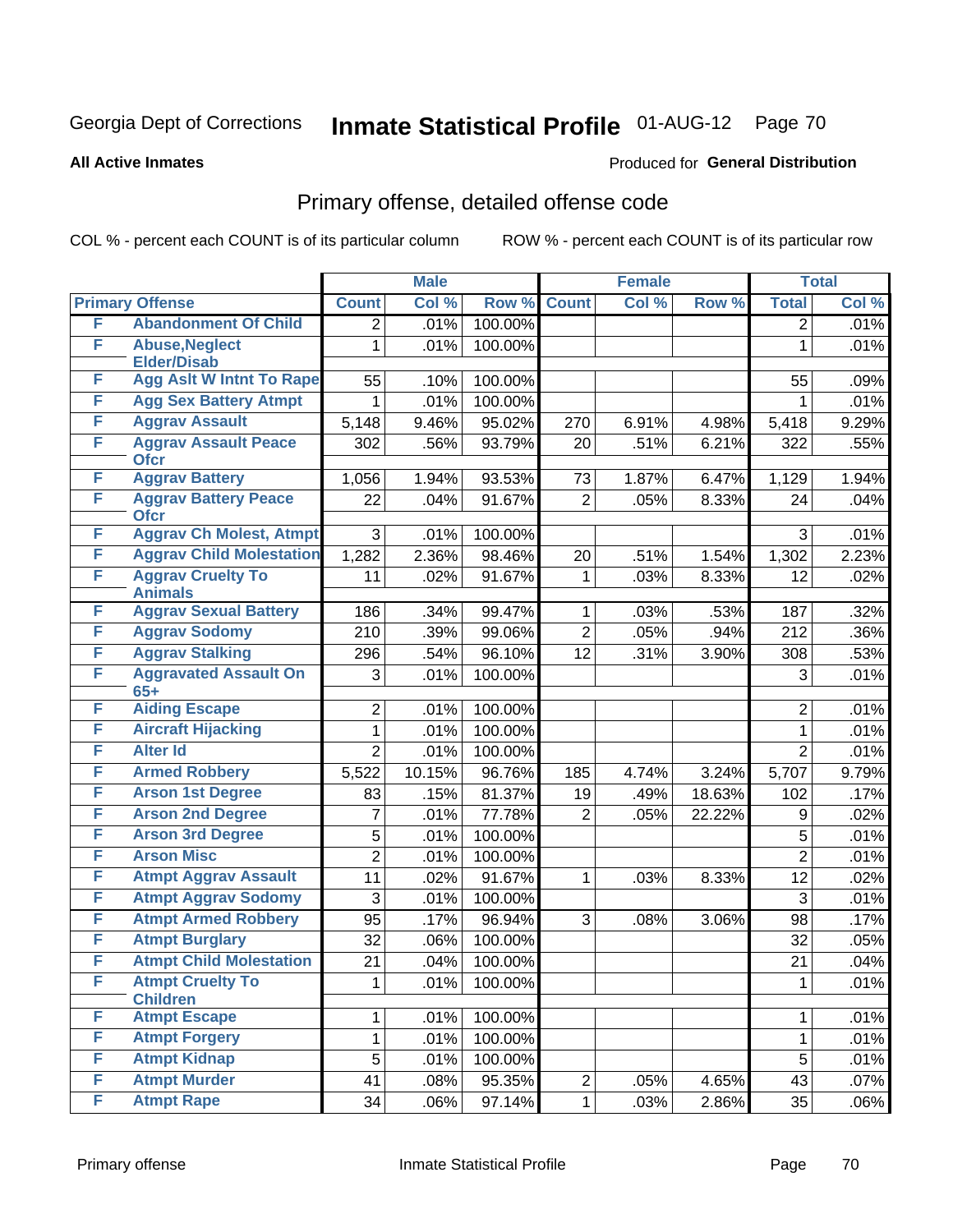### **All Active Inmates**

### Produced for **General Distribution**

# Primary offense, detailed offense code

|   |                                                  |                 | <b>Male</b> |         |                | Female |         |                         | <b>Total</b> |
|---|--------------------------------------------------|-----------------|-------------|---------|----------------|--------|---------|-------------------------|--------------|
|   | <b>Primary Offense</b>                           | <b>Count</b>    | Col %       | Row %   | <b>Count</b>   | Col %  | Row %   | <b>Total</b>            | Col %        |
| F | <b>Atmpt Robbery</b>                             | 54              | .10%        | 94.74%  | $\overline{3}$ | .08%   | 5.26%   | $\overline{57}$         | .10%         |
| F | <b>Atmpt Theft By Taking</b>                     | 13              | .02%        | 92.86%  | $\mathbf{1}$   | .03%   | 7.14%   | 14                      | .02%         |
| F | <b>Atmpt Viol Substance</b>                      | 27              | .05%        | 93.10%  | $\overline{2}$ | .05%   | 6.90%   | 29                      | .05%         |
| F | <b>Act</b>                                       |                 |             |         |                |        |         |                         |              |
|   | <b>Att/Consprcy Commt</b><br>C/S/Of              | 53              | .10%        | 92.98%  | $\overline{4}$ | .10%   | 7.02%   | 57                      | .10%         |
| F | <b>Bad Checks</b>                                | 3               | .01%        | 37.50%  | 5              | .13%   | 62.50%  | 8                       | .01%         |
| F | <b>Bail Jumping</b>                              | 4               | .01%        | 100.00% |                |        |         | $\overline{\mathbf{4}}$ | .01%         |
| F | <b>Barratry</b>                                  | 1               | .01%        | 100.00% |                |        |         | 1                       | .01%         |
| F | <b>Bestiality</b>                                | 1               | .01%        | 50.00%  | $\mathbf{1}$   | .03%   | 50.00%  | $\overline{2}$          | .01%         |
| F | <b>Bigamy</b>                                    | 4               | .01%        | 100.00% |                |        |         | $\overline{\mathbf{4}}$ | .01%         |
| F | <b>Bribery Govt Officer</b>                      | 1               | .01%        | 100.00% |                |        |         | 1                       | .01%         |
| F | <b>Bribery Of Contestant</b>                     | 1               | .01%        | 100.00% |                |        |         | 1                       | .01%         |
| F | <b>Burglary</b>                                  | 6,598           | 12.13%      | 96.39%  | 247            | 6.32%  | 3.61%   | 6,845                   | 11.74%       |
| F | <b>Bus Hijacking</b>                             | 1               | .01%        | 100.00% |                |        |         | 1                       | .01%         |
| F | <b>Carry Concealed Weapon</b>                    | $\overline{7}$  | .01%        | 100.00% |                |        |         | $\overline{7}$          | .01%         |
| F | <b>Carry Weapon At School</b>                    | 8               | .01%        | 100.00% |                |        |         | 8                       | .01%         |
| F | <b>Child Molestation</b>                         | 2,603           | 4.78%       | 97.89%  | 56             | 1.43%  | 2.11%   | 2,659                   | 4.56%        |
| F | <b>Chop Shop Violation</b>                       | $\overline{2}$  | .01%        | 100.00% |                |        |         | $\overline{2}$          | .01%         |
| F | <b>Cnspire Traffic Cntrl Sub</b>                 | $\overline{21}$ | .04%        | 87.50%  | 3              | .08%   | 12.50%  | 24                      | .04%         |
| F | <b>Cntrbtng Delingency</b>                       |                 |             |         | $\mathbf{1}$   | .03%   | 100.00% | $\mathbf{1}$            | .01%         |
|   | <b>Minor</b>                                     |                 |             |         |                |        |         |                         |              |
| F | <b>Computer Pornography</b>                      | 65              | .12%        | 100.00% |                |        |         | 65                      | .11%         |
| F | <b>Computer Theft</b><br><b>Conceal Death Of</b> | 8               | .01%        | 40.00%  | 12             | .31%   | 60.00%  | 20                      | .03%         |
| F | <b>Another</b>                                   | 9               | .02%        | 90.00%  | $\mathbf{1}$   | .03%   | 10.00%  | 10                      | .02%         |
| F | <b>Conspiracy</b>                                | 52              | .10%        | 89.66%  | 6              | .15%   | 10.34%  | 58                      | .10%         |
| F | <b>Convsn Paymnts Real</b>                       | $\mathbf{1}$    | .01%        | 100.00% |                |        |         | $\mathbf 1$             | .01%         |
|   | <b>Propy</b>                                     |                 |             |         |                |        |         |                         |              |
| F | <b>Convynce Handle</b>                           |                 |             |         | 1              | .03%   | 100.00% | $\mathbf{1}$            | .01%         |
| F | <b>Contrabnd</b><br><b>Crmnl Atmpt</b>           | 3               | .01%        | 100.00% |                |        |         | 3                       | .01%         |
| F | <b>Crmnl Damage 1st</b>                          | 43              | .08%        | 95.56%  | $\overline{2}$ | .05%   | 4.44%   | 45                      | .08%         |
|   | Degree                                           |                 |             |         |                |        |         |                         |              |
| F | <b>Crmnl Damage 2nd</b>                          | 104             | .19%        | 92.04%  | 9 <sup>1</sup> | .23%   | 7.96%   | 113                     | .19%         |
|   | <b>Degree</b>                                    |                 |             |         |                |        |         |                         |              |
| F | <b>Crmnl Interfere Govt</b>                      | 18              | .03%        | 90.00%  | 2              | .05%   | 10.00%  | 20                      | .03%         |
| F | <b>Prop</b><br><b>Crmnl Poss Explosives</b>      | 1               | .01%        | 100.00% |                |        |         | 1                       | .01%         |
| F | <b>Crmnl Solicitation</b>                        | $\mathbf{1}$    | .01%        | 100.00% |                |        |         | $\mathbf{1}$            | .01%         |
| F | <b>Cruelty To Animals</b>                        | 3 <sup>1</sup>  | .01%        | 100.00% |                |        |         | 3                       | .01%         |
|   |                                                  |                 |             |         |                |        |         |                         |              |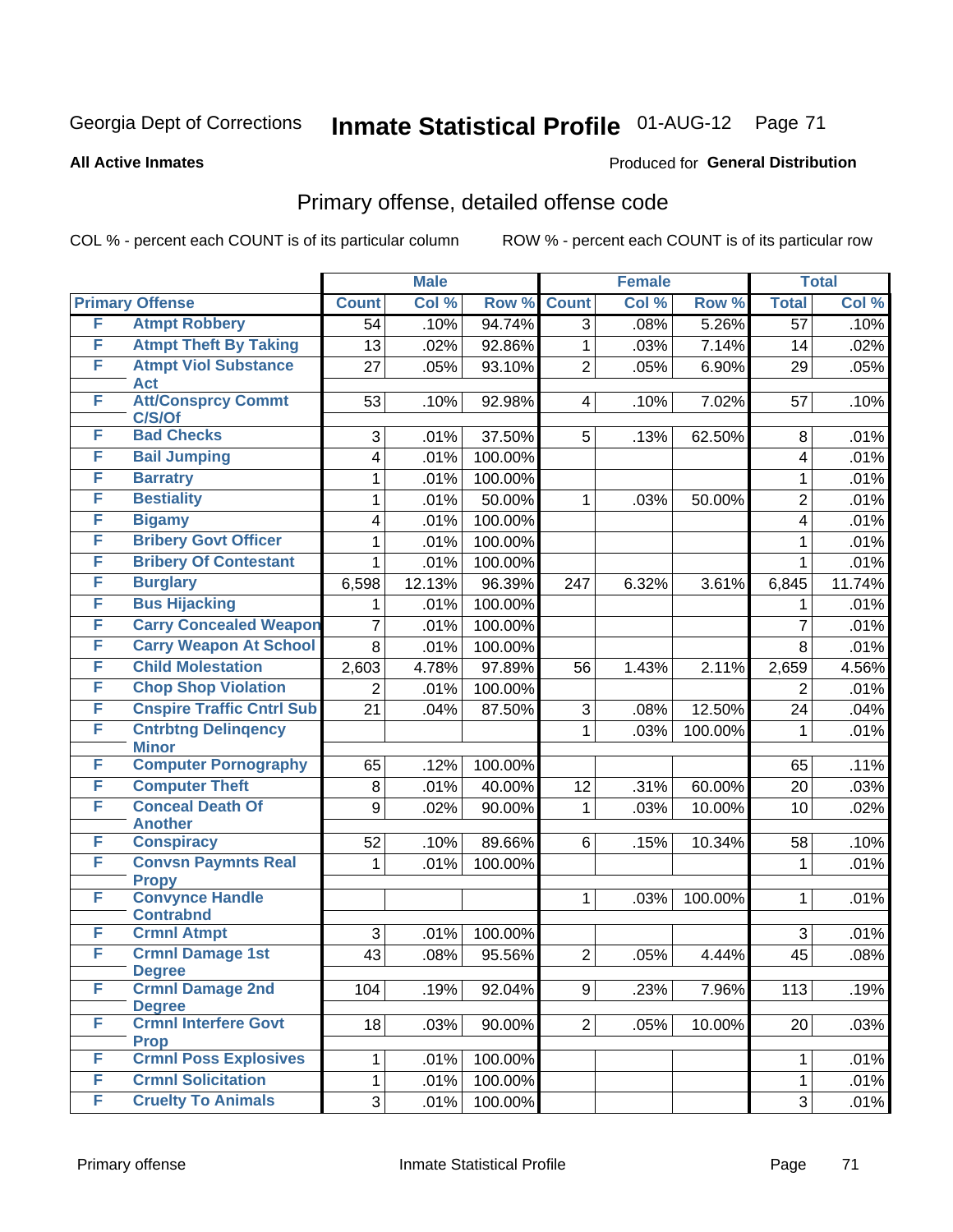### **All Active Inmates**

### Produced for **General Distribution**

# Primary offense, detailed offense code

|   |                                            |                         | <b>Male</b>  |                   |                                   | <b>Female</b> |                  |                      | <b>Total</b> |
|---|--------------------------------------------|-------------------------|--------------|-------------------|-----------------------------------|---------------|------------------|----------------------|--------------|
|   | <b>Primary Offense</b>                     | <b>Count</b>            | Col %        | Row %             | <b>Count</b>                      | Col %         | Row %            | <b>Total</b>         | Col %        |
| F | <b>Cruelty To Children</b>                 | 291                     | .53%         | 75.19%            | 96                                | 2.46%         | 24.81%           | 387                  | .66%         |
| F | <b>Cruelty To Elder Person</b>             | 16                      | .03%         | 66.67%            | 8                                 | .20%          | 33.33%           | 24                   | .04%         |
| F | <b>Defrauding State</b>                    | $\overline{2}$          | .01%         | 100.00%           |                                   |               |                  | $\overline{2}$       | .01%         |
| F | <b>Destroy/Injur Police Dog</b>            | 1                       | .01%         | 100.00%           |                                   |               |                  | 1                    | .01%         |
| F | <b>Distr Mat Depict Nudity</b>             | 1                       | .01%         | 100.00%           |                                   |               |                  | $\mathbf{1}$         | .01%         |
| F | <b>Dogfighting</b>                         | 1                       | .01%         | 100.00%           |                                   |               |                  | 1                    | .01%         |
| F | <b>Drvng Habtl Violator</b>                | 17                      | .03%         | 89.47%            | 2                                 | .05%          | 10.53%           | 19                   | .03%         |
| F | Eavesdrop &<br><b>Surveillance</b>         | 1                       | .01%         | 100.00%           |                                   |               |                  | 1                    | .01%         |
| F | <b>Entering Vehicle</b>                    | 117                     | .22%         | 100.00%           |                                   |               |                  | 117                  | .20%         |
| F | <b>Entice Child, Attempted</b>             | $\overline{\mathbf{4}}$ | .01%         | 100.00%           |                                   |               |                  | 4                    | .01%         |
| F | <b>Enticing Child-Indec</b><br><b>Purp</b> | 78                      | .14%         | 96.30%            | 3                                 | .08%          | 3.70%            | 81                   | .14%         |
| F | <b>Escape</b>                              | 35                      | .06%         | 87.50%            | 5                                 | .13%          | 12.50%           | 40                   | .07%         |
| F | <b>False Certificates</b>                  | 1                       | .01%         | 50.00%            | 1                                 | .03%          | 50.00%           | $\overline{2}$       | .01%         |
| F | <b>False Impris Color Legal</b>            | 1                       | .01%         | 100.00%           |                                   |               |                  | 1                    | .01%         |
| F | <b>False Imprisonment</b>                  | 184                     | .34%         | 96.34%            | 7                                 | .18%          | 3.66%            | 191                  | .33%         |
| F | <b>False Statements Govt</b>               | 26                      | .05%         | 76.47%            | 8                                 | .20%          | 23.53%           | 34                   | .06%         |
| F | <b>False Swearing</b>                      | $\overline{2}$          | .01%         | 40.00%            | 3                                 | .08%          | 60.00%           | 5                    | .01%         |
| F | <b>False Swearng Writtn</b><br><b>Stmt</b> | 4                       | .01%         | 100.00%           |                                   |               |                  | 4                    | .01%         |
| F | <b>Family Violence Battery</b>             | 124                     | .23%         | 98.41%            | $\overline{2}$                    | .05%          | 1.59%            | 126                  | .22%         |
| F | <b>Feticide</b>                            | 1                       | .01%         | 100.00%           |                                   |               |                  | 1                    | .01%         |
| F | <b>Feticide By Vehicle</b>                 | 1                       | .01%         | 25.00%            | 3                                 | .08%          | 75.00%           | 4                    | .01%         |
| F | <b>Financial Identity Fraud</b>            | 35                      | .06%         | 53.03%            | 31                                | .79%          | 46.97%           | 66                   | .11%         |
| F | <b>Fleeing/Eluding Police</b>              | 211                     | .39%         | 95.05%            | 11                                | .28%          | 4.95%            | 222                  | .38%         |
| F | <b>Forgery 1st Degree</b>                  | 1,295                   | 2.38%        | 71.98%            | 504                               | 12.90%        | 28.02%           | 1,799                | 3.09%        |
| F | <b>Forgery 2nd Degree</b>                  | 23                      | .04%         | 82.14%            | 5                                 | .13%          | 17.86%           | 28                   | .05%         |
| F | <b>Forgery Credit Card</b>                 | 1                       | .01%         | 100.00%           |                                   |               |                  | 1                    | .01%         |
| F | <b>Fraudulent Access</b>                   | 4                       | .01%         | 100.00%           |                                   |               |                  | 4                    | .01%         |
| F | <b>Compute</b><br><b>Fraudulent Checks</b> | 3                       |              |                   |                                   |               |                  |                      |              |
| F | <b>Fraudulent Credit Card</b>              | 69                      | .01%         | 60.00%            | $\overline{2}$<br>$\overline{28}$ | .05%<br>.72%  | 40.00%<br>28.87% | 5<br>$\overline{97}$ | .01%         |
| F | <b>Gang Participation</b>                  |                         | .13%         | 71.13%            |                                   |               |                  |                      | .17%         |
| F | <b>Guard Line</b>                          | 38<br>$\overline{7}$    | .07%<br>.01% | 100.00%<br>70.00% | 3                                 |               | 30.00%           | 38<br>10             | .07%         |
|   | <b>W/Weapon/Drugs</b>                      |                         |              |                   |                                   | .08%          |                  |                      | .02%         |
| F | <b>Habit Traf Viol/Impaired</b>            | 23                      | .04%         | 95.83%            | 1                                 | .03%          | 4.17%            | 24                   | .04%         |
| F | <b>Habit Traf Viol/Other</b>               | 28                      | .05%         | 100.00%           |                                   |               |                  | 28                   | .05%         |
| F | <b>Hijacking Motor Vehicle</b>             | 40                      | .07%         | 100.00%           |                                   |               |                  | 40                   | .07%         |
| F | <b>Hindering Appreh Or Pun</b>             | 5                       | .01%         | 83.33%            | 1                                 | .03%          | 16.67%           | 6                    | .01%         |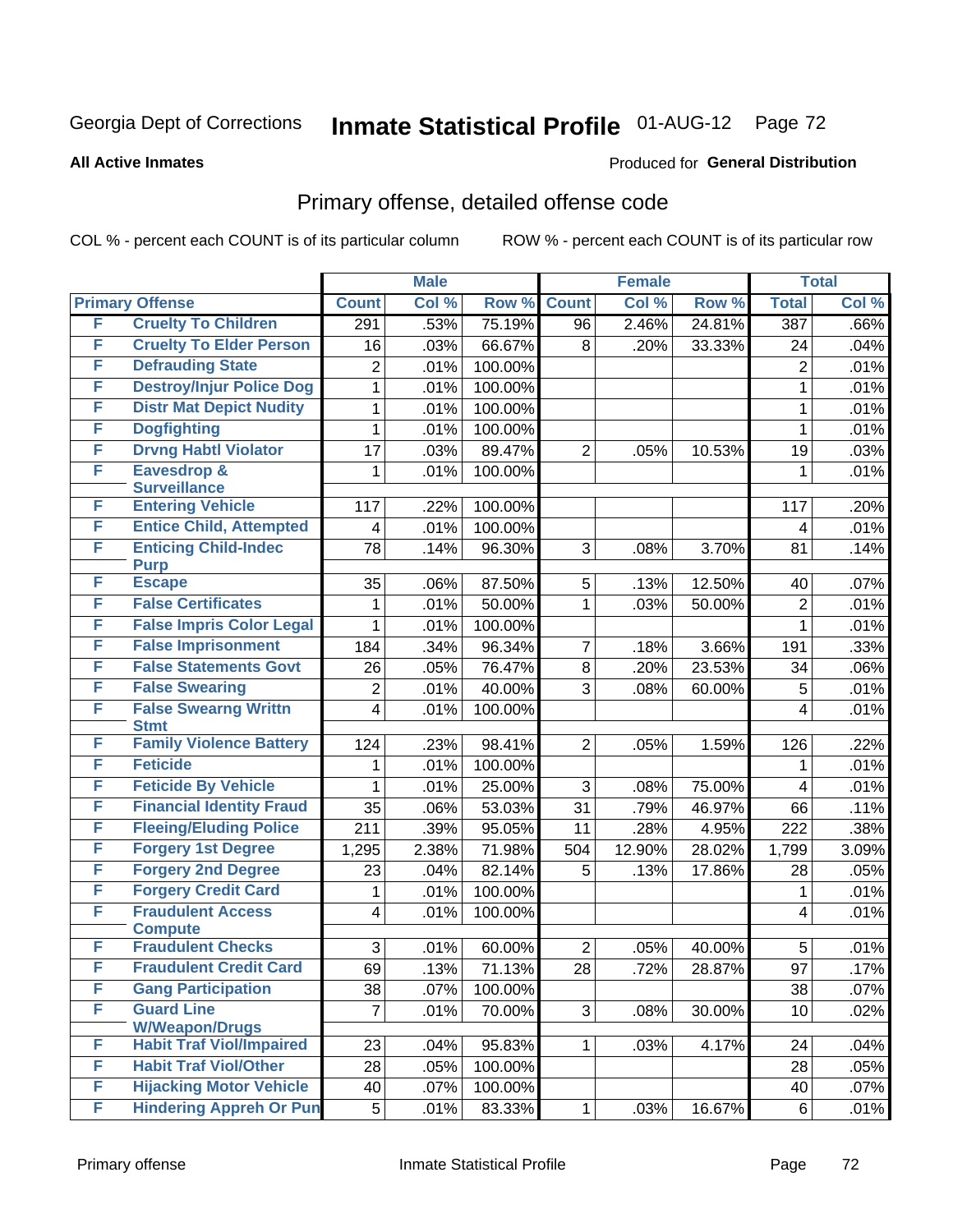#### **All Active Inmates**

### Produced for **General Distribution**

## Primary offense, detailed offense code

|   |                                         | <b>Male</b>     |       |         | <b>Female</b>           |       | <b>Total</b> |                         |       |
|---|-----------------------------------------|-----------------|-------|---------|-------------------------|-------|--------------|-------------------------|-------|
|   | <b>Primary Offense</b>                  | <b>Count</b>    | Col % | Row %   | <b>Count</b>            | Col % | Row %        | <b>Total</b>            | Col % |
| F | <b>Hit-Run W/Injury/Fatality</b>        | 7               | .01%  | 87.50%  | 1                       | .03%  | 12.50%       | 8                       | .01%  |
| F | <b>Homicide By Vessel</b>               | 17              | .03%  | 80.95%  | 4                       | .10%  | 19.05%       | 21                      | .04%  |
| F | <b>Illegal Attm To Obt Drugs</b>        | 9               | .02%  | 64.29%  | 5                       | .13%  | 35.71%       | 14                      | .02%  |
| F | <b>Illegal Poss/Manf Liquor</b>         | 1               | .01%  | 100.00% |                         |       |              | 1                       | .01%  |
| F | <b>Impersonating Officer</b>            | 3               | .01%  | 100.00% |                         |       |              | 3                       | .01%  |
| F | <b>Impersonation</b>                    | $\overline{2}$  | .01%  | 50.00%  | 2                       | .05%  | 50.00%       | 4                       | .01%  |
| F | <b>Incest</b>                           | 183             | .34%  | 97.86%  | 4                       | .10%  | 2.14%        | 187                     | .32%  |
| F | <b>Incest, Atmpt</b>                    | 2               | .01%  | 100.00% |                         |       |              | $\overline{2}$          | .01%  |
| F | <b>Influencing Witness</b>              | 3               | .01%  | 100.00% |                         |       |              | 3                       | .01%  |
| F | <b>Injury By Vehicle</b>                | 108             | .20%  | 88.52%  | 14                      | .36%  | 11.48%       | 122                     | .21%  |
| F | <b>Interference With</b>                | 17              | .03%  | 89.47%  | $\overline{2}$          | .05%  | 10.53%       | 19                      | .03%  |
|   | <b>Custody</b>                          |                 |       |         |                         |       |              |                         |       |
| F | <b>Involuntary Manslaughter</b>         | 126             | .23%  | 85.14%  | 22                      | .56%  | 14.86%       | 148                     | .25%  |
| F | <b>Kidnapping</b>                       | 1,557           | 2.86% | 97.13%  | 46                      | 1.18% | 2.87%        | 1,603                   | 2.75% |
| F | <b>Livestock Theft</b>                  | 5               | .01%  | 100.00% |                         |       |              | 5                       | .01%  |
| F | <b>Manf Methamph 200-399</b><br>Gm      | 4               | .01%  | 80.00%  | 1                       | .03%  | 20.00%       | 5                       | .01%  |
| F | <b>Manf Methamph 28-199</b>             | 25              | .05%  | 83.33%  | 5                       | .13%  | 16.67%       | 30                      | .05%  |
|   | Gm                                      |                 |       |         |                         |       |              |                         |       |
| F | Manf Methamph 400+ Gm                   | $\overline{2}$  | .01%  | 100.00% |                         |       |              | $\overline{2}$          | .01%  |
| F | <b>Manf Methamph Unspec</b>             | 228             | .42%  | 90.84%  | 23                      | .59%  | 9.16%        | 251                     | .43%  |
| F | <b>Amt</b><br><b>Manufact Meth Near</b> |                 |       |         |                         |       |              |                         |       |
|   | <b>Child</b>                            | 14              | .03%  | 77.78%  | $\overline{\mathbf{4}}$ | .10%  | 22.22%       | 18                      | .03%  |
| F | <b>Misc Assault/Battery</b>             | 16              | .03%  | 100.00% |                         |       |              | 16                      | .03%  |
| F | <b>Misc CorrectionI Inst Off</b>        | $\overline{2}$  | .01%  | 100.00% |                         |       |              | $\overline{2}$          | .01%  |
| F | <b>Misc Criminal Damage</b>             | $\mathbf{1}$    | .01%  | 100.00% |                         |       |              | 1                       | .01%  |
| F | <b>Misc Drugs Trafficking</b>           | 25              | .05%  | 92.59%  | $\overline{2}$          | .05%  | 7.41%        | 27                      | .05%  |
| F | <b>Misc Forgery</b>                     | 4               | .01%  | 80.00%  | 1                       | .03%  | 20.00%       | 5                       | .01%  |
| F | <b>Misc Fraud</b>                       | 10              | .02%  | 62.50%  | 6                       | .15%  | 37.50%       | 16                      | .03%  |
| F | <b>Misc Homicide Offense</b>            | 10              | .02%  | 90.91%  | 1                       | .03%  | 9.09%        | 11                      | .02%  |
| F | <b>Misc Invasion Of Privacy</b>         | 1               | .01%  | 100.00% |                         |       |              | 1                       | .01%  |
| F | <b>Misc Mrals/Pblic H/Safty</b>         | 4               | .01%  | 100.00% |                         |       |              | $\overline{\mathbf{4}}$ | .01%  |
| F | <b>Misc Obscenity</b>                   | $\overline{2}$  | .01%  | 100.00% |                         |       |              | $\overline{2}$          | .01%  |
| F | <b>Misc Public Order</b>                | $\overline{2}$  | .01%  | 100.00% |                         |       |              | $\overline{2}$          | .01%  |
| F | <b>Misc Sexual Offense</b>              | $\overline{22}$ | .04%  | 100.00% |                         |       |              | 22                      | .04%  |
| F | <b>Murder</b>                           | 5,227           | 9.61% | 94.40%  | 310                     | 7.93% | 5.60%        | 5,537                   | 9.50% |
| F | <b>Murder, Conspire To</b>              | 6               | .01%  | 85.71%  | 1                       | .03%  | 14.29%       | $\overline{7}$          | .01%  |
|   | <b>Commit</b>                           |                 |       |         |                         |       |              |                         |       |
| F | <b>Mutiny In Penal Inst</b>             | $\mathbf{1}$    | .01%  | 100.00% |                         |       |              | 1                       | .01%  |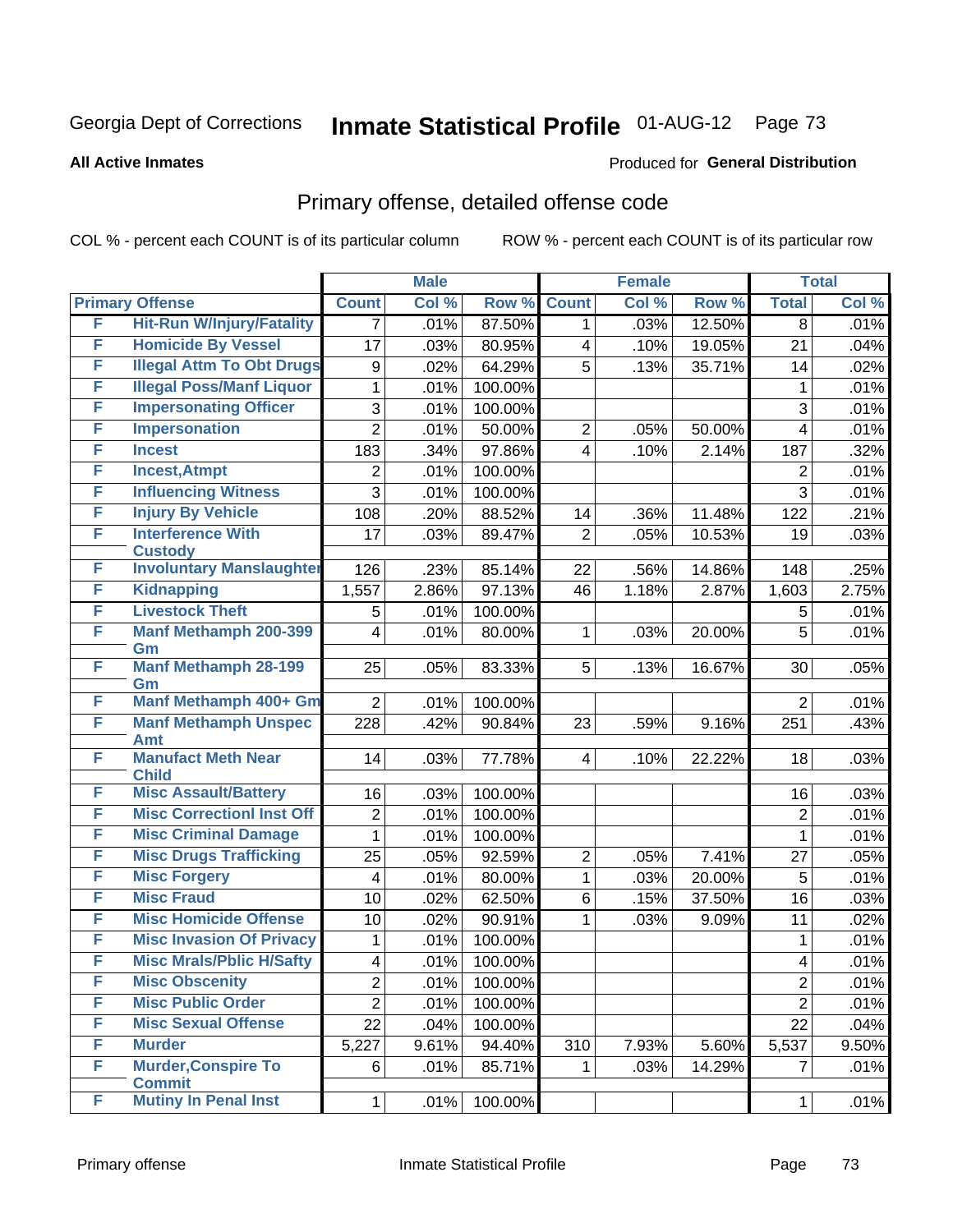**All Active Inmates**

### Produced for **General Distribution**

## Primary offense, detailed offense code

|   |                                            | <b>Male</b>    |       | <b>Female</b> |                |       | <b>Total</b> |                |       |
|---|--------------------------------------------|----------------|-------|---------------|----------------|-------|--------------|----------------|-------|
|   | <b>Primary Offense</b>                     | <b>Count</b>   | Col % | Row %         | <b>Count</b>   | Col % | Row %        | <b>Total</b>   | Col % |
| F | <b>Obstr Of Law Enf Officer</b>            | 552            | 1.01% | 92.62%        | 44             | 1.13% | 7.38%        | 596            | 1.02% |
| F | <b>Pandering By</b><br><b>Compulsion</b>   | 1              | .01%  | 100.00%       |                |       |              | 1              | .01%  |
| F | <b>Party To A Crime</b>                    | 1              | .01%  | 100.00%       |                |       |              | 1              | .01%  |
| F | <b>Peeping Tom</b>                         | 19             | .03%  | 100.00%       |                |       |              | 19             | .03%  |
| F | <b>Perjury</b>                             | $\overline{2}$ | .01%  | 100.00%       |                |       |              | $\overline{2}$ | .01%  |
| F | <b>Pimping A Minor Under</b><br>18         | 11             | .02%  | 100.00%       |                |       |              | 11             | .02%  |
| F | <b>Poss Contraband</b><br><b>Articles</b>  | $\overline{2}$ | .01%  | 100.00%       |                |       |              | $\overline{2}$ | .01%  |
| F | <b>Poss Dep Stim Cntrf</b><br><b>Drugs</b> | 66             | .12%  | 77.65%        | 19             | .49%  | 22.35%       | 85             | .15%  |
| F | <b>Poss Drug Related Matri</b>             | 10             | .02%  | 66.67%        | 5              | .13%  | 33.33%       | 15             | .03%  |
| F | <b>Poss Ephedrine</b>                      | 10             | .02%  | 71.43%        | 4              | .10%  | 28.57%       | 14             | .02%  |
| F | <b>Poss Firearm 1st</b><br><b>Offender</b> | 110            | .20%  | 96.49%        | 4              | .10%  | 3.51%        | 114            | .20%  |
| F | <b>Poss Firearm Convct</b><br><b>Felon</b> | 969            | 1.78% | 97.09%        | 29             | .74%  | 2.91%        | 998            | 1.71% |
| F | <b>Poss Knife During Crime</b>             | 3              | .01%  | 100.00%       |                |       |              | 3              | .01%  |
| F | <b>Poss Mda/Extsy</b>                      | 16             | .03%  | 100.00%       |                |       |              | 16             | .03%  |
| F | <b>Poss Methamphetamine</b>                | 445            | .82%  | 78.35%        | 123            | 3.15% | 21.65%       | 568            | .97%  |
| F | <b>Poss Narcotics Opiates</b>              | 73             | .13%  | 86.90%        | 11             | .28%  | 13.10%       | 84             | .14%  |
| F | <b>Poss Of Certain</b>                     | 27             | .05%  | 93.10%        | $\overline{2}$ | .05%  | 6.90%        | 29             | .05%  |
|   | <b>Weapons</b>                             |                |       |               |                |       |              |                |       |
| F | <b>Poss Of Cocaine</b>                     | 882            | 1.62% | 85.05%        | 155            | 3.97% | 14.95%       | 1,037          | 1.78% |
| F | <b>Poss Of Firearm Dur</b><br><b>Crime</b> | 477            | .88%  | 95.98%        | 20             | .51%  | 4.02%        | 497            | .85%  |
| F | <b>Poss Of Lsd</b>                         | 1              | .01%  | 100.00%       |                |       |              | 1              | .01%  |
| F | <b>Poss Of Marijuana</b>                   | 105            | .19%  | 93.75%        | $\overline{7}$ | .18%  | 6.25%        | 112            | .19%  |
| F | <b>Poss Tools Commit</b><br><b>Crime</b>   | 41             | .08%  | 100.00%       |                |       |              | 41             | .07%  |
| F | <b>Poss W Int Dis Other</b><br><b>Drug</b> | 94             | .17%  | 81.74%        | 21             | .54%  | 18.26%       | 115            | .20%  |
| F | <b>Poss W Int Dist Cocaine</b>             | 522            | .96%  | 95.60%        | 24             | .61%  | 4.40%        | 546            | .94%  |
| E | <b>Poss W Int Dist</b><br><b>Marijuana</b> | 898            | 1.65% | 96.46%        | 33             | .84%  | 3.54%        | 931            | 1.60% |
| F | <b>Poss W Int Dist Meth</b>                | 283            | .52%  | 82.99%        | 58             | 1.48% | 17.01%       | 341            | .58%  |
| F | <b>Poss Wpn, Drugs By</b><br><b>Prisnr</b> | 46             | .08%  | 93.88%        | 3              | .08%  | 6.12%        | 49             | .08%  |
| F | <b>Racketeering</b>                        | 52             | .10%  | 73.24%        | 19             | .49%  | 26.76%       | 71             | .12%  |
| F | Rape                                       | 1,775          | 3.26% | 99.78%        | 4              | .10%  | .22%         | 1,779          | 3.05% |
| F | <b>Reck Cond Infected</b>                  | 10             | .02%  | 83.33%        | $\mathbf{2}$   | .05%  | 16.67%       | 12             | .02%  |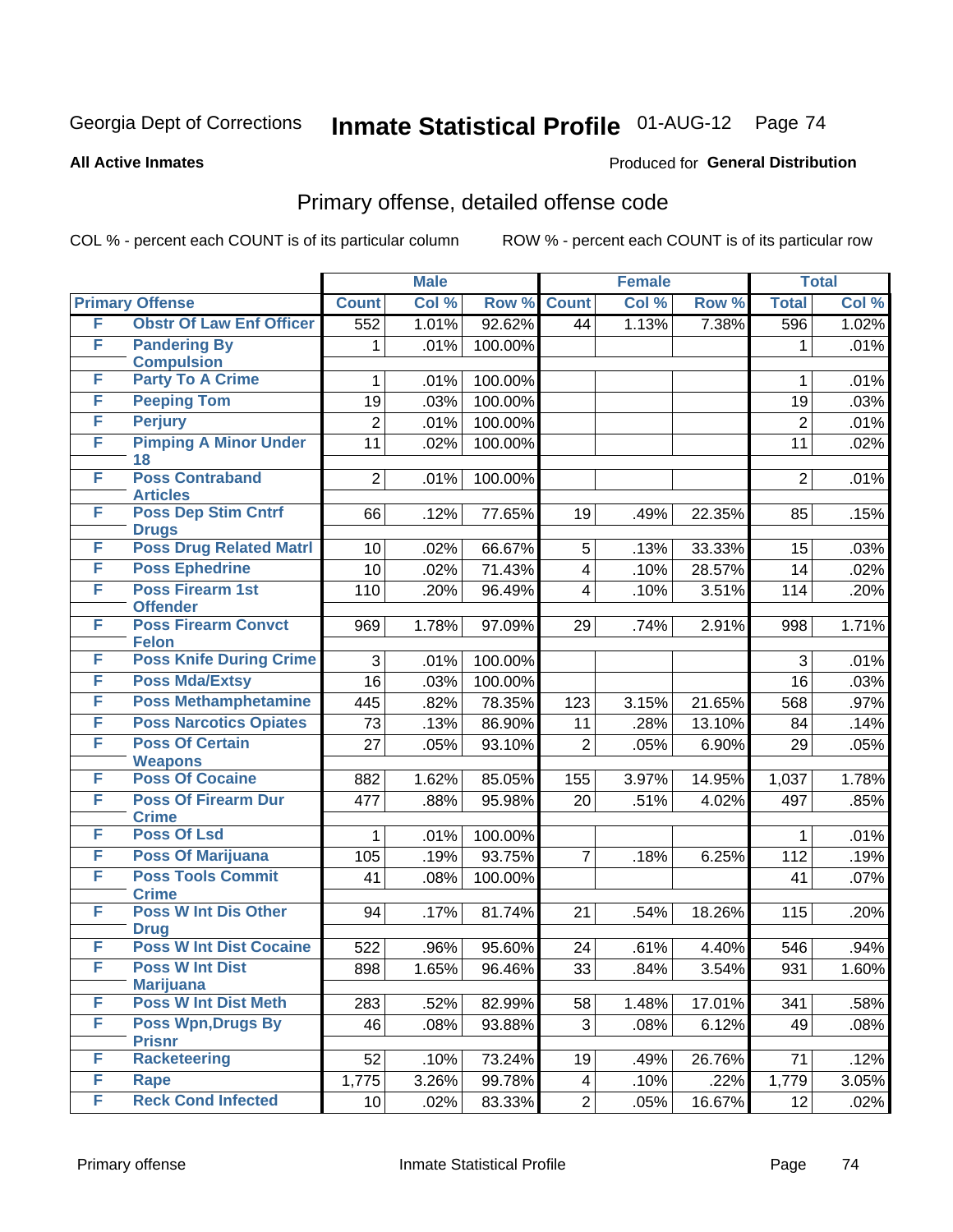#### **All Active Inmates**

### Produced for **General Distribution**

## Primary offense, detailed offense code

|   |                                                        | <b>Male</b>     |       |         | <b>Female</b>  |       | <b>Total</b> |                |                     |
|---|--------------------------------------------------------|-----------------|-------|---------|----------------|-------|--------------|----------------|---------------------|
|   | <b>Primary Offense</b>                                 | <b>Count</b>    | Col % | Row %   | <b>Count</b>   | Col % | Row %        | <b>Total</b>   | Col %               |
|   | <b>Person</b>                                          |                 |       |         |                |       |              |                |                     |
| F | <b>Reckless Abandonment</b>                            | 3               | .01%  | 100.00% |                |       |              | 3              | .01%                |
| F | <b>Recv Gds, Srvs Fraud</b><br><b>Obtnd</b>            | $\mathbf{1}$    | .01%  | 100.00% |                |       |              | 1              | .01%                |
| F | <b>Robbery</b>                                         | 1,803           | 3.31% | 93.37%  | 128            | 3.28% | 6.63%        | 1,931          | 3.31%               |
| F | <b>Robbery By Force</b>                                | 279             | .51%  | 89.71%  | 32             | .82%  | 10.29%       | 311            | .53%                |
| F | <b>Robbery By Intimidation</b>                         | 292             | .54%  | 93.29%  | 21             | .54%  | 6.71%        | 313            | .54%                |
| F | <b>Robbery By Sudden</b><br><b>Snatch</b>              | 133             | .24%  | 91.10%  | 13             | .33%  | 8.90%        | 146            | .25%                |
| F | <b>S/D Of Alcoholic Intox</b>                          | $\mathbf 1$     | .01%  | 100.00% |                |       |              | 1              | .01%                |
| F | <b>S/D Cocaine</b>                                     | 1,027           | 1.89% | 94.31%  | 62             | 1.59% | 5.69%        | 1,089          | 1.87%               |
| F | <b>S/D Cont Sub Public</b>                             | 52              | .10%  | 100.00% |                |       |              | 52             | .09%                |
| F | <b>S/D Cont Sub School</b>                             | 41              | .08%  | 95.35%  | $\overline{2}$ | .05%  | 4.65%        | 43             | .07%                |
| F | <b>S/D Dep Stim Cntrf Drugs</b>                        | 76              | .14%  | 77.55%  | 22             | .56%  | 22.45%       | 98             | .17%                |
| F | <b>S/D Narcotics Opiates</b>                           | 30              | .06%  | 78.95%  | 8              | .20%  | 21.05%       | 38             | .07%                |
| F | <b>S/D Of Marijuana</b>                                | 393             | .72%  | 96.56%  | 14             | .36%  | 3.44%        | 407            | .70%                |
| F | <b>Sale Mda/Extsy</b>                                  | 6               | .01%  | 100.00% |                |       |              | 6              | .01%                |
| F | <b>Sale Methamphetamine</b>                            | 108             | .20%  | 73.47%  | 39             | 1.00% | 26.53%       | 147            | .25%                |
| F | <b>Sex Exploitation Child</b>                          | 136             | .25%  | 99.27%  | $\mathbf{1}$   | .03%  | .73%         | 137            | .23%                |
| F | <b>Sex Offender Fail Registr</b>                       | 394             | .72%  | 99.49%  | $\overline{2}$ | .05%  | .51%         | 396            | .68%                |
| F | <b>Sex Offender Fail To</b>                            | 10              | .02%  | 100.00% |                |       |              | 10             | .02%                |
|   | <b>Move</b>                                            |                 |       |         |                |       |              |                |                     |
| F | Sexl/Asslt/Agn/Pers/Cstd                               | $\overline{7}$  | .01%  | 100.00% |                |       |              | $\overline{7}$ | .01%                |
| F | <b>Sexual Battery</b>                                  | 200             | .37%  | 99.50%  | $\mathbf 1$    | .03%  | .50%         | 201            | .34%                |
| F | <b>Simple Battery</b>                                  | 18              | .03%  | 94.74%  | $\mathbf{1}$   | .03%  | 5.26%        | 19             | .03%                |
| F | <b>Sodomy</b>                                          | 20              | .04%  | 100.00% |                |       |              | 20             | .03%                |
| F | <b>Solicit Sodomy From</b><br><b>Minor</b>             | 3               | .01%  | 100.00% |                |       |              | 3              | .01%                |
| F | <b>Stalking</b>                                        | 5               | .01%  | 100.00% |                |       |              | 5              | .01%                |
| F | <b>Statutory Rape</b>                                  | 838             | 1.54% | 98.01%  | 17             | .44%  | 1.99%        | 855            | 1.47%               |
| F | <b>Statutory Rape, Atmpt</b>                           | 1               | .01%  | 100.00% |                |       |              | $\mathbf 1$    | .01%                |
| F | <b>Tampering With</b>                                  | 11              | .02%  | 84.62%  | $\overline{2}$ | .05%  | 15.38%       | 13             | .02%                |
| F | <b>Evidence</b><br><b>Terrorist Threats &amp; Acts</b> |                 |       |         |                |       |              |                |                     |
| F | <b>Theft Bring Prop In State</b>                       | 445             | .82%  | 97.16%  | 13             | .33%  | 2.84%        | 458            | .79%                |
| F | <b>Theft By Conversion</b>                             | 10 <sup>1</sup> | .02%  | 100.00% |                |       |              | 10             | .02%                |
| F |                                                        | 30              | .06%  | 83.33%  | 6              | .15%  | 16.67%       | 36             | .06%                |
| F | <b>Theft By Deception</b><br><b>Theft By Extortion</b> | 52              | .10%  | 81.25%  | 12             | .31%  | 18.75%       | 64             | .11%                |
| F | <b>Theft By Rec Stolen Prop</b>                        | 1               | .01%  | 100.00% |                |       |              | $\mathbf{1}$   | .01%                |
| F | <b>Theft By Shoplifting</b>                            | 942             | 1.73% | 94.20%  | 58             | 1.48% | 5.80%        | 1,000          | 1.71%               |
|   |                                                        | 416             | .76%  | 70.27%  | 176            | 4.50% | 29.73%       | 592            | $\overline{1.02\%}$ |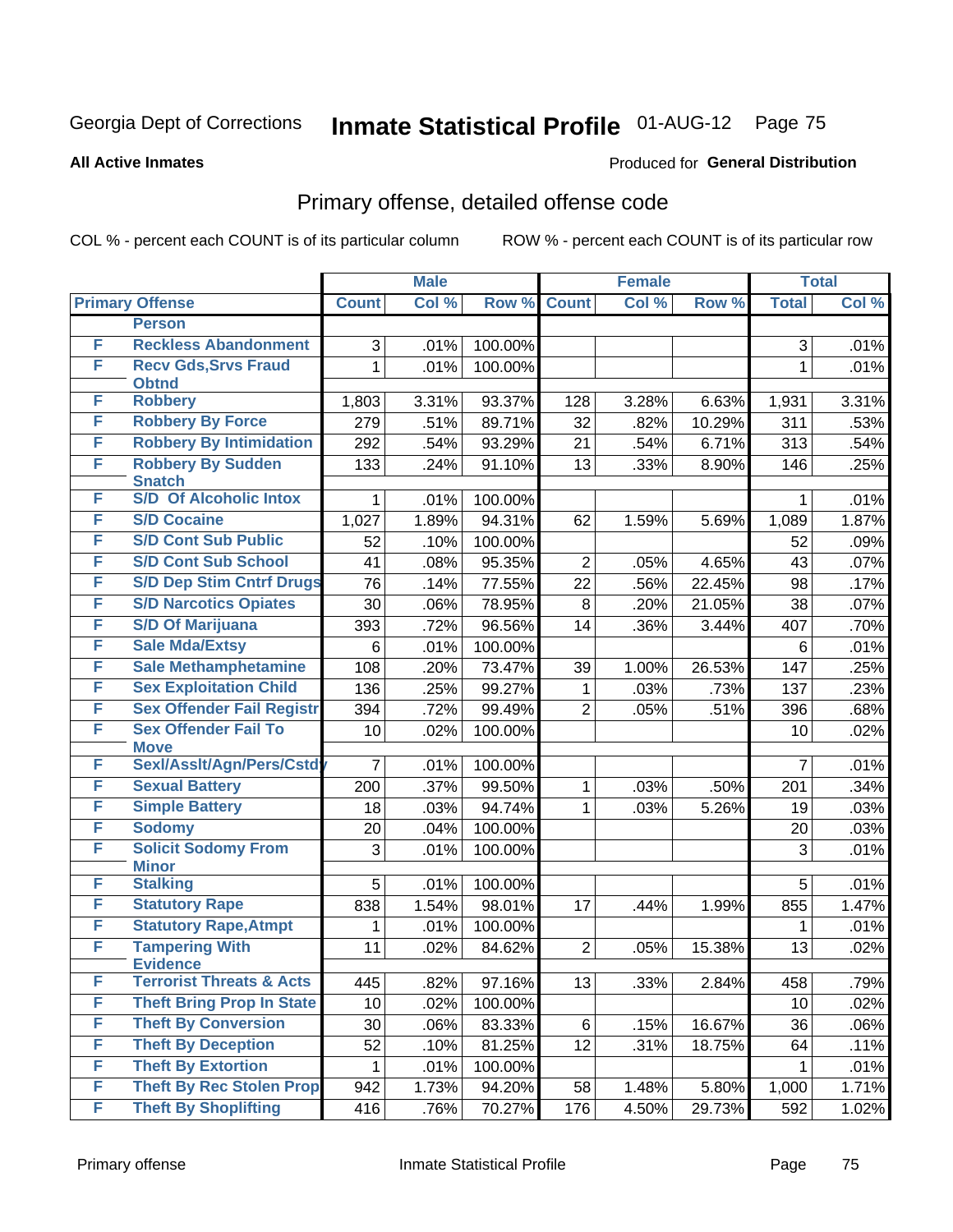**All Active Inmates**

### Produced for **General Distribution**

## Primary offense, detailed offense code

|   |                                            |                  | <b>Male</b> |         |                 | <b>Female</b>       |         | <b>Total</b>   |       |
|---|--------------------------------------------|------------------|-------------|---------|-----------------|---------------------|---------|----------------|-------|
|   | <b>Primary Offense</b>                     | <b>Count</b>     | Col %       | Row %   | <b>Count</b>    | Col %               | Row %   | <b>Total</b>   | Col % |
| F | <b>Theft By Taking</b>                     | 1,117            | 2.05%       | 85.86%  | 184             | 4.71%               | 14.14%  | 1,301          | 2.23% |
| F | <b>Theft Credit Card</b>                   | 11               | .02%        | 73.33%  | 4               | .10%                | 26.67%  | 15             | .03%  |
| F | <b>Theft Motorveh Or Part</b>              | 98               | .18%        | 95.15%  | 5               | .13%                | 4.85%   | 103            | .18%  |
| F | <b>Theft Of Lost Property</b>              | 3                | .01%        | 100.00% |                 |                     |         | 3              | .01%  |
| F | <b>Theft Of Services</b>                   | 6                | .01%        | 85.71%  | 1               | .03%                | 14.29%  | $\overline{7}$ | .01%  |
| F | <b>Theft Recv Prop Out</b><br><b>State</b> |                  |             |         | 1               | .03%                | 100.00% | 1              | .01%  |
| F | <b>Traf Amphtmine 200-399</b><br>Gm        | 1                | .01%        | 100.00% |                 |                     |         | 1              | .01%  |
| F | <b>Traf Amphtmine 28-199</b><br>Gm         | 3                | .01%        | 100.00% |                 |                     |         | 3              | .01%  |
| F | <b>Traf Amphtmine 400+ Gm</b>              | 3                | .01%        | 100.00% |                 |                     |         | 3              | .01%  |
| F | <b>Traf Cocaine 201-400</b><br>Gm          | 221              | .41%        | 94.04%  | 14              | .36%                | 5.96%   | 235            | .40%  |
| F | <b>Traf Cocaine 401+ Gm</b>                | 160              | .29%        | 94.12%  | 10 <sup>1</sup> | .26%                | 5.88%   | 170            | .29%  |
| F | <b>Traf Cocaine Less 200</b><br>Gm         | 427              | .78%        | 97.05%  | 13              | .33%                | 2.95%   | 440            | .75%  |
| F | <b>Traf Marijna 10-2000 Lb</b>             | 114              | .21%        | 95.00%  | 6               | .15%                | 5.00%   | 120            | .21%  |
| F | Traf Marijna 10001+ Lb                     | 5                | .01%        | 83.33%  | 1               | .03%                | 16.67%  | 6              | .01%  |
| F | Traf Marijna 2001-10k Lb                   | 4                | .01%        | 100.00% |                 |                     |         | $\overline{4}$ | .01%  |
| F | <b>Traf Mda/Extsy 200-</b><br>399gm        | $\boldsymbol{9}$ | .02%        | 81.82%  | $\overline{2}$  | .05%                | 18.18%  | 11             | .02%  |
| F | <b>Traf Mda/Extsy 28-199gm</b>             | 19               | .03%        | 90.48%  | $\overline{2}$  | .05%                | 9.52%   | 21             | .04%  |
| F | Traf Mda/Extsy 400+Gm                      | 4                | .01%        | 100.00% |                 |                     |         | 4              | .01%  |
| F | <b>Traf Methamph 200-399</b><br>Gm         | 69               | .13%        | 93.24%  | 5               | .13%                | 6.76%   | 74             | .13%  |
| F | <b>Traf Methamph 28-199</b><br>Gm          | 223              | .41%        | 86.10%  | 36              | .92%                | 13.90%  | 259            | .44%  |
| F | Traf Methamph 400+ Gm                      | 53               | .10%        | 94.64%  | 3 <sup>1</sup>  | .08%                | 5.36%   | 56             | .10%  |
| F | <b>Traf Methamph Unspec</b><br><b>Amt</b>  | 79               | .15%        | 89.77%  | 9               | .23%                | 10.23%  | 88             | .15%  |
| F | <b>Traf Narcotic 15-28 Gm</b>              | 9                | .02%        | 100.00% |                 |                     |         | $9\,$          | .02%  |
| F | <b>Traf Narcotic 29+ Gm</b>                | 8                | .01%        | 100.00% |                 |                     |         | 8              | .01%  |
| F | <b>Traf Narcotic Less 14 Gm</b>            | 8                | .01%        | 88.89%  | 1               | .03%                | 11.11%  | 9              | .02%  |
| F | <b>Unauth Dist Recrd</b><br><b>Devices</b> | $\overline{5}$   | .01%        | 100.00% |                 |                     |         | 5              | .01%  |
| F | <b>Unknown Offense</b>                     | 16               | .03%        | 84.21%  | 3 <sup>1</sup>  | .08%                | 15.79%  | 19             | .03%  |
| F | <b>Uniwfl Mfg/Del/Dist N-C S</b>           | 18               | .03%        | 94.74%  | $\mathbf{1}$    | .03%                | 5.26%   | 19             | .03%  |
| F | <b>Use Comm Facity Vio C</b><br><b>Sub</b> | 4                | .01%        | 66.67%  | $\overline{2}$  | .05%                | 33.33%  | 6              | .01%  |
| F | <b>Vehicular Homicide</b>                  | 325              | .60%        | 86.21%  | 52              | $\overline{1.33\%}$ | 13.79%  | 377            | .65%  |
| F | <b>Viol Dngrous Drgs Act</b>               | 158              | .29%        | 87.29%  | 23              | .59%                | 12.71%  | 181            | .31%  |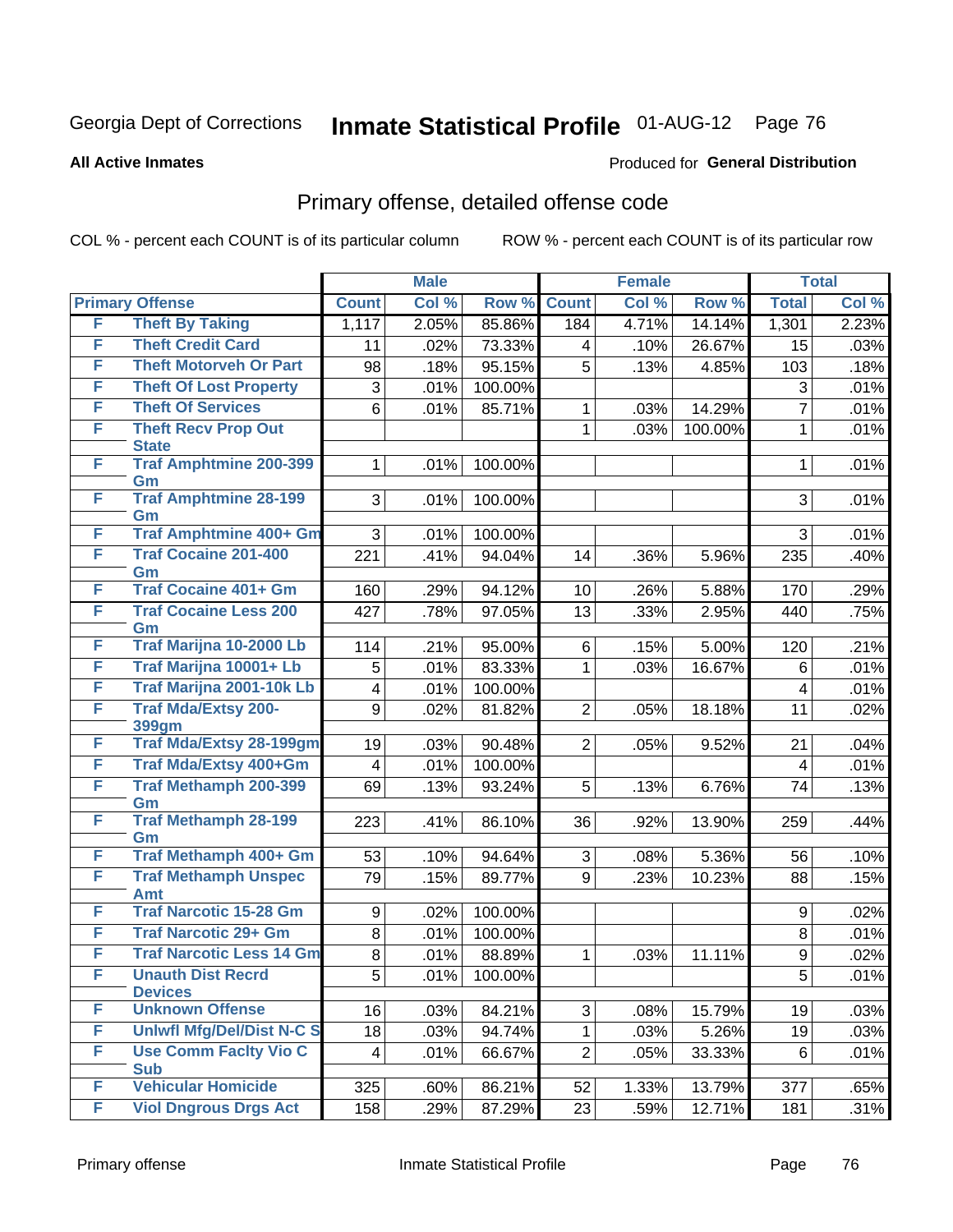#### **All Active Inmates**

### Produced for **General Distribution**

## Primary offense, detailed offense code

|   |                                              | <b>Male</b>    |       | <b>Female</b> |                 |       | <b>Total</b> |                  |       |
|---|----------------------------------------------|----------------|-------|---------------|-----------------|-------|--------------|------------------|-------|
|   | <b>Primary Offense</b>                       | <b>Count</b>   | Col % | Row %         | <b>Count</b>    | Col % | Row %        | <b>Total</b>     | Col % |
| F | <b>Viol Ga Cntrl Sbst Act</b>                | 151            | .28%  | 87.79%        | $\overline{21}$ | .54%  | 12.21%       | 172              | .29%  |
| F | <b>Viol Ga Securities Act</b>                | $\overline{2}$ | .01%  | 100.00%       |                 |       |              | 2                | .01%  |
| F | <b>Viol Motor Vehicle Laws</b>               | 43             | .08%  | 97.73%        | 1               | .03%  | 2.27%        | 44               | .08%  |
| F | <b>Viol Oath Public Offcr</b>                | $\overline{2}$ | .01%  | 66.67%        | 1               | .03%  | 33.33%       | $\mathfrak{S}$   | .01%  |
| F | <b>Violatn Othr States Law</b>               | 8              | .01%  | 88.89%        | 1               | .03%  | 11.11%       | 9                | .02%  |
| F | <b>Vol Manslaughter Of</b>                   | $\overline{2}$ | .01%  | 100.00%       |                 |       |              | $\overline{2}$   | .01%  |
|   | <b>Fetus</b>                                 |                |       |               |                 |       |              |                  |       |
| F | <b>Voluntary Manslaughter</b>                | 1,052          | 1.93% | 88.70%        | 134             | 3.43% | 11.30%       | 1,186            | 2.03% |
| M | <b>Abandonment Of Dep</b><br><b>Child</b>    | 6              | .01%  | 100.00%       |                 |       |              | 6                | .01%  |
| M | <b>Abusive Language</b>                      | $\overline{2}$ | .01%  | 100.00%       |                 |       |              | $\overline{2}$   | .01%  |
| M | <b>Agg Assault With</b>                      | 1              | .01%  | 100.00%       |                 |       |              | $\mathbf{1}$     | .01%  |
|   | <b>Firearm</b>                               |                |       |               |                 |       |              |                  |       |
| Μ | <b>Agg Assault With Knife</b>                | 1              | .01%  | 100.00%       |                 |       |              | 1                | .01%  |
| Μ | <b>Assault &amp; Battery</b>                 | 10             | .02%  | 100.00%       |                 |       |              | 10               | .02%  |
| M | <b>Bad Checks</b>                            | $\overline{2}$ | .01%  | 66.67%        | 1               | .03%  | 33.33%       | 3                | .01%  |
| Μ | <b>Burglary</b>                              | 14             | .03%  | 100.00%       |                 |       |              | 14               | .02%  |
| M | <b>Cheating &amp; Swindling</b>              | 3              | .01%  | 100.00%       |                 |       |              | 3                | .01%  |
| Μ | <b>Cpwl &amp; Concealed</b><br><b>Weapon</b> | 7              | .01%  | 100.00%       |                 |       |              | $\overline{7}$   | .01%  |
| Μ | <b>Crmnl Attempt</b>                         | $\overline{2}$ | .01%  | 100.00%       |                 |       |              | $\overline{2}$   | .01%  |
| Μ | <b>Crmnl Intfer Govt Prop</b>                | 1              | .01%  | 100.00%       |                 |       |              | $\mathbf{1}$     | .01%  |
| Μ | <b>Cruelty To Children</b>                   | 1              | .01%  | 50.00%        | 1               | .03%  | 50.00%       | $\overline{2}$   | .01%  |
| Μ | <b>Dui</b>                                   | 12             | .02%  | 92.31%        | 1               | .03%  | 7.69%        | 13               | .02%  |
| M | <b>Escape</b>                                | 7              | .01%  | 100.00%       |                 |       |              | $\overline{7}$   | .01%  |
| Μ | <b>Forgery</b>                               | 4              | .01%  | 100.00%       |                 |       |              | 4                | .01%  |
| M | <b>Fraudulent Checks</b>                     | 1              | .01%  | 100.00%       |                 |       |              | 1                | .01%  |
| Μ | <b>Lottery</b>                               | 1              | .01%  | 100.00%       |                 |       |              | 1                | .01%  |
| M | <b>Misc Misdemeanor</b>                      | 1              | .01%  | 100.00%       |                 |       |              | 1                | .01%  |
| Μ | <b>Other Misdemeanor</b>                     | 24             | .04%  | 96.00%        | 1               | .03%  | 4.00%        | 25               | .04%  |
| M | <b>Pointing Gun At Another</b>               | $\overline{2}$ | .01%  | 100.00%       |                 |       |              | $\boldsymbol{2}$ | .01%  |
| Μ | <b>Poss Ntp Whiskey</b>                      | $\overline{3}$ | .01%  | 100.00%       |                 |       |              | 3                | .01%  |
| M | <b>Prostitution</b>                          |                |       |               | $\mathbf{1}$    | .03%  | 100.00%      | $\overline{1}$   | .01%  |
| Μ | <b>Public Drunkenness</b>                    | 7              | .01%  | 100.00%       |                 |       |              | $\overline{7}$   | .01%  |
| M | <b>Public Indecency</b>                      | 4              | .01%  | 100.00%       |                 |       |              | 4                | .01%  |
| M | <b>S/D Of Marijuana</b>                      | 1              | .01%  | 100.00%       |                 |       |              | 1                | .01%  |
| M | <b>Simple Assault</b>                        | 1              | .01%  | 100.00%       |                 |       |              | $\mathbf{1}$     | .01%  |
| M | <b>Simple Battery</b>                        | 1              | .01%  | 50.00%        | 1               | .03%  | 50.00%       | $\overline{2}$   | .01%  |
| M | <b>Theft By Taking -</b>                     | 54             | .10%  | 100.00%       |                 |       |              | 54               | .09%  |
|   | <b>Larceny</b>                               |                |       |               |                 |       |              |                  |       |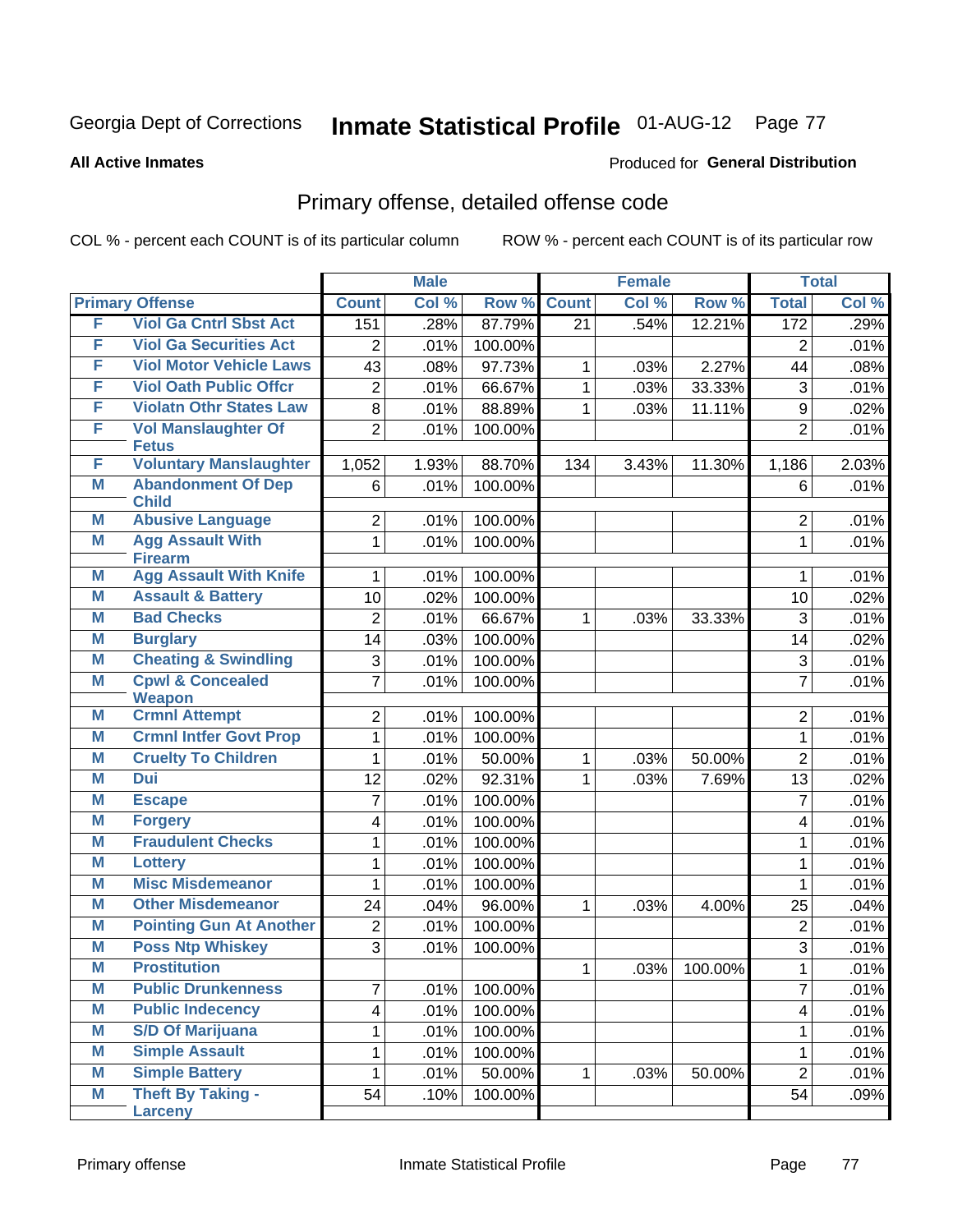**All Active Inmates**

### Produced for **General Distribution**

## Primary offense, detailed offense code

|                      |                                   | <b>Male</b>  |       |                    | <b>Female</b> |       |       | <b>Total</b> |       |
|----------------------|-----------------------------------|--------------|-------|--------------------|---------------|-------|-------|--------------|-------|
|                      | <b>Primary Offense</b>            | <b>Count</b> | Col % | <b>Row % Count</b> |               | Col % | Row % | <b>Total</b> | Col % |
| М                    | <b>Theft Motor Vehicle, Parts</b> |              | .01%  | 100.00%            |               |       |       |              | .01%  |
| М                    | <b>Vagrancy</b>                   | 3            | .01%  | 100.00%            |               |       |       |              | .01%  |
| М                    | <b>Viol Motor Veh Law</b>         |              | .01%  | 100.00%            |               |       |       |              | .01%  |
| М                    | <b>Wife Beating</b>               |              | .01%  | 100.00%            |               |       |       |              | .01%  |
| M                    | <b>Worthless Checks</b>           |              | .01%  | 100.00%            |               |       |       |              | .01%  |
| <b>Total Rported</b> |                                   | 54,404       | 101%  | 93.3%              | 3,907         | 100%  | 6.7%  | 58,311       | 101%  |

| <b>Not</b><br><b>ported</b> | 4 E 7<br>IJZ |       | 155    |
|-----------------------------|--------------|-------|--------|
| Total<br>Gra                | 54,556       | 3.910 | 58.466 |

| Mode (most frequent) | 1601 Burglary | 1701 Forgery 1st Degree | 1601 Burglary |
|----------------------|---------------|-------------------------|---------------|
|----------------------|---------------|-------------------------|---------------|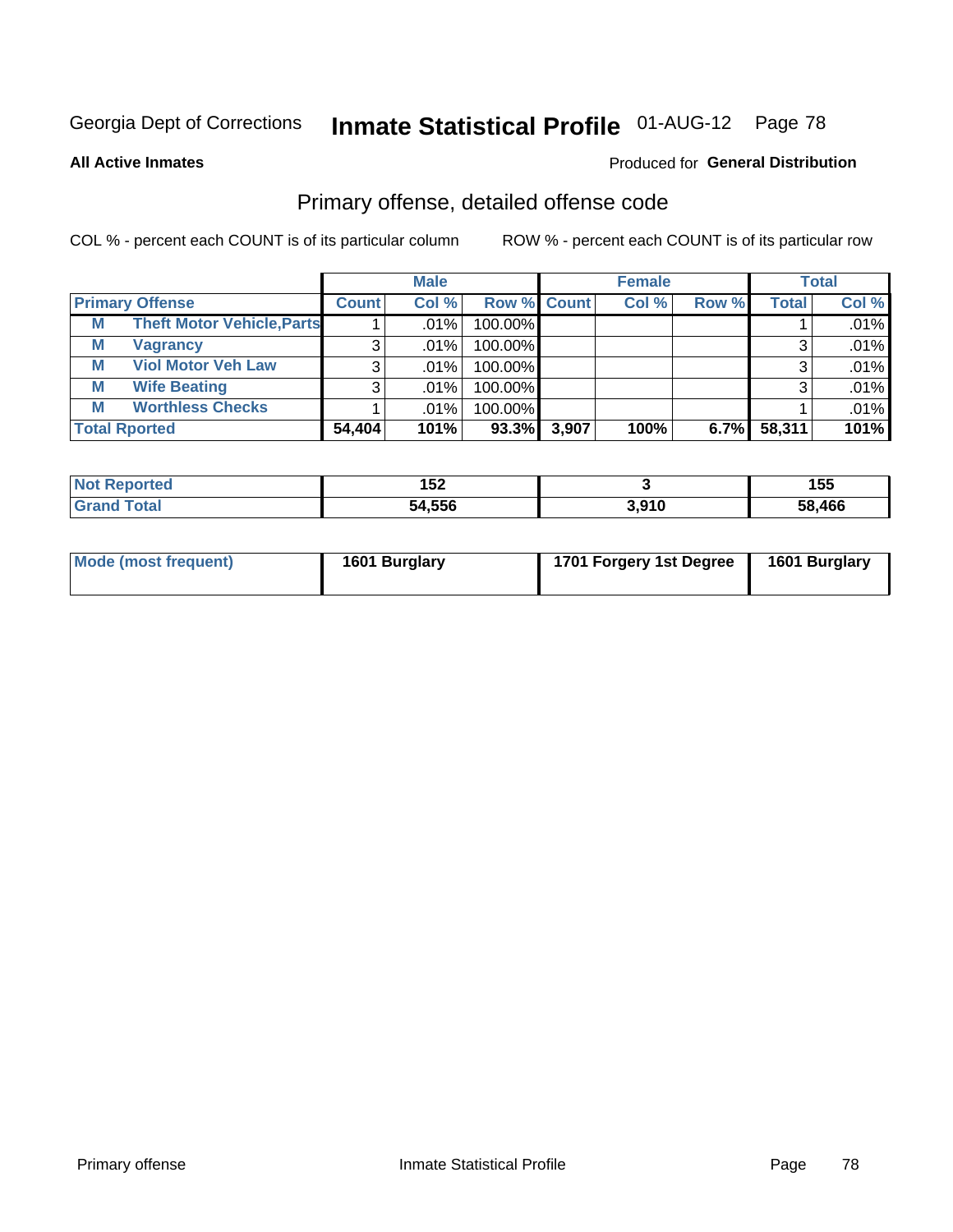#### **All Active Inmates**

### Produced for **General Distribution**

## County of conviction of primary offense

|     |                             |              | <b>Male</b> |         |                | <b>Female</b> |        |              | <b>Total</b> |
|-----|-----------------------------|--------------|-------------|---------|----------------|---------------|--------|--------------|--------------|
|     | <b>County of Conviction</b> | <b>Count</b> | Col %       | Row %   | <b>Count</b>   | Col %         | Row %  | <b>Total</b> | Col %        |
| 000 | <b>Unknown</b>              | 349          | .64%        | 95.62%  | 16             | .41%          | 4.38%  | 365          | .62%         |
| 001 | <b>Appling County</b>       | 104          | .19%        | 97.20%  | 3              | .08%          | 2.80%  | 107          | .18%         |
| 002 | <b>Atkinson County</b>      | 60           | .11%        | 90.91%  | 6              | .15%          | 9.09%  | 66           | .11%         |
| 003 | <b>Bacon County</b>         | 62           | .11%        | 98.41%  | 1              | .03%          | 1.59%  | 63           | .11%         |
| 004 | <b>Baker County</b>         | 13           | .02%        | 100.00% |                |               |        | 13           | .02%         |
| 005 | <b>Baldwin County</b>       | 350          | .64%        | 92.84%  | 27             | .69%          | 7.16%  | 377          | .64%         |
| 006 | <b>Banks County</b>         | 70           | .13%        | 94.59%  | $\overline{4}$ | .10%          | 5.41%  | 74           | .13%         |
| 007 | <b>Barrow County</b>        | 283          | .52%        | 92.48%  | 23             | .59%          | 7.52%  | 306          | .52%         |
| 008 | <b>Bartow County</b>        | 702          | 1.29%       | 88.41%  | 92             | 2.35%         | 11.59% | 794          | 1.36%        |
| 009 | <b>Ben Hill County</b>      | 228          | .42%        | 93.83%  | 15             | .38%          | 6.17%  | 243          | .42%         |
| 010 | <b>Berrien County</b>       | 100          | .18%        | 95.24%  | 5              | .13%          | 4.76%  | 105          | .18%         |
| 011 | <b>Bibb County</b>          | 1,157        | 2.12%       | 94.84%  | 63             | 1.61%         | 5.16%  | 1,220        | 2.09%        |
| 012 | <b>Bleckley County</b>      | 71           | .13%        | 91.03%  | $\overline{7}$ | .18%          | 8.97%  | 78           | .13%         |
| 013 | <b>Brantley County</b>      | 75           | .14%        | 91.46%  | $\overline{7}$ | .18%          | 8.54%  | 82           | .14%         |
| 014 | <b>Brooks County</b>        | 68           | .12%        | 95.77%  | 3              | .08%          | 4.23%  | 71           | .12%         |
| 015 | <b>Bryan County</b>         | 116          | .21%        | 99.15%  | $\mathbf{1}$   | .03%          | .85%   | 117          | .20%         |
| 016 | <b>Bulloch County</b>       | 534          | .98%        | 92.23%  | 45             | 1.15%         | 7.77%  | 579          | .99%         |
| 017 | <b>Burke County</b>         | 232          | .43%        | 97.48%  | $\,6$          | .15%          | 2.52%  | 238          | .41%         |
| 018 | <b>Butts County</b>         | 181          | .33%        | 95.77%  | $\bf 8$        | .20%          | 4.23%  | 189          | .32%         |
| 019 | <b>Calhoun County</b>       | 44           | .08%        | 86.27%  | $\overline{7}$ | .18%          | 13.73% | 51           | .09%         |
| 020 | <b>Camden County</b>        | 165          | .30%        | 94.29%  | 10             | .26%          | 5.71%  | 175          | .30%         |
| 021 | <b>Candler County</b>       | 109          | .20%        | 90.83%  | 11             | .28%          | 9.17%  | 120          | .21%         |
| 022 | <b>Carroll County</b>       | 636          | 1.17%       | 90.21%  | 69             | 1.76%         | 9.79%  | 705          | 1.21%        |
| 023 | <b>Catoosa County</b>       | 371          | .68%        | 91.15%  | 36             | .92%          | 8.85%  | 407          | .70%         |
| 024 | <b>Charlton County</b>      | 53           | .10%        | 91.38%  | 5              | .13%          | 8.62%  | 58           | .10%         |
| 025 | <b>Chatham County</b>       | 2,540        | 4.66%       | 96.03%  | 105            | 2.69%         | 3.97%  | 2,645        | 4.52%        |
| 026 | <b>Chattahoochee County</b> | 34           | .06%        | 91.89%  | 3              | .08%          | 8.11%  | 37           | .06%         |
| 027 | <b>Chattooga County</b>     | 266          | .49%        | 89.86%  | 30             | .77%          | 10.14% | 296          | .51%         |
| 028 | <b>Cherokee County</b>      | 602          | 1.10%       | 92.62%  | 48             | 1.23%         | 7.38%  | 650          | 1.11%        |
| 029 | <b>Clarke County</b>        | 495          | .91%        | 94.65%  | 28             | .72%          | 5.35%  | 523          | .89%         |
| 030 | <b>Clay County</b>          | 36           | .07%        | 92.31%  | 3              | .08%          | 7.69%  | 39           | .07%         |
| 031 | <b>Clayton County</b>       | 1,584        | 2.90%       | 93.56%  | 109            | 2.79%         | 6.44%  | 1,693        | 2.90%        |
| 032 | <b>Clinch County</b>        | 70           | .13%        | 98.59%  | 1              | .03%          | 1.41%  | 71           | .12%         |
| 033 | <b>Cobb County</b>          | 2,811        | 5.15%       | 91.09%  | 275            | 7.03%         | 8.91%  | 3,086        | 5.28%        |
| 034 | <b>Coffee County</b>        | 239          | .44%        | 93.36%  | 17             | .43%          | 6.64%  | 256          | .44%         |
| 035 | <b>Colquitt County</b>      | 284          | .52%        | 94.04%  | 18             | .46%          | 5.96%  | 302          | .52%         |
| 036 | <b>Columbia County</b>      | 356          | .65%        | 90.82%  | 36             | .92%          | 9.18%  | 392          | .67%         |
| 037 | <b>Cook County</b>          | 133          | .24%        | 95.68%  | 6              | .15%          | 4.32%  | 139          | .24%         |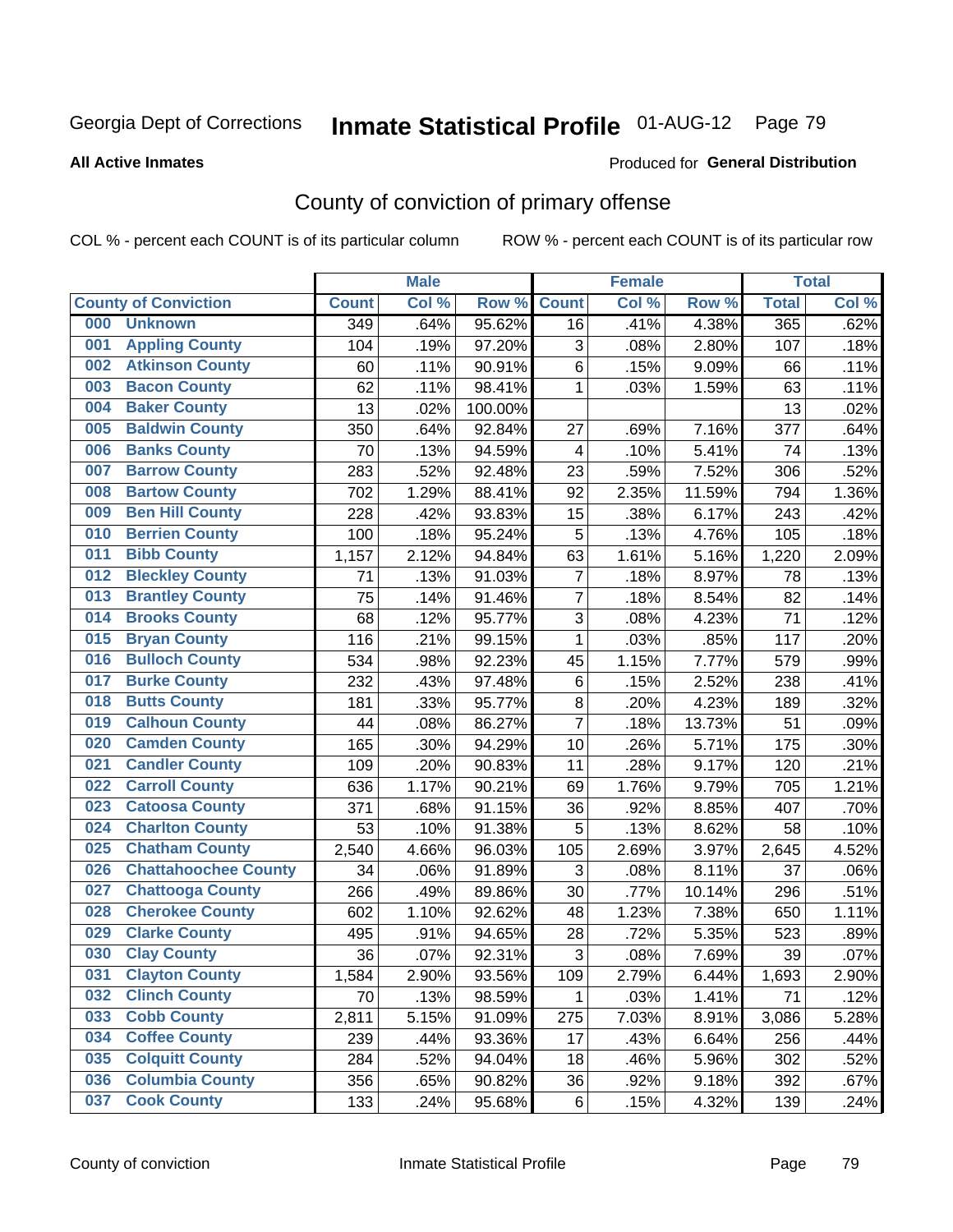#### **All Active Inmates**

#### Produced for **General Distribution**

## County of conviction of primary offense

|     |                             |                | <b>Male</b> |         |              | <b>Female</b> |        |              | <b>Total</b> |
|-----|-----------------------------|----------------|-------------|---------|--------------|---------------|--------|--------------|--------------|
|     | <b>County of Conviction</b> | <b>Count</b>   | Col %       | Row %   | <b>Count</b> | Col %         | Row %  | <b>Total</b> | Col %        |
| 038 | <b>Coweta County</b>        | 559            | 1.02%       | 91.79%  | 50           | 1.28%         | 8.21%  | 609          | 1.04%        |
| 039 | <b>Crawford County</b>      | 20             | .04%        | 95.24%  | 1            | .03%          | 4.76%  | 21           | .04%         |
| 040 | <b>Crisp County</b>         | 270            | .49%        | 92.78%  | 21           | .54%          | 7.22%  | 291          | .50%         |
| 041 | <b>Dade County</b>          | 128            | .23%        | 90.14%  | 14           | .36%          | 9.86%  | 142          | .24%         |
| 042 | <b>Dawson County</b>        | 122            | .22%        | 92.42%  | 10           | .26%          | 7.58%  | 132          | .23%         |
| 043 | <b>Decatur County</b>       | 305            | .56%        | 90.50%  | 32           | .82%          | 9.50%  | 337          | .58%         |
| 044 | <b>Dekalb County</b>        | 3,262          | 5.98%       | 95.32%  | 160          | 4.09%         | 4.68%  | 3,422        | 5.85%        |
| 045 | <b>Dodge County</b>         | 172            | .32%        | 95.03%  | 9            | .23%          | 4.97%  | 181          | .31%         |
| 046 | <b>Dooly County</b>         | 89             | .16%        | 94.68%  | 5            | .13%          | 5.32%  | 94           | .16%         |
| 047 | <b>Dougherty County</b>     | 1,061          | 1.94%       | 94.56%  | 61           | 1.56%         | 5.44%  | 1,122        | 1.92%        |
| 048 | <b>Douglas County</b>       | 1,331          | 2.44%       | 90.05%  | 147          | 3.76%         | 9.95%  | 1,478        | 2.53%        |
| 049 | <b>Early County</b>         | 110            | .20%        | 97.35%  | 3            | .08%          | 2.65%  | 113          | .19%         |
| 050 | <b>Echols County</b>        | 8              | .01%        | 100.00% |              |               |        | 8            | .01%         |
| 051 | <b>Effingham County</b>     | 191            | .35%        | 92.72%  | 15           | .38%          | 7.28%  | 206          | .35%         |
| 052 | <b>Elbert County</b>        | 155            | .28%        | 91.72%  | 14           | .36%          | 8.28%  | 169          | .29%         |
| 053 | <b>Emanuel County</b>       | 185            | .34%        | 93.91%  | 12           | .31%          | 6.09%  | 197          | .34%         |
| 054 | <b>Evans County</b>         | 105            | .19%        | 97.22%  | 3            | .08%          | 2.78%  | 108          | .18%         |
| 055 | <b>Fannin County</b>        | 113            | .21%        | 91.87%  | 10           | .26%          | 8.13%  | 123          | .21%         |
| 056 | <b>Fayette County</b>       | 426            | .78%        | 91.03%  | 42           | 1.07%         | 8.97%  | 468          | .80%         |
| 057 | <b>Floyd County</b>         | 819            | 1.50%       | 90.80%  | 83           | 2.12%         | 9.20%  | 902          | 1.54%        |
| 058 | <b>Forsyth County</b>       | 330            | .60%        | 86.39%  | 52           | 1.33%         | 13.61% | 382          | .65%         |
| 059 | <b>Franklin County</b>      | 142            | .26%        | 91.03%  | 14           | .36%          | 8.97%  | 156          | .27%         |
| 060 | <b>Fulton County</b>        | 5,207          | 9.54%       | 96.02%  | 216          | 5.52%         | 3.98%  | 5,423        | 9.28%        |
| 061 | <b>Gilmer County</b>        | 132            | .24%        | 91.03%  | 13           | .33%          | 8.97%  | 145          | .25%         |
| 062 | <b>Glascock County</b>      | $\overline{7}$ | .01%        | 87.50%  | 1            | .03%          | 12.50% | 8            | .01%         |
| 063 | <b>Glynn County</b>         | 430            | .79%        | 95.13%  | 22           | .56%          | 4.87%  | 452          | .77%         |
| 064 | <b>Gordon County</b>        | 346            | .63%        | 90.10%  | 38           | .97%          | 9.90%  | 384          | .66%         |
| 065 | <b>Grady County</b>         | 251            | .46%        | 94.72%  | 14           | .36%          | 5.28%  | 265          | .45%         |
| 066 | <b>Greene County</b>        | 154            | .28%        | 91.67%  | 14           | .36%          | 8.33%  | 168          | .29%         |
| 067 | <b>Gwinnett County</b>      | 2,620          | 4.80%       | 92.61%  | 209          | 5.35%         | 7.39%  | 2,829        | 4.84%        |
| 068 | <b>Habersham County</b>     | 110            | .20%        | 94.02%  | 7            | .18%          | 5.98%  | 117          | .20%         |
| 069 | <b>Hall County</b>          | 776            | 1.42%       | 92.93%  | 59           | 1.51%         | 7.07%  | 835          | 1.43%        |
| 070 | <b>Hancock County</b>       | 40             | .07%        | 100.00% |              |               |        | 40           | .07%         |
| 071 | <b>Haralson County</b>      | 103            | .19%        | 91.96%  | 9            | .23%          | 8.04%  | 112          | .19%         |
| 072 | <b>Harris County</b>        | 128            | .23%        | 96.24%  | 5            | .13%          | 3.76%  | 133          | .23%         |
| 073 | <b>Hart County</b>          | 117            | .21%        | 95.90%  | 5            | .13%          | 4.10%  | 122          | .21%         |
| 074 | <b>Heard County</b>         | 57             | .10%        | 91.94%  | 5            | .13%          | 8.06%  | 62           | .11%         |
| 075 | <b>Henry County</b>         | 641            | 1.17%       | 90.15%  | 70           | 1.79%         | 9.85%  | 711          | 1.22%        |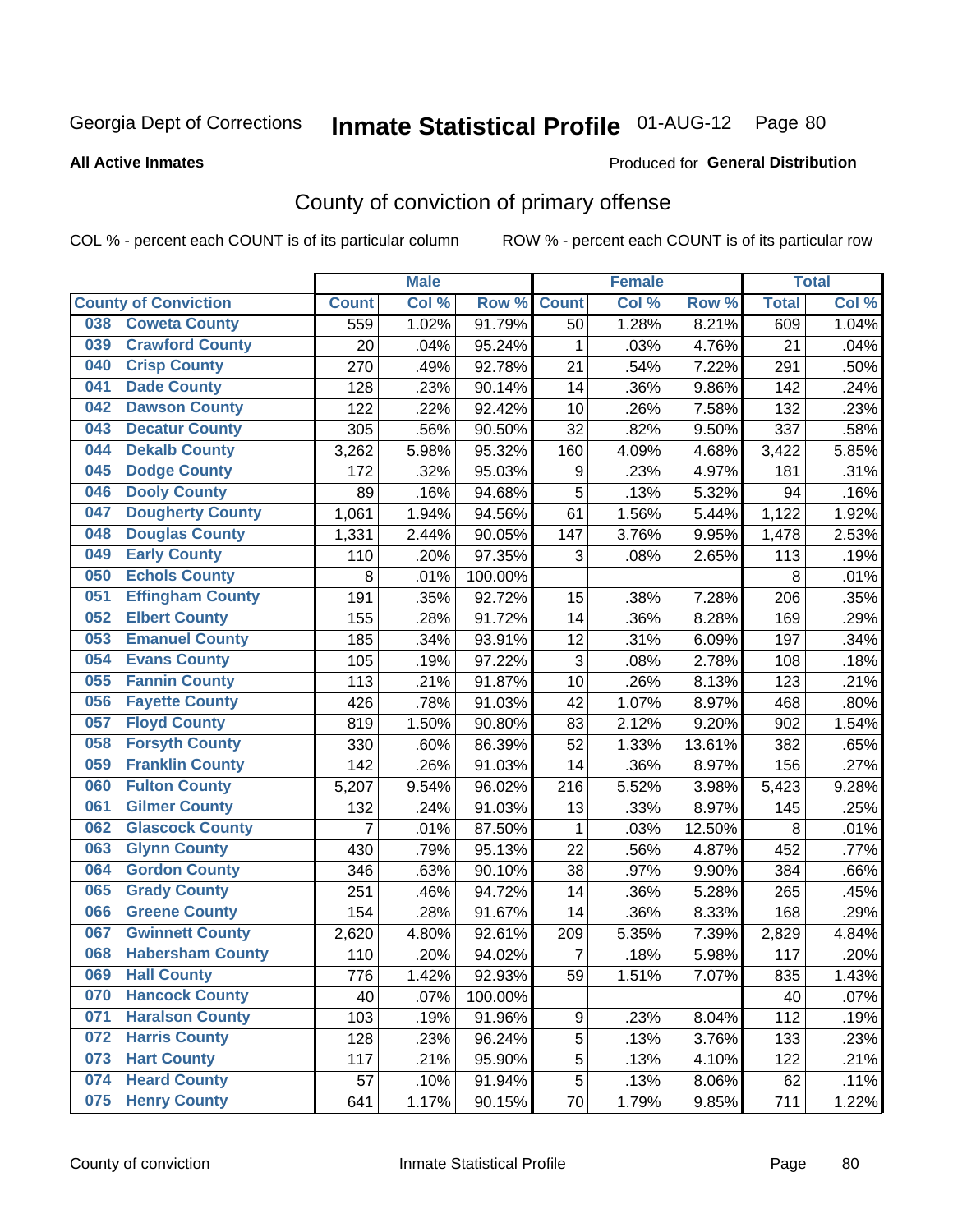#### **All Active Inmates**

#### Produced for **General Distribution**

## County of conviction of primary offense

|     |                             |              | <b>Male</b> |         |                           | <b>Female</b> |        |                  | <b>Total</b> |
|-----|-----------------------------|--------------|-------------|---------|---------------------------|---------------|--------|------------------|--------------|
|     | <b>County of Conviction</b> | <b>Count</b> | Col %       | Row %   | <b>Count</b>              | Col %         | Row %  | <b>Total</b>     | Col %        |
| 076 | <b>Houston County</b>       | 706          | 1.29%       | 93.76%  | 47                        | 1.20%         | 6.24%  | $\overline{753}$ | 1.29%        |
| 077 | <b>Irwin County</b>         | 83           | .15%        | 94.32%  | 5                         | .13%          | 5.68%  | 88               | .15%         |
| 078 | <b>Jackson County</b>       | 248          | .45%        | 90.84%  | 25                        | .64%          | 9.16%  | 273              | .47%         |
| 079 | <b>Jasper County</b>        | 75           | .14%        | 93.75%  | 5                         | .13%          | 6.25%  | 80               | .14%         |
| 080 | <b>Jeff Davis County</b>    | 73           | .13%        | 92.41%  | 6                         | .15%          | 7.59%  | 79               | .14%         |
| 081 | <b>Jefferson County</b>     | 170          | .31%        | 96.59%  | $\,6$                     | .15%          | 3.41%  | 176              | .30%         |
| 082 | <b>Jenkins County</b>       | 74           | .14%        | 94.87%  | $\overline{\mathbf{4}}$   | .10%          | 5.13%  | 78               | .13%         |
| 083 | <b>Johnson County</b>       | 56           | .10%        | 91.80%  | 5                         | .13%          | 8.20%  | 61               | .10%         |
| 084 | <b>Jones County</b>         | 224          | .41%        | 90.69%  | 23                        | .59%          | 9.31%  | 247              | .42%         |
| 085 | <b>Lamar County</b>         | 90           | .16%        | 93.75%  | 6                         | .15%          | 6.25%  | 96               | .16%         |
| 086 | <b>Lanier County</b>        | 50           | .09%        | 94.34%  | 3                         | .08%          | 5.66%  | 53               | .09%         |
| 087 | <b>Laurens County</b>       | 344          | .63%        | 94.25%  | 21                        | .54%          | 5.75%  | 365              | .62%         |
| 088 | <b>Lee County</b>           | 67           | .12%        | 90.54%  | $\overline{7}$            | .18%          | 9.46%  | 74               | .13%         |
| 089 | <b>Liberty County</b>       | 309          | .57%        | 93.64%  | 21                        | .54%          | 6.36%  | 330              | .56%         |
| 090 | <b>Lincoln County</b>       | 27           | .05%        | 90.00%  | $\ensuremath{\mathsf{3}}$ | .08%          | 10.00% | 30               | .05%         |
| 091 | <b>Long County</b>          | 83           | .15%        | 96.51%  | 3                         | .08%          | 3.49%  | 86               | .15%         |
| 092 | <b>Lowndes County</b>       | 570          | 1.04%       | 93.75%  | 38                        | .97%          | 6.25%  | 608              | 1.04%        |
| 093 | <b>Lumpkin County</b>       | 108          | .20%        | 88.52%  | 14                        | .36%          | 11.48% | 122              | .21%         |
| 094 | <b>Macon County</b>         | 72           | .13%        | 96.00%  | $\ensuremath{\mathsf{3}}$ | .08%          | 4.00%  | 75               | .13%         |
| 095 | <b>Madison County</b>       | 110          | .20%        | 94.02%  | $\overline{7}$            | .18%          | 5.98%  | 117              | .20%         |
| 096 | <b>Marion County</b>        | 35           | .06%        | 100.00% |                           |               |        | 35               | .06%         |
| 097 | <b>Mcduffie County</b>      | 205          | .38%        | 93.18%  | 15                        | .38%          | 6.82%  | 220              | .38%         |
| 098 | <b>Mcintosh County</b>      | 87           | .16%        | 97.75%  | $\boldsymbol{2}$          | .05%          | 2.25%  | 89               | .15%         |
| 099 | <b>Meriwether County</b>    | 238          | .44%        | 96.36%  | 9                         | .23%          | 3.64%  | 247              | .42%         |
| 100 | <b>Miller County</b>        | 38           | .07%        | 100.00% |                           |               |        | 38               | .06%         |
| 101 | <b>Mitchell County</b>      | 250          | .46%        | 92.94%  | 19                        | .49%          | 7.06%  | 269              | .46%         |
| 102 | <b>Monroe County</b>        | 183          | .34%        | 91.04%  | 18                        | .46%          | 8.96%  | 201              | .34%         |
| 103 | <b>Montgomery County</b>    | 52           | .10%        | 96.30%  | $\overline{2}$            | .05%          | 3.70%  | 54               | .09%         |
| 104 | <b>Morgan County</b>        | 154          | .28%        | 90.06%  | 17                        | .43%          | 9.94%  | 171              | .29%         |
| 105 | <b>Murray County</b>        | 187          | .34%        | 93.03%  | 14                        | .36%          | 6.97%  | 201              | .34%         |
| 106 | <b>Muscogee County</b>      | 1,591        | 2.92%       | 95.33%  | 78                        | 1.99%         | 4.67%  | 1,669            | 2.85%        |
| 107 | <b>Newton County</b>        | 736          | 1.35%       | 92.23%  | 62                        | 1.59%         | 7.77%  | 798              | 1.36%        |
| 108 | <b>Oconee County</b>        | 60           | .11%        | 95.24%  | 3                         | .08%          | 4.76%  | 63               | .11%         |
| 109 | <b>Oglethorpe County</b>    | 65           | .12%        | 94.20%  | 4                         | .10%          | 5.80%  | 69               | .12%         |
| 110 | <b>Paulding County</b>      | 325          | .60%        | 92.07%  | 28                        | .72%          | 7.93%  | 353              | .60%         |
| 111 | <b>Peach County</b>         | 89           | .16%        | 98.89%  | 1                         | .03%          | 1.11%  | 90               | .15%         |
| 112 | <b>Pickens County</b>       | 115          | .21%        | 92.00%  | 10                        | .26%          | 8.00%  | 125              | .21%         |
| 113 | <b>Pierce County</b>        | 85           | .16%        | 96.59%  | $\ensuremath{\mathsf{3}}$ | .08%          | 3.41%  | 88               | .15%         |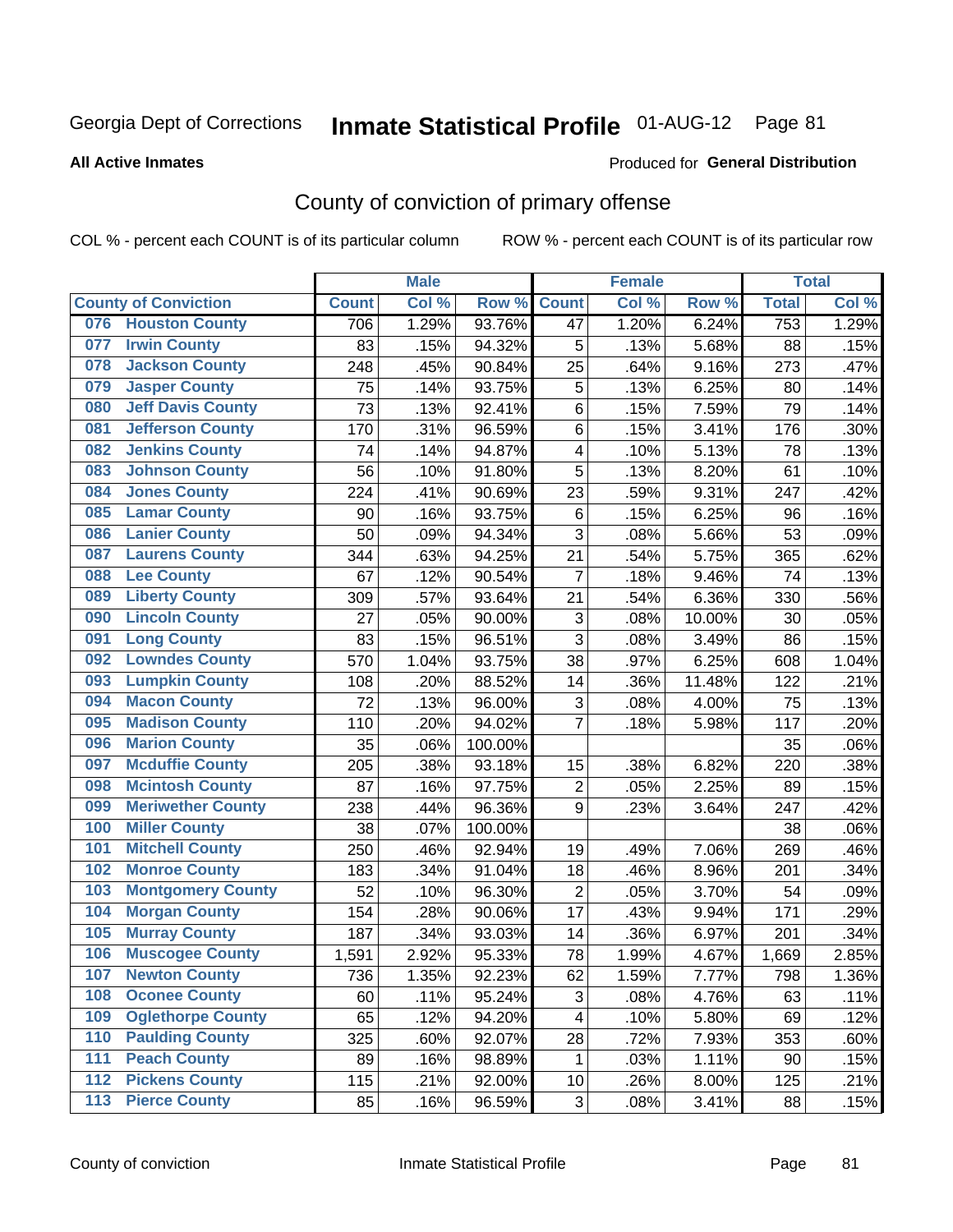#### **All Active Inmates**

#### Produced for **General Distribution**

## County of conviction of primary offense

|                                          |              | <b>Male</b> |         |                         | <b>Female</b> |        |                 | <b>Total</b> |
|------------------------------------------|--------------|-------------|---------|-------------------------|---------------|--------|-----------------|--------------|
| <b>County of Conviction</b>              | <b>Count</b> | Col %       | Row %   | <b>Count</b>            | Col %         | Row %  | <b>Total</b>    | Col %        |
| <b>Pike County</b><br>114                | 50           | .09%        | 89.29%  | 6                       | .15%          | 10.71% | $\overline{56}$ | .10%         |
| <b>Polk County</b><br>$\overline{115}$   | 177          | .32%        | 90.77%  | 18                      | .46%          | 9.23%  | 195             | .33%         |
| <b>Pulaski County</b><br>116             | 70           | .13%        | 93.33%  | 5                       | .13%          | 6.67%  | 75              | .13%         |
| <b>Putnam County</b><br>117              | 174          | .32%        | 93.05%  | 13                      | .33%          | 6.95%  | 187             | .32%         |
| <b>Quitman County</b><br>118             | 23           | .04%        | 100.00% |                         |               |        | 23              | .04%         |
| <b>Rabun County</b><br>119               | 53           | .10%        | 89.83%  | 6                       | .15%          | 10.17% | 59              | .10%         |
| <b>Randolph County</b><br>120            | 80           | .15%        | 96.39%  | 3                       | .08%          | 3.61%  | 83              | .14%         |
| <b>Richmond County</b><br>121            | 1,967        | 3.61%       | 94.66%  | 111                     | 2.84%         | 5.34%  | 2,078           | 3.55%        |
| <b>Rockdale County</b><br>122            | 489          | .90%        | 92.26%  | 41                      | 1.05%         | 7.74%  | 530             | .91%         |
| <b>Schley County</b><br>123              | 23           | .04%        | 100.00% |                         |               |        | 23              | .04%         |
| <b>Screven County</b><br>124             | 142          | .26%        | 95.30%  | $\overline{7}$          | .18%          | 4.70%  | 149             | .25%         |
| <b>Seminole County</b><br>125            | 75           | .14%        | 91.46%  | $\overline{7}$          | .18%          | 8.54%  | 82              | .14%         |
| <b>Spalding County</b><br>126            | 606          | 1.11%       | 91.68%  | 55                      | 1.41%         | 8.32%  | 661             | 1.13%        |
| <b>Stephens County</b><br>127            | 177          | .32%        | 92.67%  | 14                      | .36%          | 7.33%  | 191             | .33%         |
| <b>Stewart County</b><br>128             | 34           | .06%        | 91.89%  | 3                       | .08%          | 8.11%  | 37              | .06%         |
| <b>Sumter County</b><br>129              | 254          | .47%        | 95.49%  | 12                      | .31%          | 4.51%  | 266             | .45%         |
| <b>Talbot County</b><br>130              | 56           | .10%        | 94.92%  | 3                       | .08%          | 5.08%  | 59              | .10%         |
| <b>Taliaferro County</b><br>131          | 22           | .04%        | 88.00%  | 3                       | .08%          | 12.00% | 25              | .04%         |
| <b>Tattnall County</b><br>132            | 210          | .38%        | 95.02%  | 11                      | .28%          | 4.98%  | 221             | .38%         |
| <b>Taylor County</b><br>133              | 88           | .16%        | 95.65%  | $\overline{\mathbf{4}}$ | .10%          | 4.35%  | 92              | .16%         |
| <b>Telfair County</b><br>134             | 117          | .21%        | 91.41%  | 11                      | .28%          | 8.59%  | 128             | .22%         |
| <b>Terrell County</b><br>135             | 74           | .14%        | 97.37%  | $\mathbf 2$             | .05%          | 2.63%  | 76              | .13%         |
| <b>Thomas County</b><br>136              | 232          | .43%        | 96.27%  | $\mathsf g$             | .23%          | 3.73%  | 241             | .41%         |
| <b>Tift County</b><br>137                | 303          | .56%        | 96.19%  | 12                      | .31%          | 3.81%  | 315             | .54%         |
| <b>Toombs County</b><br>138              | 367          | .67%        | 88.86%  | 46                      | 1.18%         | 11.14% | 413             | .71%         |
| <b>Towns County</b><br>139               | 47           | .09%        | 85.45%  | 8                       | .20%          | 14.55% | 55              | .09%         |
| <b>Treutlen County</b><br>140            | 83           | .15%        | 93.26%  | 6                       | .15%          | 6.74%  | 89              | .15%         |
| <b>Troup County</b><br>141               | 682          | 1.25%       | 92.92%  | 52                      | 1.33%         | 7.08%  | 734             | 1.26%        |
| <b>Turner County</b><br>142              | 67           | .12%        | 94.37%  | 4                       | .10%          | 5.63%  | 71              | .12%         |
| <b>Twiggs County</b><br>$\overline{143}$ | 68           | .12%        | 94.44%  | 4                       | .10%          | 5.56%  | 72              | .12%         |
| <b>Union County</b><br>144               | 91           | .17%        | 87.50%  | 13                      | .33%          | 12.50% | 104             | .18%         |
| 145<br><b>Upson County</b>               | 189          | .35%        | 95.45%  | 9                       | .23%          | 4.55%  | 198             | .34%         |
| <b>Walker County</b><br>146              | 440          | .81%        | 90.72%  | 45                      | 1.15%         | 9.28%  | 485             | .83%         |
| <b>Walton County</b><br>147              | 534          | .98%        | 91.28%  | 51                      | 1.30%         | 8.72%  | 585             | 1.00%        |
| <b>Ware County</b><br>148                | 352          | .65%        | 92.63%  | 28                      | .72%          | 7.37%  | 380             | .65%         |
| <b>Warren County</b><br>149              | 45           | .08%        | 95.74%  | $\overline{2}$          | .05%          | 4.26%  | 47              | .08%         |
| <b>Washington County</b><br>150          | 184          | .34%        | 90.64%  | 19                      | .49%          | 9.36%  | 203             | .35%         |
| <b>Wayne County</b><br>151               | 125          | .23%        | 90.58%  | 13                      | .33%          | 9.42%  | 138             | .24%         |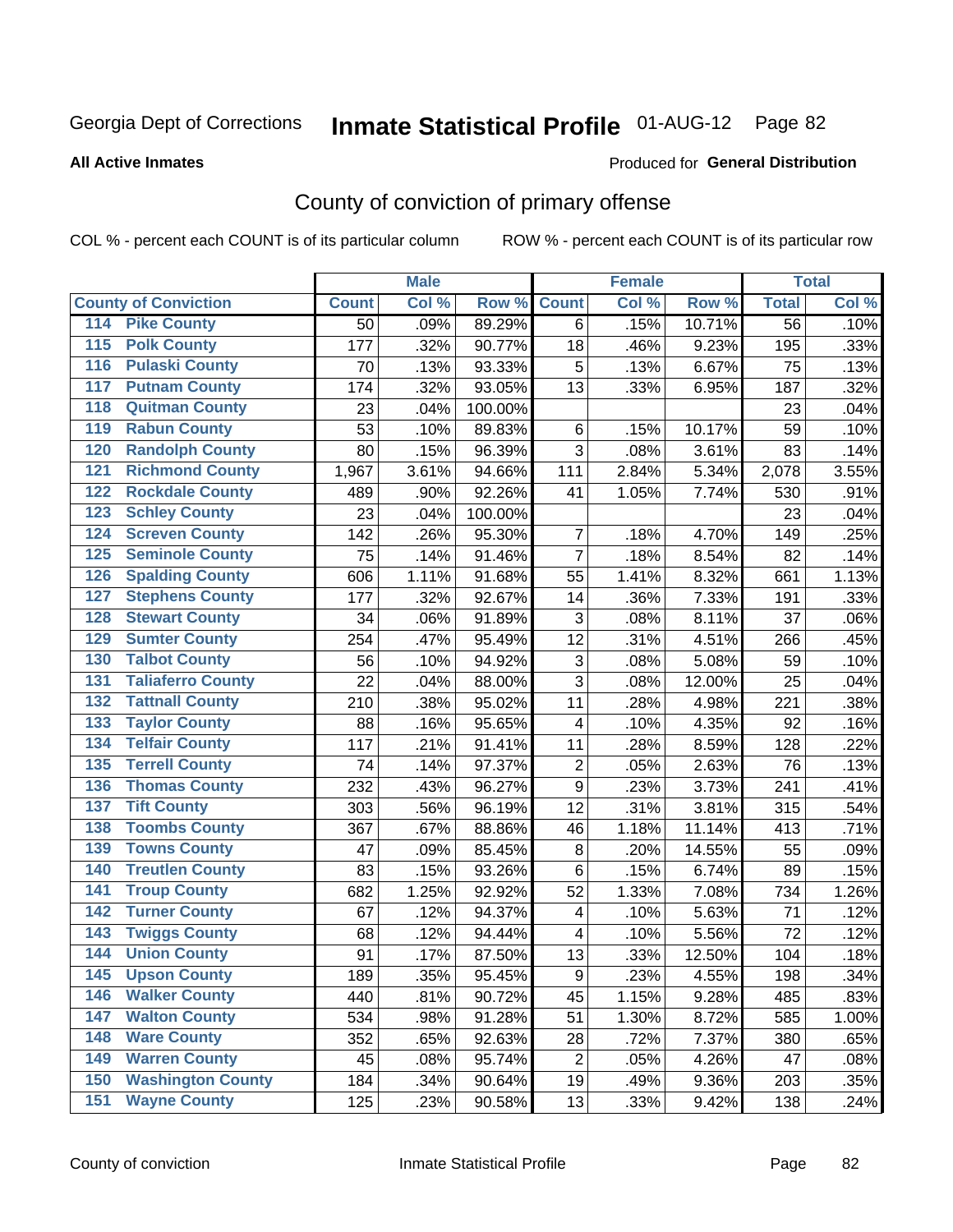**All Active Inmates**

### Produced for **General Distribution**

## County of conviction of primary offense

|                                |              | <b>Male</b> |             |       | <b>Female</b> |        |              | <b>Total</b> |
|--------------------------------|--------------|-------------|-------------|-------|---------------|--------|--------------|--------------|
| <b>County of Conviction</b>    | <b>Count</b> | Col %       | Row % Count |       | Col %         | Row %  | <b>Total</b> | Col %        |
| <b>Webster County</b><br>152   | 11           | $.02\%$     | 100.00%     |       |               |        | 11           | .02%         |
| <b>Wheeler County</b><br>153   | 31           | $.06\%$     | 86.11%      | 5     | .13%          | 13.89% | 36           | .06%         |
| <b>White County</b><br>154     | 111          | .20%        | 88.80%      | 14    | .36%          | 11.20% | 125          | .21%         |
| <b>Whitfield County</b><br>155 | 678          | 1.24%       | 89.33%      | 81    | 2.07%         | 10.67% | 759          | 1.30%        |
| <b>Wilcox County</b><br>156    | 60           | $.11\%$     | 86.96%      | 9     | .23%          | 13.04% | 69           | .12%         |
| <b>Wilkes County</b><br>157    | 80           | .15%        | 94.12%      | 5     | .13%          | 5.88%  | 85           | .15%         |
| <b>Wilkinson County</b><br>158 | 58           | .11%        | 96.67%      | 2     | .05%          | 3.33%  | 60           | .10%         |
| <b>Worth County</b><br>159     | 118          | $.22\%$     | 94.40%      |       | .18%          | 5.60%  | 125          | .21%         |
| <b>Total Rported</b>           | 54,556       | 100%        | 93.31%      | 3,910 | 100%          | 6.69%  | 58,466       | 100%         |

| <b>Not Reported</b> |        |       |        |
|---------------------|--------|-------|--------|
| <b>Grand Total</b>  | 54,556 | 3,910 | 58,466 |

| Mode (most frequent) | <b>Fulton County</b> | <b>Cobb County</b> | <b>Fulton County</b> |
|----------------------|----------------------|--------------------|----------------------|
|                      |                      |                    |                      |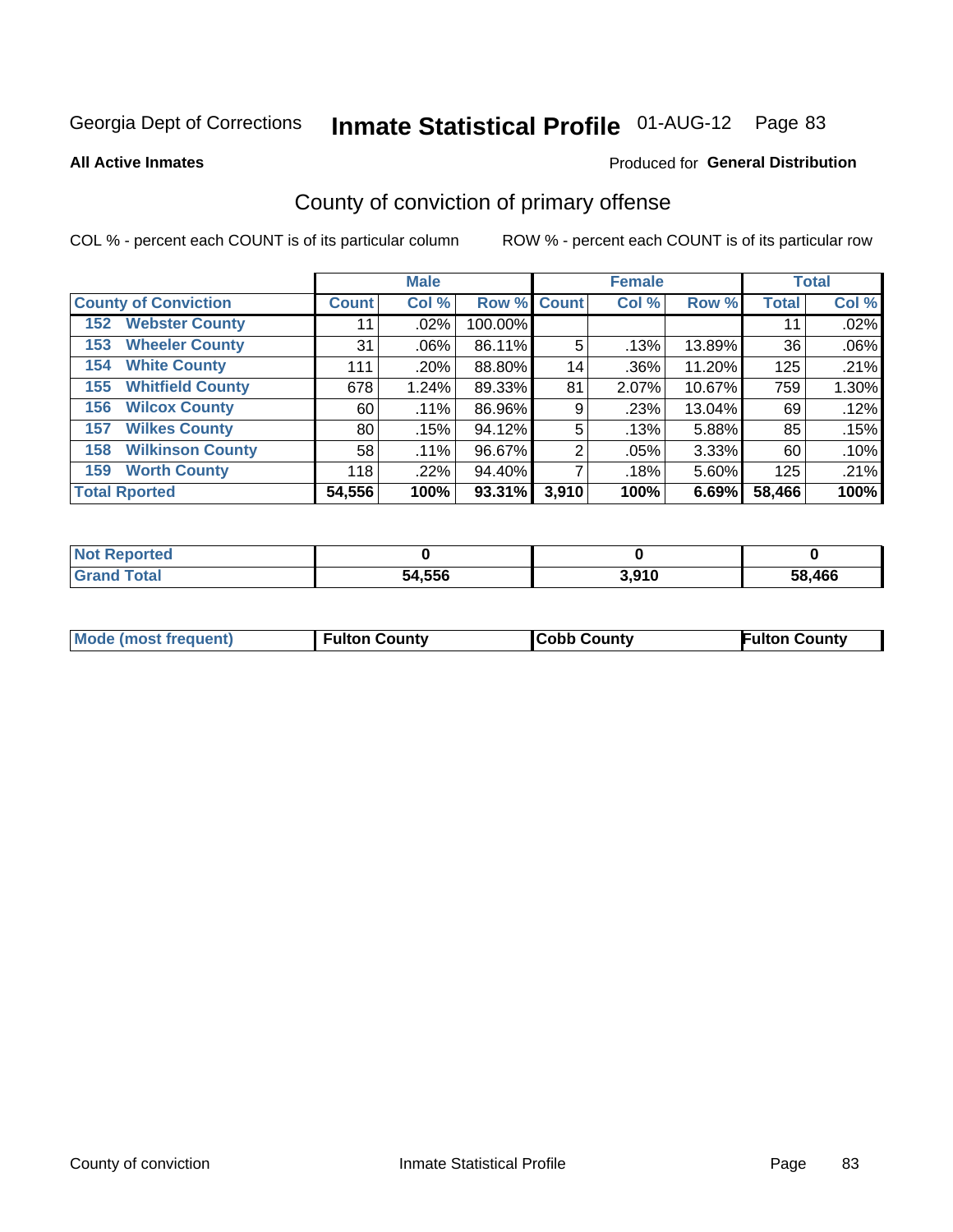#### **All Active Inmates**

#### Produced for **General Distribution**

## Circuit of conviction of primary offense

|                         |                                 |              | <b>Male</b> |        |              | <b>Female</b> |        |              | <b>Total</b> |
|-------------------------|---------------------------------|--------------|-------------|--------|--------------|---------------|--------|--------------|--------------|
|                         | <b>Circuit of Conviction</b>    | <b>Count</b> | Col %       | Row %  | <b>Count</b> | Col %         | Row %  | <b>Total</b> | Col %        |
| $\overline{1}$          | <b>Alapaha Circuit</b>          | 413          | .76%        | 95.16% | 21           | .54%          | 4.84%  | 434          | .75%         |
| $\overline{2}$          | <b>Alcovy Circuit</b>           | 1,270        | 2.34%       | 91.83% | 113          | 2.90%         | 8.17%  | 1,383        | 2.38%        |
| 3                       | <b>Atlanta Circuit</b>          | 5,207        | 9.61%       | 96.02% | 216          | 5.55%         | 3.98%  | 5,423        | 9.33%        |
| 4                       | <b>Atlantic Circuit</b>         | 910          | 1.68%       | 95.69% | 41           | 1.05%         | 4.31%  | 951          | 1.64%        |
| 5                       | <b>Augusta Circuit</b>          | 2,555        | 4.71%       | 94.35% | 153          | 3.93%         | 5.65%  | 2,708        | 4.66%        |
| $6\overline{6}$         | <b>Blue Ridge Circuit</b>       | 602          | 1.11%       | 92.62% | 48           | 1.23%         | 7.38%  | 650          | 1.12%        |
| $\overline{\mathbf{7}}$ | <b>Brunswick Circuit</b>        | 897          | 1.65%       | 94.32% | 54           | 1.39%         | 5.68%  | 951          | 1.64%        |
| 8                       | <b>Chattahoochee Circuit</b>    | 1,932        | 3.56%       | 95.41% | 93           | 2.39%         | 4.59%  | 2,025        | 3.49%        |
| $\overline{9}$          | <b>Cherokee Circuit</b>         | 1,048        | 1.93%       | 88.96% | 130          | 3.34%         | 11.04% | 1,178        | 2.03%        |
| 10                      | <b>Clayton Circuit</b>          | 1,584        | 2.92%       | 93.56% | 109          | 2.80%         | 6.44%  | 1,693        | 2.91%        |
| 11                      | <b>Cobb Circuit</b>             | 2,811        | 5.19%       | 91.09% | 275          | 7.06%         | 8.91%  | 3,086        | 5.31%        |
| 12                      | <b>Conasauga Circuit</b>        | 865          | 1.60%       | 90.10% | 95           | 2.44%         | 9.90%  | 960          | 1.65%        |
| 13                      | <b>Cordele Circuit</b>          | 647          | 1.19%       | 92.83% | 50           | 1.28%         | 7.17%  | 697          | 1.20%        |
| 14                      | <b>Coweta Circuit</b>           | 2,172        | 4.01%       | 92.15% | 185          | 4.75%         | 7.85%  | 2,357        | 4.06%        |
| 15                      | <b>Dougherty Circuit</b>        | 1,061        | 1.96%       | 94.56% | 61           | 1.57%         | 5.44%  | 1,122        | 1.93%        |
| 16                      | <b>Dublin Circuit</b>           | 551          | 1.02%       | 93.87% | 36           | .92%          | 6.13%  | 587          | 1.01%        |
| 17                      | <b>Eastern Circuit</b>          | 2,540        | 4.69%       | 96.03% | 105          | 2.70%         | 3.97%  | 2,645        | 4.55%        |
| 18                      | <b>Flint Circuit</b>            | 641          | 1.18%       | 90.15% | 70           | 1.80%         | 9.85%  | 711          | 1.22%        |
| 19                      | <b>Griffin Circuit</b>          | 1,271        | 2.34%       | 91.90% | 112          | 2.88%         | 8.10%  | 1,383        | 2.38%        |
| 20                      | <b>Gwinnett Circuit</b>         | 2,620        | 4.83%       | 92.61% | 209          | 5.37%         | 7.39%  | 2,829        | 4.87%        |
| $\overline{21}$         | <b>Houston Circuit</b>          | 706          | 1.30%       | 93.76% | 47           | 1.21%         | 6.24%  | 753          | 1.30%        |
| $\overline{22}$         | <b>Lookout Mountain Circuit</b> | 1,205        | 2.22%       | 90.60% | 125          | 3.21%         | 9.40%  | 1,330        | 2.29%        |
| 23                      | <b>Macon Circuit</b>            | 1,266        | 2.34%       | 95.12% | 65           | 1.67%         | 4.88%  | 1,331        | 2.29%        |
| 24                      | <b>Middle Circuit</b>           | 1,015        | 1.87%       | 91.52% | 94           | 2.41%         | 8.48%  | 1,109        | 1.91%        |
| 25                      | <b>Mountain Circuit</b>         | 340          | .63%        | 92.64% | 27           | .69%          | 7.36%  | 367          | .63%         |
| 26                      | <b>Northeastern Circuit</b>     | 898          | 1.66%       | 92.86% | 69           | 1.77%         | 7.14%  | 967          | 1.66%        |
| $\overline{27}$         | <b>Northern Circuit</b>         | 589          | 1.09%       | 93.05% | 44           | 1.13%         | 6.95%  | 633          | 1.09%        |
| 28                      | <b>Ocmulgee Circuit</b>         | 1,229        | 2.27%       | 92.41% | 101          | 2.59%         | 7.59%  | 1,330        | 2.29%        |
| 29                      | <b>Oconee Circuit</b>           | 513          | .95%        | 92.93% | 39           | 1.00%         | 7.07%  | 552          | .95%         |
| 30                      | <b>Ogeechee Circuit</b>         | 941          | 1.74%       | 92.98% | 71           | 1.82%         | 7.02%  | 1,012        | 1.74%        |
| $\overline{31}$         | <b>Pataula Circuit</b>          | 436          | .80%        | 96.04% | 18           | .46%          | 3.96%  | 454          | .78%         |
| 32                      | <b>Piedmont Circuit</b>         | 601          | 1.11%       | 92.04% | 52           | 1.34%         | 7.96%  | 653          | 1.12%        |
| 33                      | <b>Rome Circuit</b>             | 819          | 1.51%       | 90.80% | 83           | 2.13%         | 9.20%  | 902          | 1.55%        |
| 34                      | <b>South Georgia Circuit</b>    | 863          | 1.59%       | 92.30% | 72           | 1.85%         | 7.70%  | 935          | 1.61%        |
| 35                      | <b>Southern Circuit</b>         | 1,162        | 2.14%       | 94.47% | 68           | 1.75%         | 5.53%  | 1,230        | 2.12%        |
| 36                      | <b>Southwestern Circuit</b>     | 461          | .85%        | 94.86% | 25           | .64%          | 5.14%  | 486          | .84%         |
| 37                      | <b>Stone Mountain Circuit</b>   | 3,262        | 6.02%       | 95.32% | 160          | 4.11%         | 4.68%  | 3,422        | 5.89%        |
| 38                      | <b>Tallapoosa Circuit</b>       | 280          | .52%        | 91.21% | 27           | .69%          | 8.79%  | 307          | .53%         |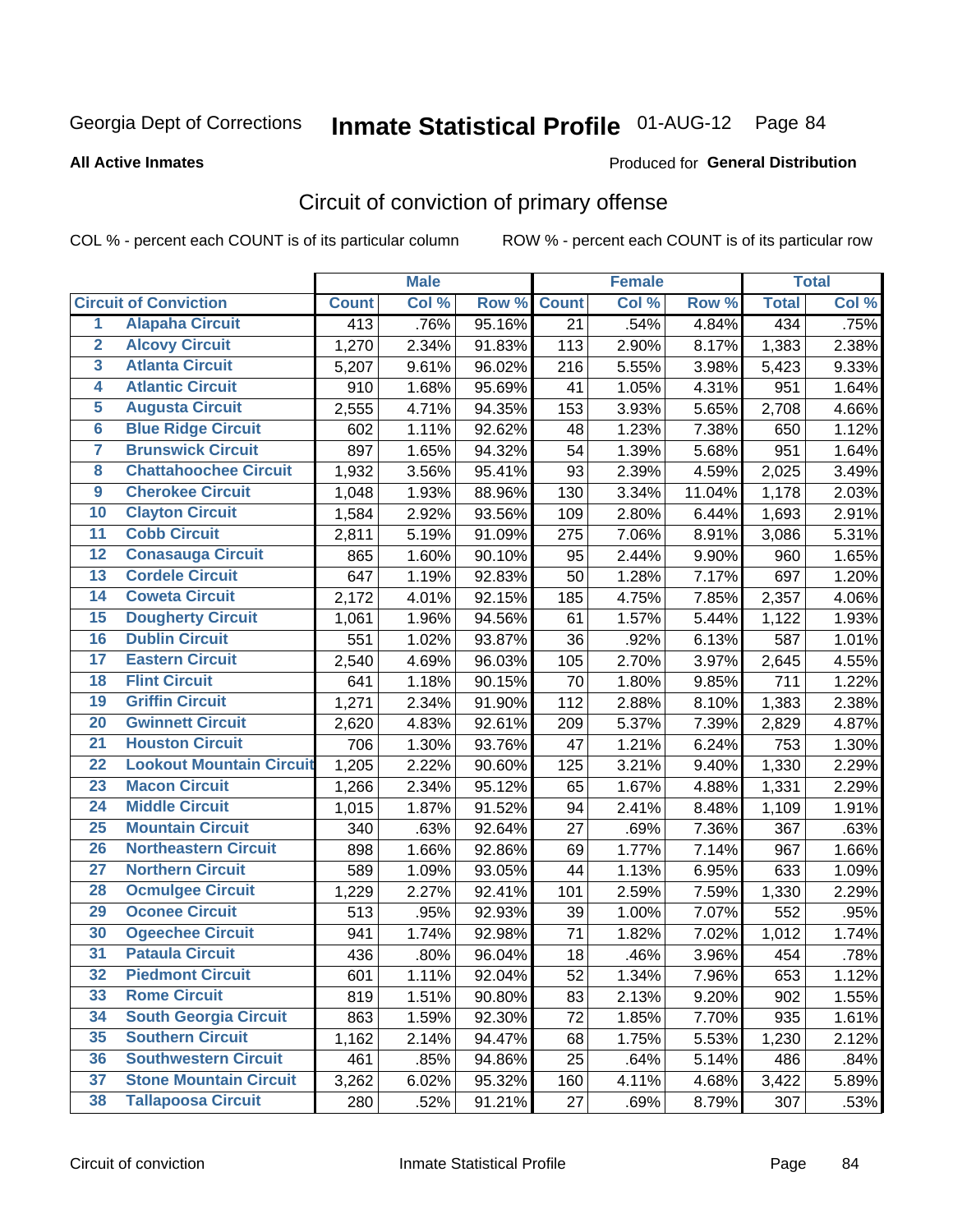**All Active Inmates**

### Produced for **General Distribution**

## Circuit of conviction of primary offense

|                      |                              |              | <b>Male</b> |        |              | <b>Female</b> |        |              | <b>Total</b> |
|----------------------|------------------------------|--------------|-------------|--------|--------------|---------------|--------|--------------|--------------|
|                      | <b>Circuit of Conviction</b> | <b>Count</b> | Col %       | Row %  | <b>Count</b> | Col %         | Row %  | <b>Total</b> | Col %        |
| 39                   | <b>Tifton Circuit</b>        | 571          | 1.05%       | 95.33% | 28           | .72%          | 4.67%  | 599          | 1.03%        |
| 40                   | <b>Toombs Circuit</b>        | 386          | .71%        | 93.01% | 29           | .74%          | 6.99%  | 415          | .71%         |
| 41                   | <b>Waycross Circuit</b>      | 866          | 1.60%       | 93.42% | 61           | 1.57%         | 6.58%  | 927          | 1.60%        |
| 42                   | <b>Western Circuit</b>       | 555          | 1.02%       | 94.71% | 31           | $.80\%$       | 5.29%  | 586          | 1.01%        |
| 43                   | <b>Rockdale Circuit</b>      | 489          | .90%        | 92.26% | 41           | 1.05%         | 7.74%  | 530          | .91%         |
| 44                   | <b>Douglas Circuit</b>       | 1,331        | 2.46%       | 90.05% | 147          | 3.78%         | 9.95%  | 1,478        | 2.54%        |
| 45                   | <b>Appalachian Circuit</b>   | 360          | .66%        | 91.60% | 33           | .85%          | 8.40%  | 393          | .68%         |
| 46                   | <b>Enotah Circuit</b>        | 357          | .66%        | 87.93% | 49           | 1.26%         | 12.07% | 406          | .70%         |
| 47                   | <b>Bell-Forsyth Circuit</b>  | 330          | .61%        | 86.39% | 52           | 1.34%         | 13.61% | 382          | .66%         |
| 48                   | <b>Towaliga Circuit</b>      | 454          | .84%        | 93.42% | 32           | .82%          | 6.58%  | 486          | .84%         |
| 49                   | <b>Paulding Circuit</b>      | 325          | $.60\%$     | 92.07% | 28           | .72%          | 7.93%  | 353          | .61%         |
| <b>Total Rported</b> |                              | 54,207       | 100%        | 93.3%  | 3,894        | 100%          | 6.7%   | 58,101       | 100%         |

| N<br>™ | 349    | 16    | 365            |
|--------|--------|-------|----------------|
|        | 54.556 | 3,910 | $^{\circ}$ 466 |

| Mc | <b>Innie</b> | ∩h⊦<br>⊂opp | $1 - 1$<br>™LC |
|----|--------------|-------------|----------------|
|----|--------------|-------------|----------------|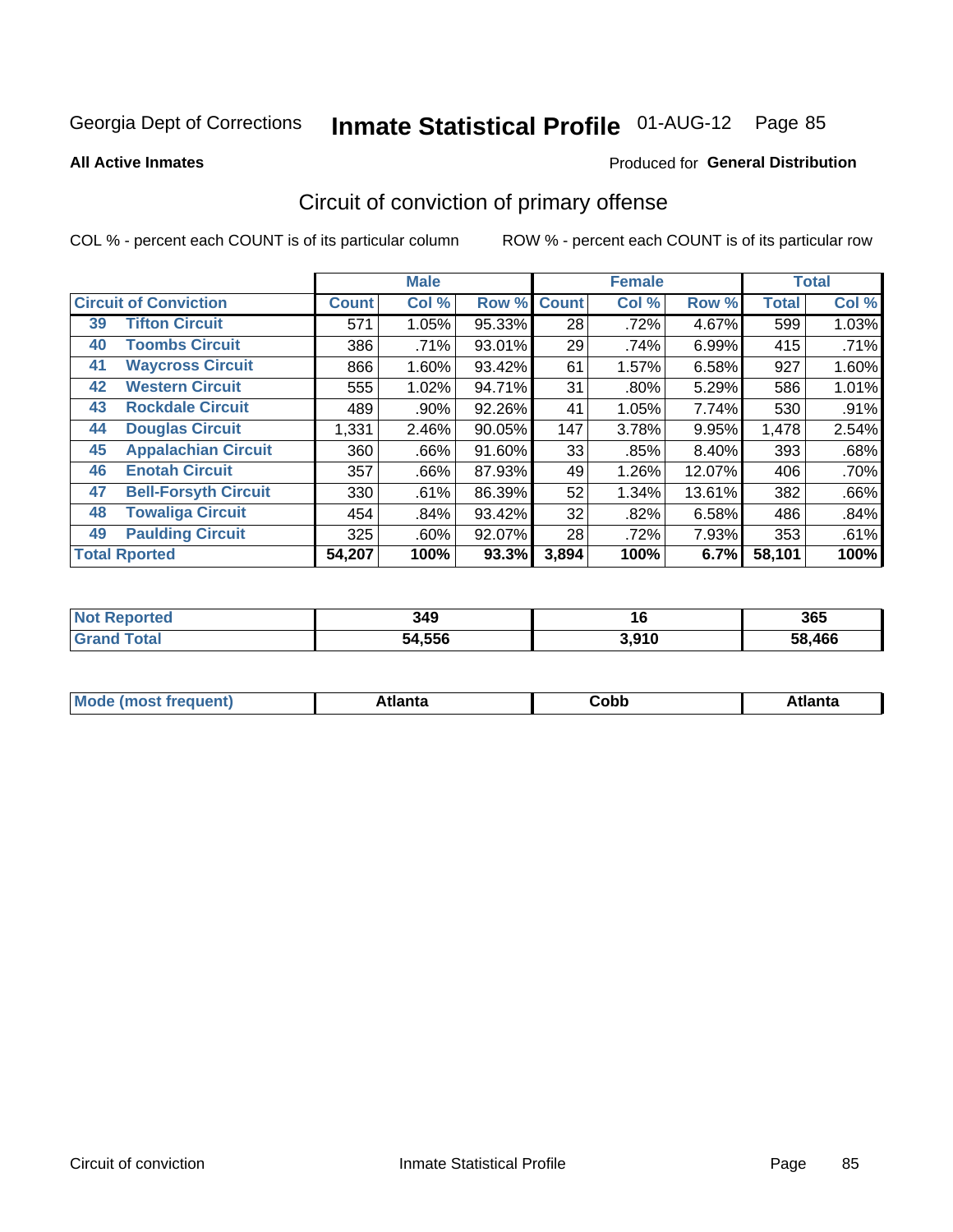### **All Active Inmates**

### Produced for **General Distribution**

### Years served (jail + prison) in this incarceration

|                        |              | <b>Male</b> |         |                | <b>Female</b> |       |              | <b>Total</b> |
|------------------------|--------------|-------------|---------|----------------|---------------|-------|--------------|--------------|
| <b>Years Served</b>    | <b>Count</b> | Col %       | Row %   | <b>Count</b>   | Col %         | Row % | <b>Total</b> | Col %        |
| Less than one year     | 11,466       | 21.04%      | 91.66%  | 1,043          | 26.71%        | 8.34% | 12,509       | 21.42%       |
| 1 to 1.99 years        | 9,313        | 17.09%      | 91.72%  | 841            | 21.54%        | 8.28% | 10,154       | 17.38%       |
| 2 to 2.99 years        | 6,351        | 11.65%      | 91.86%  | 563            | 14.42%        | 8.14% | 6,914        | 11.84%       |
| 3 to 3.99 years        | 4,791        | 8.79%       | 92.99%  | 361            | 9.24%         | 7.01% | 5,152        | 8.82%        |
| 4 to 4.99 years        | 3,946        | 7.24%       | 93.91%  | 256            | 6.56%         | 6.09% | 4,202        | 7.19%        |
| 5 to 5.99 years        | 2,959        | 5.43%       | 94.03%  | 188            | 4.81%         | 5.97% | 3,147        | 5.39%        |
| 6 to 6.99 years        | 2,061        | 3.78%       | 94.02%  | 131            | 3.35%         | 5.98% | 2,192        | 3.75%        |
| 7 to 7.99 years        | 1,562        | 2.87%       | 95.07%  | 81             | 2.07%         | 4.93% | 1,643        | 2.81%        |
| <b>8 to 8.99 years</b> | 1,427        | 2.62%       | 94.88%  | 77             | 1.97%         | 5.12% | 1,504        | 2.57%        |
| 9 to 9.99 years        | 1,404        | 2.58%       | 94.86%  | 76             | 1.95%         | 5.14% | 1,480        | 2.53%        |
| 10 to 10.99 years      | 947          | 1.74%       | 96.04%  | 39             | 1.00%         | 3.96% | 986          | 1.69%        |
| 11 to 11.99 years      | 902          | 1.65%       | 96.78%  | 30             | 0.77%         | 3.22% | 932          | 1.60%        |
| 12 to 12.99 years      | 768          | 1.41%       | 95.64%  | 35             | 0.90%         | 4.36% | 803          | 1.37%        |
| 13 to 13.99 years      | 730          | 1.34%       | 96.43%  | 27             | 0.69%         | 3.57% | 757          | 1.30%        |
| 14 to 14.99 years      | 741          | 1.36%       | 96.11%  | 30             | 0.77%         | 3.89% | 771          | 1.32%        |
| 15 to 15.99 years      | 693          | 1.27%       | 97.06%  | 21             | 0.54%         | 2.94% | 714          | 1.22%        |
| 16 to 16.99 years      | 553          | 1.01%       | 96.85%  | 18             | 0.46%         | 3.15% | 571          | 0.98%        |
| 17 to 17.99 years      | 514          | 0.94%       | 97.53%  | 13             | 0.33%         | 2.47% | 527          | 0.90%        |
| 18 to 18.99 years      | 464          | 0.85%       | 95.47%  | 22             | 0.56%         | 4.53% | 486          | 0.83%        |
| 19 to 19.99 years      | 376          | 0.69%       | 98.43%  | 6              | 0.15%         | 1.57% | 382          | 0.65%        |
| 20 to 20.99 years      | 298          | 0.55%       | 96.13%  | 12             | 0.31%         | 3.87% | 310          | 0.53%        |
| 21 to 21.99 years      | 285          | 0.52%       | 97.60%  | 7              | 0.18%         | 2.40% | 292          | 0.50%        |
| 22 to 22.99 years      | 204          | 0.37%       | 96.68%  | $\overline{7}$ | 0.18%         | 3.32% | 211          | 0.36%        |
| 23 to 23.99 years      | 187          | 0.34%       | 99.47%  | $\mathbf{1}$   | 0.03%         | 0.53% | 188          | 0.32%        |
| 24 to 24.99 years      | 181          | 0.33%       | 97.31%  | 5              | 0.13%         | 2.69% | 186          | 0.32%        |
| 25 to 25.99 years      | 126          | 0.23%       | 100.00% |                |               |       | 126          | 0.22%        |
| 26 to 26.99 years      | 121          | 0.22%       | 97.58%  | 3              | 0.08%         | 2.42% | 124          | 0.21%        |
| 27 to 27.99 years      | 95           | 0.17%       | 98.96%  | $\mathbf 1$    | 0.03%         | 1.04% | 96           | 0.16%        |
| 28 to 28.99 years      | 88           | 0.16%       | 98.88%  | $\mathbf 1$    | 0.03%         | 1.12% | 89           | 0.15%        |
| 29 to 29.99 years      | 55           | 0.10%       | 98.21%  | $\mathbf{1}$   | 0.03%         | 1.79% | 56           | 0.10%        |
| Thirty + years         | 896          | 1.64%       | 99.01%  | 9              | 0.23%         | 0.99% | 905          | 1.55%        |
| <b>Total Reported</b>  | 54,504       | 100%        | 93.31%  | 3,905          | 100%          | 6.69% | 58,409       | 100%         |

| ◡∠         |      | --<br>$\sim$<br>J. |
|------------|------|--------------------|
| .556<br>51 | 01 C | .466               |

| ∣Mean<br>(average)   | 5.89               | 3.61               | 5.74          |
|----------------------|--------------------|--------------------|---------------|
| Median (middle)      | 3.02               | 2.12               | 2.95          |
| Mode (most frequent) | Less than one year | Less than one year | Less than one |
|                      |                    |                    | vear          |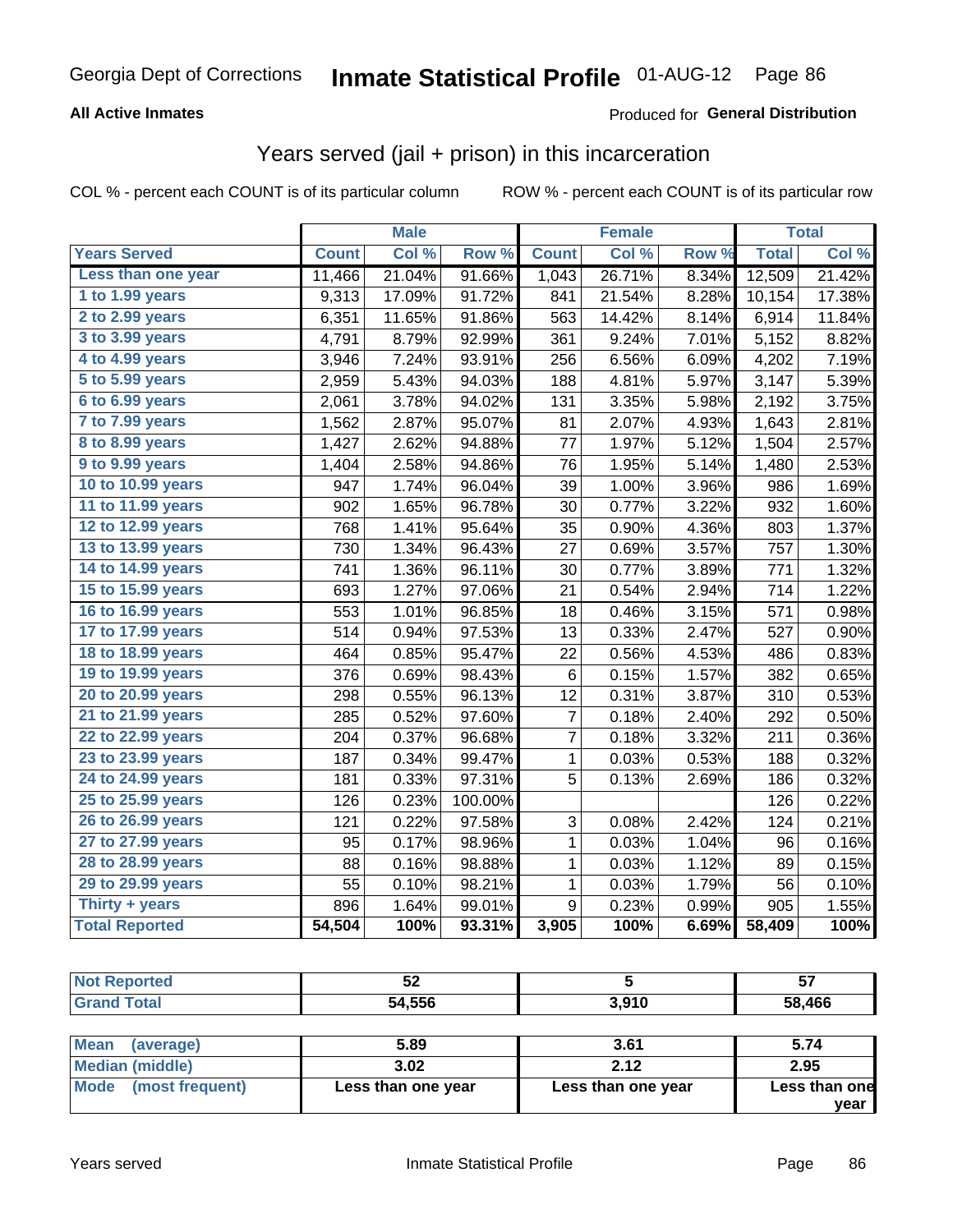### **All Active Inmates**

Produced for **General Distribution**

### Results of most recent HIV tests

|                         |              | <b>Male</b> |           |              | <b>Female</b> |          |        | Total  |
|-------------------------|--------------|-------------|-----------|--------------|---------------|----------|--------|--------|
| <b>HIV Test Results</b> | <b>Count</b> | Col %       | Row %I    | <b>Count</b> | Col %         | Row %    | Total  | Col %  |
| <b>Positive</b>         | 801          | 1.60%       | $91.96\%$ | 70           | 1.99%         | $8.04\%$ | 871    | 1.62%  |
| <b>Negative</b>         | 49,373       | $98.40\%$   | 93.49%    | 3,439        | $98.01\%$     | $6.51\%$ | 52,812 | 98.37% |
| Indeterminate           | ີ            | 0.01%       | 100.00%   |              |               |          |        | 0.01%  |
| <b>Total Reported</b>   | 50,177       | 100%        | 93.46%    | 3,509        | 100%          | 6.54%    | 53,686 | 100%   |

| <b>Not Reported</b> | 270<br>1.JIJ | 40 <sup>4</sup> | ,780   |
|---------------------|--------------|-----------------|--------|
| Total               | 54,556       | 3,910           | 58,466 |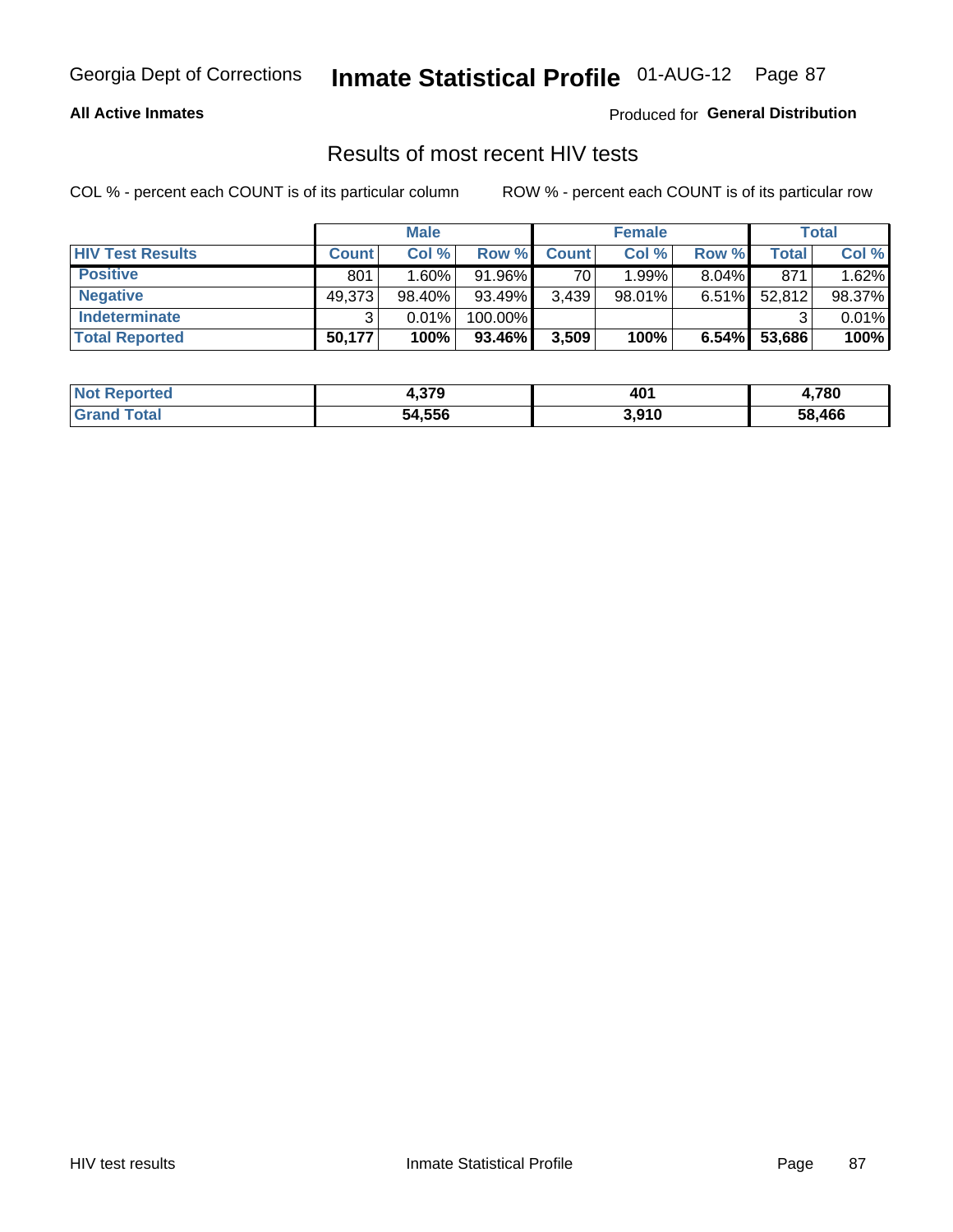### **All Active Inmates**

### Produced for **General Distribution**

### Results of most recent tuberculosis test

|                                  | <b>Male</b>  |           |           | <b>Female</b> |           |          | Total  |        |
|----------------------------------|--------------|-----------|-----------|---------------|-----------|----------|--------|--------|
| <b>Tuberculosis Test Results</b> | <b>Count</b> | Col%      | Row %I    | <b>Count</b>  | Col%      | Row %    | Total  | Col %  |
| <b>Positive on current test</b>  | 9.392        | $18.60\%$ | $97.70\%$ | 221           | 6.24%     | 2.30%    | 9,613  | 17.79% |
| <b>Positive on previous test</b> | 55           | $0.11\%$  | 100.00%   |               |           |          | 55     | 0.10%  |
| <b>Negative</b>                  | 41.056       | $81.29\%$ | $92.52\%$ | 3,318         | $93.76\%$ | $7.48\%$ | 44,374 | 82.11% |
| <b>Total Reported</b>            | 50,503       | 100%      | $93.45\%$ | 3,539         | 100%      | 6.55%    | 54.042 | 100%   |

| <b>Not Reported</b>     | 4,053  | クフィ<br>JI. | 4,424  |
|-------------------------|--------|------------|--------|
| <b>Total</b><br>' Grand | 54,556 | 3,910      | 58,466 |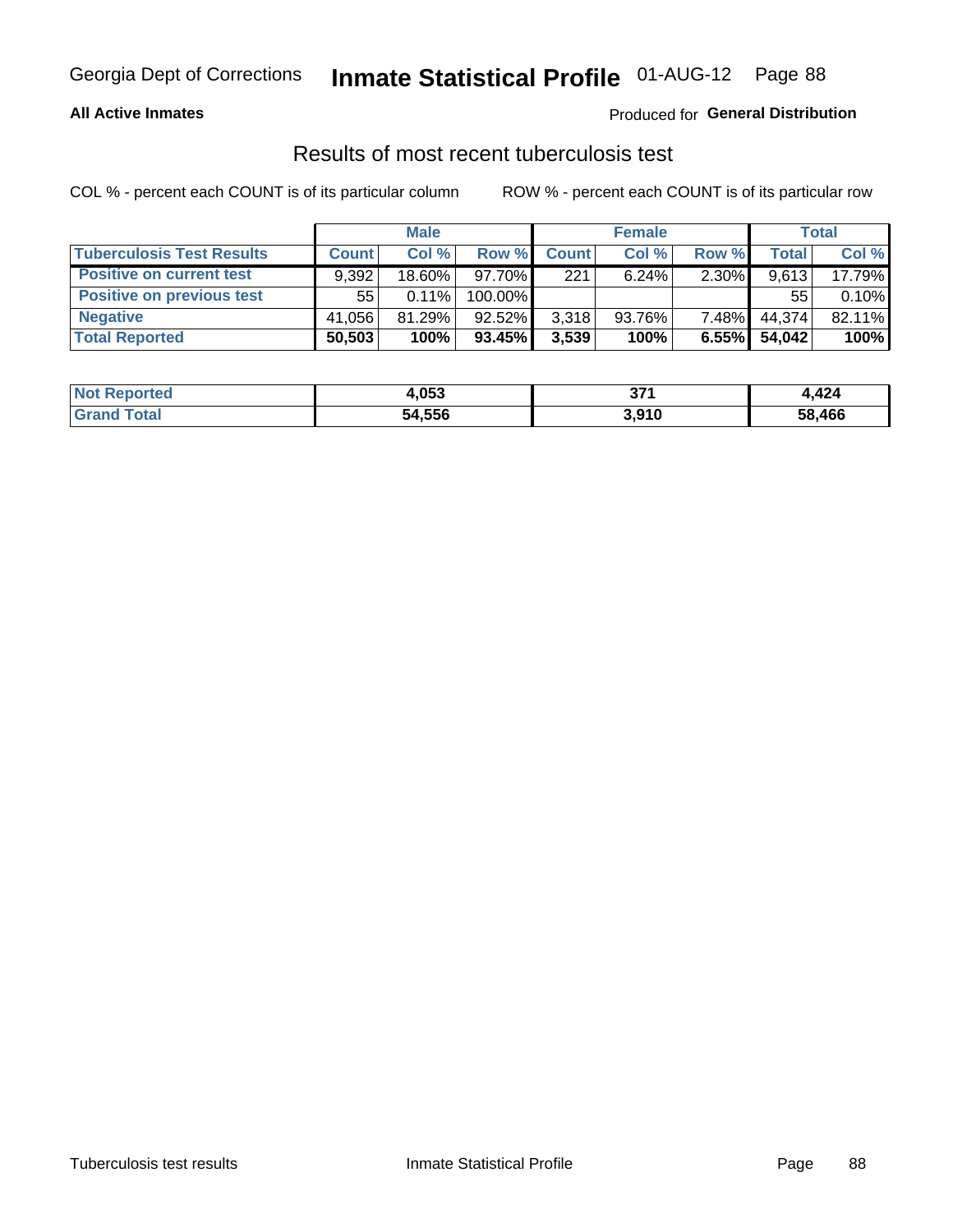### **All Active Inmates**

Produced for **General Distribution**

### Results of most recent syphilis test

|                                 | <b>Male</b>  |           |        | <b>Female</b> |        |          | Total        |        |
|---------------------------------|--------------|-----------|--------|---------------|--------|----------|--------------|--------|
| <b>Syphilis Test Results</b>    | <b>Count</b> | Col%      | Row %  | <b>Count</b>  | Col %  | Row %    | Total        | Col %  |
| <b>Positive on current test</b> | 417          | 1.39%     | 93.71% | 28            | 1.76%  | $6.29\%$ | 445          | 1.41%  |
| <b>Negative</b>                 | 29.619       | $98.61\%$ | 94.99% | .562          | 98.24% |          | 5.01% 31,181 | 98.59% |
| <b>Total Reported</b>           | 30,036       | 100%      | 94.97% | .590 ا        | 100%   | $5.03\%$ | 31,626       | 100%   |

| <b>Not Reported</b> | 24,520 | 2,320 | 26,840 |
|---------------------|--------|-------|--------|
| <b>Grand Total</b>  | 54,556 | 3,910 | 58.466 |